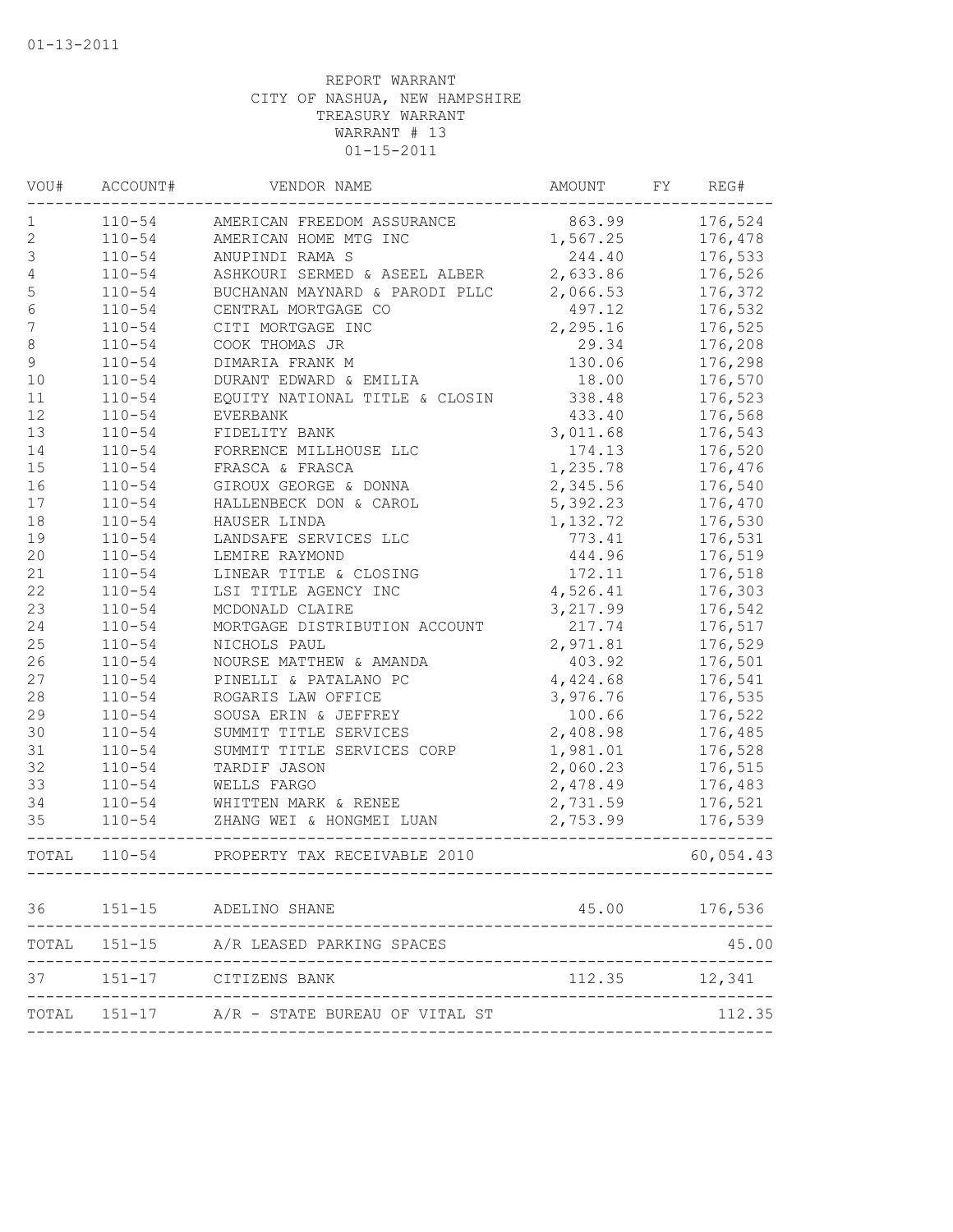| VOU#  | ACCOUNT#   | VENDOR NAME                   | AMOUNT         | FY | REG#       |
|-------|------------|-------------------------------|----------------|----|------------|
| 38    | $176 - 06$ | PURCHASE POWER                | 6,000.00       |    | 176,609    |
| TOTAL | $176 - 06$ | POSTAGE METER                 |                |    | 6,000.00   |
| 39    | $214 - DC$ | ALLEN STACEY L                | 192.31         |    | 176,283    |
| 40    | $214 - DC$ | DEHAYOS JERALYN M             | 192.31         |    | 176,288    |
| 41    | $214 - DC$ | MOREAU CHERYL                 | 2,272.64       |    | 176,481    |
| 42    | $214 - DC$ | PERAULT DAVID                 | 1,080.00       |    | 176,106    |
| 43    | $214 - DC$ | STANSFIELD JILL               | 140.00         |    | 176,561    |
| TOTAL | $214 - DC$ | DEPENDENT CARE DEDUCTION      |                |    | 3,877.26   |
| 44    | $214 - SL$ | SUN LIFE ASSURANCE COMPANY OF | 3,627.26       |    | 12,348     |
| TOTAL | $214 - SL$ | BPW GROUP INS-SUN LIFE        |                |    | 3,627.26   |
|       |            |                               |                |    |            |
| 45    | $255 - 00$ | STATE OF NH-MV                | 23,330.44      |    | 12,347     |
| 46    | $255 - 00$ | STATE OF NH-MV                | 26,872.73      |    | 12,349     |
| 47    | $255 - 00$ | STATE OF NH-MV                | 40,637.30      |    | 12,350     |
| 48    | $255 - 00$ | STATE OF NH-MV                | 42,930.45      |    | 12,353     |
| 49    | $255 - 00$ | STATE OF NH-MV                | 21,972.15      |    | 12,355     |
| 50    | $255 - 00$ | STATE OF NH-MV                | 26,863.81      |    | 12,356     |
| 51    | $255 - 00$ | STATE OF NH-MV                | 21,002.39      |    | 12,357     |
| 52    | $255 - 00$ | STATE OF NH-MV                | 25, 359.84     |    | 12,359     |
| TOTAL | $255 - 00$ | STATE MVR                     |                |    | 228,969.11 |
| 53    | $257 - 00$ | DURETTE NANCY                 | 10.00          |    | 176,546    |
| 54    | $257 - 00$ | FEDERMAN OSORIO JR            | 40.00          |    | 176,545    |
| 55    | $257 - 00$ | LONESCU BOGDAN                | 124.20         |    | 176,544    |
| 56    | $257 - 00$ | MCKEON RAYMOND                | 324.20         |    | 176,548    |
| 57    | $257 - 00$ | NASSAU BROADCASTING           | 54.05          |    | 176,547    |
| 58    | $257 - 00$ | ROWE ROBERT                   | 150.20         |    | 176,550    |
| 59    | $257 - 00$ | VIEGA LLC                     | 646.52         |    | 176,551    |
| TOTAL | $257 - 00$ | MV REFUND PENDING             |                |    | 1,349.17   |
|       |            |                               |                |    |            |
| 60    | $291 - 02$ | ALCAIDE DAVID H               | 98.37          |    | 176,484    |
| TOTAL | $291 - 02$ | CONTINGENCY-PROPERTY TAXES    |                |    | 98.37      |
| 61    | $291 - 18$ | DEMOULAS/MARKET BASKET INC    | 126.10 176,015 |    |            |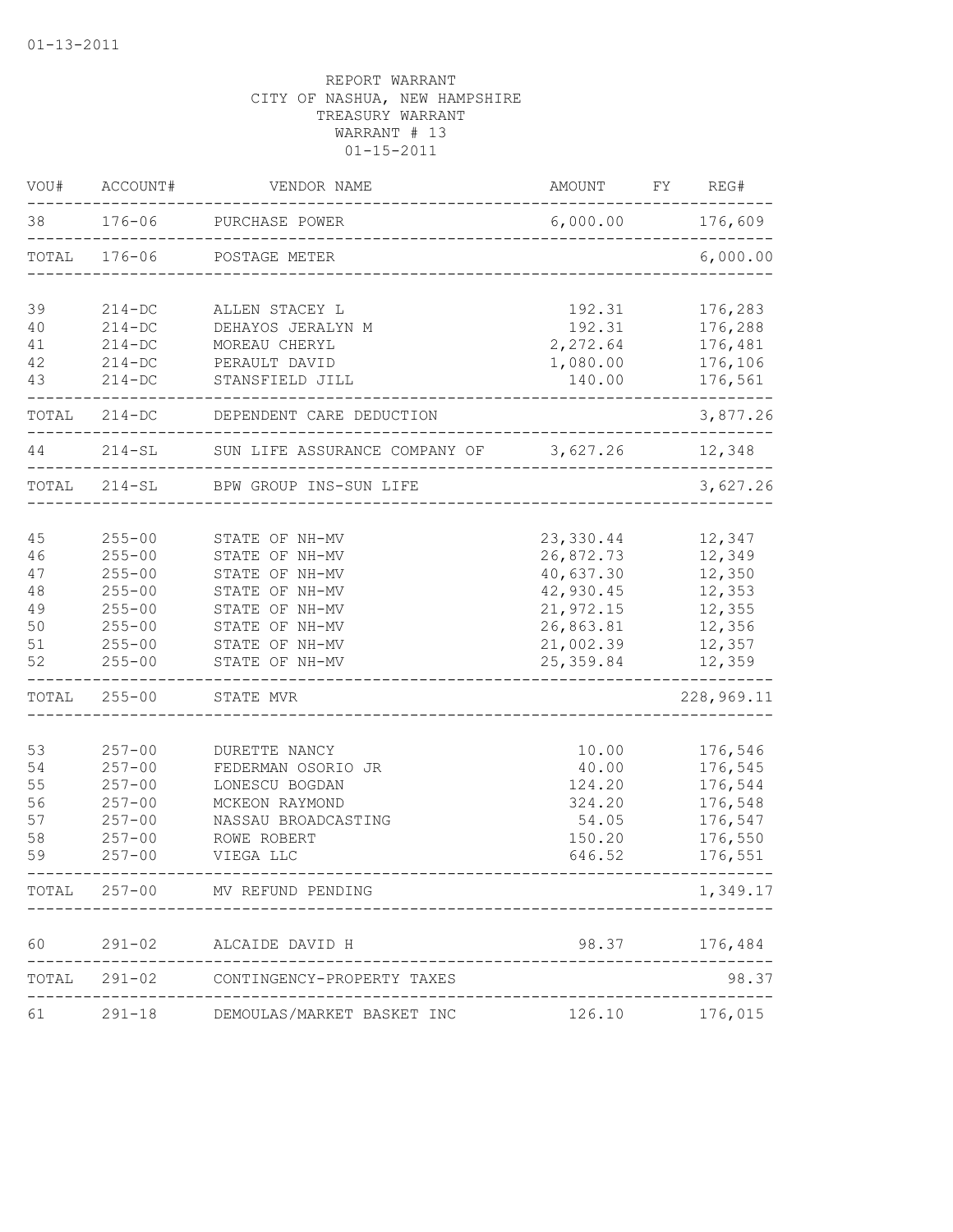|               | VOU# ACCOUNT# | VENDOR NAME         | AMOUNT | <b>EXECUTE</b> | REG#   |
|---------------|---------------|---------------------|--------|----------------|--------|
|               |               |                     |        |                |        |
| ТОТАІ, 291-18 |               | PAYROLL CONTINGENCY |        |                | 126.10 |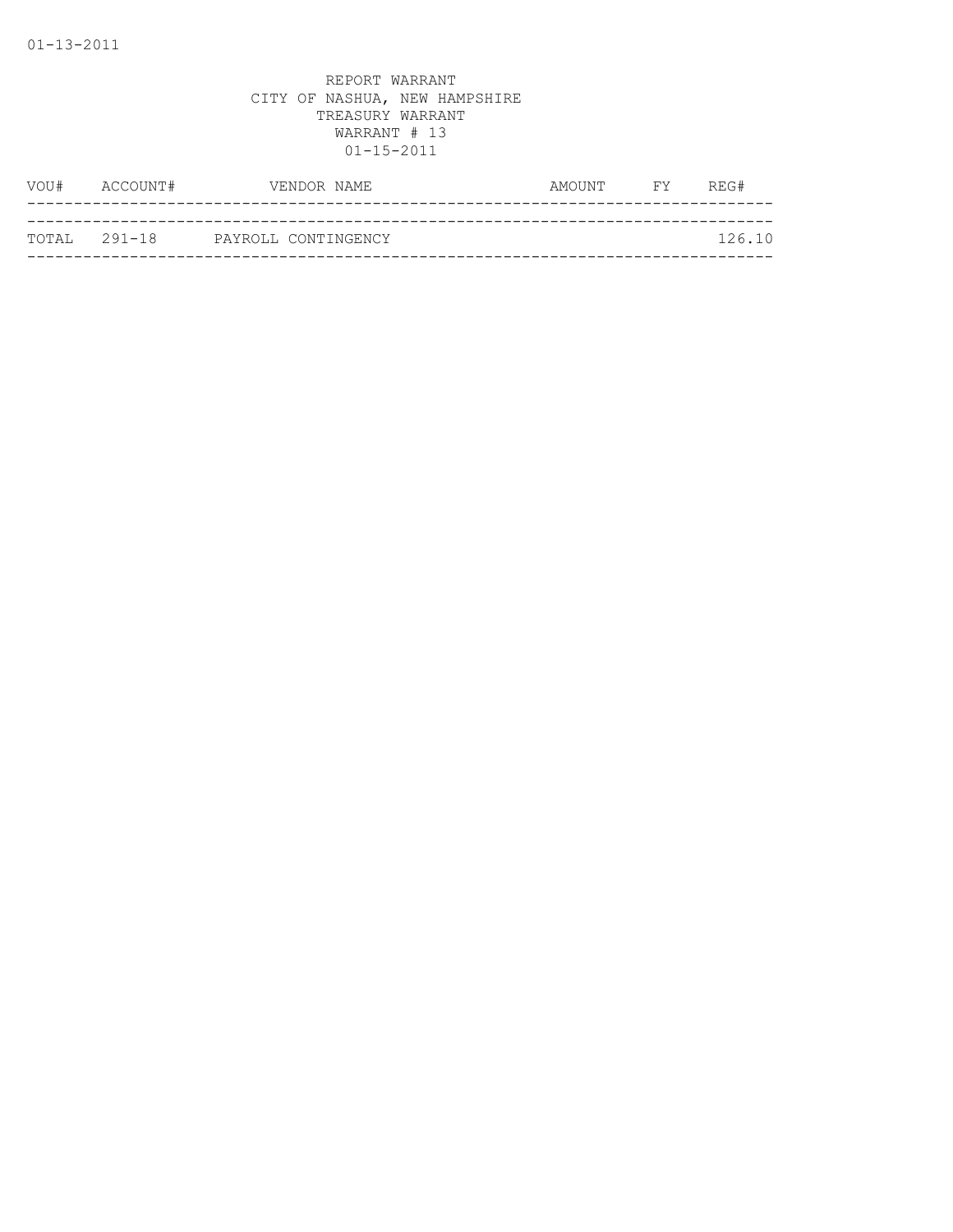| VOU#  | ACCOUNT#  | VENDOR NAME                      | AMOUNT     | FY. | REG#     |
|-------|-----------|----------------------------------|------------|-----|----------|
| 62    | 305-18061 | GRAHAM DONNA                     | 183.75     |     | 176,469  |
| 63    | 305-32005 | PUBLIC SERVICE OF NEW HAMPSHIR   | 241.57     |     | 176,699  |
| 64    | 305-33005 | PENNICHUCK WATER                 | 30.74      |     | 176,662  |
| 65    | 305-49075 | ACCESS A/V                       | 100.30     |     | 176,167  |
| 66    | 305-59100 | COLLINS JOHN                     | 400.00     |     | 176,202  |
| 67    | 305-59100 | <b>JEYNES MIKE</b>               | 300.00     |     | 176,299  |
| 68    | 305-59100 | KING TOM                         | 400.00     |     | 176,275  |
| 69    | 305-59100 | MAYOR'S VETERANS COUNCIL         | 3,672.50   |     | 176,014  |
| 70    | 305-59100 | MCLEAN JIM                       | 300.00     |     | 176,178  |
| 71    | 305-59100 | NEXTEL COMMUNICATIONS            | 20.34      |     | 176,657  |
| 72    | 305-59100 | O'NEIL TIM                       | 450.00     |     | 176,182  |
| 73    | 305-59100 | SOTO JESENIK                     | 100.00     |     | 176,512  |
| 74    | 305-59100 | WALLENT FRANK J                  | 375.00     |     | 176,078  |
| TOTAL | 305       | SRF - CIVIC & COMM ACTIVITIES    |            |     | 6,574.20 |
|       |           |                                  |            |     |          |
| 75    | 308-31050 | NEXTEL COMMUNICATIONS            | 32.94      |     | 176,657  |
| 76    | 308-83010 | ANTHEM BLUE CROSS BLUE SHIELD    | 10,196.50  |     | 12,342   |
| 77    | 308-83010 | ANTHEM BLUE CROSS BLUE SHIELD    | 46,476.58  |     | 12,351   |
| 78    | 308-83011 | ANTHEM BLUE CROSS BLUE SHIELD    | 11.89      |     | 12,342   |
| 79    | 308-83011 | ANTHEM BLUE CROSS BLUE SHIELD    | 330.19     |     | 12,351   |
| 80    | 308-83012 | ANTHEM BLUE CROSS BLUE SHIELD    | 193,830.29 |     | 12,342   |
| 81    | 308-83012 | ANTHEM BLUE CROSS BLUE SHIELD    | 171,784.95 |     | 12,351   |
| 82    | 308-83012 | CASALE NEAL                      | 918.88     |     | 176,098  |
| 83    | 308-83013 | ANTHEM BLUE CROSS BLUE SHIELD    | 151,622.38 |     | 12,342   |
| 84    | 308-83013 | ANTHEM BLUE CROSS BLUE SHIELD    | 213,683.08 |     | 12,351   |
| 85    | 308-83016 | HARVARD PILGRIM HEALTH CARE      | 69,951.02  |     | 12,344   |
| 86    | 308-83016 | HARVARD PILGRIM HEALTH CARE      | 60,821.37  |     | 12,352   |
| 87    | 308-83017 | HARVARD PILGRIM HEALTH CARE      | 70,333.24  |     | 12,344   |
| 88    | 308-83017 | HARVARD PILGRIM HEALTH CARE      | 60, 511.43 |     | 12,352   |
| 89    | 308-83018 | ANTHEM BLUE CROSS BLUE SHIELD    | 20,752.40  |     | 12,342   |
| 90    | 308-83018 | ANTHEM BLUE CROSS BLUE SHIELD    | 56,419.93  |     | 12,351   |
| 91    | 308-83019 | ANTHEM BLUE CROSS BLUE SHIELD    | 16,399.50  |     | 12,342   |
| 92    | 308-83019 | ANTHEM BLUE CROSS BLUE SHIELD    | 30,504.88  |     | 12,351   |
| 93    | 308-83020 | NORTHEAST DELTA                  | 18,006.57  |     | 12,345   |
| 94    | 308-83020 | NORTHEAST DELTA                  | 11,450.63  |     | 12,354   |
| 95    | 308-83021 | NORTHEAST DELTA                  | 3,904.13   |     | 12,345   |
| 96    | 308-83021 | NORTHEAST DELTA                  | 5,179.70   |     | 12,354   |
| 97    | 308-83023 | WELLNESS REIMBURSEMENT           | 108.14     |     | 176,537  |
| 98    | 308-83025 | WORKPLACE BENEFITS SOLUTIONS L   | 5,600.00   |     | 176,508  |
| 99    | 308-83026 | NORTHERN NEW ENGLAND BENEFIT T   | 37,063.40  |     | 12,346   |
|       |           |                                  | 2,515.00   |     | 176,088  |
| 100   | 308-83053 | ANAESTHESIA ASSOC OF MASS        |            |     |          |
| 101   | 308-83053 | APPLE MILFORD LLC                | 4,781.00   |     | 176,069  |
| 102   | 308-83053 | ASSOCIATED RADIOLOGISTS PA<br>W/ | 48.00      |     | 176,204  |
| 103   | 308-83053 | DARTMOUTH-HITCHCOCK CLINIC       | 233.00     |     | 176,242  |
| 104   | 308-83053 | DERRY SPORTS & REHAB LLC         | 405.00     |     | 176,434  |
| 105   | 308-83053 | ELLIOT HOSPITAL                  | 1,366.94   |     | 176,209  |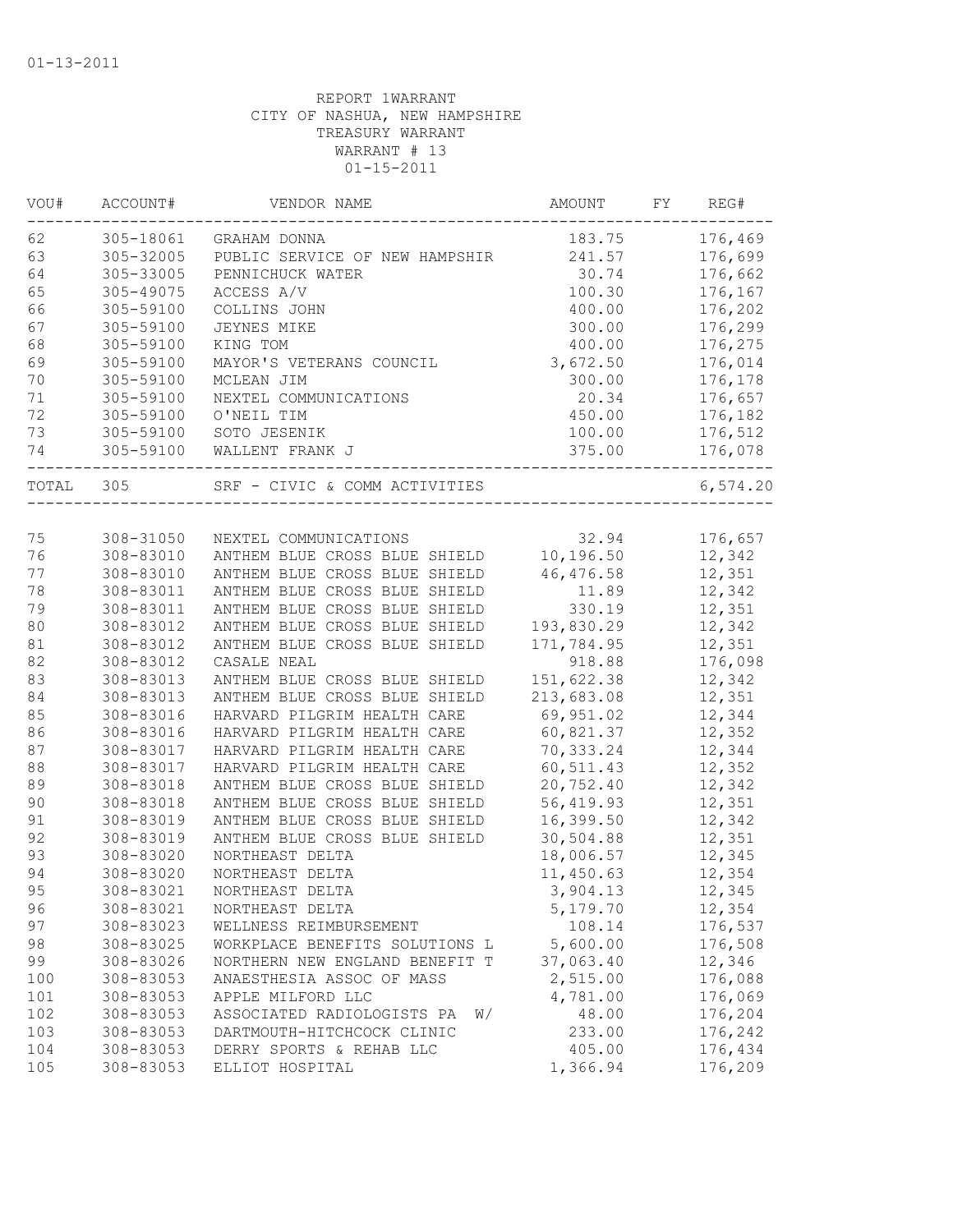| VOU#      | ACCOUNT#           | VENDOR NAME                                             | AMOUNT           | FY | REG#                     |
|-----------|--------------------|---------------------------------------------------------|------------------|----|--------------------------|
| 106       | 308-83053          | FOUNDATION MEDICAL PARTNERS                             | 241.00           |    | 176,224                  |
| 107       | 308-83053          | FOUR SEASONS ORTHOPAEDIC CTR P                          | 149.00           |    | 176,227                  |
| 108       | 308-83053          | GREATER NASHUA EMERGENCY PHYS                           | 138.00           |    | 176,217                  |
| 109       | 308-83053          | HAND SURGICAL ASSOCIATES INC                            | 185.00           |    | 176,221                  |
| 110       | 308-83053          | SO NH REGIONAL MEDICAL CENTER                           | 2,849.54         |    | 176,205                  |
| 111       | 308-83053          | ST JOSEPH BUSINESS & HEALTH                             | 365.00           |    | 176,118                  |
| 112       | 308-83053          | ST JOSEPH'S HOSPITAL                                    | 1,028.10         |    | 176,064                  |
| 113       | 308-83054          | APPLE MILFORD LLC                                       | 2,255.00         |    | 176,069                  |
| 114       | 308-83054          | CPTE-NASHUA                                             | 910.00           |    | 176,059                  |
| 115       | 308-83054          | STONERIVER PHARMACY SOLUTIONS                           | 662.95           |    | 176,222                  |
| 116       | 308-83055          | ACCURATE TRANSCRIPTION MATTERS                          | 327.25           |    | 176,201                  |
| 117       | 308-83055          | COVENTRY HEALTH CARE WORKERS C                          | 265.20           |    | 176,203                  |
| 118       | 308-83055          | DEVINE MILLIMET & BRANCH PA                             | 354.90           |    | 176,207                  |
| 119       | 308-83056          | OCCUPATIONAL DRUG TESTING LLC                           | 977.00           |    | 176,197                  |
| 120       | 308-83058          | ST JOSEPH BUSINESS & HEALTH                             | 432.00           |    | 176,118                  |
| 121       | 308-83064          | HALLENBACK DONALD                                       | 43.97            |    | 176,557                  |
| 122       | 308-83070          | TREASURER STATE OF NH                                   | 150.00           |    | 176,695                  |
| 123       | 308-83075          | BENT BRADFORD                                           | 150.00           |    | 176,549                  |
| 124       | 308-83084          | BRAGAN REPORTING ASSOCIATES IN                          | 884.50           |    | 176,142                  |
| 125       | 308-83199          | STANLEY ELEVATOR COMPANY INC                            | 3,885.87         |    | 176,471                  |
| 126       | 308-91005          | DESHAINES JENNIFER                                      | 100.20           |    | 176,612                  |
| 127       | 308-91005          | DUGAS ROSS                                              | 12.00            |    | 176,611                  |
| 128       | 308-91005          | LIBERTY WENDY                                           | 112.20           |    | 176,610                  |
| 129       | 308-95005          | NEW HAMPSHIRE ADJUSTERS ASSOCI                          | 90.00            |    | 176,683                  |
| TOTAL 308 |                    | ------------------------------------<br>SRF - INSURANCE |                  |    | --------<br>1,281,811.64 |
|           |                    | 224,991 3091-49085 M SAUNDERS INC                       | 2,379.40 176,363 |    |                          |
| TOTAL     | 309                | FY11 FRESH FRUIT & VEG GRANT                            |                  |    | 2,379.40                 |
|           |                    |                                                         |                  |    |                          |
|           |                    | 224,992 3097-44005 ACE PRINTING COMPANY                 | 4,647.00         |    | 176,225                  |
|           | 224,993 3097-49075 | CENTRAL PAPER                                           | 4,433.58         |    | 176,352                  |
|           | 224,994 3097-49075 | CLEAN SOURCE                                            | 514.50           |    | 176,410                  |
|           | 224,995 3097-49075 | <b>ECOLAB</b>                                           | 376.38           |    | 176,320                  |
|           | 224,996 3097-49085 | BIMBO FOODS BAKERIES INC                                | 3,160.32         |    | 176,444                  |
|           | 224,997 3097-49085 | COCA-COLA BOTTLING COMPANY                              | 750.75           |    | 176,324                  |
|           | 224,998 3097-49085 | COSTA FRUIT & PRODUCE CO INC                            | 16,440.96        |    | 176,498                  |
|           | 224,999 3097-49085 | FAVORITE FOODS                                          | 9,396.00         |    | 176,602                  |
|           | 225,000 3097-49085 | GARELICK FARMS-LYNN                                     | 21,498.01        |    | 176,194                  |
|           | 225,001 3097-49085 | GILL'S PIZZA CO.                                        | 2,255.00         |    | 176,370                  |
|           | 225,002 3097-49085 | M SAUNDERS INC                                          | 4,776.77         |    | 176,363                  |
|           | 225,002 3097-49085 | M SAUNDERS INC                                          | 766.02           |    | 176,364                  |
|           | 225,003 3097-49085 | MCKEE FOODS CORP                                        | 98.08            |    | 176,133                  |
|           | 225,004 3097-49085 | NEW ENGLAND ICE CREAM                                   | 360.96           |    | 176,378                  |
|           | 225,005 3097-49085 | NUTRITION PLUS VENDING                                  | 143.67           |    | 176,580                  |
|           |                    |                                                         |                  |    |                          |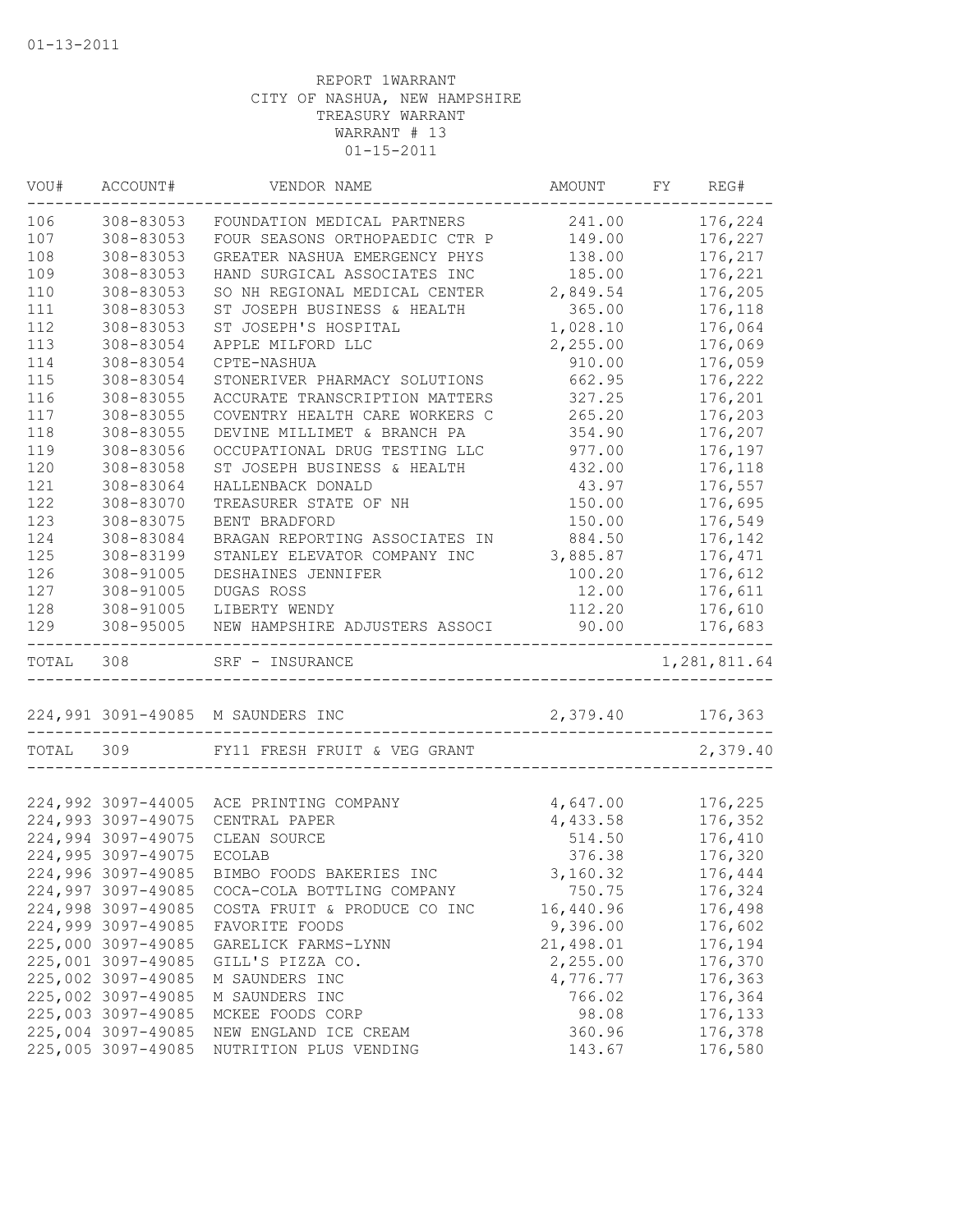| VOU#       | ACCOUNT#               | VENDOR NAME                                   | AMOUNT            | FΥ | REG#               |
|------------|------------------------|-----------------------------------------------|-------------------|----|--------------------|
|            | 225,006 3097-49085     | RALPH PAULE                                   | 34.65             |    | 176,306            |
|            | 225,007 3097-64045     | PCS REVENUE CONTROL SYSTEMS IN                | 172.95            |    | 176,109            |
|            | 225,008 3097-64335     | NORTHEAST FOOD SVC EQUIPMENT &                | 2,805.37          |    | 176,058            |
|            | 225,009 3097-74092     | AFFILIATED HVAC SERVICES LLC                  | 323.00            |    | 176,340            |
|            | 225,010 3097-74092     | BASSETT SERVICES CORPORATION                  | 1, 115.55         |    | 176,342            |
|            | 225,011 3097-74092     | PCS REVENUE CONTROL SYSTEMS IN                | 5,188.50          |    | 176,109            |
|            | 225,012 3097-91005     | AXNE EVA                                      | 83.37             |    | 176,345            |
|            | 225,013 3097-91005     | KIMBELL JEANETTE                              | 41.38             |    | 176,326            |
|            | 225,014 3097-91005     | RALPH PAULE                                   | 103.12            |    | 176,306            |
|            | 225,015 3097-91005     | SLOSEK ODETTE                                 | 67.25             |    | 176,315            |
|            | 225,016 3097-94005     | SNA                                           | 102.25            |    | 176,711            |
| TOTAL      | 309                    | SRF - FOOD SERVICES                           |                   |    | 79,655.39          |
|            |                        |                                               |                   |    |                    |
| 130        | 312-43005              | PRINTGRAPHICS OF MAINE                        | 800.00            |    | 12,358             |
| 131<br>132 | 312-59100<br>312-59182 | CINTAS DOCUMENT MANAGEMENT                    | 35.00<br>2,161.68 |    | 176,391<br>176,081 |
| 133        | $312 - 705$            | PRINTGRAPHICS OF MAINE<br>CHABOT NANCY        | 35.00             |    | 176,554            |
| 134        | $312 - 705$            | D & R TOWING INC                              | 855.00            |    | 176,441            |
| 135        | $312 - 705$            | MCCARTY HOLLY                                 | 25.00             |    | 176,552            |
| 136        | 312-74035              | AVITAR ASSOCIATES OF NEW ENGLA                | 6,000.00          |    | 176,680            |
| TOTAL      | 312                    | SRF - FINANCIAL SERVICES                      |                   |    | 9,911.68           |
|            |                        | 225,017 3122-49050 STAPLES BUSINESS ADVANTAGE | 36.56             |    | 176,219            |
|            |                        |                                               |                   |    |                    |
| TOTAL      | 312                    | ADULT ED/CONTINUING ED                        |                   |    | 36.56              |
| 137        | 320-98028              | PETTY CASH                                    | 100.44            |    | 176,613            |
| TOTAL      | 320                    | SRF - HUNT BUILDING                           |                   |    | 100.44             |
|            |                        |                                               |                   |    |                    |
|            |                        | 225,018 3247-46040 MOTIONWEAR LLC             | 1,890.21          |    | 176,603            |
| TOTAL      | 324                    | ATHLETICS-ENTERPRISE FUND                     |                   |    | 1,890.21           |
|            |                        |                                               |                   |    |                    |
| 138        | 331-01500              | LAW REALTY CO INC                             | 416.67            |    | 176,693            |
| 139        | 331-01500              | RAPID REAL ESTATE LLC                         | 1,650.00          |    | 176,668            |
| 140        | 331-01662              | THE YOUTH COUNCIL                             | 1,200.00          |    | 176,046            |
| 141        | 331-59100              | LEXISNEXIS RISK DATA MGMT INC                 | 50.00             |    | 176,676            |
| 142        | 331-64305              | CELLEBRITE USA, CORP                          | 4,568.00          |    | 176,569            |
| 143        | 331-78007              | BOUND TREE MEDICAL LLC                        | 9.24              |    | 176,177            |
| 144        | 331-78007              | CARPARTS OF NASHUA                            | 35.28             |    | 176,041            |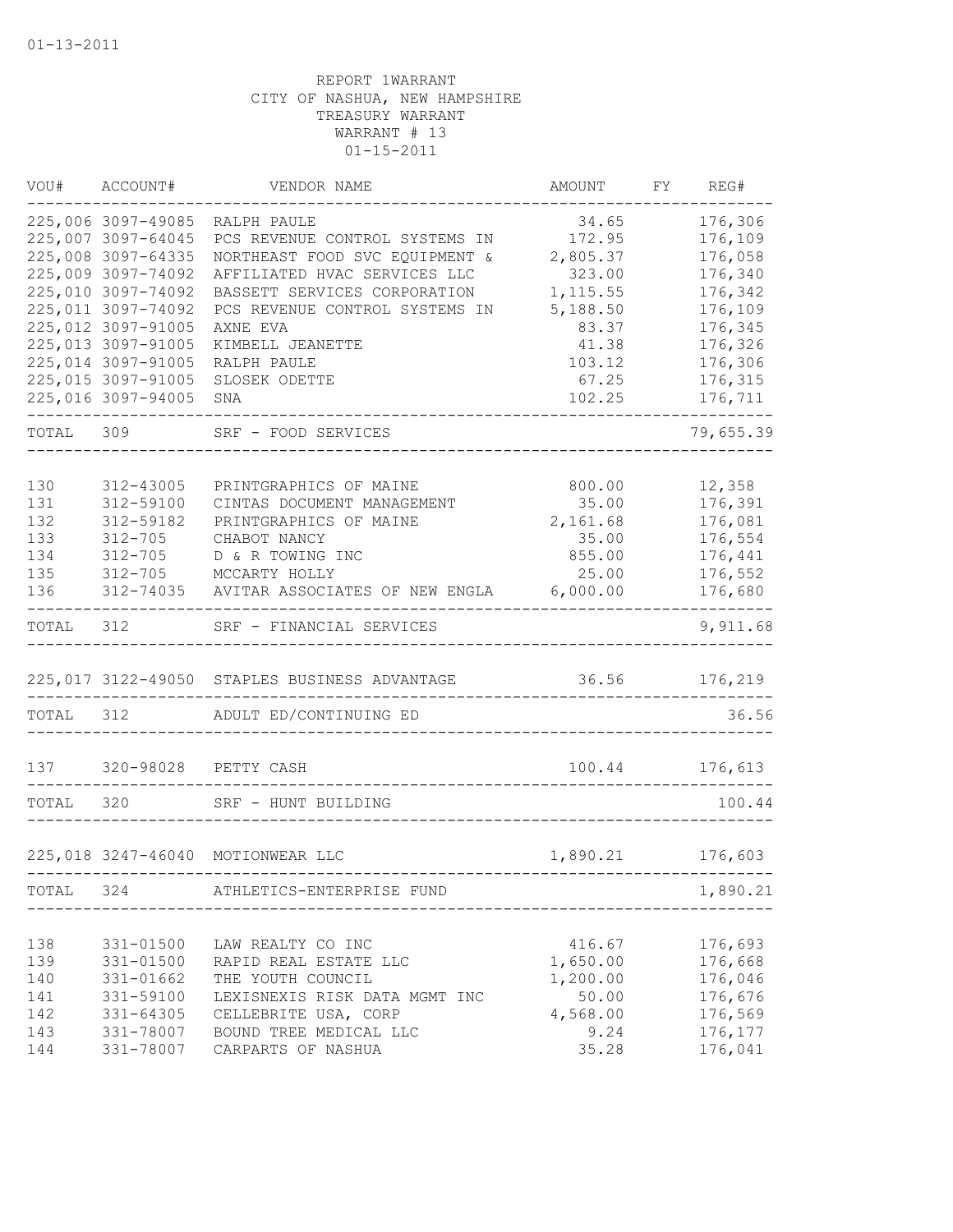| VOU#       | ACCOUNT#                                 | VENDOR NAME                          | AMOUNT         | FY | REG#               |
|------------|------------------------------------------|--------------------------------------|----------------|----|--------------------|
| 145        | 331-78007                                | FISHER AUTO PARTS                    | 87.67          |    | 176,564            |
| 146        | 331-78007                                | GRAPPONE AUTOMOTIVE GROUP            | 11.44          |    | 176,272            |
| 147        | 331-78007                                | MAC MULKIN CHEVROLET INC             | 84.96          |    | 176,443            |
| 148        | 331-78007                                | MAYNARD & LESIEUR INCORPORATED       | 1,177.52       |    | 176,454            |
| 149        | 331-78007                                | NORTHERN FOREIGN CAR PARTS INC       | 228.80         |    | 176,500            |
| 150        | 331-94005                                | CITIZENS BANK                        | $-11.16$       |    | 12,341             |
| TOTAL      | 331                                      | SRF - POLICE DEPARTMENT              |                |    | 9,508.42           |
| 151        |                                          | 332-64192 GHA TECHNOLOGIES INC       | 6,864.82       |    | 176,104            |
| TOTAL      | 332                                      | SRF - FIRE DEPARTMENT                |                |    | 6,864.82           |
|            |                                          |                                      |                |    |                    |
| 152        | 341-01962                                | HARBOR HOMES INC                     | 2,486.31       |    | 176,158            |
| 152        | 341-01968                                | HARBOR HOMES INC                     | 22,571.00      |    | 176,158            |
| 152        | 341-01969                                | HARBOR HOMES INC                     | 1,754.01       |    | 176,158            |
| 153        | 341-31045                                | NEXTEL COMMUNICATIONS                | 142.26         |    | 176,657            |
| 153        | 341-31050                                | NEXTEL COMMUNICATIONS                | 79.98          |    | 176,657            |
| 154        | 341-53028                                | CITIZENS BANK                        | 300.35         |    | 12,341             |
| 155<br>156 | 341-91025<br>341-94110                   | CONLEY ASHLEY<br>PETTY CASH          | 81.40<br>36.50 |    | 176,281<br>176,614 |
|            |                                          |                                      |                |    |                    |
| TOTAL      | 341                                      | SRF - COMMUNITY SERVICES             |                |    | 27, 451.81         |
| 157        | 342-59086                                | ST JOSEPH HOSPITAL                   | 352.00         |    | 176,667            |
| 158        |                                          | 342-91025 CALOPE THERESA             | 4.25           |    | 176,492            |
|            |                                          |                                      |                |    |                    |
| TOTAL      | 342                                      | SRF - COMMUNITY HEALTH               |                |    | 356.25             |
|            |                                          |                                      |                |    |                    |
|            | 225,019 3440-31005                       | NEXTEL COMMUNICATIONS                | 304.02         |    | 176,649            |
|            | 225,020 3440-49075                       | AC MOORE INC                         | 98.41          |    | 176,350            |
|            | 225,021 3440-49075                       | BELAIR LISA                          | 37.75          |    | 176,414            |
|            | 225,022 3440-49075                       | COGSWELL CATHERINE<br>CROWELL LINDA  | 169.22         |    | 176,348            |
|            | 225,023 3440-49075<br>225,024 3440-49075 |                                      | 113.43<br>9.98 |    | 176,371<br>176,584 |
|            | 225,025 3440-49075                       | DITOLLA MARIE<br>GARELICK FARMS-LYNN | 236.70         |    | 176,194            |
|            | 225,026 3440-49075                       | M SAUNDERS INC                       | 45.90          |    | 176,364            |
|            | 225,027 3440-49075                       | MARKET BASKET                        | 280.15         |    | 176,155            |
|            | 225,028 3440-49075                       | NEW ENGLAND ICE CREAM                | 430.60         |    | 176,378            |
|            | 225,029 3440-49075                       | ROHAN BARBARA                        | 14.13          |    | 176,453            |
|            | 225,030 3440-55020                       | FIRST STUDENT INC                    | 46.78          |    | 176,335            |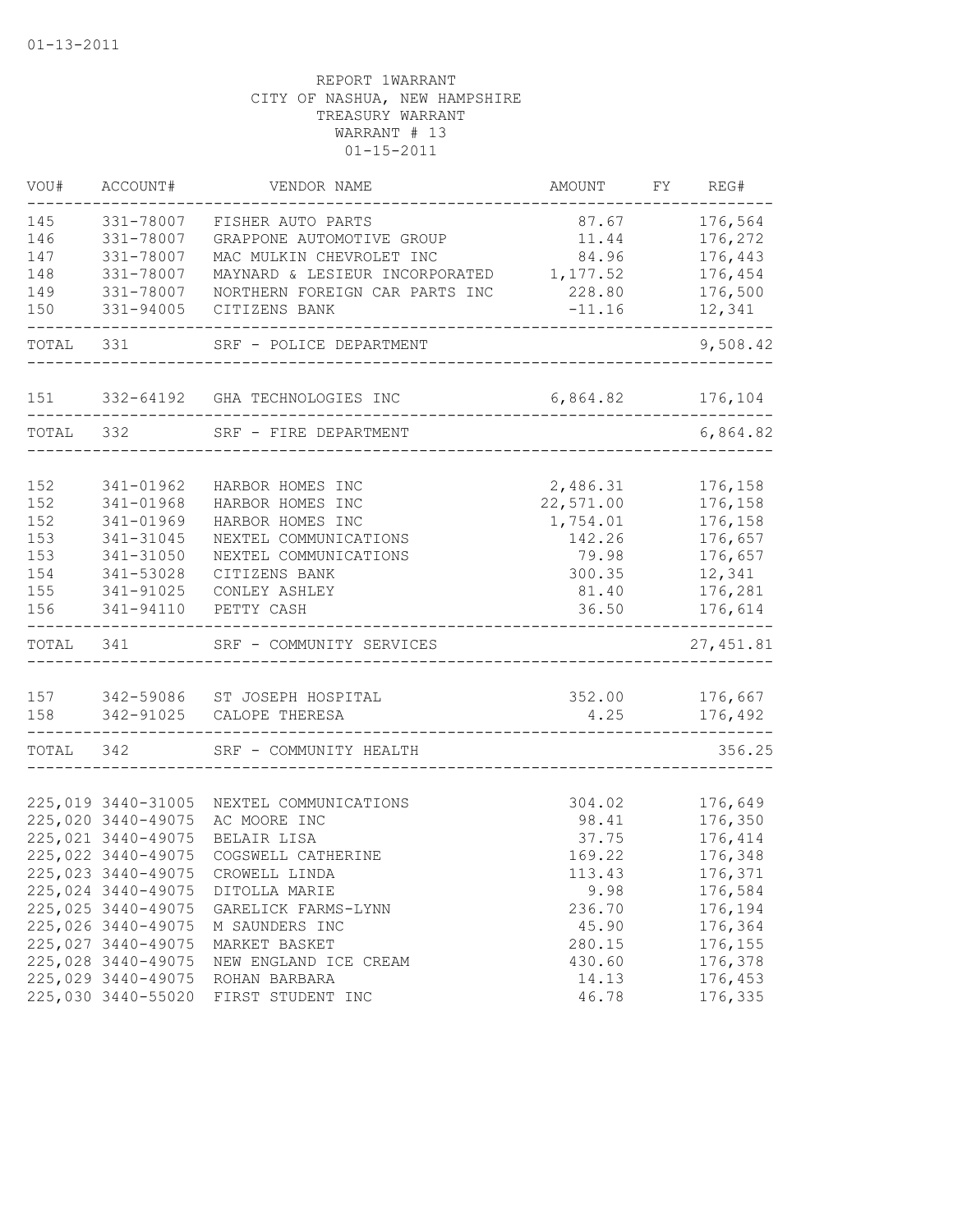| VOU#      | ACCOUNT#           | VENDOR NAME                                | AMOUNT   | FY. | REG#     |
|-----------|--------------------|--------------------------------------------|----------|-----|----------|
| TOTAL 344 |                    | AFTER SCHOOL PROGRAM                       |          |     | 1,787.07 |
|           | 225,031 3461-49075 | AC MOORE INC                               | 160.22   |     | 176,350  |
|           | 225,032 3461-49075 | ALMEIDA SUSAN                              | 153.93   |     | 176,349  |
|           | 225,033 3461-49075 | GARELICK FARMS-LYNN                        | 186.28   |     | 176,195  |
|           | 225,034 3461-49075 | ISENBARGER TANIA                           | 66.04    |     | 176,605  |
|           | 225,035 3461-49075 | JACK'S PIZZA                               | 54.00    |     | 176,243  |
|           | 225,036 3461-49075 | M SAUNDERS INC                             | 18.95    |     | 176,364  |
|           | 225,037 3461-49075 | MARKET BASKET                              | 171.78   |     | 176,155  |
|           | 225,038 3461-49075 | NEW ENGLAND ICE CREAM                      | 107.65   |     | 176,378  |
|           | 225,039 3461-49075 | ROUSSEAU KRISTINE                          | 18.65    |     | 176,051  |
|           | 225,040 3461-91040 | ALMEIDA SUSAN                              | 142.50   |     | 176,349  |
| TOTAL 346 |                    | TITLE IV 21ST CENT MIDDLE                  |          |     | 1,080.00 |
|           |                    |                                            |          |     |          |
|           | 3468-91040         | CITIZENS BANK                              | 5,794.50 |     | 12,341   |
|           | 225,041 3468-91040 | DUFOE WENDY                                | 88.05    |     | 176,337  |
|           | 225,042 3468-91040 | MAGILL JESSICA                             | 129.03   |     | 176,449  |
|           | 225,043 3468-91040 | NAYLOR JAMIE                               | 34.86    |     | 176,426  |
|           | 225,044 3468-91040 | QUIMBY DAVID                               | 114.00   |     | 176,431  |
| TOTAL     | 346                | SMALLER LEARNING COMMUNITY                 |          |     | 6,160.44 |
|           |                    |                                            |          |     |          |
|           |                    | 3500-91040 CITIZENS BANK                   | 2,436.84 |     | 12,341   |
|           | 225,045 3500-91040 | SOLUTION TREE INC                          | 579.00   |     | 176,437  |
| TOTAL     | 350                | TITLE IIA HQT                              |          |     | 3,015.84 |
|           |                    | 225,046 3501-91040 OUELLETTE LYNNE         | 199.00   |     | 176,114  |
|           |                    |                                            |          |     |          |
| TOTAL     | 350                |                                            |          |     | 199.00   |
| 160       | $352 - 687$        | DUDEVOIR CARL                              | 105.00   |     | 176,163  |
| TOTAL     | 352                | SRF - PARKS AND RECREATION                 |          |     | 105.00   |
|           |                    |                                            |          |     |          |
|           |                    | 225,047 3531-64045 COMPUTER HUT OF N E INC | 149.99   |     | 176,468  |
|           |                    | 225,048 3531-64045 HEWLETT PACKARD COMPANY | 680.80   |     | 176,093  |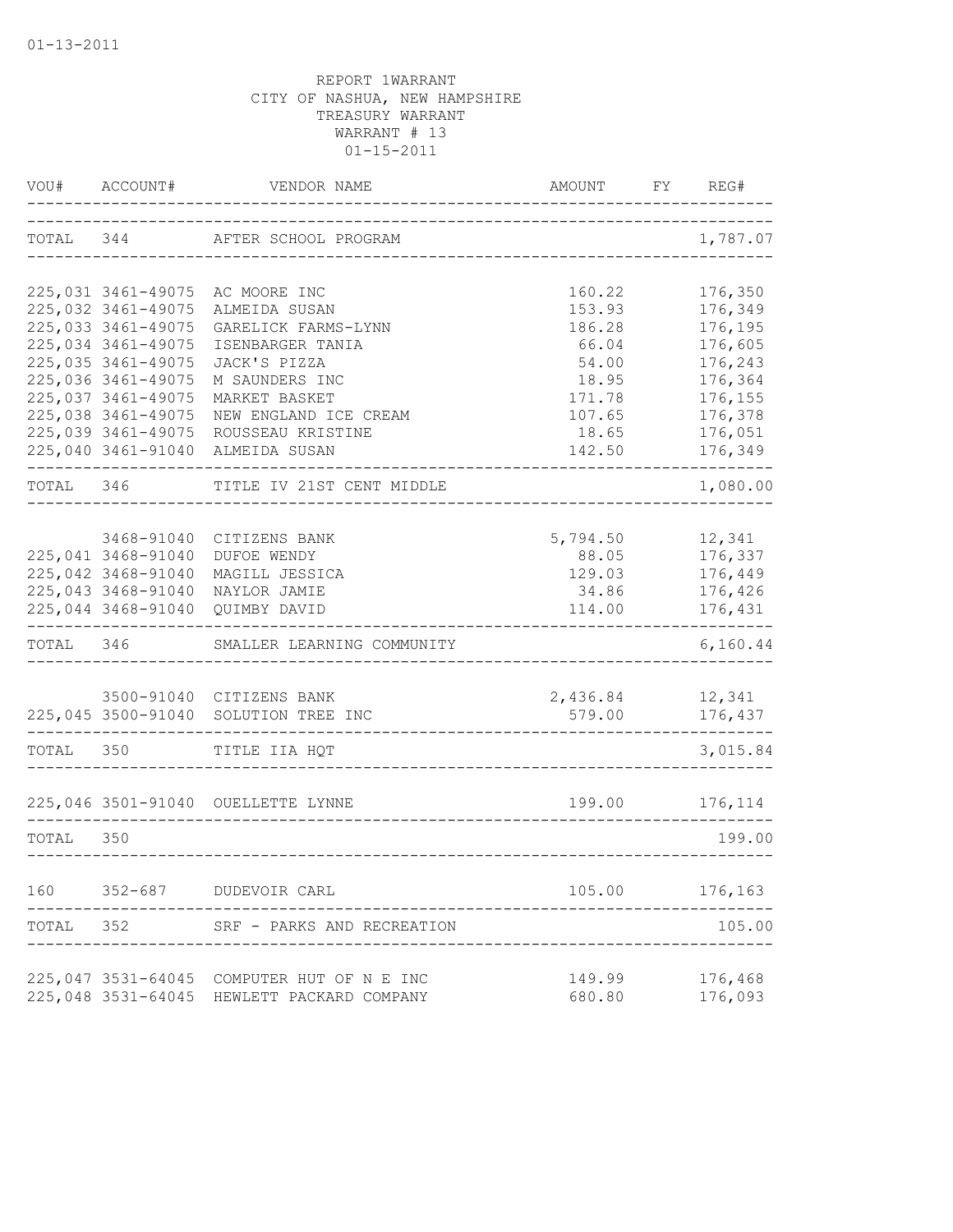| VOU#                                          | ACCOUNT#                                                                                | VENDOR NAME                                                                                                                                                                                                       | AMOUNT                                                                   | FY REG#                                                                   |
|-----------------------------------------------|-----------------------------------------------------------------------------------------|-------------------------------------------------------------------------------------------------------------------------------------------------------------------------------------------------------------------|--------------------------------------------------------------------------|---------------------------------------------------------------------------|
|                                               |                                                                                         | TOTAL 353 ADULT ED/HS DIPLOMA PROGRAM                                                                                                                                                                             |                                                                          | 830.79                                                                    |
|                                               | 225,049 3601-49050                                                                      | NASCO                                                                                                                                                                                                             | 378.06                                                                   | 176,464                                                                   |
| TOTAL                                         | 360                                                                                     | DROPOUT PREVENTION ADULT ED                                                                                                                                                                                       |                                                                          | 378.06                                                                    |
|                                               |                                                                                         | 225,050 3657-49050 COCA COLA BOTTLING CO., OF N.E 249.50 176,366                                                                                                                                                  |                                                                          |                                                                           |
| TOTAL 365                                     |                                                                                         | NHS - PAW SHOP                                                                                                                                                                                                    |                                                                          | 249.50                                                                    |
|                                               |                                                                                         | 225,051 3658-49050 GEAR FOR SPORTS                                                                                                                                                                                |                                                                          | 886.64 176,601                                                            |
| TOTAL                                         | 365                                                                                     | SOUTH STUDENT SHOP                                                                                                                                                                                                |                                                                          | 886.64                                                                    |
| 161                                           |                                                                                         | 371-53100 GZA GEOENVIRONMENTAL INC                                                                                                                                                                                | 727.26 176,333                                                           |                                                                           |
| TOTAL                                         | 371 371                                                                                 | SRF - COMMUNITY DEVELOPMENT                                                                                                                                                                                       |                                                                          | 727.26                                                                    |
| 162                                           |                                                                                         | 373-53075 CHISHOLM DEBORA A                                                                                                                                                                                       | 1,788.75                                                                 | 176,113                                                                   |
| TOTAL                                         | 373                                                                                     | SRF - ECONOMIC DEVELOPMENT                                                                                                                                                                                        |                                                                          | 1,788.75                                                                  |
| 163<br>164<br>165<br>166<br>167<br>168<br>169 | 374-07045<br>374-07188<br>374-07282<br>374-07298<br>374-07340<br>374-07340<br>374-45230 | PICARD CHRISTIE & BASIL TOURLI<br>NEIGHBORHOOD HOUSING SERVICES<br>COMMUNITY INTEGRATION SERVICES<br>CREDERE ASSOCIATES<br>HILLSBOROUGH COUNTY TREASURER<br>TELEGRAPH PUBLISHING COMPANY<br>NEXTEL COMMUNICATIONS | 14,000.00<br>2,546.00<br>2,016.94<br>7,966.63<br>8.00<br>146.80<br>39.99 | 176,615<br>176,165<br>176,502<br>176,493<br>176,461<br>176,462<br>176,657 |
| TOTAL                                         | 374                                                                                     | SRF - URBAN PROGRAMS                                                                                                                                                                                              |                                                                          | 26,724.36                                                                 |
| 170                                           |                                                                                         | 375-45050 BAKER & TAYLOR INC<br>171 375-45050 MANCHESTER CITY LIBRARY                                                                                                                                             | 1,935.00<br>24.00 176,656                                                | 176,698<br>$\qquad \qquad - - - - -$                                      |
| TOTAL 375                                     |                                                                                         | SRF - PUBLIC LIBRARIES                                                                                                                                                                                            |                                                                          | 1,959.00                                                                  |
|                                               |                                                                                         | 225,052 3751-53101 FRANKLIN COVEY<br>225,053 3751-53101 LANDMARK COLLEGE                                                                                                                                          | 5,274.49<br>2,000.00                                                     | 176,589<br>176,588                                                        |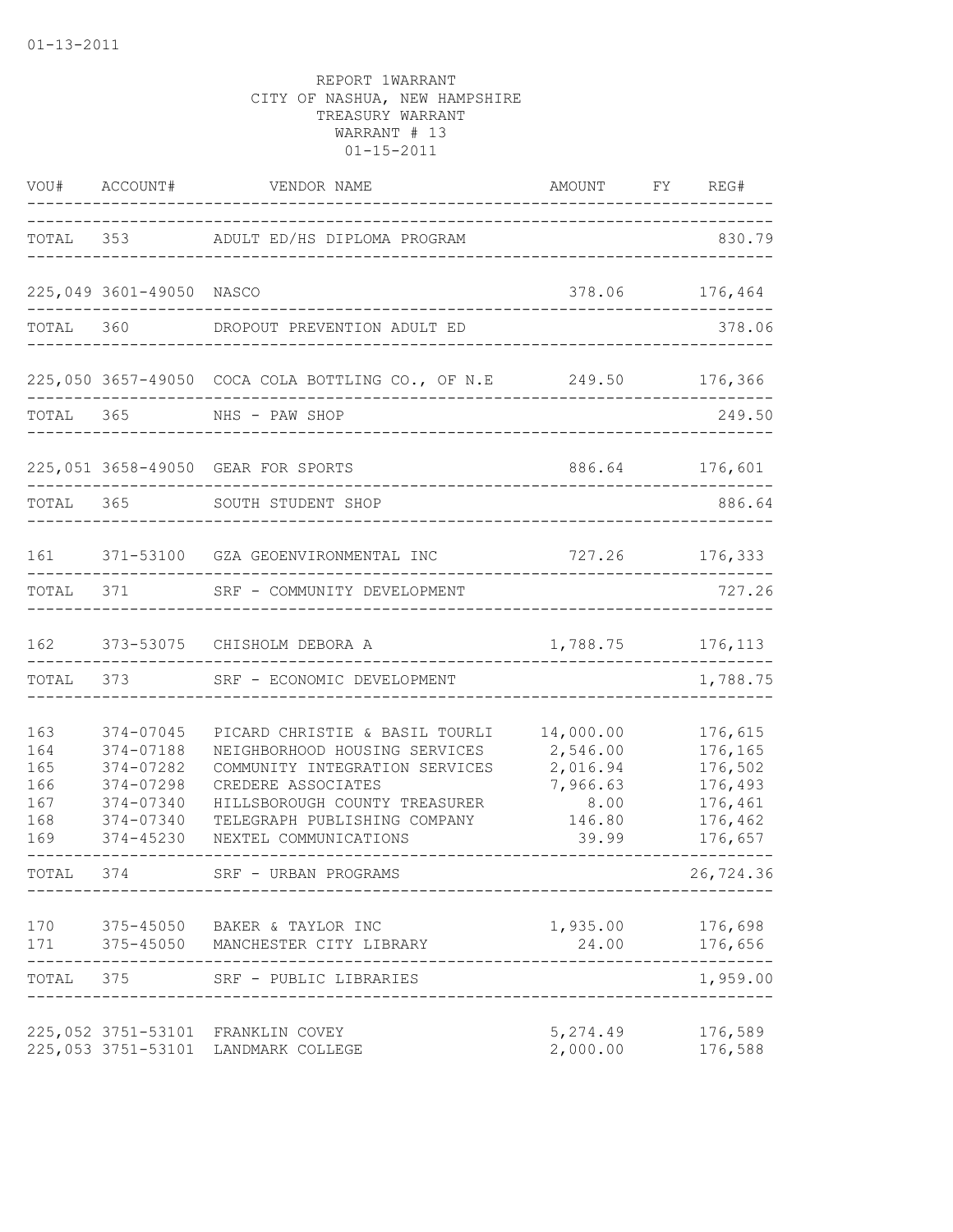| VOU#      | ACCOUNT#           | VENDOR NAME                                                    | AMOUNT      | FY | REG#      |
|-----------|--------------------|----------------------------------------------------------------|-------------|----|-----------|
|           |                    | 225,054 3751-53101 SHEA DENISE                                 | 800.00      |    | 176,318   |
|           |                    | 3751-94030 CITIZENS BANK                                       | 1,759.80    |    | 12,341    |
|           |                    | 225,055 3751-94030 PHAIR LUANNE<br>--------------------------- | 333.00      |    | 176,574   |
| TOTAL 375 |                    | ARRA TITLE I A                                                 |             |    | 10,167.29 |
|           |                    |                                                                |             |    |           |
|           | 225,056 3761-49035 | BARNES & NOBLE INC                                             | 152.48      |    | 176,019   |
|           | 225,057 3761-49035 | NORTHEAST FOUNDATION FOR CHILD                                 | 54.00       |    | 176,328   |
|           | 225,058 3761-49050 | MCINTIRE BUSINESS PRODUCTS INC                                 | 187.02      |    | 176,489   |
|           | 225,059 3761-49050 | STAPLES BUSINESS ADVANTAGE                                     | 210.18      |    | 176,219   |
|           | 225,060 3761-49075 | REALLY GOOD STUFF INC                                          | 78.30       |    | 176,309   |
|           | 225,061 3761-53101 | OXFORD LEARNING                                                | 700.00      |    | 176,582   |
|           | 3761-94030         | CITIZENS BANK                                                  | 293.30      |    | 12,341    |
| TOTAL     | 376                | TITLE IA                                                       |             |    | 1,675.28  |
|           |                    |                                                                |             |    |           |
| 173       | 378-09031          | LOOMIS                                                         | 192.13      |    | 176,514   |
| 174       | 378-09061          | ARAMARK UNIFORM SERVICES                                       | 125.61      |    | 176,100   |
| 175       | 378-09061          | GAGNON'S ELECTRICAL SERVICE IN                                 | 239.60      |    | 176,216   |
| 176       | 378-09061          | NEXTEL COMMUNICATIONS                                          | 546.21      |    | 176,657   |
| 177       | 378-09061          | TURNER GLASS                                                   | 975.00      |    | 176,265   |
| 178       | 378-09061          | UNITED PARCEL SERVICE                                          | 18.31       |    | 176,701   |
| 179       | 378-09071          | CITY OF NASHUA/TAX COLLECTOR'S                                 | 209.58      |    | 176,616   |
| 180       | 378-09073          | PETRO-CANADA AMERICA                                           | 1,820.22    |    | 176,271   |
| 181       | 378-09091          | CENTRAL PAPER PRODUCTS CO                                      | 105.60      |    | 176,270   |
| 182       | 378-09091          | CUMMINS NORTHEAST INC                                          | 16.08       |    | 176,247   |
| 183       | 378-09091          | GILLIG LLC                                                     | 648.02      |    | 176,210   |
| 184       | 378-09091          | HOME DEPOT CREDIT SERVICES                                     | 371.02      |    | 176,660   |
| 185       | 378-09091          | NAPA AUTO PARTS                                                | 702.95      |    | 176,230   |
| 186       | 378-09091          | NORTHERN BUS SALES INC                                         | 759.16      |    | 176,127   |
| 187       | 378-09091          | RYDER FLEET PRODUCTS.COM INC                                   | 137.24      |    | 176,231   |
| 188       | 378-09091          | STAPLES ADVANTAGE                                              | 129.12      |    | 176,278   |
| 189       | 378-09091          | TEGRA EQUIPMENT INC                                            | 213.52      |    | 176,479   |
| 190       | 378-09101          | PSNH                                                           | 1,493.99    |    | 176,688   |
| 191       | 378-09102          | PUBLIC SERVICE OF NEW HAMPSHIR                                 | 893.80      |    | 176,699   |
| 192       | 378-09114          | NATIONAL GRID                                                  | 113.71      |    | 176,674   |
| 193       | 378-09120          | PENNICHUCK WATER                                               | 148.59      |    | 176,662   |
| 193       | 378-09125          | PENNICHUCK WATER                                               | 112.71      |    | 176,662   |
| 194       | 378-09133          | FAIRPOINT COMMUNICATIONS                                       | 100.00      |    | 176,679   |
| 195       | 378-09133          | NEXTEL COMMUNICATIONS                                          | 297.56      |    | 176,657   |
| 196       | 378-09230          | FIRST TRANSIT INC                                              | 112, 166.57 |    | 176,654   |
| 197       | 378-09261          | ALTERNATE TRANSIT ADVERTISING                                  | 350.00      |    | 176,150   |
| 198       | 378-09261          | PURE WATERS OF NEW ENGLAND LLC                                 | 31.50       |    | 176,193   |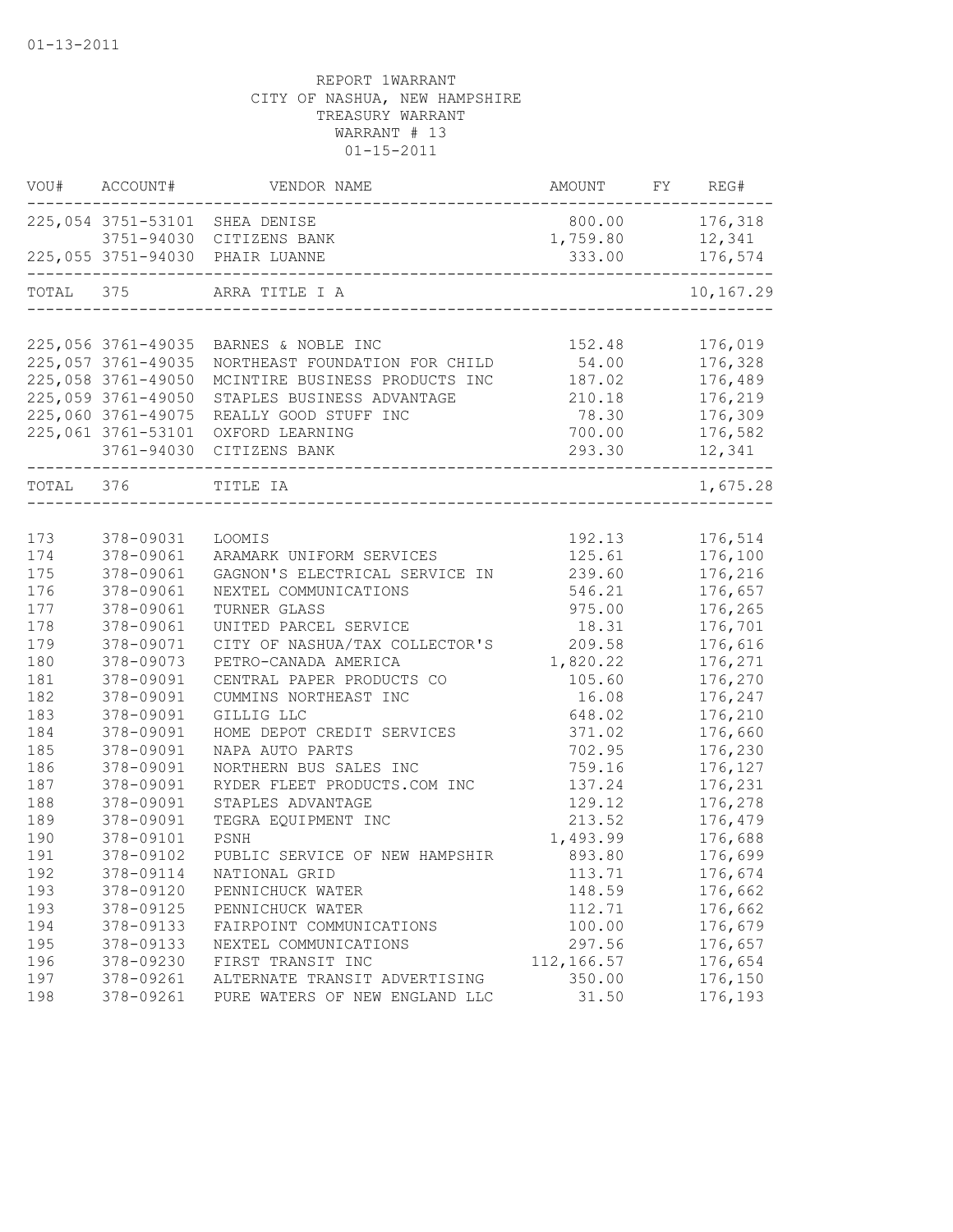| VOU#      | ACCOUNT#                                 | VENDOR NAME                                     | AMOUNT               | FY. | REG#               |
|-----------|------------------------------------------|-------------------------------------------------|----------------------|-----|--------------------|
| TOTAL     | 378                                      | TRANSPORTATION                                  |                      |     | 122, 917.80        |
|           |                                          |                                                 |                      |     |                    |
|           | 225,062 3901-49050<br>225,063 3901-49050 | PETTY CASH                                      | 37.05                |     | 176,617            |
|           | 225,064 3901-55035                       | STAPLES BUSINESS ADVANTAGE<br>FIRST STUDENT INC | 93.50<br>1,088.47    |     | 176,219<br>176,335 |
|           | 225,065 3901-64045                       | TIGER DIRECT                                    | 525.30               |     | 176,115            |
|           | 225,066 3901-64192                       | B & H PHOTO VIDEO PRO AUDIO                     | 9,837.85             |     | 176,027            |
|           | 225,067 3901-91040                       | EASTERN REGION PARTNERSHIP                      | 270.00               |     | 176,606            |
| TOTAL 390 |                                          | PERKINS VOCATIONAL ED                           |                      |     | 11,852.17          |
|           |                                          |                                                 |                      |     |                    |
|           | 225,068 3927-49050                       | CENTRAL PAPER PRODUCTS CO                       | 572.69               |     | 176,463            |
|           | 225,069 3927-49050                       | COCA COLA BOTTLING CO., OF N.E                  | 80.00                |     | 176,366            |
|           | 225,070 3927-49050                       | GENERAL LINEN SERVICE INC                       | 102.96               |     | 176,428            |
|           | 225,071 3927-49050                       | HANNAFORD                                       | 565.15               |     | 176,261            |
|           | 225,072 3927-49050                       | MARKET BASKET                                   | 266.44               |     | 176,155            |
|           | 225,073 3927-49050                       | NORTHCENTER FOODSERVICE                         | 5,085.50             |     | 176,341            |
|           | 225,074 3927-53100                       | D A BUCCI & SONS INC                            | 54.00                |     | 176,054            |
| TOTAL     | 392                                      | CULINARY ARTS                                   |                      |     | 6,726.74           |
|           | 225,075 3940-49035                       |                                                 |                      |     | 176,321            |
|           | 225,076 3940-49035                       | LINGUISYSTEMS INC<br>NEWS-2-YOU INC.            | 1,742.00<br>1,264.00 |     | 176,367            |
|           | 225,077 3940-49075                       | SAMMONS PRESTON INC                             | 252.78               |     | 176,308            |
|           | 225,078 3940-53109                       | BOLICK TERESA DBA BOLICK TERES                  | 700.00               |     | 176,304            |
|           |                                          |                                                 |                      |     |                    |
| TOTAL 394 |                                          | ARRA IDEA SPEC ED                               |                      |     | 3,958.78           |
|           |                                          |                                                 |                      |     |                    |
|           | 225,079 3951-49075                       | SCHOOL SPECIALTY INC                            | 17.99                |     | 176,323            |
|           | 225,080 3951-53109                       | INTERIM HEALTHCARE OF THE NORT                  | 1,248.00             |     | 176,189            |
|           | 3951-91040                               | CITIZENS BANK                                   | 795.00               |     | 12,341             |
| TOTAL     | 395                                      | IDEA B SPECIAL EDUCATION                        |                      |     | 2,060.99           |
|           |                                          |                                                 |                      |     |                    |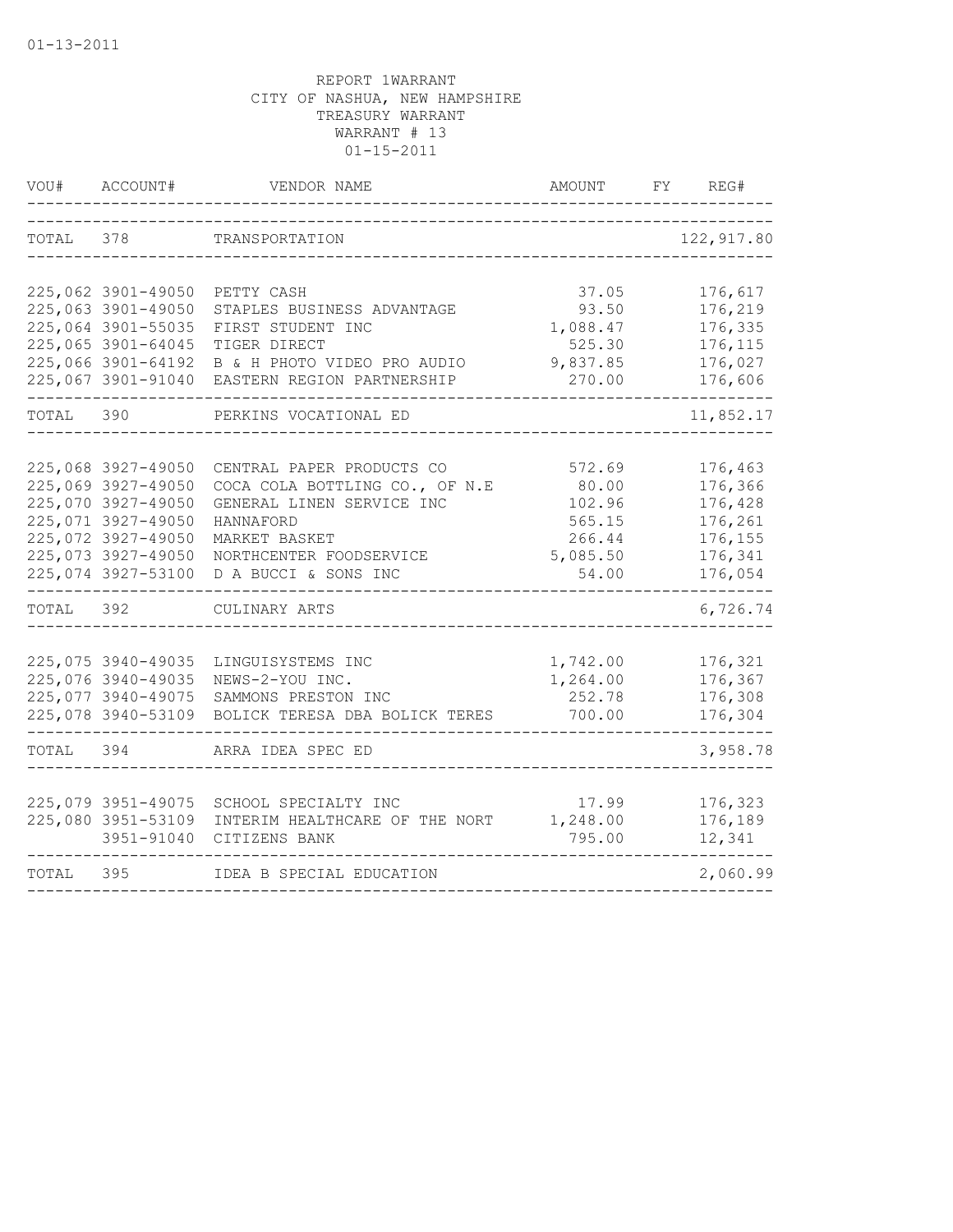|                                        |                                                          | VOU# ACCOUNT# VENDOR NAME                                                                                           | AMOUNT FY REG#                          |                                                             |
|----------------------------------------|----------------------------------------------------------|---------------------------------------------------------------------------------------------------------------------|-----------------------------------------|-------------------------------------------------------------|
|                                        |                                                          | 200  412-162  HILLSBOROUGH COUNTY TREASURER 58.64  176,461                                                          |                                         |                                                             |
|                                        |                                                          | TOTAL 412-16 FINANCIAL SERVICES<br>INT & COST ON REDEMPTION                                                         |                                         | 58.64                                                       |
| 201<br>202<br>203<br>204<br>205<br>206 | $412 - 180$<br>$412 - 180$<br>$412 - 180$<br>$412 - 180$ | 412-180 CASEY STEVEN<br>CLOSSON THOMAS<br>GOUVEIA NEIL<br>LOGAN ARTHUR T<br>412-180 LOPEZ LEONARDO<br>RAVAGNO KAREN | 73.00 176,562<br>61.00<br>72.00 176,558 | 63.00 176,560<br>380.00 176,559<br>176,555<br>66.00 176,556 |
|                                        |                                                          | TOTAL 412-18 FINANCIAL SERVICES<br>AUTO PERMITS                                                                     |                                         | 715.00                                                      |
|                                        |                                                          | 207  431-314  NASHUA POLICE DEPARTMENT   7.91  176,618                                                              |                                         |                                                             |
|                                        |                                                          | TOTAL 431-31 POLICE DEPARTMENT<br>SALE OF PHOTOCOPIES<br>-------------                                              |                                         | 7.91                                                        |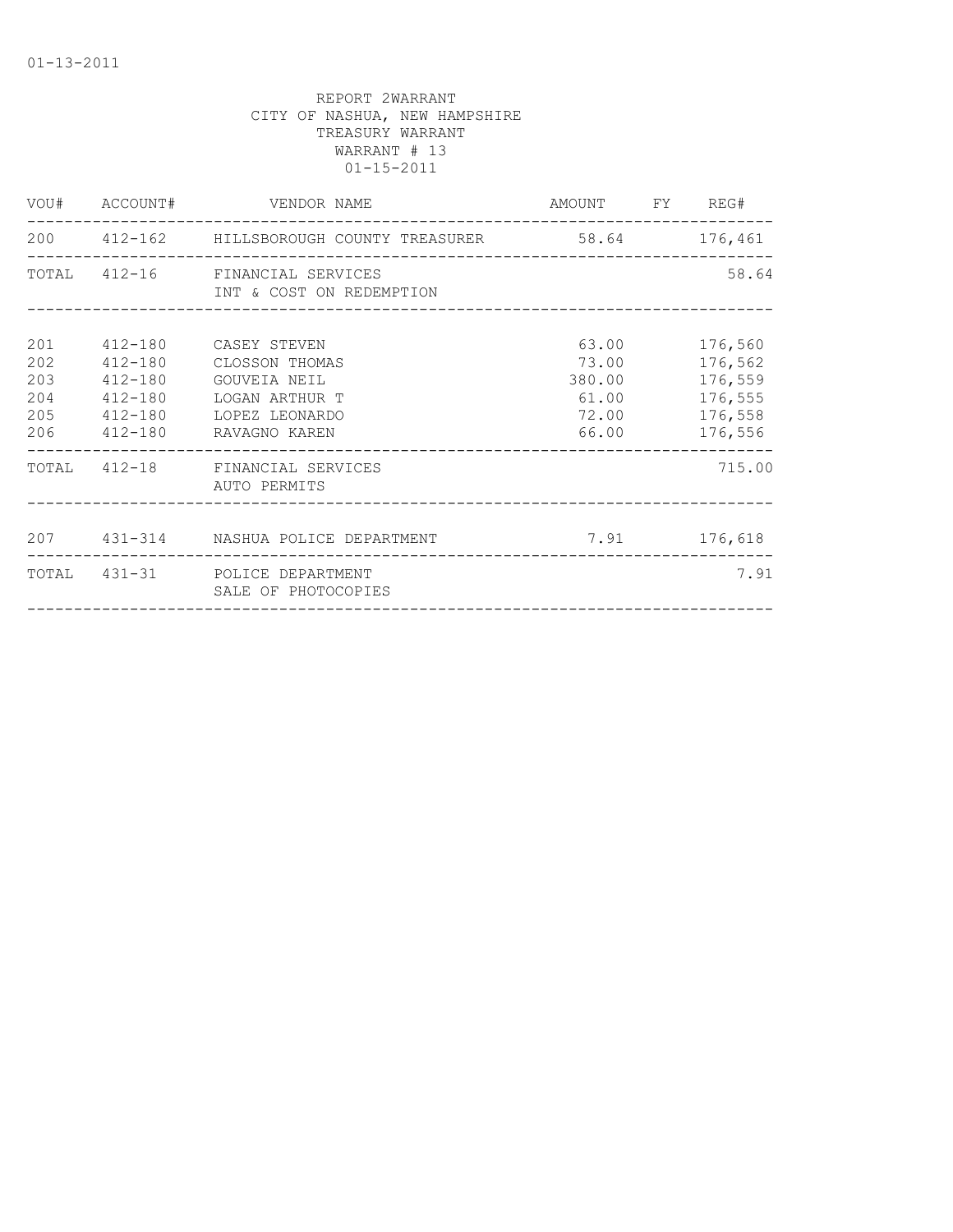| VOU#                                                                                    | ACCOUNT#                                                                                                                                                              | VENDOR NAME                                                                                                                                                                                                                                                                                                                                         | AMOUNT                                                                                                                                                   | FY REG#                                                                                                                                     |
|-----------------------------------------------------------------------------------------|-----------------------------------------------------------------------------------------------------------------------------------------------------------------------|-----------------------------------------------------------------------------------------------------------------------------------------------------------------------------------------------------------------------------------------------------------------------------------------------------------------------------------------------------|----------------------------------------------------------------------------------------------------------------------------------------------------------|---------------------------------------------------------------------------------------------------------------------------------------------|
| 208                                                                                     |                                                                                                                                                                       | 501-94005 GREATER NASHUA CHAMBER OF COMM                                                                                                                                                                                                                                                                                                            | 105.00 176,241                                                                                                                                           |                                                                                                                                             |
| TOTAL                                                                                   | 501                                                                                                                                                                   | MAYOR'S OFFICE                                                                                                                                                                                                                                                                                                                                      |                                                                                                                                                          | 105.00                                                                                                                                      |
| 209<br>210                                                                              | 502-51010<br>502-49025                                                                                                                                                | HILLSBOROUGH COUNTY TREASURER<br>MATTHEW BENDER & CO INC                                                                                                                                                                                                                                                                                            | 13.00<br>123.46                                                                                                                                          | 176,461<br>176,700                                                                                                                          |
| TOTAL                                                                                   | 502                                                                                                                                                                   | LEGAL DEPARTMENT                                                                                                                                                                                                                                                                                                                                    |                                                                                                                                                          | 136.46                                                                                                                                      |
| 211<br>212<br>213<br>214<br>215<br>216<br>217<br>218<br>219<br>220<br>221<br>221<br>222 | 505-81013<br>505-81058<br>505-81117<br>505-81054<br>505-81039<br>505-81019<br>505-81115<br>505-81123<br>505-81061<br>505-81078<br>505-81067<br>505-81068<br>505-81129 | BIG BROTHERS BIG SISTERS<br>BRIDGES DOMESTIC & SEXUAL VIOL<br>CASA OF NH INC<br>GREAT AMERICAN DOWNTOWN<br>HUMANE SOCIETY OF NEW ENGLAND<br>KEYSTONE HALL<br>MARGUERITE'S PLACE INC<br>NASHUA CENTER FOR THE<br>NASHUA REGIONAL PLANNING COMMI<br>ST JOSEPH COMMUNITY SERVICES I<br>THE YOUTH COUNCIL<br>THE YOUTH COUNCIL<br>TOLLES STREET MISSION | 3,432.00<br>2,022.50<br>3,750.00<br>10,000.00<br>8,256.75<br>4,500.00<br>4,530.00<br>625.00<br>16,366.50<br>2,422.39<br>8,968.00<br>3,375.00<br>1,875.00 | 176,131<br>176,063<br>176,134<br>176,085<br>176,108<br>176,474<br>176,211<br>176,229<br>176,477<br>176,459<br>176,046<br>176,046<br>176,506 |
| TOTAL                                                                                   | 505                                                                                                                                                                   | CIVIC & COMM. ACTIVITIES                                                                                                                                                                                                                                                                                                                            |                                                                                                                                                          | 70, 123.14                                                                                                                                  |
| 223<br>224<br>225<br>226<br>227<br>228                                                  | 506-31005<br>506-31005<br>506-31005<br>506-31005<br>506-31005<br>506-31005                                                                                            | AMERICAN TELECOM SERVICES LLC<br>BAYRING COMMUNICATIONS<br>FAIRPOINT COMMUNICATIONS<br>LOVERING SUE<br>NEXTEL COMMUNICATIONS<br>PAETEC COMMUNICATIONS INC                                                                                                                                                                                           | 5,607.48<br>2,293.48<br>534.87<br>33.00<br>6.95<br>600.00                                                                                                | 176,179<br>176,677<br>176,679<br>176,619<br>176,657<br>176,650                                                                              |
| TOTAL                                                                                   | 506                                                                                                                                                                   | TELECOMMUNICATIONS                                                                                                                                                                                                                                                                                                                                  |                                                                                                                                                          | 9,075.78                                                                                                                                    |
| 229<br>229                                                                              | 508-83100<br>508-83101                                                                                                                                                | STATE OF NH UC<br>STATE OF NH UC                                                                                                                                                                                                                                                                                                                    | 3,401.78<br>21,486.34                                                                                                                                    | 176,697<br>176,697                                                                                                                          |
| TOTAL                                                                                   | 508                                                                                                                                                                   | INSURANCE-EMPLOYEE BENEFITS                                                                                                                                                                                                                                                                                                                         |                                                                                                                                                          | 24,888.12                                                                                                                                   |
| 230<br>231<br>232<br>234                                                                | 512-91015<br>512-66025<br>512-43005<br>512-43005                                                                                                                      | FREDETTE DAVID<br>OFFICE EQUIPMENT FINANCE SERVI<br>POSTMASTER<br>PRINTGRAPHICS OF MAINE                                                                                                                                                                                                                                                            | 16.40<br>79.65<br>200.00<br>800.00                                                                                                                       | 176,620<br>176,678<br>176,013<br>12,358                                                                                                     |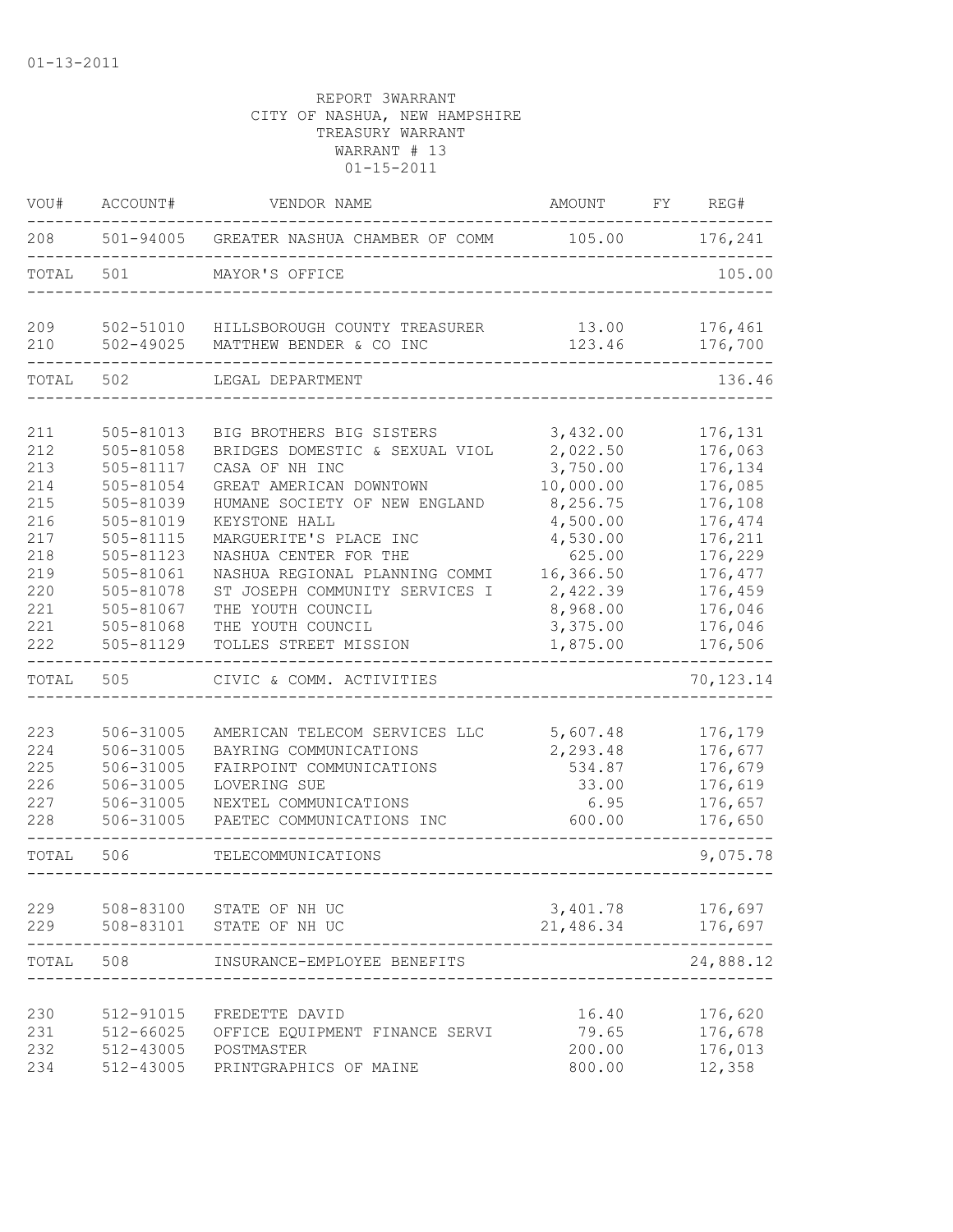| VOU#       | ACCOUNT#               | VENDOR NAME                    | AMOUNT          | FY. | REG#               |
|------------|------------------------|--------------------------------|-----------------|-----|--------------------|
| 233        | 512-43005              | PRINTGRAPHICS OF MAINE         | 138.41          |     | 176,081            |
| 235        | 512-59182              | PRINTGRAPHICS OF MAINE         | 3,891.02        |     | 176,081            |
| 236        | 512-41015              | STAPLES ADVANTAGE              | 107.56          |     | 176,278            |
| 237        | 512-95010              | TREASURER STATE OF NH          | 46.00           |     | 176,099            |
| TOTAL      | 512                    | FINANCIAL SERVICES             |                 |     | 5,279.04           |
|            |                        |                                |                 |     |                    |
| 238        | 516-54016              | EAGLE-TRIBUNE PUBLISHING CO    | 241.75          |     | 176,185            |
| 239        | 516-74125              | NESMITH RICHARD                | 26.00           |     | 176,280            |
| 240        | 516-54016              | SUCCESS ADVERTISING INC        | 1,330.25        |     | 176,102            |
| 241        | 516-54011              | TELEGRAPH PUBLISHING COMPANY   | 901.20          |     | 176,462            |
| 241        | 516-54016              | TELEGRAPH PUBLISHING COMPANY   | 1,043.08        |     | 176,462            |
| 242        | 516-54016              | THE LOWELL PUBLISHING CO       | 696.42          |     | 176,658            |
| 243        | 516-54011              | UNION LEADER CORPORATION       | 128.45          |     | 176,655            |
| 243        | 516-54016              | UNION LEADER CORPORATION       | 454.96          |     | 176,655            |
| TOTAL      | 516                    | PURCHASING DEPARTMENT          |                 |     | 4,822.11           |
|            |                        |                                |                 |     |                    |
| 244        | 517-75130              | AMERICAN PLANT MAINT/ANTHONY F | 61.66           |     | 176,490            |
| 245        | 517-59135              | BAIN PEST CONTROL SERVICE INC  | 150.00          |     | 176,465            |
| 246        | 517-64192              | BATTERIES PLUS                 | 21.99           |     | 176,256            |
| 247        | 517-75023              | HOME DEPOT CREDIT SERVICES     | 123.83          |     | 176,660            |
| 248        | 517-34015              | NATIONAL GRID                  | 1,798.80        |     | 176,674            |
| 249        | 517-31050              | NEXTEL COMMUNICATIONS          | 76.56           |     | 176,657            |
| 250        | 517-32005              | PSNH                           | 2,599.50        |     | 176,688            |
| 251<br>252 | 517-75105<br>517-75023 | VIKING CONTROLS INC<br>YOUNGS  | 220.00<br>91.16 |     | 176,121<br>176,316 |
| TOTAL      | 517                    | BUILDING MAINT - CITY ADMIN    |                 |     | 5, 143.50          |
|            |                        |                                |                 |     |                    |
| 253        | 519-91005              | DAME DOUGLAS                   | 52.80           |     | 176,070            |
| 254        | 519-94005              | MOHEGAN SUN HOTEL              | 694.40          |     | 176,665            |
| 255        | 519-91005              | TURGISS GARY                   | 87.50           |     | 176,096            |
| 256        | 519-91005              | TURGISS GREG                   | 109.00          |     | 176,033            |
| TOTAL      | 519                    | ASSESSORS                      |                 |     | 943.70             |
| 257        |                        | 520-41015 PETTY CASH           | 39.60           |     | 176,621            |
| 257        | 520-74092              | PETTY CASH                     | 15.00           |     | 176,621            |
| TOTAL      | 520                    | HUNT BUILDING                  |                 |     | 54.60              |
| 258        | 522-64053              | ADVANTAGE OPTICS INC           | 655.20          |     | 176,263            |
|            |                        |                                |                 |     |                    |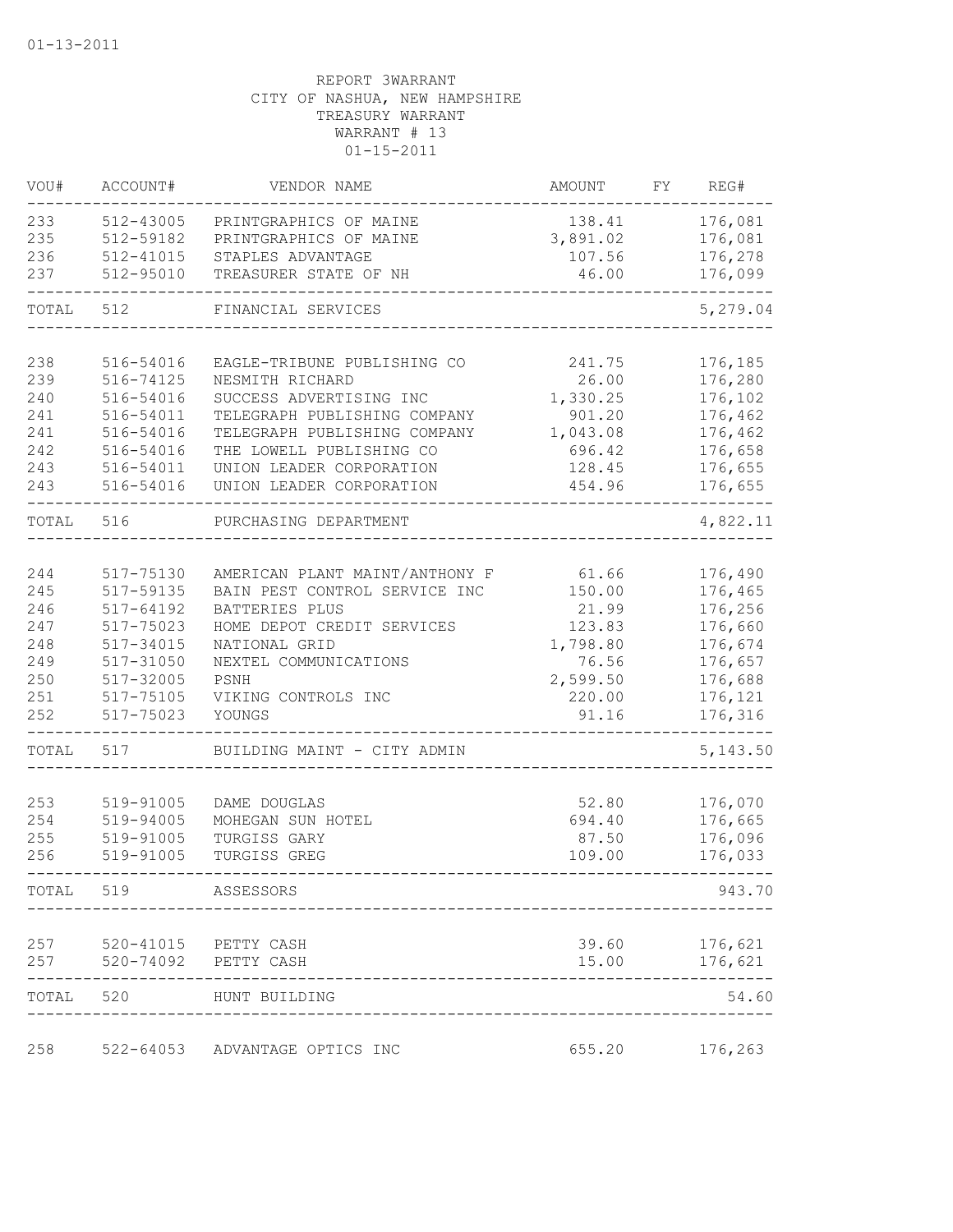| VOU#      | ACCOUNT#      | VENDOR NAME                                       | AMOUNT         | FY REG#   |
|-----------|---------------|---------------------------------------------------|----------------|-----------|
| 259       | 522-74035     | BUSINESS SOFTWARE INC                             | 6,615.00       | 176,566   |
| 260       | 522-74040     | CDW GOVERNMENT INC                                | 218.44         | 176,317   |
| 261       | $522 - 64040$ | CITIZENS BANK                                     | 26.00          | 12,341    |
| 261       | 522-74035     | CITIZENS BANK                                     | 374.00         | 12,341    |
| 262       | 522-74035     | INFORMATION MANAGEMENT CORP                       | 23,935.00      | 176,101   |
| 263       | 522-74035     | INTELLIGOV SOFTWARE INC                           | 12,000.00      | 176,269   |
| 264       | 522-74035     | LEGAL FILES SOFTWARE INC                          | 1,689.00       | 176,482   |
| 265       | $522 - 31050$ | NEXTEL COMMUNICATIONS                             | 99.22          | 176,657   |
| 266       | 522-74035     | PITNEY BOWES GLOBAL FINANCIAL                     | 539.30         | 176,563   |
| 267       | 522-41015     | PRIMEX                                            | 150.00         | 176,055   |
| 268       | 522-74035     | QLESS INC                                         | 950.00         | 176,682   |
| 269       | 522-57005     | ROBERT HALF INTERNATIONAL                         | 5,000.00       | 176,565   |
| 270       |               | 522-74035 SPECTORSOFT                             | 650.00         | 176,491   |
| TOTAL 522 |               | INFORMATION TECHNOLOGY<br>__________________      |                | 52,901.16 |
|           |               | 271 524-64045 DELL MARKETING LP                   | 124.52 176,091 |           |
|           |               |                                                   |                |           |
|           | TOTAL 524     | COMPUTERS - CITYWIDE<br>_________________________ |                | 124.52    |
| 272       | 531-78007     | ADAMSON INDUSTRIES CORP                           | 79.95          | 176,171   |
| 273       | 531-47010     | AIRGAS EAST                                       | 480.54         | 176,072   |
| 274       | $531 - 42000$ | BELLETETES INC                                    | 13.19          | 176,140   |
| 275       | 531-46030     | BEN'S UNIFORMS                                    | 193.50         | 176,473   |
| 275       | $531 - 46040$ | BEN'S UNIFORMS                                    | 1,906.98       | 176,473   |
| 276       | 531-78007     | BEST FORD                                         | 104.35         | 176,042   |
| 277       | 531-47010     | BOUND TREE MEDICAL LLC                            | 5.94           | 176,177   |
| 278       | 531-78007     | CARPARTS OF NASHUA                                | 56.63          | 176,041   |
| 279       | $531 - 64045$ | CDW GOVERNMENT INC                                | 431.99         | 176,317   |
| 280       | 531-42000     | CENTRAL PAPER PRODUCTS CO                         | 948.66         | 176,270   |
| 281       | 531-91025     | CITIZENS BANK                                     | 450.00         | 12,341    |
| 281       | 531-91070     | CITIZENS BANK                                     | 267.80         | 12,341    |
| 281       | $531 - 94005$ | CITIZENS BANK                                     | 613.76         | 12,341    |
| 281       | 531-98035     | CITIZENS BANK                                     | 81.94          | 12,341    |
| 282       | 531-31025     | COMCAST                                           | 224.59         | 176,669   |
| 283       | 531-72010     | CONWAY OFFICE PRODUCTS LLC                        | 974.66         | 176,112   |
| 284       | 531-64045     | DELL MARKETING LP                                 | 14, 471.00     | 176,091   |
| 285       | 531-78007     | DEPENDABLE LOCK SERVICE INC                       | 11.00          | 176,250   |
| 286       | $531 - 45005$ | DILLON PRECISION PRODUCTS, INC                    | 259.89         | 176,373   |
| 287       | 531-31025     | FAIRPOINT COMMUNICATIONS                          | 28.40          | 176,679   |
| 288       | 531-78007     | FISHER AUTO PARTS                                 | 84.96          | 176,564   |
| 289       | 531-48015     | FLEET SERVICES                                    | 809.49         | 176,173   |
| 290       | 531-98035     | GOOD MORNING SALES INC                            | 101.50         | 176,277   |
| 291       | 531-41015     | GRANITE STATE STAMPS INC                          | 31.74          | 176,246   |
| 292       | 531-91025     | HALLAM STEVEN                                     | 40.00          | 176,626   |
| 293       | 531-42000     | HOME DEPOT CREDIT SERVICES                        | 81.71          | 176,671   |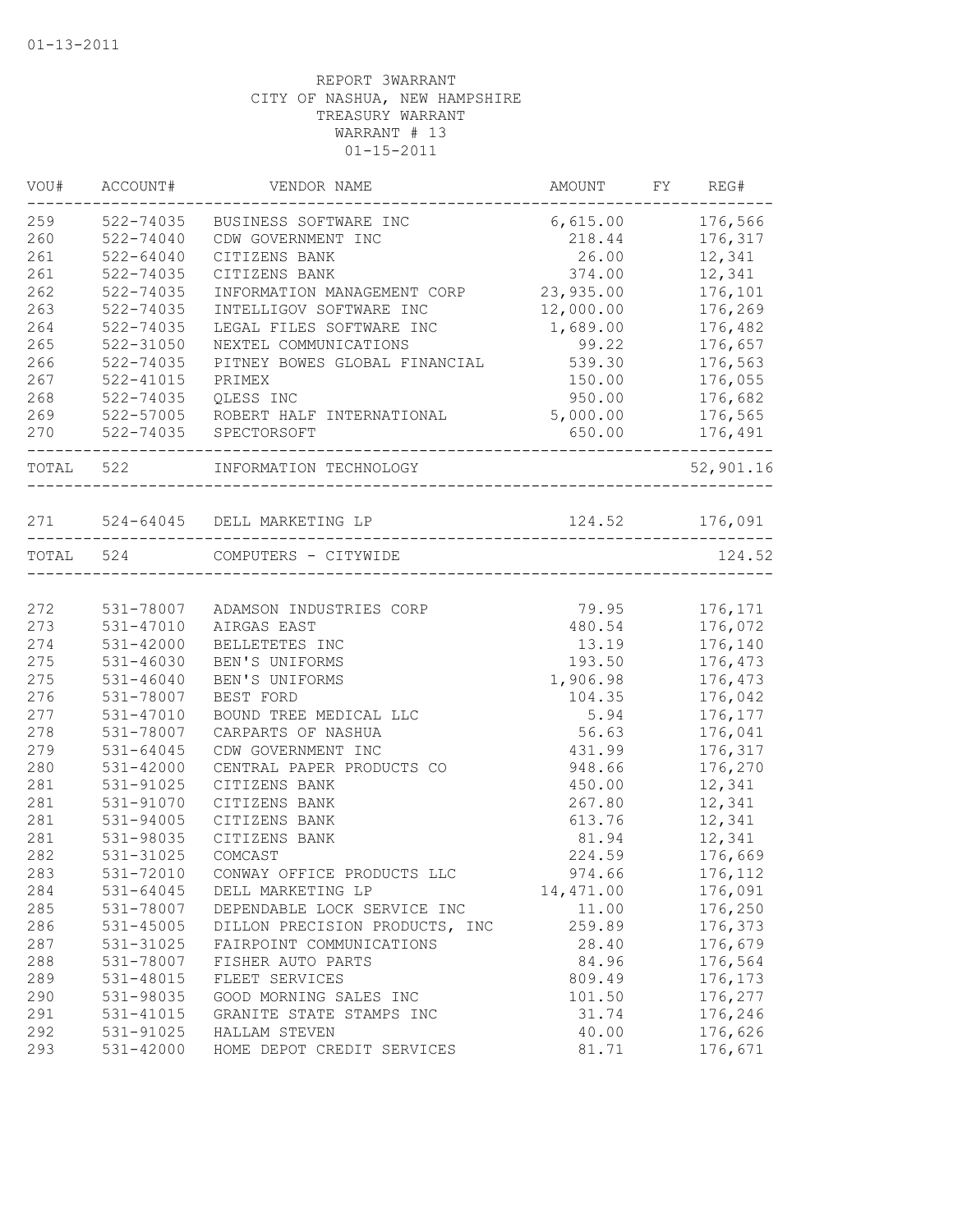| VOU# | ACCOUNT#      | VENDOR NAME                                                  | AMOUNT    | FY | REG#      |
|------|---------------|--------------------------------------------------------------|-----------|----|-----------|
| 293  |               | 531-75023 HOME DEPOT CREDIT SERVICES                         | 130.97    |    | 176,671   |
| 294  | 531-53125     | HOWE SCOTT                                                   | 239.40    |    | 176,627   |
| 295  | 531-75130     | J LAWRENCE HALL INC                                          | 1,781.16  |    | 176,488   |
| 296  | 531-45005     | LAW ENFORCEMENT TARGETS INC                                  | 329.33    |    | 176,187   |
| 297  | 531-78007     | MAC MULKIN CHEVROLET INC                                     | 137.91    |    | 176,443   |
| 298  | 531-46030     | MARIKA'S TAILOR SHOP                                         | 152.00    |    | 176,538   |
| 299  | 531-49025     | MATTHEW BENDER & CO INC                                      | 177.52    |    | 176,252   |
| 300  | 531-78007     | MHQ MUNICIPAL VEHICLES                                       | 1,425.15  |    | 176,183   |
| 301  | 531-59100     | NASHUA MILLYARD ASSOCIATES, IN                               | 90.00     |    | 176,495   |
| 302  | 531-34015     | NATIONAL GRID                                                | 78.75     |    | 176,674   |
| 303  | 531-78007     | NEW G.H. BERLIN OIL COMPANY                                  | 101.71    |    | 176,168   |
| 304  | 531-46040     | NEWELL JOHN T                                                | 84.95     |    | 176,630   |
| 305  | 531-31050     | NEXTEL COMMUNICATIONS                                        | 33.14     |    | 176,657   |
| 306  | 531-75023     | NORMAN E DAY INC                                             | 369.75    |    | 176,022   |
| 307  | 531-78007     | NORTHERN FOREIGN CAR PARTS INC                               | 578.24    |    | 176,500   |
| 308  | 531-78007     | NYTECH SUPPLY CO                                             | 57.42     |    | 176,052   |
| 309  | $531 - 66025$ | OFFICE EQUIPMENT FINANCE SERVI                               | 1,385.98  |    | 176,678   |
| 310  | 531-94010     | PEACH CHRISTOPHER D                                          | 552.50    |    | 176,016   |
| 311  | 531-33005     | PENNICHUCK WATER                                             | 503.95    |    | 176,662   |
| 312  | 531-43005     | PETTY CASH                                                   | 5.54      |    | 176,623   |
| 313  | 531-41015     | PETTY CASH                                                   | 10.00     |    | 176,624   |
| 314  | 531-32035     | PSNH                                                         | 50.93     |    | 176,688   |
| 315  | 531-32005     | PUBLIC SERVICE OF NEW HAMPSHIR                               | 14,138.26 |    | 176,699   |
| 315  | 531-32035     | PUBLIC SERVICE OF NEW HAMPSHIR                               | 410.66    |    | 176,699   |
| 316  | 531-42000     | REXEL CLS                                                    | 59.91     |    | 176,401   |
| 317  | 531-94005     | SEUSING JOHN                                                 | 175.00    |    | 176,628   |
| 318  | 531-34015     | SHATTUCK MALONE OIL CO                                       | 1,228.44  |    | 176,647   |
| 319  | 531-78075     | STATEWIDE COLLISION LLC                                      | 1,177.60  |    | 176,123   |
| 320  | 531-53125     | SULLIVAN FRANCIS                                             | 250.00    |    | 176,629   |
| 321  | 531-46040     | SULLIVAN MICHAEL                                             | 150.38    |    | 176,622   |
| 322  | 531-42000     | THE DURKIN CO INC                                            | 302.34    |    | 176,166   |
| 323  | 531-75023     | THE METRO GROUP INC                                          | 165.00    |    | 176,188   |
| 324  | 531-91025     | THOMAS SEAN                                                  | 40.00     |    | 176,625   |
| 324  | 531-94005     | THOMAS SEAN                                                  | 40.00     |    | 176,625   |
| 325  | 531-78007     | TOWERS MOTOR PARTS CORP                                      | 11.80     |    | 176,233   |
| 326  | 531-95000     | TREASURER STATE OF NH                                        | 75.00     |    | 176,687   |
| 327  | 531-31025     | VERIZON WIRELESS                                             | 1,881.54  |    | 176,670   |
| 328  | 531-59100     | VILLAGE SENTRY KENNEL                                        | 228.00    |    | 176,097   |
|      |               | TOTAL 531 POLICE DEPARTMENT<br>----------------------------- |           |    | 51,364.40 |
|      |               |                                                              |           |    |           |
| 329  | 532-95010     | 1ST RESPONDER NEWSPAPER                                      | 110.00    |    | 176,673   |
| 330  | 532-75130     | AE MECHANICAL INC                                            | 281.13    |    | 176,422   |
| 331  | 532-78100     | BATTERIES PLUS                                               | 284.53    |    | 176,256   |
| 331  | 532-79040     | BATTERIES PLUS                                               | 49.32     |    | 176,256   |
| 332  | 532-75023     | BELLETETES INC                                               | 89.52     |    | 176,140   |
| 332  | 532-78100     | BELLETETES INC                                               | 31.49     |    | 176,140   |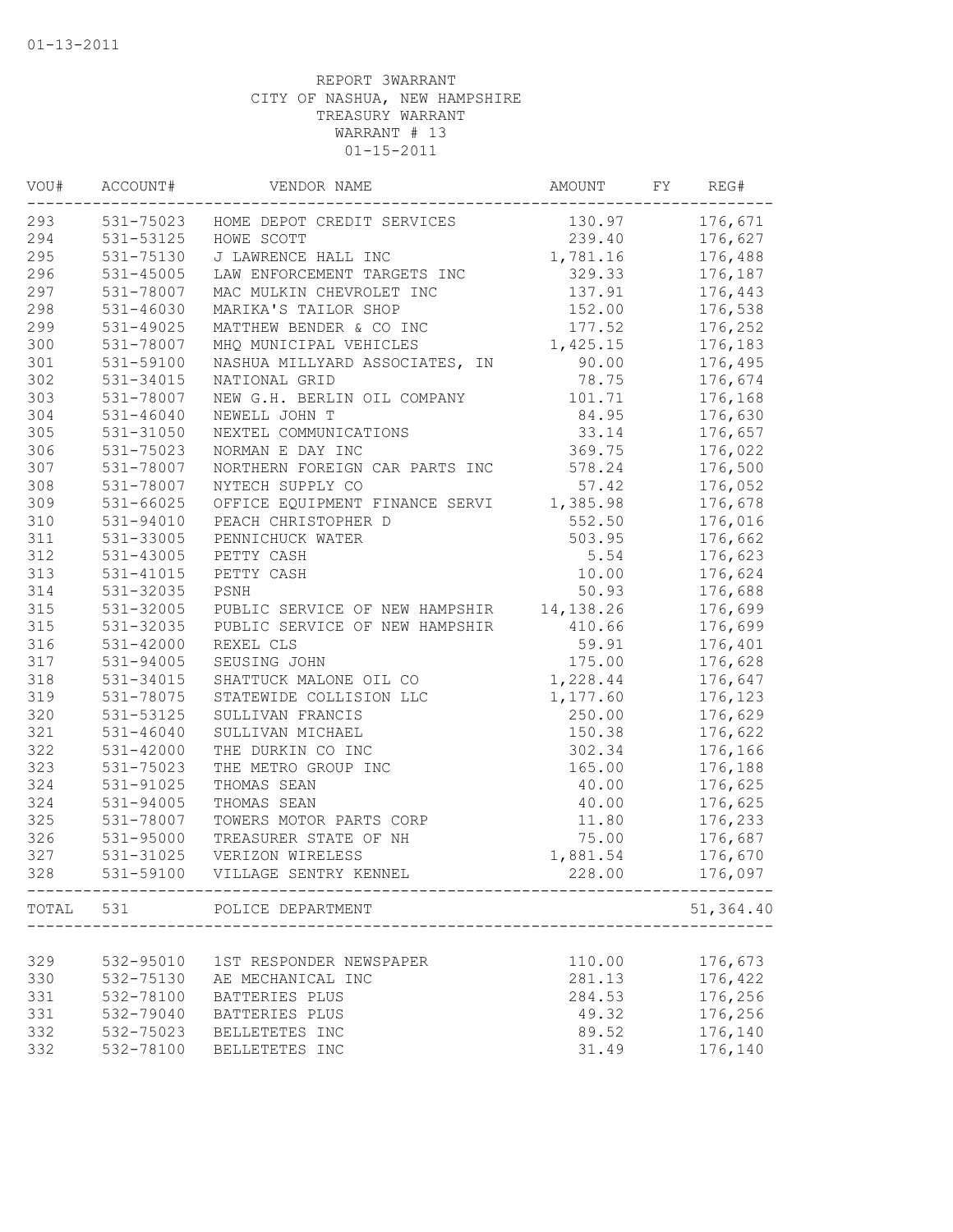|       | VOU# ACCOUNT#  | VENDOR NAME                                        | AMOUNT FY REG# |            |
|-------|----------------|----------------------------------------------------|----------------|------------|
|       |                | 333 532-46030 BERGERON PROTECTIVE CLOTHING         | 170.28         | 176,274    |
| 334   | 532-64080      | FIRE TECH & SAFETY OF NEW ENGL 4,743.00            |                | 176,240    |
| 334   | 532-74038      | FIRE TECH & SAFETY OF NEW ENGL 85.00               |                | 176,240    |
| 335   | 532-64080      | GAGNON GEORGE                                      | 45.00          | 176,220    |
| 336   | 532-69025      | HOME DEPOT CREDIT SERVICES                         | 154.46         | 176,660    |
| 336   | 532-75023      | HOME DEPOT CREDIT SERVICES                         | 61.18          | 176,660    |
| 337   | 532-75160      | J LAWRENCE HALL INC                                | 256.73         | 176,488    |
| 338   | 532-59135      | J P PEST SERVICES                                  | 250.00         | 176,176    |
| 339   | 532-78007      | JACK YOUNG COMPANY, INC                            | 120.93         | 176,264    |
| 340   | 532-78065      | MAYNARD & LESIEUR INCORPORATED                     | 1,528.52       | 176,454    |
| 341   | 532-47010      | MOORE MEDICAL LLC                                  | 45.95          | 176,239    |
| 342   | 532-34015      | NATIONAL GRID                                      | 1,917.54       | 176,674    |
| 343   | 532-59100      | NATIONAL SAFETY COUNCIL                            | 588.72         | 176,198    |
| 344   | 532-42005      | NEW ENGLAND PAPER & SUPPLY                         | 216.30         | 176,160    |
| 344   | 532-42010      | NEW ENGLAND PAPER & SUPPLY                         | 63.54          | 176,160    |
| 344   | 532-42020      | NEW ENGLAND PAPER & SUPPLY                         | 133.79         | 176,160    |
| 345   | 532-31040      | NEXTEL COMMUNICATIONS                              | 392.06         | 176,657    |
| 346   | 532-45165      | NORTHEAST RESCUE SYSTEMS                           | 685.00         | 176,260    |
| 346   | 532-46030      | NORTHEAST RESCUE SYSTEMS                           | 905.00         | 176,260    |
| 347   | 532-75023      | PEABODY SUPPLY COMPANY                             | 62.97          | 176,505    |
| 348   | 532-33005      | PENNICHUCK WATER                                   | 242.75         | 176,662    |
| 349   | 532-43005      | PETTY CASH                                         | 7.10           | 176,631    |
| 349   | 532-44005      | PETTY CASH                                         | 5.51           | 176,631    |
| 349   | 532-53025      | PETTY CASH                                         | 15.96          | 176,631    |
| 349   | 532-59135      | PETTY CASH                                         | 8.00           | 176,631    |
| 349   | 532-78007      | PETTY CASH                                         | 19.68          | 176,631    |
| 350   | 532-53065      | PROULX MARK                                        | 1,475.10       | 176,170    |
| 351   | 532-32005      | PSNH                                               | 3,238.40       | 176,688    |
| 352   | 532-74038      | R WHITE EQUIPMENT CENTER INC                       | 26.85          | 176,456    |
| 353   | 532-78007      | SANEL AUTO PARTS CO                                | 221.95         | 176,145    |
| 354   | 532-41015      | STAPLES ADVANTAGE                                  | 500.29         | 176,278    |
| 355   | 532-59100      | TRUE BLUE CLEANERS                                 | 52.12          | 176,174    |
| 356   | 532-98005      | W B HUNT COMPANY, INC                              | 154.87         | 176,228    |
|       |                |                                                    |                |            |
| TOTAL | 532            | FIRE DEPARTMENT                                    |                | 19,240.54  |
| 357   |                | 533-33010 PENNICHUCK WATER                         | 211,867.42     | 176,662    |
|       |                | TOTAL 533 WATER SUPPLY (PUBLIC HYDRANTS)           |                | 211,867.42 |
|       |                |                                                    |                |            |
| 358   | 534-32020 PSNH |                                                    | 79.44          | 176,688    |
| 359   |                | 534-32020 PUBLIC SERVICE OF NEW HAMPSHIR 71,434.38 |                | 176,699    |
|       |                | TOTAL 534 STREET LIGHTING                          |                | 71,513.82  |
|       |                |                                                    |                |            |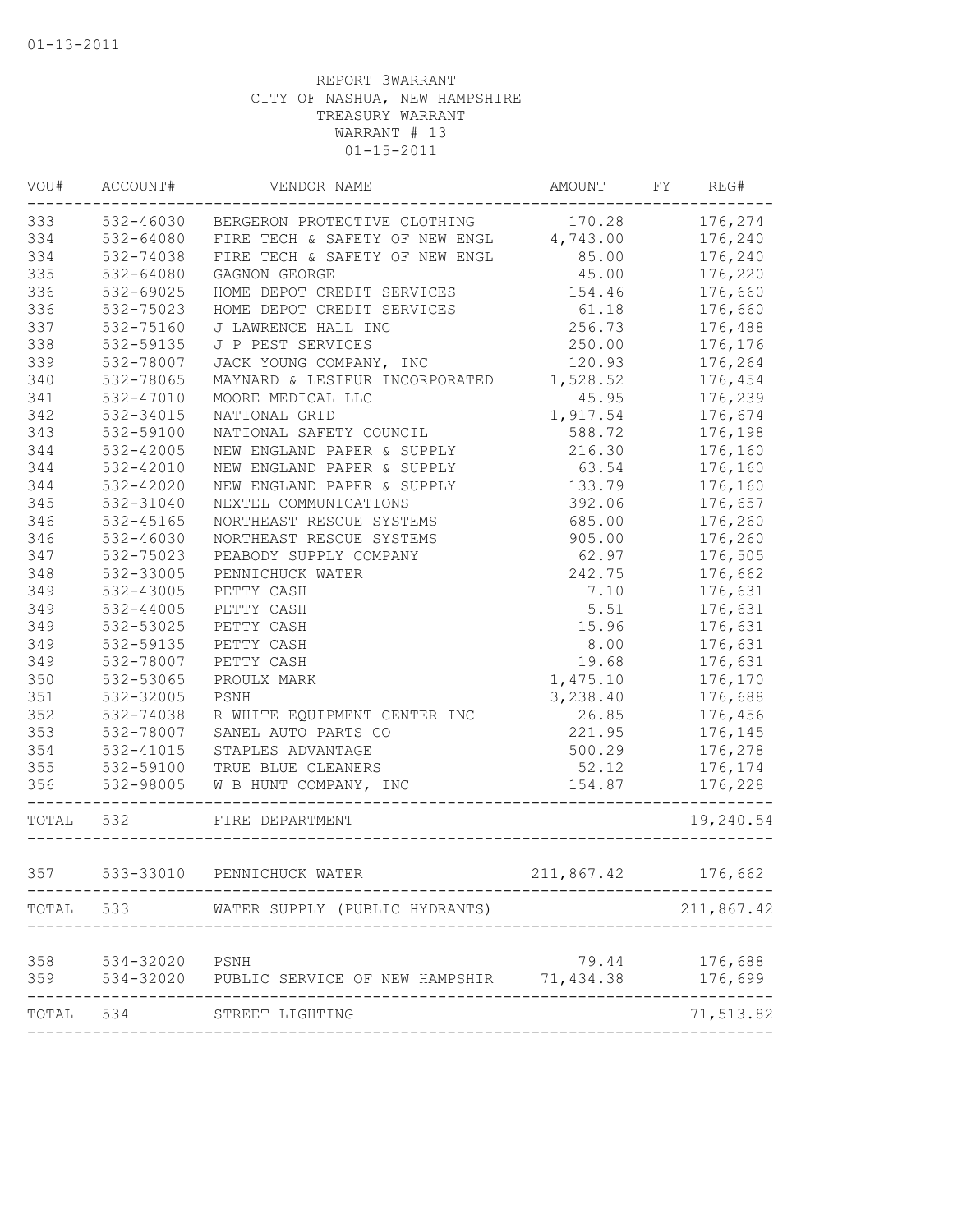| VOU#       | ACCOUNT#               | VENDOR NAME                                              | AMOUNT           | FY REG#            |
|------------|------------------------|----------------------------------------------------------|------------------|--------------------|
| 360<br>361 | 536-53025<br>536-53065 | 2-WAY COMMUNICATIONS SERVICES, 1,154.05<br>CITIZENS BANK | 595.00           | 176,421<br>12,341  |
| 362<br>363 | 536-64255<br>536-95000 | DELL MARKETING LP<br>MTUG                                | 140.36<br>85.00  | 176,091<br>176,273 |
| 364        | 536-32035              | PSNH                                                     | 506.68           | 176,688            |
| TOTAL      | 536                    | CITYWIDE COMMUNICATIONS                                  |                  | 2,481.09           |
|            |                        |                                                          |                  |                    |
| 365        | 541-34005              | SHATTUCK MALONE OIL CO                                   | 2,578.76 176,647 |                    |
| TOTAL      | 541                    | COMMUNITY SERVICES DIVISION                              |                  | 2,578.76           |
| 366        | 542-91005              | CARON CHRISTINE                                          | 10.00            | 176,122            |
| 367        | 542-95005              | LOSIER NICOLE                                            | 40.00            | 176,258            |
| 368        | 542-31050              | NEXTEL COMMUNICATIONS                                    | 103.87           | 176,657            |
| 369        | 542-41015              | STAPLES ADVANTAGE                                        | 69.19            | 176,278            |
| 370        | 542-91005              | WENDT BETTY                                              | 4.50             | 176,255            |
| TOTAL      | 542                    | COMMUNITY HEALTH                                         |                  | 227.56             |
|            |                        |                                                          |                  |                    |
| 371        | 543-31050              | NEXTEL COMMUNICATIONS                                    | 12.61            | 176,657            |
| 372        | 543-49075              | PETTY CASH                                               | 8.49             | 176,632            |
| 373        | 543-91005              | TORHAN APRIL                                             | 82.50            | 176,200            |
| TOTAL      | 543                    | ENVIRONMENTAL HEALTH DEPT.                               |                  | 103.60             |
| 374        | 545-97020              |                                                          |                  | 176,511            |
| 375        | 545-97020              | 243 MAIN STREET, LLC<br>BANKOWSKI LYNN                   | 300.00<br>362.60 | 176,284            |
| 376        | 545-97020              | BAYRIDGE AT NASHUA                                       | 858.43           | 176,039            |
| 377        | 545-97020              | CAYMAN REALTY LLC                                        | 800.00           | 176,087            |
| 378        | 545-97020              | CENTRAL REALTY                                           | 785.87           | 176,159            |
| 379        | 545-97020              | COUNTRY BARN MOTEL                                       | 504.00           | 176,141            |
| 380        | 545-97020              | DEDOUSIS PETER                                           | 340.00           | 176,286            |
| 381        | 545-97020              | DHG ASSOCIATES                                           | 250.00           | 176,025            |
| 382        | 545-97020              | DIAS EDWARD                                              | 381.75           | 176,152            |
| 383        | 545-97020              | DICHARD DOUGLAS J                                        | 600.00           | 176,047            |
| 384        | 545-97020              | DIONNE JASON                                             | 662.18           | 176,259            |
| 385        | 545-97020              | DUCHARME DIANE                                           | 270.00           | 176,031            |
| 386        | 545-97020              | FARWELL FUNERAL SERVICE INC                              | 750.00           | 176,029            |
| 387        | 545-97020              | FREEDOM APARTMENTS LLC                                   | 144.54           | 176,137            |
| 388        | 545-97020              | GAUTHIER REALTY/CONNIE GAUTHIE                           | 598.00           | 176,692            |
| 389        | 545-97020              | GAUTHIER REALTY/CONNIE GAUTHIE                           | 530.03           | 176,267            |
| 390        | 545-97020              | J P MANAGEMENT INC                                       | 580.00           | 176,045            |
| 391        | 545-97020              | L & G PROPERTIES LLC                                     | 450.00           | 176,215            |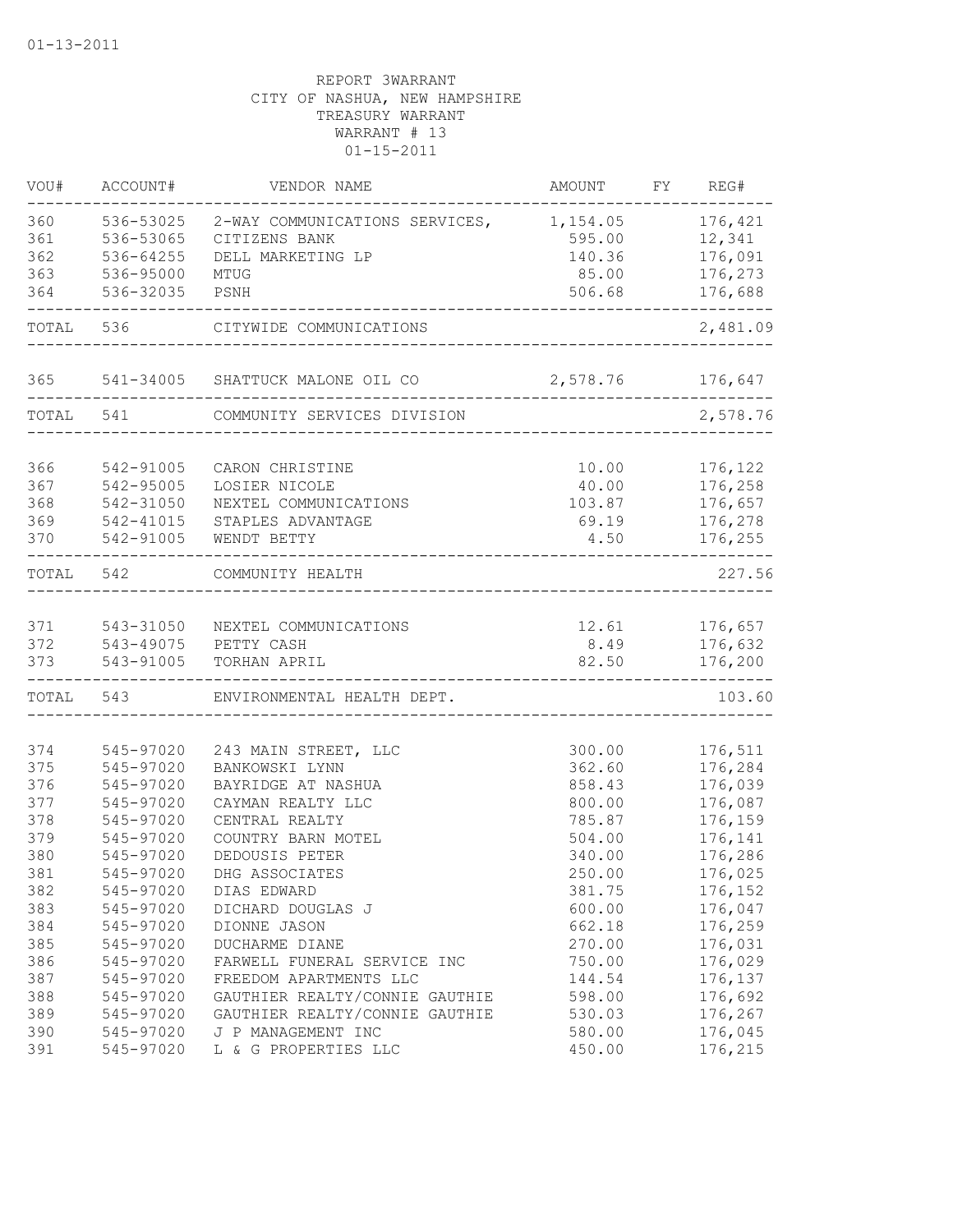| VOU#      | ACCOUNT#               | VENDOR NAME                                             | AMOUNT           | FY | REG#               |
|-----------|------------------------|---------------------------------------------------------|------------------|----|--------------------|
| 392       | 545-97020              | LIAKAKOS FOTIOS                                         | 600.00           |    | 176,028            |
| 393       | 545-97020              | MCCHANDLER LLC                                          | 340.00           |    | 176,139            |
| 394       | 545-97020              | MOONEY MICHAEL                                          | 594.42           |    | 176,282            |
| 395       | 545-97020              | MOTEL 6                                                 | 617.96           |    | 176,232            |
| 396       | 545-97015              | NATIONAL GRID                                           | 86.42            |    | 176,704            |
| 397       | 545-97020              | NEIGHBORHOOD HOUSING SERVICES                           | 499.16           |    | 176,077            |
| 398       | 545-97020              | OH ASH STREET HOLDINGS LLC/DAN                          | 500.00           |    | 176,199            |
| 399       | 545-97020              | OTD REALTY LLC                                          | 450.00           |    | 176,068            |
| 400       | 545-97020              | PAQUIN EDWARD                                           | 795.44           |    | 176,040            |
| 401       | 545-97020              | PARDI MICHAEL                                           | 1,179.21         |    | 176,287            |
| 402       | 545-97020              | PARK VIEW APARTMENTS OF NASHUA                          | 371.00           |    | 176,245            |
| 403       | 545-97015              | PSNH                                                    | 741.77           |    | 176,691            |
| 404       | 545-97020              | QUARATIELLO NICHOLAS                                    | 563.85           |    | 176,021            |
| 405       | 545-97020              | RJ REAL ESTATE PARTNERSHIP                              | 873.27           |    | 176,128            |
| 406       | 545-97020              | SOMERSET ASSOCIATES DBA SOMERS                          | 900.97           |    | 176,226            |
| 407       | 545-97020              | URQUHART DIANE                                          | 375.00           |    | 176,075            |
| 408       | 545-97020              | VIJAY KAMMILA                                           | 256.00           |    | 176,285            |
| 409       | 545-97020              | ZIS SWEENEY FUNERAL HOME INC                            | 750.00           |    | 176,248            |
| TOTAL     | 545                    | WELFARE COSTS                                           |                  |    | 19,661.87          |
| 410       |                        |                                                         |                  |    |                    |
| 411       | 551-59100<br>551-31050 | JAN-PRO CLEANING SYSTEMS NORTH<br>NEXTEL COMMUNICATIONS | 435.00<br>299.08 |    | 176,487<br>176,657 |
| 412       | 551-33005              |                                                         | 112.71           |    |                    |
| 413       |                        | PENNICHUCK WATER                                        | 14.99            |    | 176,662            |
| 413       | 551-41015              | PETTY CASH                                              | 44.80            |    | 176,633<br>176,633 |
| 413       | 551-43005<br>551-59100 | PETTY CASH                                              |                  |    | 176,633            |
|           |                        | PETTY CASH                                              | 4.48             |    |                    |
| 413       | 551-64300              | PETTY CASH                                              | 14.97            |    | 176,633            |
| 413       | $551 - 91005$          | PETTY CASH                                              | 1.00             |    | 176,633            |
| 414       | 551-32005              | PUBLIC SERVICE OF NEW HAMPSHIR                          | 869.64           |    | 176,699            |
| 415       | 551-41015              | STAPLES ADVANTAGE<br>XEROX CORPORATION                  | 218.49<br>561.00 |    | 176,278            |
| 416       | 551-72010              |                                                         |                  |    | 176,147            |
| TOTAL 551 |                        | PUBLIC WORKS DIV & ENGINEERING                          |                  |    | 2,576.16           |
|           |                        |                                                         |                  |    |                    |
| 417       | 552-59050              | ANDRUSKEVICH GREGORY                                    | 280.00           |    | 176,386            |
| 418       | 552-75135              | B & S LOCKSMITH INC                                     | 7.30             |    | 176,184            |
| 419       | 552-75135              | BELLETETES INC                                          | 80.44            |    | 176,140            |
| 420       | 552-75021              | BOT-L-GAS INCORPORATED                                  | 61.76            |    | 176,457            |
| 421       | 552-75022              | CORBETT CLEANING CO/STEPHEN CO                          | 375.00           |    | 176,157            |
| 422       | 552-59050              | COYLE KEVIN                                             | 248.00           |    | 176,066            |
| 423       | 552-48015              | DENNIS K BURKE INC                                      | 2,104.71         |    | 176,702            |
| 424       | 552-78100              | DONOVAN EQUIPMENT CO INC                                | 87.55            |    | 176,060            |
| 425       | 552-46030              | GRAINGER                                                | 200.64           |    | 176,074            |
| 426       | 552-42010              | HOME DEPOT CREDIT SERVICES                              | 13.98            |    | 176,660            |
| 426       | 552-75021              | HOME DEPOT CREDIT SERVICES                              | 431.41           |    | 176,660            |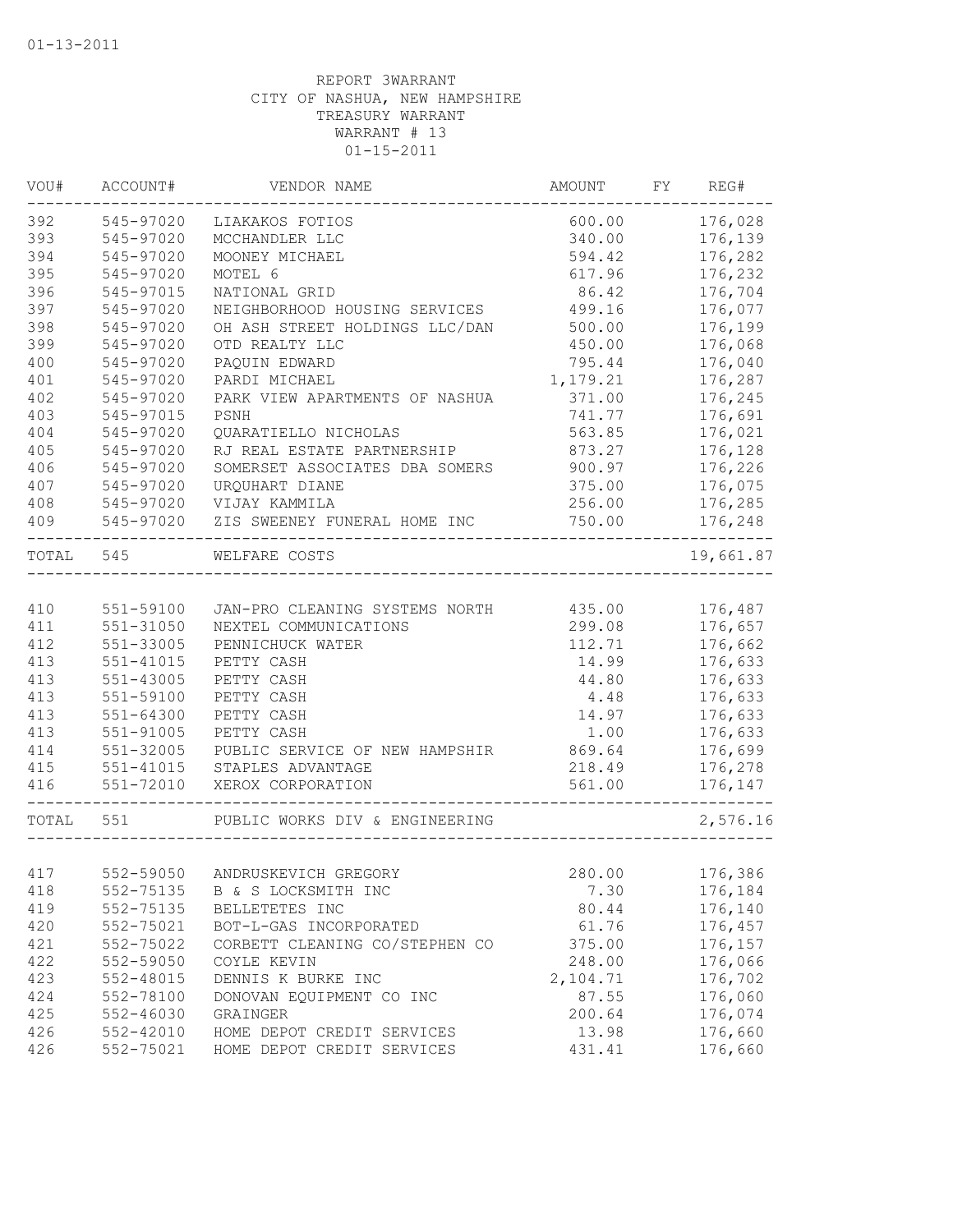| VOU#       | ACCOUNT#               | VENDOR NAME                    | AMOUNT    | FY. | REG#       |
|------------|------------------------|--------------------------------|-----------|-----|------------|
| 427        | 552-75021              | HUDSON SMALL ENGINE            | 68.00     |     | 176,132    |
| 428        | 552-75022              | LOWE'S                         | 9.54      |     | 176,672    |
| 429        | $552 - 46045$          | LYONS JOHN                     | 29.00     |     | 176,634    |
| 430        | 552-78065              | MAYNARD & LESIEUR INCORPORATED | 192.10    |     | 176,454    |
| 431        | 552-78100              | NAPA AUTO PARTS                | 155.35    |     | 176,230    |
| 432        | 552-75135              | NASHUA WALLPAPER & PAINT CO    | 141.46    |     | 176,153    |
| 433        | 552-34015              | NATIONAL GRID                  | 162.54    |     | 176,674    |
| 434        | 552-31050              | NEXTEL COMMUNICATIONS          | 111.43    |     | 176,657    |
| 435        | 552-59050              | PARADIS STEPHEN                | 320.00    |     | 176,156    |
| 436        | 552-33005              | PENNICHUCK WATER               | 2,859.60  |     | 176,662    |
| 436        | 552-33040              | PENNICHUCK WATER               | 213.13    |     | 176,662    |
| 436        | 552-33045              | PENNICHUCK WATER               | 509.90    |     | 176,662    |
| 437        | 552-32005              | PSNH                           | 2,946.84  |     | 176,688    |
| 437        | 552-32005              | PSNH                           | 585.02    |     | 176,689    |
| 437        | 552-32030              | PSNH                           | 1,554.61  |     | 176,688    |
| 437        | 552-32030              | PSNH                           | 49.68     |     | 176,689    |
| 438        | 552-32040              | PUBLIC SERVICE OF NEW HAMPSHIR | 4,769.60  |     | 176,699    |
| 439        | $552 - 46005$          | RED BRICK CLOTHING CO          | 76.32     |     | 176,181    |
| 440        | 552-59050              | REYNOLDS SCOTT                 | 44.00     |     | 176,295    |
| 441        | 552-59050              | ROBICHAUD ROGER                | 476.00    |     | 176,236    |
| 442        | 552-78007              | SANEL AUTO PARTS CO            | 152.55    |     | 176,145    |
| 442        | 552-78100              | SANEL AUTO PARTS CO            | 6.19      |     | 176,145    |
| 443        | 552-95005              | SPORTS TURF MANAGERS ASSOC     | 220.00    |     | 176,675    |
| 444        | 552-75021              | STATEWIDE COLLISION LLC        | .95       |     | 176,123    |
| 445        | 552-78100              | TURF PRODUCTS CORP             | 1,446.58  |     | 176,279    |
|            |                        |                                |           |     |            |
| 446<br>447 | 552-59050<br>552-59050 | WHEELER DOUG                   | 100.00    |     | 176,196    |
|            |                        | ZAPENAS BRAD                   | 380.00    |     | 176,172    |
| TOTAL      | 552                    | PARKS AND RECREATION           |           |     | 21, 471.18 |
|            |                        |                                |           |     |            |
| 448        | 553-78060              | B-B CHAIN                      | 80.00     |     | 176,056    |
| 449        | 553-49075              | BELLETETES INC                 | 131.16    |     | 176,140    |
| 449        | 553-69025              | BELLETETES INC                 | 13.12     |     | 176,140    |
| 449        | 553-75023              | BELLETETES INC                 | 29.50     |     | 176,140    |
| 450        | 553-59150              | CALLOGIX INC                   | 88.53     |     | 176,553    |
| 451        | 553-78100              | CASEY EQUIPMENT & RENTAL CORP  | 327.24    |     | 176,238    |
| 452        | 553-46045              | CCP INDUSTRIES INC             | 205.95    |     | 176,148    |
| 453        | 553-49075              | CHROMATE INDUSTRIAL CORP       | 892.80    |     | 176,105    |
| 454        | 553-69025              | CORRIVEAU ROUTHIER INC         | 425.99    |     | 176,440    |
| 455        | 553-48015              | DENNIS K BURKE INC             | 16,301.76 |     | 176,702    |
| 456        | 553-45260              | EASTERN MINERALS INC           | 20,916.04 |     | 176,254    |
| 457        | 553-45265              | FL MERRILL CONSTRUCTION INC    | 1,242.85  |     | 176,206    |
| 458        | 553-45260              | GRANITE STATE MINERALS INC     | 33,617.22 |     | 176,024    |
| 459        | 553-69025              | HOME DEPOT CREDIT SERVICES     | 66.34     |     | 176,660    |
| 460        | 553-49075              | LIBERTY INTN'L TRUCKS OF NH LL | 16.65     |     | 176,448    |
| 460        | 553-78100              | LIBERTY INTN'L TRUCKS OF NH LL | 170.19    |     | 176,448    |
| 461        | 553-75023              | M & M ELECTRICAL SUPPLY CO INC | 493.57    |     | 176,438    |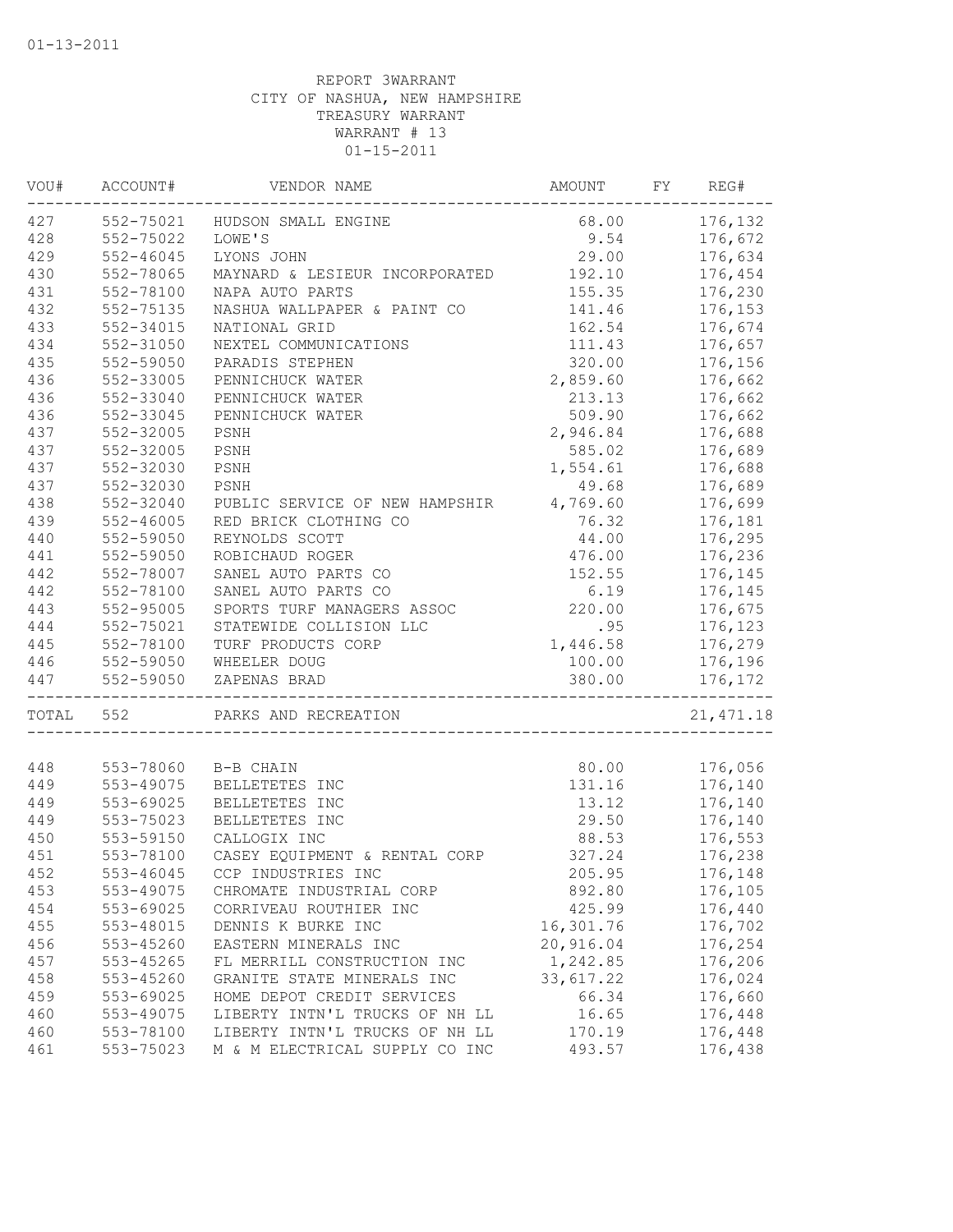| VOU#      | ACCOUNT#  | VENDOR NAME                    | AMOUNT          | FΥ | REG#       |
|-----------|-----------|--------------------------------|-----------------|----|------------|
| 462       | 553-78065 | MAYNARD & LESIEUR INCORPORATED | 525.35          |    | 176,454    |
| 463       | 553-49075 | NAPA AUTO PARTS                | 423.39          |    | 176,230    |
| 463       | 553-69025 | NAPA AUTO PARTS                | 72.07           |    | 176,230    |
| 463       | 553-78100 | NAPA AUTO PARTS                | 160.98          |    | 176,230    |
| 464       | 553-45060 | NASHUA LUMBER COMPANY INC      | 142.50          |    | 176,435    |
| 465       | 553-31050 | NEXTEL COMMUNICATIONS          | 197.35          |    | 176,657    |
| 466       | 553-46045 | NH BRAGG & SONS INC            | 77.70           |    | 176,035    |
| 467       | 553-33005 | PENNICHUCK WATER               | 380.88          |    | 176,662    |
| 468       | 553-32005 | PUBLIC SERVICE OF NEW HAMPSHIR | 3, 135.20       |    | 176,699    |
| 469       | 553-49075 | R WHITE EQUIPMENT CENTER INC   | 46.00           |    | 176,456    |
| 469       | 553-69030 | R WHITE EQUIPMENT CENTER INC   | 47.95           |    | 176,456    |
| 470       | 553-49075 | SANEL AUTO PARTS CO            | 84.28           |    | 176,145    |
| 470       | 553-78100 | SANEL AUTO PARTS CO            | 494.27          |    | 176,145    |
| 471       | 553-48005 | SHATTUCK MALONE OIL CO         | 20,509.79       |    | 176,647    |
| 472       | 553-94005 | UNH TECHNOLOGY TRANSFER CENTER | 60.00           |    | 176,686    |
| 473       | 553-46045 | UNIFIRST CORPORATION           | 1,187.05        |    | 176,249    |
| 474       | 553-98021 | YANG YANG                      | 300.00          |    | 176,685    |
| TOTAL     | 553       | STREET DEPARTMENT              |                 |    | 102,863.67 |
|           |           |                                |                 |    |            |
| 475       | 555-46045 | GRAINGER                       | 21.70           |    | 176,126    |
| 475       | 555-49075 | GRAINGER                       | 10.85           |    | 176,126    |
| 476       | 555-59105 | JAN-PRO CLEANING SYSTEMS NORTH | 235.00          |    | 176,487    |
| 477       | 555-45288 | M & M ELECTRICAL SUPPLY CO INC | 109.40          |    | 176,438    |
| 477       | 555-49075 | M & M ELECTRICAL SUPPLY CO INC | 11.85           |    | 176,438    |
| 478       | 555-46045 | M & N SPORTS LLC               | 248.90          |    | 176,144    |
| 479       | 555-31050 | NEXTEL COMMUNICATIONS          | 287.09          |    | 176,657    |
| 480       | 555-32025 | PENNICHUCK WATER               | 13.29           |    | 176,662    |
| 481       | 555-45285 | PERMA-LINE CORP OF NEW ENGLAND | 310.67          |    | 176,049    |
| 482       | 555-32025 | PSNH                           | 1,780.33        |    | 176,689    |
| 482       | 555-32025 | PSNH                           | 55.72           |    | 176,690    |
| 483       | 555-46045 | UNIFIRST CORPORATION           | 889.14          |    | 176,249    |
| 483       | 555-75023 | UNIFIRST CORPORATION           | 50.30           |    | 176,249    |
| TOTAL     | 555       | TRAFFIC DEPARTMENT             |                 |    | 4,024.24   |
| 484       | 557-74105 | BOBCAT OF NEW HAMPSHIRE        |                 |    | 176,136    |
| 485       | 557-59100 | LOOMIS                         | 441.53<br>58.90 |    | 176,514    |
| 486       | 557-74105 | NAPA AUTO PARTS                | 78.89           |    | 176,230    |
| 487       | 557-59178 | NEXTEL COMMUNICATIONS          | 6.95            |    | 176,657    |
| 488       | 557-33005 | PENNICHUCK WATER               | 70.03           |    | 176,662    |
| 489       | 557-32005 | PSNH                           | 275.96          |    | 176,690    |
| TOTAL 557 |           | PARKING LOTS                   |                 |    | 932.26     |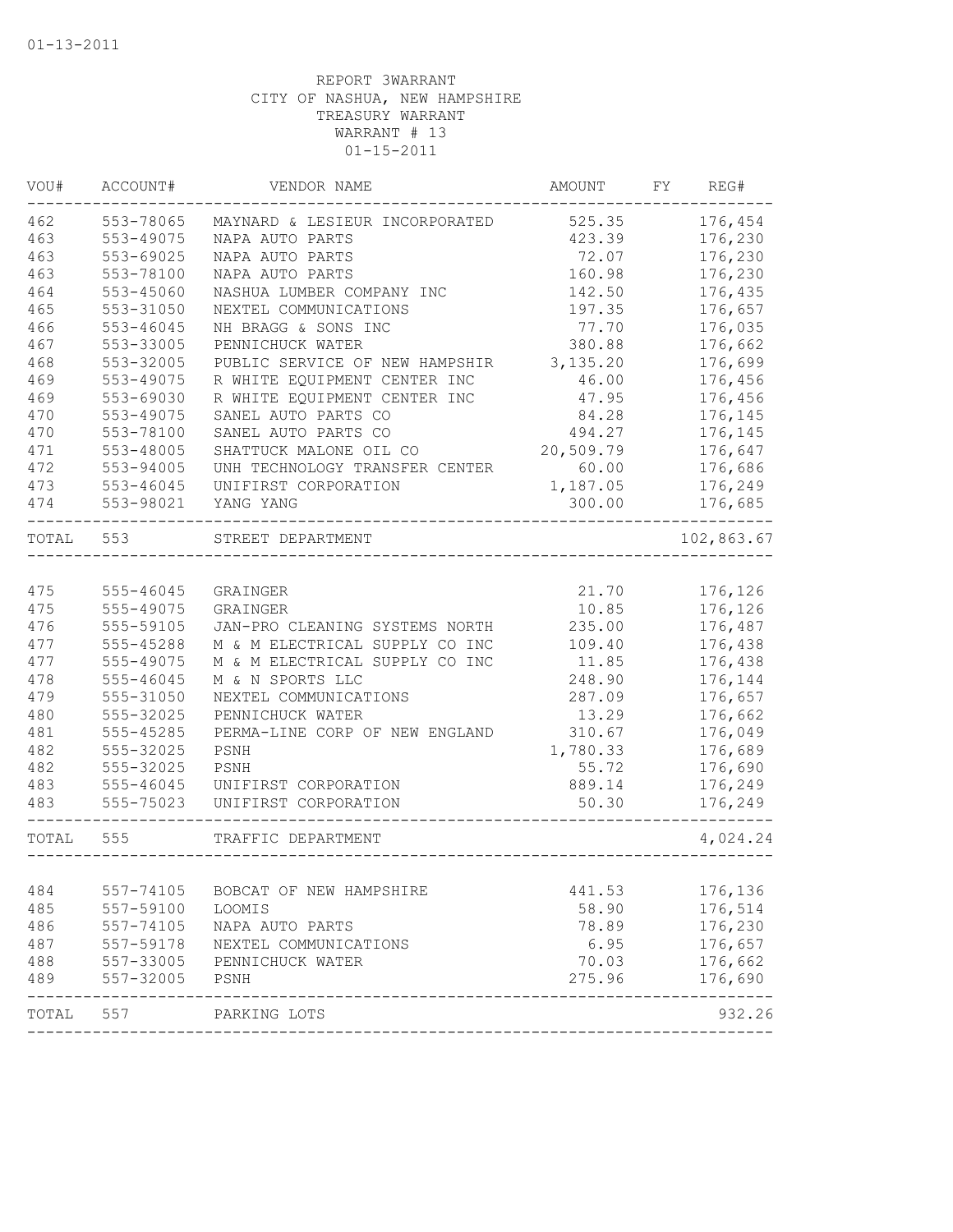| VOU#       | ACCOUNT#               | VENDOR NAME                                     | AMOUNT           | FΥ | REG#               |
|------------|------------------------|-------------------------------------------------|------------------|----|--------------------|
| 490        | 561-48015              | DENNIS K BURKE INC                              | 416.56           |    | 176,702            |
| 491        | 561-33005              | PENNICHUCK WATER                                | 155.17           |    | 176,662            |
| 492        | 561-32005              | PSNH                                            | 112.88           |    | 176,690            |
| 493<br>493 | 561-34005<br>561-59100 | SHATTUCK MALONE OIL CO                          | 1,078.29         |    | 176,647            |
| 494        | 561-45195              | SHATTUCK MALONE OIL CO<br>STOKES SEEDS, INC     | 294.43<br>153.14 |    | 176,647<br>176,301 |
| TOTAL      | 561                    | EDGEWOOD CEMETERY                               |                  |    | 2,210.47           |
|            |                        |                                                 |                  |    |                    |
| 495        | 562-33005              | PENNICHUCK WATER                                | 94.73            |    | 176,662            |
| TOTAL      | 562                    | SUBURBAN CEMETERIES                             |                  |    | 94.73              |
| 496        | 563-75023              | HOME DEPOT CREDIT SERVICES                      | 181.99           |    | 176,660            |
| 497        | 563-78007              | MAC MULKIN CHEVROLET INC                        | 416.26           |    | 176,443            |
| 498        | 563-74085              | NASHUA OUTDOOR POWER EQUIPMENT                  | 5.82             |    | 176,149            |
| 499        | 563-34015              | NATIONAL GRID                                   | 54.20            |    | 176,674            |
| 500        | 563-78007              | SANEL AUTO PARTS CO                             | 104.71           |    | 176,145            |
| TOTAL      | 563                    | WOODLAWN CEMETERY                               |                  |    | 762.98             |
| 501        | 571-41005              | CONWAY OFFICE PRODUCTS LLC                      | 59.27            |    | 176,112            |
| TOTAL      | 571                    | COMMUNITY DEVELOPMENT                           |                  |    | 59.27              |
|            |                        |                                                 |                  |    |                    |
| 502        | 572-91005              | FALK CARTER                                     | 102.00           |    | 176,635            |
| 503<br>504 | 572-91005<br>572-98046 | HOUSTON ROGER<br>NH ASSOCIATION OF CONSERVATION | 220.50<br>850.00 |    | 176,636<br>176,571 |
|            |                        |                                                 |                  |    |                    |
| TOTAL      | 572                    | PLANNING DEPARTMENT                             |                  |    | 1,172.50           |
|            |                        |                                                 |                  |    |                    |
| 505<br>506 | 573-94005<br>573-95005 | GREATER NASHUA CHAMBER OF COMM<br>NHCIBOR       | 50.00<br>125.00  |    | 176,241<br>176,681 |
| 507        | 573-41015              | STAPLES ADVANTAGE                               | 47.03            |    | 176,278            |
| TOTAL      | 573                    | ECONOMIC DEVELOPMENT                            |                  |    | 222.03             |
|            |                        |                                                 |                  |    |                    |
| 508        | 575-75130              | ABLE AIR CORP                                   | 346.00           |    | 176,124            |
| 509        | 575-41015              | ALPHAGRAPHICS                                   | 21.00            |    | 176,146            |
| 510        | 575-41015              | ANCO SIGNS & STAMPS INC                         | 35.05            |    | 176,214            |
| 511        | 575-45220              | BRODART COMPANY                                 | 240.44           |    | 176,445            |
| 512        | 575-45903              | COUNTRY WATCH INC                               | 399.00           |    | 176,659            |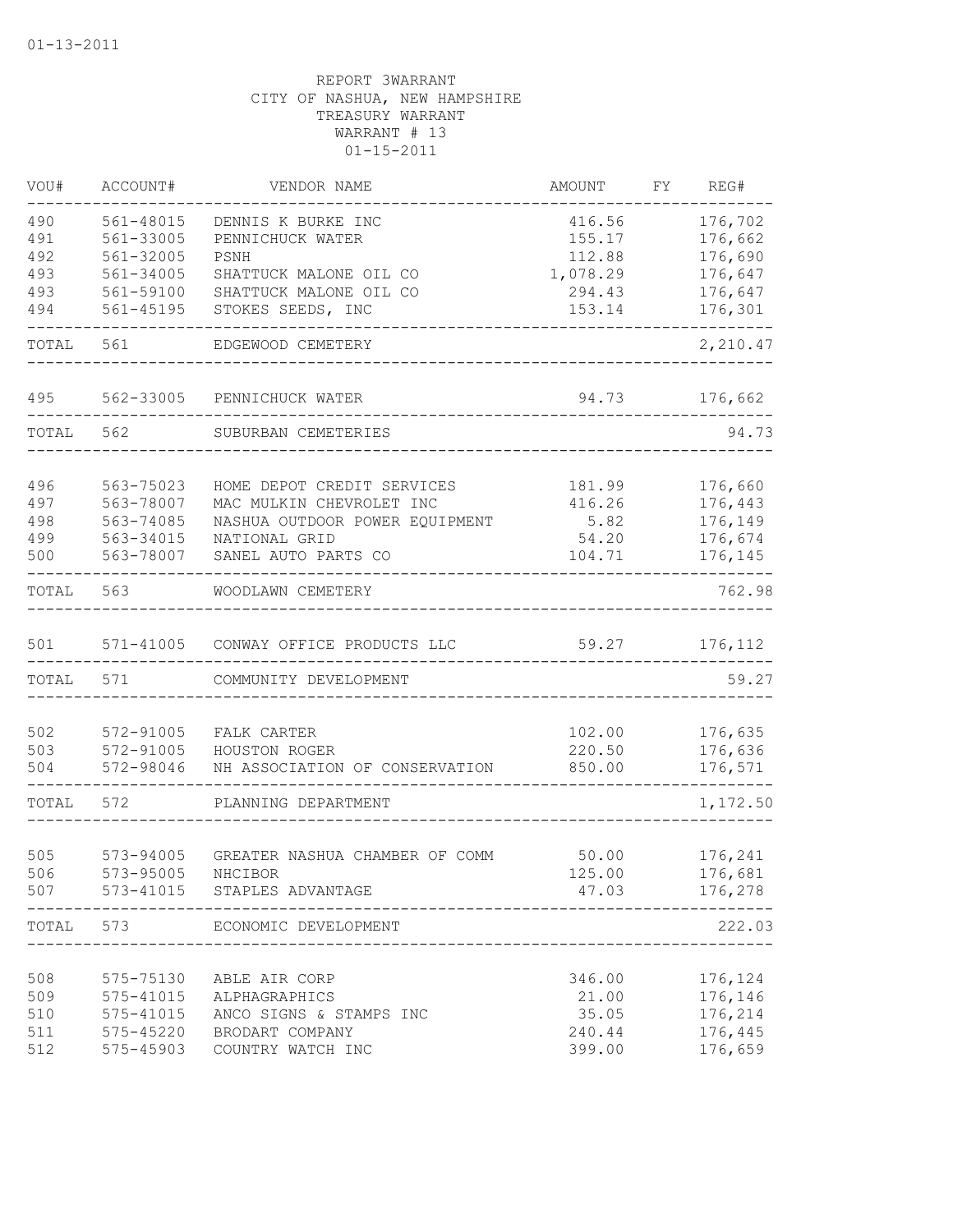| WOU#  | ACCOUNT#          | VENDOR NAME                             | AMOUNT    | FY | REG#       |
|-------|-------------------|-----------------------------------------|-----------|----|------------|
| 513   | 575-59100         | EVENING SUN FLY SHOP                    | 50.00     |    | 176,639    |
| 514   | 575-45050         | <b>GALE</b>                             | 1,215.69  |    | 176,235    |
| 514   | 575-45903         | <b>GALE</b>                             | 50.00     |    | 176,235    |
| 515   | 575-45220         | MARKS BRUCE                             | 135.96    |    | 176,154    |
| 516   | 575-45050         | MATTHEW BENDER & CO INC                 | 67.71     |    | 176,252    |
| 517   | 575-73015         | MAVRIKIS UPHOLSTERING & FURNIT          | 995.00    |    | 176,032    |
| 518   | 575-59100         | MERRIMACK RIVER VALLEY CHAPTER          | 150.00    |    | 176,638    |
| 519   | 575-57010         | MV COMMUNICATIONS INC                   | 141.00    |    | 176,037    |
| 520   | 575-45050         | NADA APPRAISAL GUIDES                   | 160.00    |    | 176,648    |
| 521   | 575-34015         | NATIONAL GRID                           | 1,190.83  |    | 176,674    |
| 522   | 575-31040         | NEXTEL COMMUNICATIONS                   | 12.61     |    | 176,657    |
| 523   | 575-95005         | NHLA                                    | 95.00     |    | 176,666    |
| 524   | 575-33005         | PENNICHUCK WATER                        | 309.43    |    | 176,662    |
| 525   | 575-45050         | PETERSON'S NELNET LLC                   | 241.42    |    | 176,186    |
| 526   | 575-43005         | PETTY CASH                              | 6.96      |    | 176,637    |
| 526   | 575-45090         | PETTY CASH                              | 6.54      |    | 176,637    |
| 526   | $575 - 45150$     | PETTY CASH                              | 41.26     |    | 176,637    |
| 526   | 575-45220         | PETTY CASH                              | 24.95     |    | 176,637    |
| 526   | 575-78100         | PETTY CASH                              | 12.00     |    | 176,637    |
| 527   | $575 - 32005$     | PUBLIC SERVICE OF NEW HAMPSHIR 7,493.52 |           |    | 176,699    |
| 528   | 575-45050         | SCHOLASTIC INCORPORATED                 | 652.04    |    | 176,466    |
| 529   | $575 - 45050$     | THOMSON REUTERS                         | 82.10     |    | 176,516    |
| TOTAL | 575               | PUBLIC LIBRARIES                        |           |    | 14, 175.51 |
|       |                   |                                         |           |    |            |
| 530   | 576-91005         | COLLINS MARK                            | 66.00     |    | 176,642    |
| 531   | 576-62022         | ROLLABELS                               | 127.75    |    | 176,103    |
| 532   | 576-94005         | SIMARD MARK                             | 69.00     |    | 176,641    |
| 533   | 576-91005         | TRACY WILLIAM                           | 132.00    |    | 176,640    |
| 534   | 576-94005         | TREASURER STATE OF NEW HAMPSHI          | 365.00    |    | 176,684    |
| TOTAL | 576               | BUILDING DEPARTMENT                     |           |    | 759.75     |
|       |                   |                                         |           |    |            |
| 535   |                   | 577-94005 CITIZENS BANK                 | 1,026.02  |    | 12,341     |
| 536   | 577-31050         | NEXTEL COMMUNICATIONS                   | 44.29     |    | 176,657    |
| 536   | 577-31065         | NEXTEL COMMUNICATIONS                   | 79.98     |    | 176,657    |
|       |                   | TOTAL 577 CODE ENFORCEMENT              |           |    | 1,150.29   |
|       |                   |                                         |           |    |            |
|       | 225,081 581-94010 | AARTHUN KAY                             | 1,056.00  |    | 176,369    |
|       | 225,082 581-56030 | ABSOLUTE GYMNASTICS & CHEER AC          | 1,000.00  |    | 176,598    |
|       | 225,083 581-53103 | ACUCARE NURSING PROFESSIONALS           | 869.74    |    | 176,310    |
|       | 225,084 581-84030 | ADULT LEARNING CENTER                   | 26,325.00 |    | 176,251    |
|       | 225,085 581-42110 | ALARMAX DISTRIBUTORS INC                | 126.60    |    | 176,302    |
|       | 225,086 581-46040 | ALEC'S SHOE STORE INC                   | 99.95     |    | 176,130    |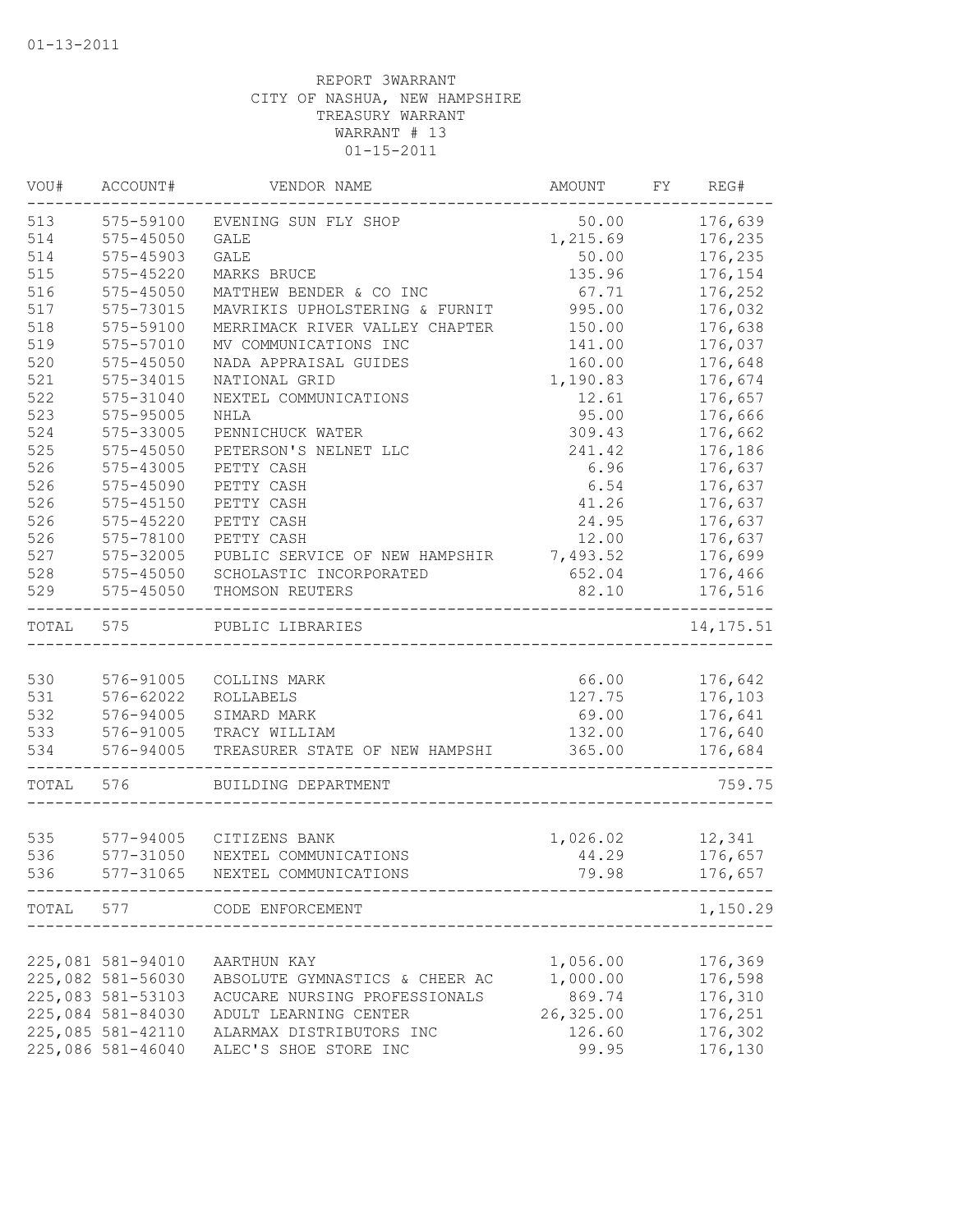| VOU# | ACCOUNT#           | VENDOR NAME                    | AMOUNT    | FY | REG#    |
|------|--------------------|--------------------------------|-----------|----|---------|
|      | 225,087 581-59130  | ALTOBELLO MICHAEL              | 60.00     |    | 176,397 |
|      | 225,088 581-49035  | AMSCO SCHOOL PUBLICATIONS INC  | 444.59    |    | 176,036 |
|      | 225,089 581-91005  | ANASTAS ROBERT                 | 22.00     |    | 176,452 |
|      | 225,090 581-41015  | ANCO SIGNS & STAMPS INC        | 10.00     |    | 176,653 |
|      | 225,091 581-94010  | ARBOGAST JAIME                 | 1,120.00  |    | 176,359 |
|      | 225,092 581-49050  | B & H PHOTO VIDEO PRO AUDIO    | 992.18    |    | 176,027 |
|      | 225,093 581-75023  | B & S LOCKSMITH INC            | 291.71    |    | 176,184 |
|      | 225,094 581-91005  | BAGLEY MARCIA                  | 105.75    |    | 176,409 |
|      | 225,095 581-49030  | BARNES & NOBLE INC             | 127.10    |    | 176,019 |
|      | 225,095 581-49035  | BARNES & NOBLE INC             | 2,458.60  |    | 176,019 |
|      | 225,096 581-42110  | BATTERY SPECIALISTS OF NH LLC  | 151.89    |    | 176,415 |
|      | 225,097 581-31005  | BAYRING COMMUNICATIONS         | 2,346.49  |    | 176,709 |
|      | 225,098 581-42130  | BEARINGS SPECIALTY CO INC      | 23.48     |    | 176,497 |
|      | 225,099 581-49050  | BELLETETES INC                 | 312.89    |    | 176,140 |
|      | 225,099 581-75023  | BELLETETES INC                 | 140.56    |    | 176,140 |
|      | 225,100 581-49050  | BENZEKRI KAREN                 | 244.80    |    | 176,374 |
|      | 225,101 581-78007  | BEST FORD                      | 1,130.51  |    | 176,042 |
|      | 225,102 581-75015  | BLAKE GROUP                    | 3,675.00  |    | 176,116 |
|      | 225,103 581-49050  | BLICK ART MATERIALS            | 282.47    |    | 176,399 |
|      | 225,104 581-49075  | BLUETARP FINANCIAL INC         | 59.43     |    | 176,585 |
|      | 225,105 581-84030  | BOOTHBY THERAPY SERVICES LLC   | 499.56    |    | 176,423 |
|      | 225,106 581-94010  | BREEN CARA                     | 1,120.00  |    | 176,447 |
|      | 225,107 581-49910  | BROX INDUSTRIES INC            | 22.71     |    | 176,062 |
|      | 225,108 581-49050  | BURMAX CO INC                  | 1,953.29  |    | 176,362 |
|      | 225,109 581-91005  | CALLAN KIMBERLY                | 415.88    |    | 176,418 |
|      | 225,110 581-55015  | CANFIELD BRAD                  | 800.00    |    | 176,360 |
|      | 225, 111 581-42130 | CAPP INC                       | 2,321.00  |    | 176,289 |
|      | 225, 112 581-55018 | CARING HANDS TRANSPORTATION LL | 12,500.00 |    | 176,403 |
|      | 225, 113 581-49050 | CARTRIDGE WORLD NASHUA         | 821.99    |    | 176,387 |
|      | 225, 114 581-42110 | CED                            | 425.87    |    | 176,076 |
|      | 225, 115 581-84030 | CEDARCREST INC                 | 1,851.07  |    | 176,034 |
|      | 225, 116 581-42010 | CENTRAL PAPER PRODUCTS CO      | 9,453.56  |    | 176,463 |
|      | 225, 116 581-42020 | CENTRAL PAPER PRODUCTS CO      | 8,146.54  |    | 176,463 |
|      | 225, 116 581-49050 | CENTRAL PAPER PRODUCTS CO      | 55.03     |    | 176,463 |
|      | 225, 117 581-53103 | CLARK ASSOCIATES/DEBBIE CLARK  | 27,063.00 |    | 176,067 |
|      | 225, 118 581-42120 | CLARKE                         | 5.00      |    | 176,583 |
|      | 225, 118 581-74092 | CLARKE                         | 245.50    |    | 176,583 |
|      | 225, 119 581-91005 | CLARKE CYNTHIA                 | 159.00    |    | 176,408 |
|      | 225,120 581-49035  | CLINE JANET                    | 191.52    |    | 176,319 |
|      | 225, 121 581-49075 | COFFEE PAUSE                   | 132.00    |    | 176,430 |
|      | 225, 122 581-49050 | COMPUTER HUT OF N E INC        | 286.00    |    | 176,468 |
|      | 225, 122 581-64045 | COMPUTER HUT OF N E INC        | 799.95    |    | 176,468 |
|      | 225, 123 581-49050 | CONNECTICUT VALLEY BIOLOGICAL  | 126.62    |    | 176,446 |
|      | 225, 124 581-91005 | CONRAD MARK                    | 199.48    |    | 176,311 |
|      | 225, 125 581-42130 | CONTROL TECHNOLOGIES INC       | 89.04     |    | 176,290 |
|      | 225, 126 581-44005 | COPY SHOP                      | 185.02    |    | 176,110 |
|      | 225, 127 581-49910 | CORRIVEAU ROUTHIER INC         | 45.95     |    | 176,440 |
|      | 225, 128 581-74092 | COUSIN'S VIDEO INC             | 162.32    |    | 176,416 |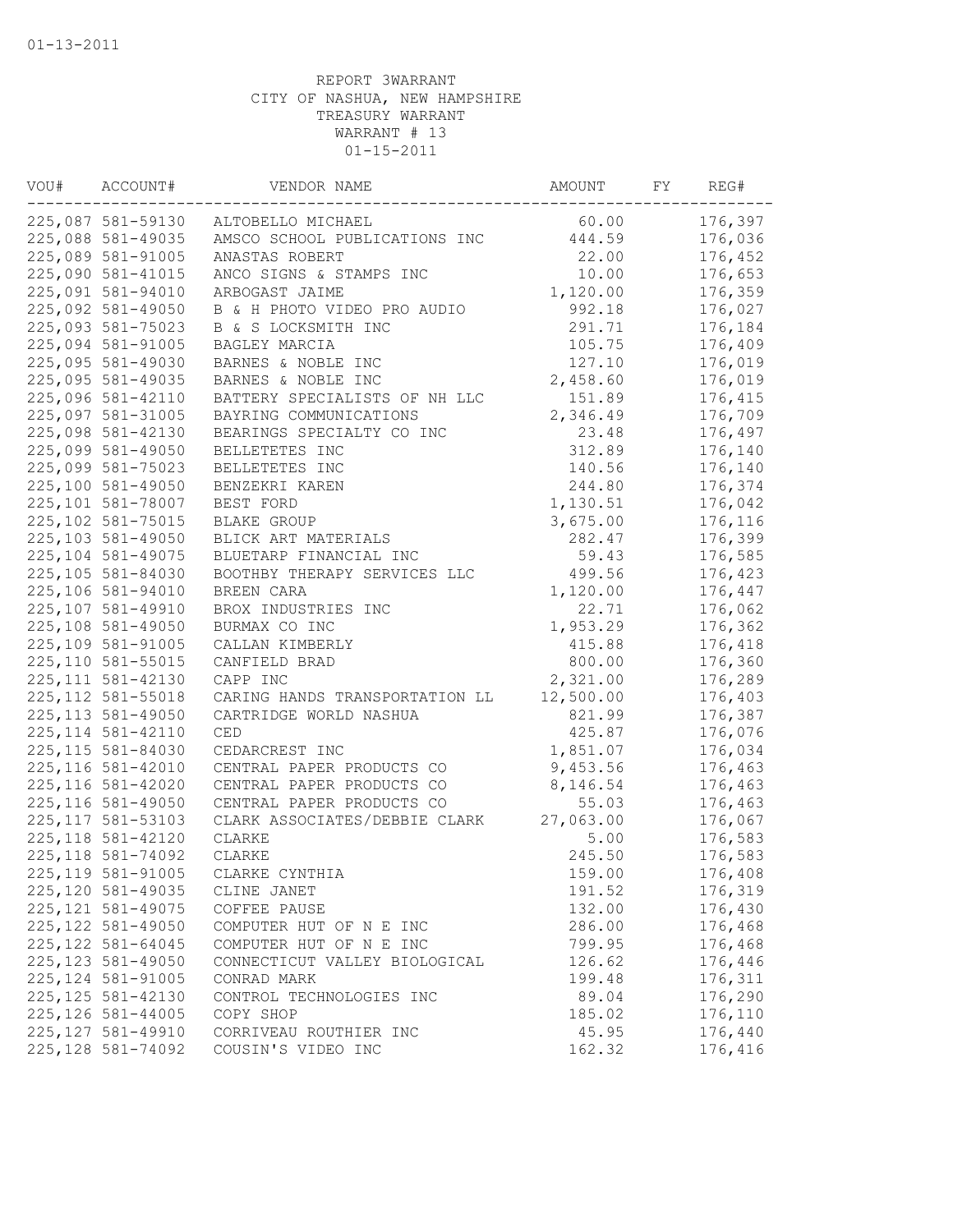| VOU# | ACCOUNT#           | VENDOR NAME                    | AMOUNT     | FY | REG#    |
|------|--------------------|--------------------------------|------------|----|---------|
|      | 225, 129 581-55015 | CRATEAU SALLY                  | 605.20     |    | 176,572 |
|      | 225,130 581-59130  | CROSBY MICHAEL                 | 80.00      |    | 176,390 |
|      | 225, 131 581-78007 | D & R TOWING INC               | 95.00      |    | 176,441 |
|      | 225, 132 581-91005 | DICHARD ALLAN                  | 120.38     |    | 176,581 |
|      | 225, 133 581-91005 | DONOVAN DANIEL                 | 20.75      |    | 176,576 |
|      | 225, 134 581-78007 | DONOVAN SPRING COMPANY INC     | 857.48     |    | 176,061 |
|      | 225, 135 581-94010 | DOYON JENNIFER                 | 1,280.00   |    | 176,594 |
|      | 225,136 581-53100  | DTS.COMMUNICATIONS LLC         | 2,338.62   |    | 176,587 |
|      | 225, 137 581-59130 | DUCKWORTH DAVID                | 80.00      |    | 176,395 |
|      | 225, 138 581-49050 | DURACO EXPRESS CHICAGO         | 451.00     |    | 176,429 |
|      | 225, 139 581-91005 | DUSTIN MARIANNE                | 50.25      |    | 176,312 |
|      | 225,140 581-84055  | EASTER SEALS NEW HAMPSHIRE     | 215.50     |    | 176,253 |
|      | 225, 141 581-53101 | EDUCATION INC                  | 325.85     |    | 176,358 |
|      | 225, 142 581-94010 | EGAN JESSE                     | 1,224.00   |    | 176,575 |
|      | 225, 143 581-34015 | ENERGYNORTH PROPANE            | 845.56     |    | 176,458 |
|      | 225, 144 581-91005 | ESSON VIRGINIA                 | 8.80       |    | 176,322 |
|      | 225, 145 581-49050 | ETA CUISENAIRE                 | 38.12      |    | 176,334 |
|      | 225, 145 581-49095 | ETA CUISENAIRE                 | 150.92     |    | 176,334 |
|      | 225, 146 581-42130 | F W WEBB COMPANY               | 895.28     |    | 176,082 |
|      | 225, 147 581-31005 | FAIR POINT COMMUNICATIONS INC  | 52.14      |    | 176,707 |
|      | 225, 148 581-55015 | FAIRCHILD ERYK                 | 345.80     |    | 176,596 |
|      | 225, 149 581-31005 | FAIRPOINT COMMUNICATIONS INC   | 28.40      |    | 176,706 |
|      | 225,150 581-49075  | FASTENAL COMPANY               | 103.91     |    | 176,191 |
|      | 225, 151 581-42130 | FILTER SALES & SERVICE         | 6,465.74   |    | 176,314 |
|      | 225, 152 581-49075 | FIMBEL PAUNET CORPORATION      | 40.00      |    | 176,244 |
|      | 225, 153 581-55005 | FIRST STUDENT INC              | 3,281.26   |    | 176,335 |
|      | 225, 153 581-55005 | FIRST STUDENT INC              | 2,194.88   |    | 176,336 |
|      | 225, 153 581-55010 | FIRST STUDENT INC              | 568.05     |    | 176,336 |
|      | 225, 153 581-55015 | FIRST STUDENT INC              | 132,065.51 |    | 176,335 |
|      | 225, 153 581-55015 | FIRST STUDENT INC              | 126,576.00 |    | 176,336 |
|      | 225, 153 581-55018 | FIRST STUDENT INC              | 1,182.92   |    | 176,336 |
|      | 225, 153 581-55020 | FIRST STUDENT INC              | 162.75     |    | 176,335 |
|      | 225, 153 581-55025 | FIRST STUDENT INC              | 118,710.15 |    | 176,335 |
|      | 225, 153 581-55025 | FIRST STUDENT INC              | 102,843.00 |    | 176,336 |
|      | 225, 153 581-55035 | FIRST STUDENT INC              | 4,536.45   |    | 176,335 |
|      | 225, 154 581-55018 | FIRST STUDENT INC              | 344.00     |    | 176,645 |
|      | 225, 155 581-49030 | FOLLETT LIBRARY RESOURCES      | 42.31      |    | 176,048 |
|      | 225, 156 581-49050 | GENERAL LINEN SERVICE INC      | 84.45      |    | 176,428 |
|      | 225, 156 581-53100 | GENERAL LINEN SERVICE INC      | 24.50      |    | 176,428 |
|      | 225, 157 581-59130 | GILLON JAMIE                   | 98.58      |    | 176,424 |
|      | 225, 158 581-42130 | GRAINGER                       | 1,357.54   |    | 176,092 |
|      | 225, 159 581-75023 | GRAND RENTAL STATION           | 168.97     |    | 176,607 |
|      | 225,160 581-53100  | GRANITE STATE SHUTTLE SERVICE  | 128.00     |    | 176,427 |
|      | 225,161 581-84030  | GREATER LAWRENCE ED COLLABORAT | 35,894.54  |    | 176,353 |
|      | 225, 162 581-55018 | HAMPTON SCHOOL DISTRICT        | 1,475.00   |    | 176,599 |
|      | 225, 163 581-74092 | HARRIS EOUIPMENT REPAIR SERVIC | 1,263.72   |    | 176,451 |
|      | 225, 164 581-42130 | HEATING SPECIALTIES OF NH INC  | 750.01     |    | 176,442 |
|      | 225,165 581-59130  | HENDERSON MICHAEL              | 140.00     |    | 176,393 |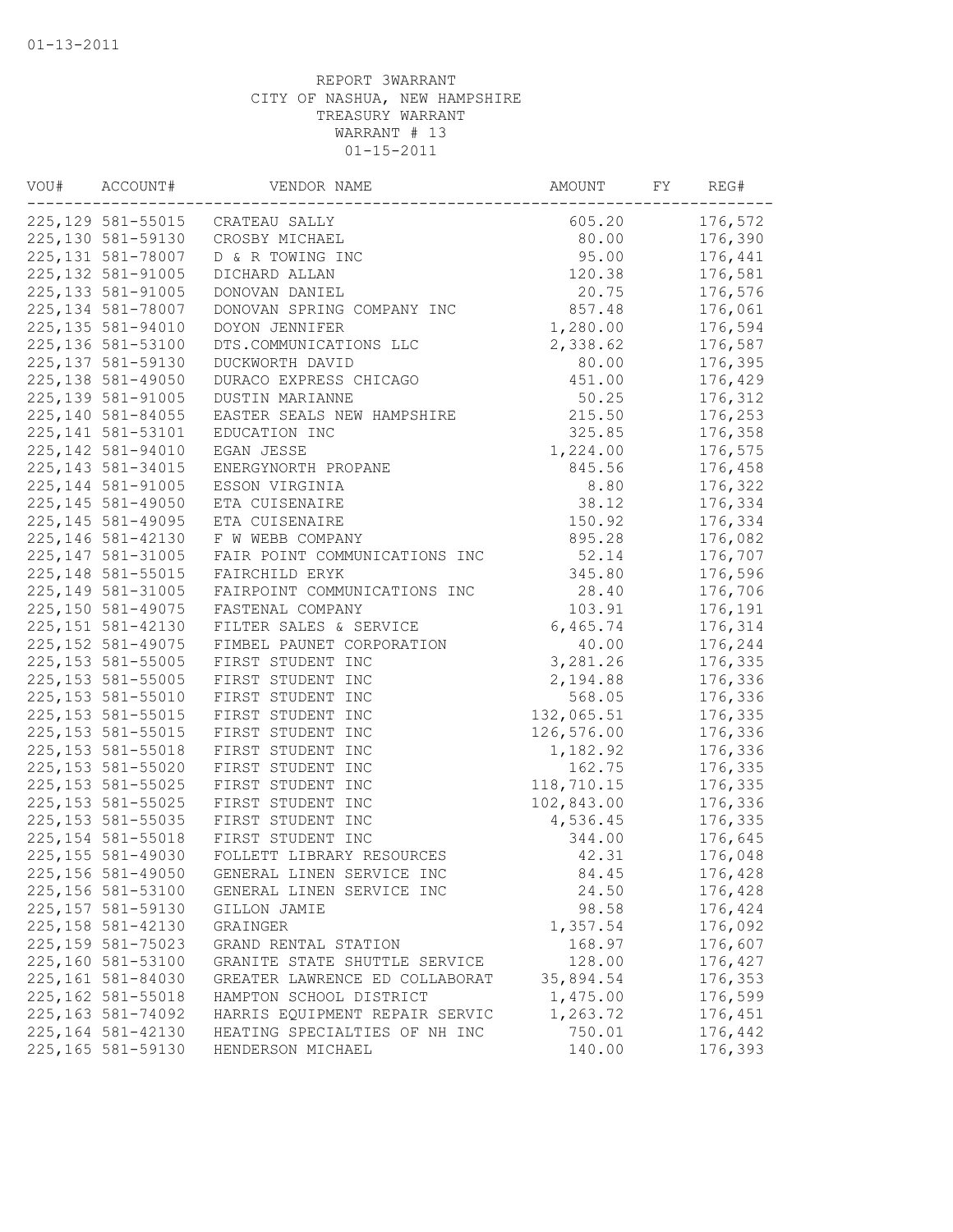| VOU# | ACCOUNT#           | VENDOR NAME                               | AMOUNT    | FY | REG#    |
|------|--------------------|-------------------------------------------|-----------|----|---------|
|      |                    | 225,166 581-49050 HEWLETT PACKARD COMPANY | 248.17    |    | 176,093 |
|      | 225,166 581-53100  | HEWLETT PACKARD COMPANY                   | 2,060.40  |    | 176,093 |
|      | 225,167 581-59130  | HOEPF KATHLEEN                            | 80.00     |    | 176,385 |
|      | 225,168 581-84055  | HOLLIS BROOKLINE COOPERATIVE              | 894.71    |    | 176,412 |
|      | 225,169 581-49075  | HOME DEPOT CREDIT SERVICES                | 9.47      |    | 176,331 |
|      | 225,170 581-49050  | HOME DEPOT CREDIT SERVICES                | 48.76     |    | 176,356 |
|      | 225, 171 581-49035 | HOVEY DEBORAH                             | 69.00     |    | 176,162 |
|      | 225, 172 581-59130 | HURLEY DONALD                             | 120.00    |    | 176,384 |
|      | 225, 173 581-94010 | HYATT TIFFANY                             | 1,094.40  |    | 176,573 |
|      | 225, 174 581-41040 | INTEGRATED OFFICE SOLUTIONS               | 456.00    |    | 176,411 |
|      | 225, 175 581-95005 | INTERNATIONAL READING ASSOC               | 39.00     |    | 176,450 |
|      | 225,176 581-49050  | IT PARTS DEPOT                            | 50.00     |    | 176,593 |
|      | 225, 176 581-74092 | IT PARTS DEPOT                            | 73.00     |    | 176,593 |
|      | 225, 177 581-59130 | JOHNSON EVAN                              | 120.00    |    | 176,396 |
|      | 225, 178 581-49075 | KAMCO SUPPLY CORP OF BOSTON               | 1,327.15  |    | 176,313 |
|      | 225, 179 581-49050 | KELLEY MEGAN                              | 32.88     |    | 176,095 |
|      | 225,180 581-42110  | KEYSTONE BATTERY                          | 968.40    |    | 176,330 |
|      | 225,181 581-94010  | KLAYTON DENYELLE                          | 1,094.40  |    | 176,351 |
|      | 225, 182 581-91005 | KOSOW CARMEN                              | 30.38     |    | 176,329 |
|      | 225,183 581-94010  | KROM MARY                                 | 1,248.00  |    | 176,346 |
|      | 225, 184 581-91005 | LALIME MAUREEN                            | 14.00     |    | 176,347 |
|      | 225, 185 581-49050 | LANGILLE KYLE M                           | 59.94     |    | 176,305 |
|      | 225, 185 581-94030 | LANGILLE KYLE M                           | 99.00     |    | 176,305 |
|      | 225,186 581-91005  | LAQUERRE MARC                             | 50.00     |    | 176,344 |
|      | 225, 187 581-59130 | LATHAM FREDERICK                          | 60.00     |    | 176,383 |
|      | 225, 188 581-91005 | LATINA DONNA                              | 39.63     |    | 176,355 |
|      | 225,189 581-94010  | LAVOIE DEANNA                             | 359.20    |    | 176,420 |
|      | 225,190 581-78007  | LIBERTY INTN'L TRUCKS OF NH LL            | 79.18     |    | 176,448 |
|      |                    |                                           |           |    |         |
|      | 225, 191 581-49030 | LIBRARY STORE INC                         | 162.88    |    | 176,120 |
|      | 225, 192 581-84030 | LIGHTHOUSE SCHOOL INC                     | 53,709.80 |    | 176,307 |
|      | 225, 193 581-49050 | LINDENMEYR MUNROE                         | 76.54     |    | 176,480 |
|      | 225, 194 581-49075 | LINEN & SHADE BIN INC                     | 918.00    |    | 176,294 |
|      | 225, 195 581-94010 | LITZ CAITLIN                              | 1,280.00  |    | 176,094 |
|      | 225,196 581-59130  | LIZOTTE TIMOTHY                           | 80.00     |    | 176,578 |
|      | 225,197 581-59130  | LOUGHRAN SHAWN                            | 60.00     |    | 176,597 |
|      | 225, 198 581-42110 | M & M ELECTRICAL SUPPLY CO INC            | 454.39    |    | 176,438 |
|      | 225,199 581-74092  | M & N SPORTS LLC                          | 374.40    |    | 176,144 |
|      | 225,200 581-49050  | MAINE OXY-ACETYLENE SUPPLY CO             | 86.70     |    | 176,020 |
|      | 225, 201 581-49050 | MARKET BASKET                             | 306.91    |    | 176,155 |
|      | 225, 202 581-75090 | MARVELL PLATE GLASS INC                   | 88.00     |    | 176,044 |
|      | 225, 203 581-53103 | MCCARTNEY AMY                             | 2,935.50  |    | 176,407 |
|      | 225, 204 581-49075 | MERRIMACK BUILDING SUPPLY INC             | 932.10    |    | 176,300 |
|      | 225, 205 581-55015 | MERRIMACK SCHOOL DISTRICT                 | 520.00    |    | 176,017 |
|      | 225,206 581-84030  | MERRIMACK SPECIAL EDUCATION               | 58,679.64 |    | 176,404 |
|      | 225, 207 581-53100 | METRO GROUP INC (THE)                     | 1,081.00  |    | 176,419 |
|      | 225, 208 581-34015 | METROMEDIA ENERGY INC                     | 92,449.24 |    | 176,705 |
|      | 225,209 581-59130  | MORGAN MICHAEL                            | 180.00    |    | 176,043 |
|      | 225, 210 581-59130 | MORIN ARTHUR                              | 60.00     |    | 176,212 |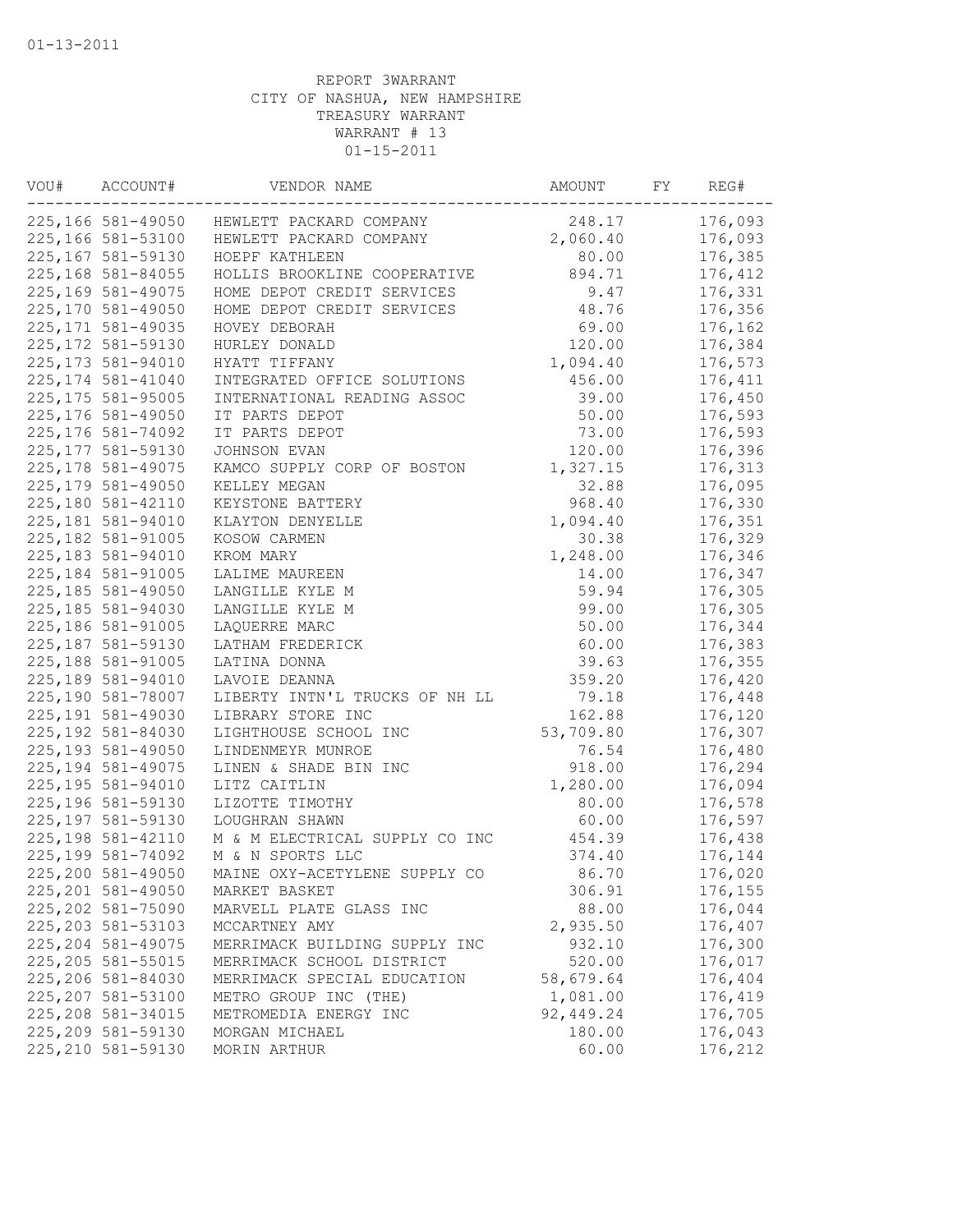| VOU# | ACCOUNT#           | VENDOR NAME                    | AMOUNT    | FY | REG#    |
|------|--------------------|--------------------------------|-----------|----|---------|
|      | 225, 211 581-94010 | MORIN DOROTHY                  | 1,440.00  |    | 176,338 |
|      | 225, 212 581-59130 | MOYLAN DANIEL                  | 92.00     |    | 176,595 |
|      | 225, 213 581-84030 | NASHOBA LEARNING GROUP         | 6,535.65  |    | 176,376 |
|      | 225, 214 581-49910 | NASHUA OUTDOOR POWER EQUIPMENT | 16.00     |    | 176,149 |
|      | 225, 215 581-49075 | NASHUA WALLPAPER & PAINT CO    | 184.85    |    | 176,153 |
|      | 225, 216 581-78007 | NASHUA WHOLESALE TIRE INC      | 592.00    |    | 176,119 |
|      | 225, 217 581-49050 | NATIONAL GEOGRAPHIC SCHOOL PUB | 381.57    |    | 176,579 |
|      | 225, 218 581-34015 | NATIONAL GRID                  | 8,392.70  |    | 176,710 |
|      | 225, 219 581-49050 | NCS PEARSON INC                | 227.00    |    | 176,339 |
|      | 225, 219 581-49095 | NCS PEARSON INC                | 2,476.18  |    | 176,339 |
|      | 225, 220 581-74092 | NELSON PIANO SERVICE/FRANK J N | 180.00    |    | 176,125 |
|      | 225, 221 581-49050 | NESMITH RICHARD                | 1,191.26  |    | 176,280 |
|      | 225, 222 581-49050 | NEWEGG.COM                     | 552.20    |    | 176,592 |
|      | 225, 223 581-31005 | NEXTEL COMMUNICATIONS          | 2,308.49  |    | 176,649 |
|      | 225, 224 581-84030 | NFI NORTH INC                  | 1,686.08  |    | 176,292 |
|      | 225, 225 581-49050 | NORTHCENTER FOODSERVICE        | 166.84    |    | 176,341 |
|      | 225, 226 581-55015 | NORWAY MARIE                   | 104.85    |    | 176,604 |
|      | 225, 227 581-94030 | OKONAK JACQUELINE              | 100.00    |    | 176,379 |
|      | 225, 228 581-49050 | OUELLETTE MARCIE               | 16.98     |    | 176,425 |
|      | 225, 229 581-91005 | PAPANICOLAOU PAULA             | 42.25     |    | 176,327 |
|      | 225, 230 581-49075 | PASEK CORP                     | 575.57    |    | 176,293 |
|      | 225, 231 581-42120 | PEABODY SUPPLY CO INC          | 4,423.90  |    | 176,586 |
|      | 225, 232 581-49050 | PELLETS INC                    | 166.00    |    | 176,053 |
|      | 225, 233 581-49050 | PENN STATE INDUSTRIES          | 380.85    |    | 176,389 |
|      | 225, 234 581-33005 | PENNICHUCK WATER WORKS INC     | 6,925.66  |    | 176,652 |
|      | 225, 235 581-53100 | PERFORMANCE REHAB INC.         | 10,532.80 |    | 176,365 |
|      | 225, 236 581-49050 | PETTY CASH                     | 71.66     |    | 176,643 |
|      | 225, 237 581-43005 | PETTY CASH                     | 10.10     |    | 176,644 |
|      | 225, 237 581-49050 | PETTY CASH                     | 45.25     |    | 176,644 |
|      | 225, 238 581-59130 | PIETRAFETTA DEBORAH            | 138.00    |    | 176,600 |
|      | 225, 239 581-49075 | PITNEY BOWES INCORPORATED      | 120.68    |    | 176,467 |
|      | 225,240 581-52010  | PLODZIK & SANDERSON PA         | 9,250.00  |    | 176,073 |
|      | 225, 241 581-49050 | PRO AV SYSTEMS INC             | 169.50    |    | 176,392 |
|      | 225, 241 581-64045 | PRO AV SYSTEMS INC             | 1,223.00  |    | 176,392 |
|      | 225, 241 581-64192 | PRO AV SYSTEMS INC             | 1,222.99  |    | 176,392 |
|      | 225, 242 581-55015 | PROVIDER ENTERPRISES INC (THE) | 12,393.00 |    | 176,332 |
|      | 225, 242 581-55018 | PROVIDER ENTERPRISES INC (THE) | 12,617.54 |    | 176,332 |
|      | 225, 243 581-32005 | PSNH                           | 1,800.69  |    | 176,696 |
|      | 225,244 581-32005  | PUBLIC SERVICE OF NH           | 47,705.27 |    | 176,694 |
|      | 225, 245 581-53085 | QUIMBY EYE CARE INC            | 257.50    |    | 176,296 |
|      | 225, 246 581-59130 | RADIL SHAWN                    | 80.00     |    | 176,394 |
|      | 225, 247 581-95010 | RAND MCNALLY & COMPANY         | 7,321.80  |    | 176,084 |
|      | 225, 248 581-53103 | READYNURSE STAFFING SERVICES   | 686.14    |    | 176,090 |
|      | 225, 249 581-42110 | REDLON & JOHNSON               | 2,874.68  |    | 176,266 |
|      | 225, 250 581-84030 | REGIONAL SERVICES & EDUCATION  | 9,840.00  |    | 176,038 |
|      | 225, 251 581-84030 | RIVERVIEW SCHOOL INC           | 5,044.50  |    | 176,368 |
|      | 225, 252 581-94030 | ROCK DENISE                    | 145.00    |    | 176,388 |
|      | 225, 253 581-49050 | ROCKLER WOODWORKING & HARDWARE | 1,190.91  |    | 176,354 |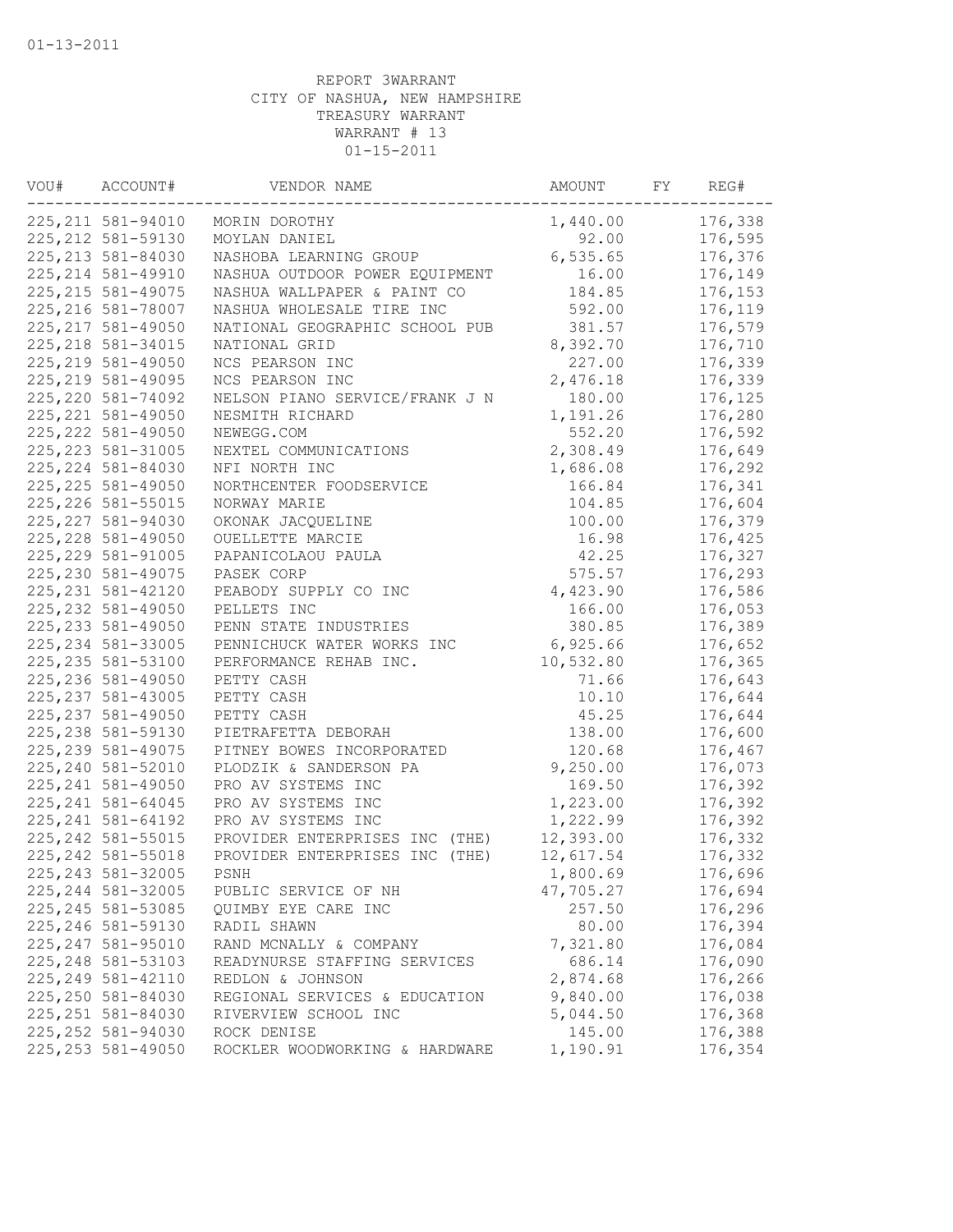| VOU#  | ACCOUNT#           | VENDOR NAME                    | AMOUNT    | FY | REG#         |
|-------|--------------------|--------------------------------|-----------|----|--------------|
|       | 225, 253 581-64192 | ROCKLER WOODWORKING & HARDWARE | 558.01    |    | 176,354      |
|       | 225, 254 581-94010 | ROSS STEPHANIE                 | 1,200.00  |    | 176,380      |
|       | 225, 255 581-59130 | SANDSTRUM ERIC                 | 92.00     |    | 176,405      |
|       | 225, 256 581-78007 | SANEL AUTO PARTS CO            | 404.12    |    | 176,145      |
|       | 225, 257 581-49050 | SCANTRON CORP                  | 190.44    |    | 176,400      |
|       | 225, 258 581-49050 | SCHOOL SPECIALTY INC           | 2,479.02  |    | 176,323      |
|       | 225, 259 581-49075 | SHIFFLER EQUIPMENT SALES INC   | 1,457.05  |    | 176,297      |
|       | 225, 260 581-42110 | SIMPLEXGRINNELL                | 2,362.22  |    | 176,030      |
|       | 225, 261 581-94010 | SKOGSHOLM BONNIE               | 1,096.00  |    | 176,417      |
|       | 225, 262 581-94010 | SLATTERY JULIE                 | 1,248.00  |    | 176,406      |
|       | 225, 263 581-59130 | SNOW ROBERT                    | 60.00     |    | 176,590      |
|       | 225, 264 581-84030 | SPAULDING YOUTH CENTER         | 1,274.64  |    | 176,026      |
|       | 225, 265 581-72010 | SPECIALIZED PURCHASING CONSULT | 1,000.00  |    | 176,608      |
|       | 225, 266 581-31005 | SPRINT                         | 12.58     |    | 176,708      |
|       | 225, 267 581-84030 | ST ANN'S HOME INC              | 4,098.24  |    | 176,083      |
|       | 225,268 581-53100  | STANLEY ACCESS TECH            | 234.00    |    | 176,375      |
|       | 225, 269 581-41015 | STAPLES BUSINESS ADVANTAGE     | 79.22     |    | 176,219      |
|       | 225, 269 581-41045 | STAPLES BUSINESS ADVANTAGE     | 202.11    |    | 176,219      |
|       | 225,269 581-49050  | STAPLES BUSINESS ADVANTAGE     | 2,443.58  |    | 176,219      |
|       | 225, 270 581-53100 | STATE OF NH CRIMINAL RECORDS   | 996.00    |    | 176,646      |
|       | 225, 271 581-59130 | SULLIVAN JACQUELINE            | 129.00    |    | 176,577      |
|       | 225, 272 581-59130 | TAGGART BRUCE                  | 60.00     |    | 176,402      |
|       | 225, 273 581-95005 | TECHNOLOGY STUDENT ASSN        | 410.00    |    | 176,050      |
|       | 225, 274 581-53100 | TERMINIX PROCESSING CENTER     | 30.00     |    | 176,377      |
|       | 225, 275 581-64045 | TIGER DIRECT                   | 561.15    |    | 176,115      |
|       | 225, 275 581-74092 | TIGER DIRECT                   | 214.80    |    | 176,115      |
|       | 225, 276 581-49050 | TIGERDIRECT                    | 164.58    |    | 176,023      |
|       | 225, 277 581-42120 | TOTAL AIR SUPPLY INC           | 43.73     |    | 176,213      |
|       | 225, 278 581-78007 | TOWERS MOTOR PARTS CORP        | 80.37     |    | 176,233      |
|       | 225, 279 581-44005 | US POSTAL SERVICE              | 2,108.60  |    | 176,664      |
|       | 225,280 581-59130  | VALAVANE DANIEL                | 20.00     |    | 176,234      |
|       | 225, 281 581-31005 | VERIZON BUSINESS               | 4,412.68  |    | 176,018      |
|       | 225, 282 581-84030 | VERMONT CTR FOR THE DEAF &     | 15,428.60 |    | 176,413      |
|       | 225, 283 581-55018 | WALTHAM CENTRAL SCHOOL         | 420.00    |    | 176,439      |
|       | 225, 284 581-41045 | WB MASON COMPANY INC           | 7,282.20  |    | 176,057      |
|       | 225, 285 581-91005 | WEBB KATHRYN                   | 55.43     |    | 176,591      |
|       | 225,286 581-49030  | WHITCOMB ASSOCIATES            | 896.69    |    | 176,291      |
|       | 225, 287 581-49050 | WILD SIDE NORTH INC            | 359.35    |    | 176,382      |
|       | 225,288 581-47010  | WILLIAM V. MACGILL & COMPANY   | 383.32    |    | 176,107      |
|       | 225,289 581-94010  | WINANS ANN                     | 1,260.80  |    | 176,343      |
|       | 225, 290 581-55018 | WINNACUNNET SCHOOL DISTRICT    | 1,557.00  |    | 176,381      |
|       | 225, 291 581-63085 | WORTHINGTON DIRECT HOLDINGS    | 486.74    |    | 176,325      |
|       | 225, 292 581-53100 | X2 DEVELOPMENT                 | 3,400.00  |    | 176,398      |
|       | 225, 293 581-53101 | YOUTH COUNCIL (THE)            | 4,512.50  |    | 176,357      |
| TOTAL | 581                | SCHOOL DEPARTMENT              |           |    | 1,119,089.76 |
|       |                    |                                |           |    |              |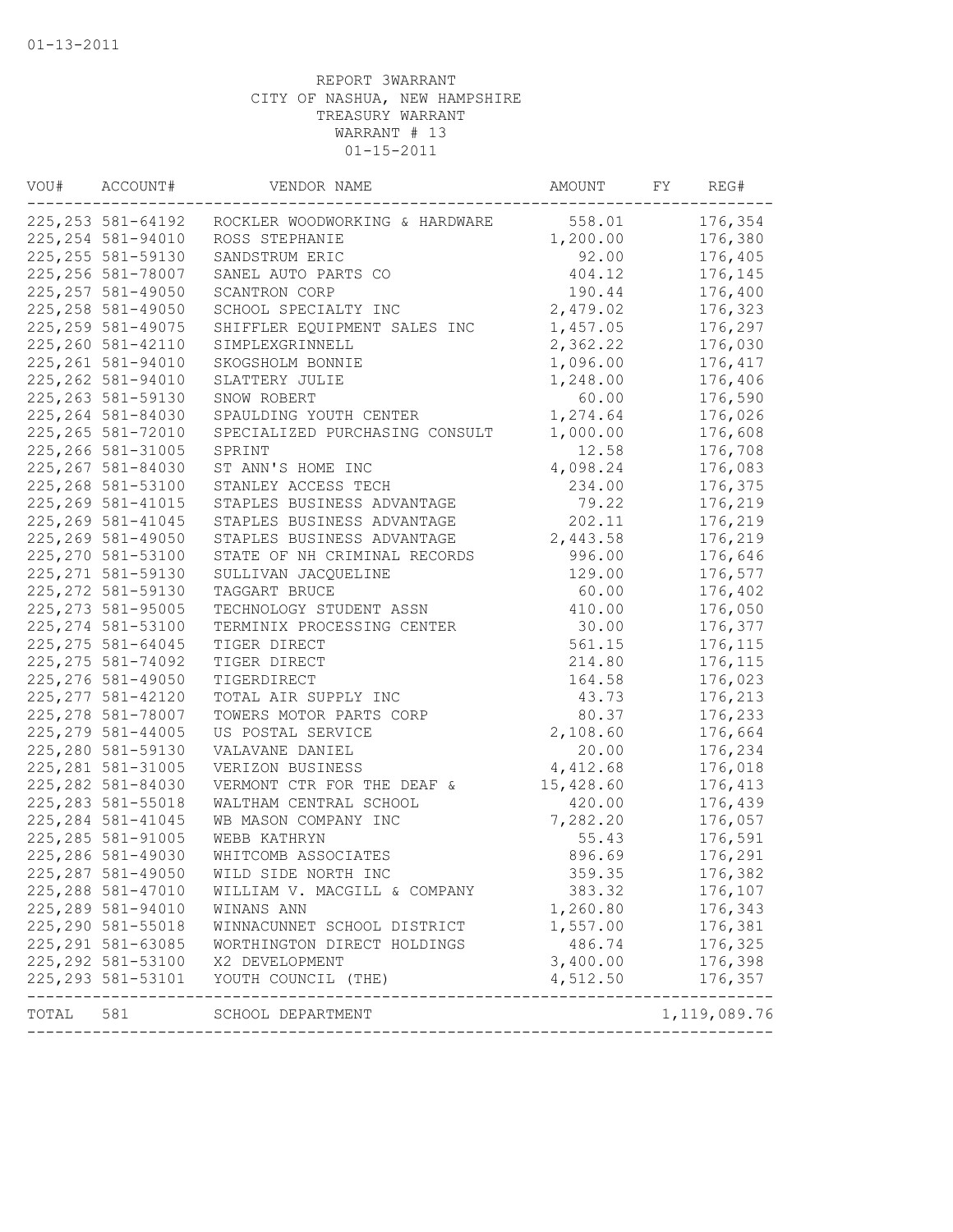| VOU#       | ACCOUNT#               | VENDOR NAME                                        | AMOUNT FY            | REG#               |
|------------|------------------------|----------------------------------------------------|----------------------|--------------------|
| 537<br>538 | 590-23532<br>590-24531 | NORTHEAST RESCUE SYSTEMS<br>MHO MUNICIPAL VEHICLES | 8,940.00<br>1,800.00 | 176,260<br>176,183 |
| TOTAL      | 590                    | PRIOR YEAR OBLIGATIONS                             |                      | 10,740.00          |
| 539        | 595-22015              | NOURSE MATTHEW & AMANDA                            | 2.87                 | 176,501            |
| TOTAL      | 595                    | OVERLAY                                            |                      | 2.87               |
| 540        | 599-68045              | MB TRACTOR & EQUIPMENT                             | 187,352.00           | 176,472            |
| TOTAL      | 599                    | "CERF" - EOUIPMENT PURCHASES                       |                      | 187,352.00         |
|            |                        |                                                    |                      |                    |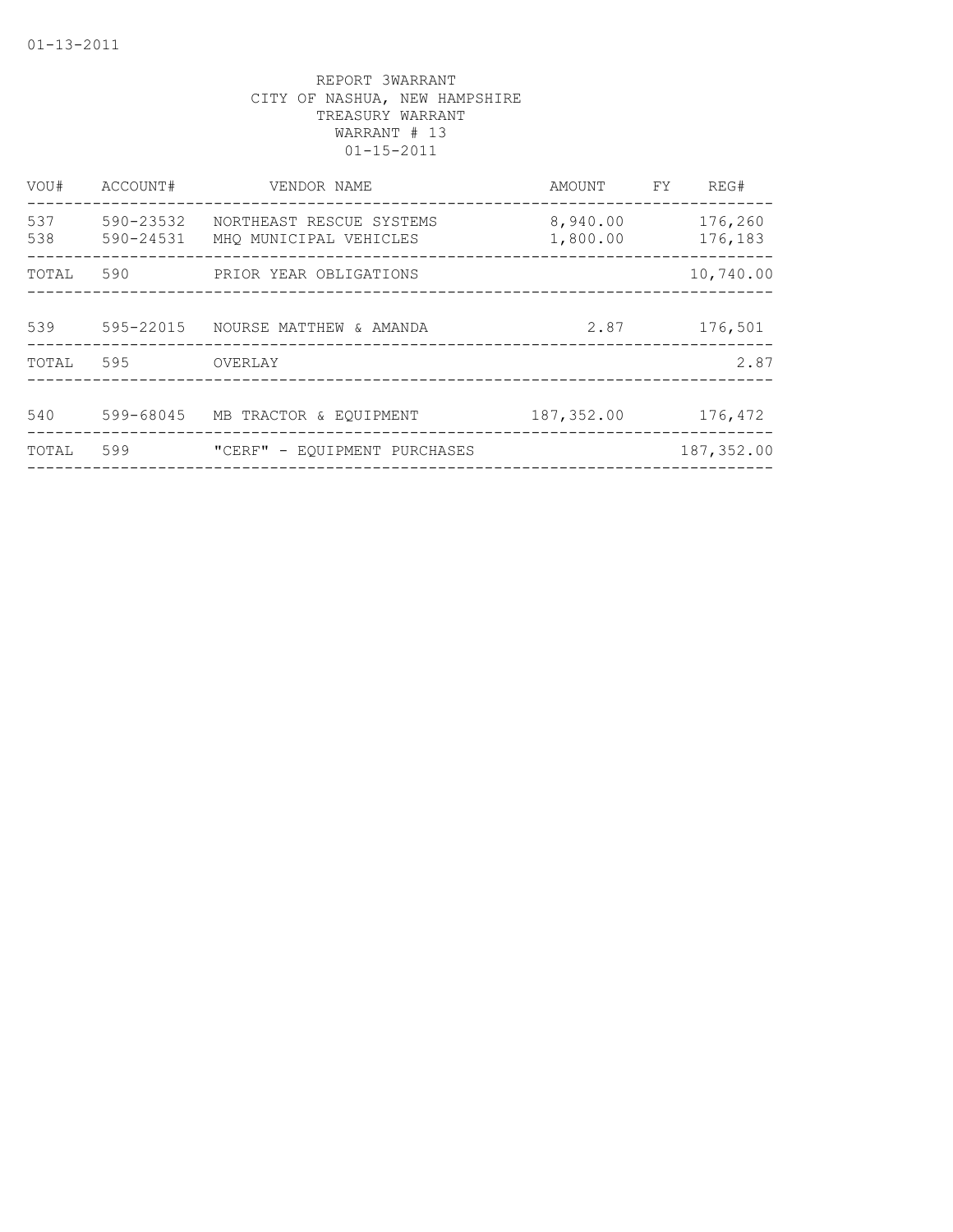| VOU#       | ACCOUNT#         | VENDOR NAME<br>AMOUNT<br>FY.                                   |                                      | REG#              |
|------------|------------------|----------------------------------------------------------------|--------------------------------------|-------------------|
|            |                  | 541 617-01 DECTAM CORP<br>__________________________________   | 3,851.00                             | 176,361           |
| TOTAL      |                  | 617-01 CAP IMP - BUILDING MAINT<br>GENERAL REPAIRS - CITY HALL |                                      | 3,851.00          |
| 542        | $653 - 20$       | PRO CUT                                                        | 560.00                               | 176,567           |
| TOTAL      |                  | 653-20 CAP IMP - STREET DEPT<br>SIDEWALK CONSTR & REPLACEMENT  | ____________________________________ | 560.00            |
| 543<br>544 | 653-23<br>653-23 | FL MERRILL CONST/RETAINAGE<br>YMCA OF GREATER NASHUA           | 1,791.58<br>182,021.00               | 12,339<br>176,223 |
| TOTAL      |                  | 653-23 CAP IMP - STREET DEPT<br>STREET PAVING PROGRAM FY10     |                                      | 183,812.58        |
|            |                  |                                                                |                                      |                   |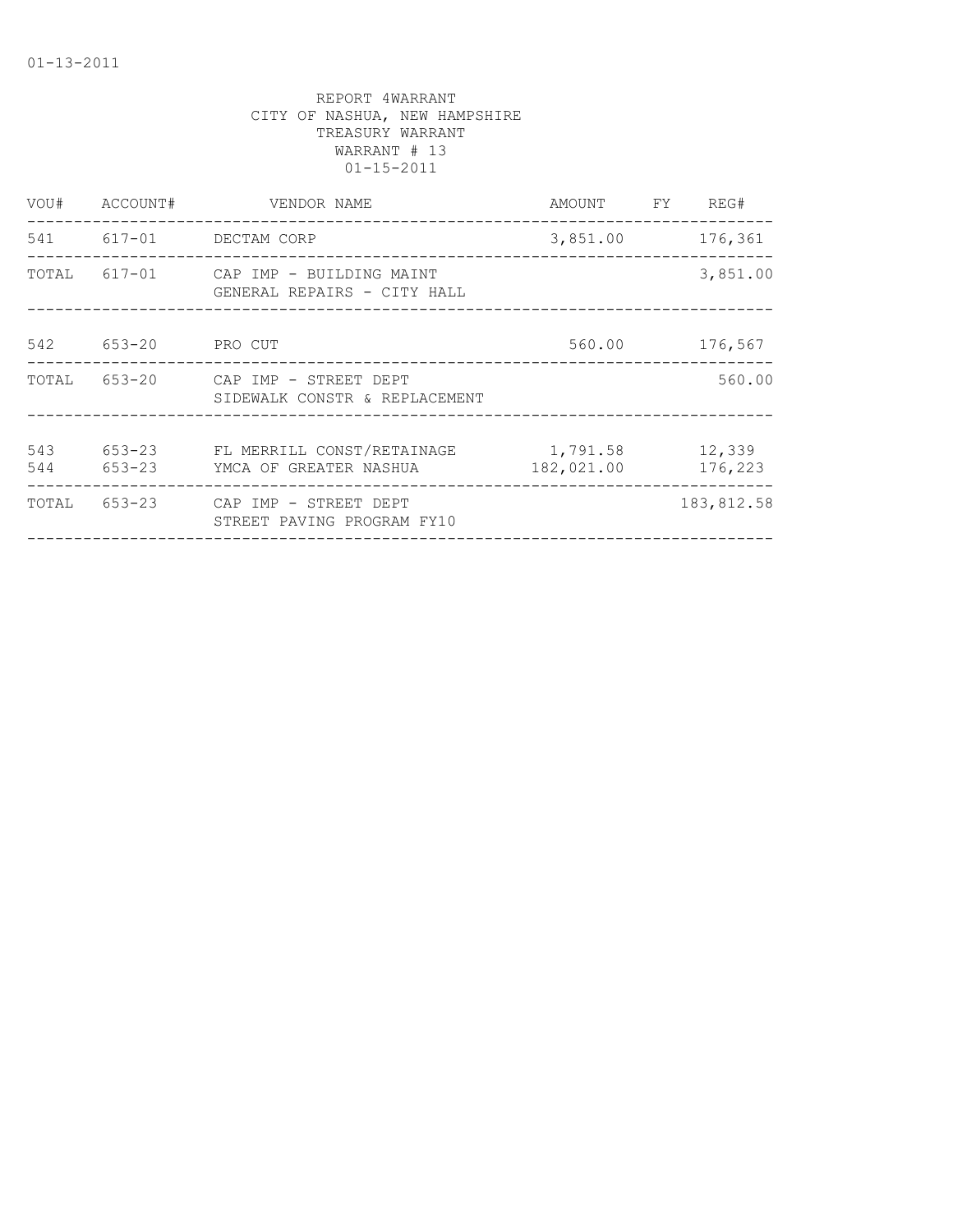| VOU#                                                        | ACCOUNT#                                                                                                          | PROGRAM<br>VENDOR NAME                                                                                                                                                                                                                                                                  | AMOUNT FY                                                                                                    | REG#                                                                                          |
|-------------------------------------------------------------|-------------------------------------------------------------------------------------------------------------------|-----------------------------------------------------------------------------------------------------------------------------------------------------------------------------------------------------------------------------------------------------------------------------------------|--------------------------------------------------------------------------------------------------------------|-----------------------------------------------------------------------------------------------|
| 545                                                         |                                                                                                                   | 720-53186 3738 CRAM & FERGUSON ARCHITECTS                                                                                                                                                                                                                                               |                                                                                                              | 8,500.00 176,504                                                                              |
| TOTAL                                                       | 720                                                                                                               | CPF - HUNT BUILDING                                                                                                                                                                                                                                                                     | 8,500.00                                                                                                     |                                                                                               |
| 546<br>547<br>548<br>549<br>550<br>551                      | 722-31070<br>722-31070<br>$722 - 43005$<br>722-53140<br>722-53140<br>722-96935                                    | 3735 GHA TECHNOLOGIES INC<br>3735 SHI INTERNATIONAL CORP<br>3735 FEDEX<br>3735 CAREER CONNECTIONS<br>3735 WINXNET INC<br>3735 CITIZENS BANK                                                                                                                                             | 104.79<br>20,627.00<br>49.40<br>657.55<br>145.00<br>63.58                                                    | 176,104<br>176,432<br>176,651<br>176,111<br>176,527<br>12,341                                 |
| TOTAL                                                       | 722                                                                                                               | CPF-INFORMATION TECHNOLOGY                                                                                                                                                                                                                                                              | 21,647.32                                                                                                    |                                                                                               |
| 552<br>553                                                  | 751-59100<br>751-59100                                                                                            | 3719 TELEGRAPH PUBLISHING COMPANY<br>3719 UNION LEADER CORPORATION                                                                                                                                                                                                                      | 155.98<br>293.60                                                                                             | 176,462<br>176,655                                                                            |
| TOTAL                                                       | 751                                                                                                               | CPF-PWD & ENGINEERING                                                                                                                                                                                                                                                                   | 449.58                                                                                                       |                                                                                               |
| 554                                                         |                                                                                                                   | 753-53075 3740 J R VINAGRO CORPORATION                                                                                                                                                                                                                                                  | 17,700.00                                                                                                    | 176,534                                                                                       |
| TOTAL                                                       | 753                                                                                                               | CPF-STREET DEPT                                                                                                                                                                                                                                                                         | 17,700.00                                                                                                    |                                                                                               |
| 555<br>556<br>557<br>558<br>559<br>560<br>561<br>562<br>563 | 792-01310<br>792-01310<br>792-01310<br>792-53030<br>792-53030<br>792-53075<br>792-53181<br>792-54005<br>792-59232 | 3749 KINSMEN CORPORATION<br>3752 PARK CONSTRUCTION CORP<br>3743 REILLY ELECTRIC COMPANY/RETAIN<br>3747 WOODARD & CURRAN<br>3799 WRIGHT PIERCE<br>3749 FLOW ASSESSMENT SERVICES LLC<br>3794 DBU CONSTRUCTION INC<br>3799 TELEGRAPH PUBLISHING COMPANY<br>3795 FL MERRILL CONST/RETAINAGE | 109,500.00<br>120,581.50<br>6,397.70<br>1,961.94<br>1,445.20<br>4,355.00<br>53,013.25<br>220.20<br>14,104.42 | 176,509<br>176,089<br>12,340<br>176,503<br>176,496<br>176,436<br>176,086<br>176,462<br>12,339 |
| TOTAL                                                       | 792                                                                                                               | CPF-WASTEWATER USER FUND                                                                                                                                                                                                                                                                | 311,579.21                                                                                                   |                                                                                               |
|                                                             |                                                                                                                   |                                                                                                                                                                                                                                                                                         |                                                                                                              |                                                                                               |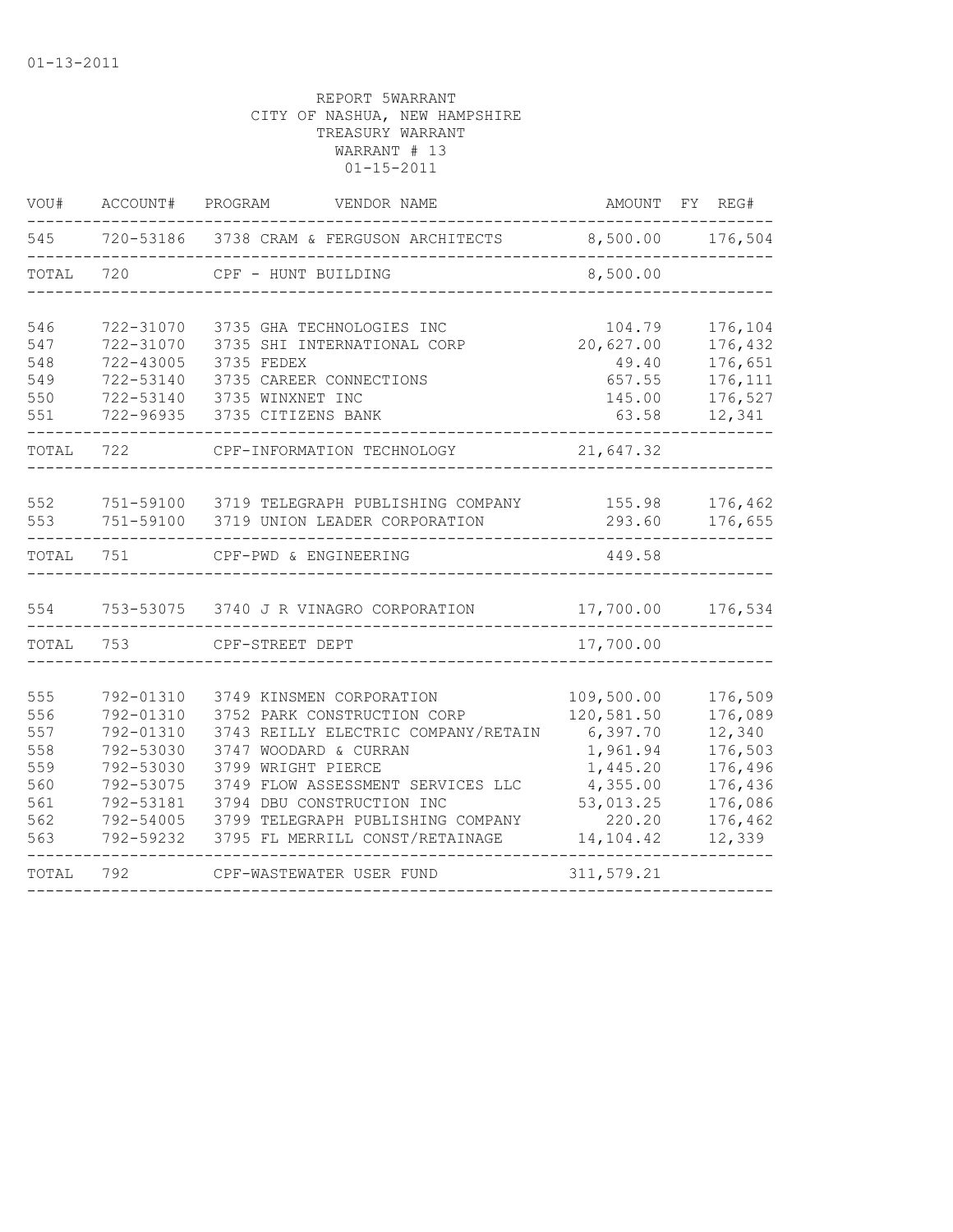| VOU#             | ACCOUNT#    | VENDOR NAME                             | AMOUNT     | FY | REG#       |
|------------------|-------------|-----------------------------------------|------------|----|------------|
| 564<br>801-31050 |             | NEXTEL COMMUNICATIONS                   | 105.04     |    | 176,657    |
| 565              | 801-32005   | PSNH                                    | 699.22     |    | 176,690    |
| 566              | 801-32005   | PUBLIC SERVICE OF NEW HAMPSHIR          | 953.88     |    | 176,699    |
| 567              | 801-33005   | PENNICHUCK WATER                        | 238.54     |    | 176,662    |
| 568              | 801-46030   | REFLECTIVE APPAREL FACTORY INC          | 399.51     |    | 176,175    |
| 569              | 801-48005   | SHATTUCK MALONE OIL CO                  | 1,309.82   |    | 176,647    |
| 569              | 801-48005   | SHATTUCK MALONE OIL CO                  | 1,506.28   |    | 176,647    |
| 569              | 801-48005   | SHATTUCK MALONE OIL CO                  | 458.43     |    | 176,647    |
| 570              | 801-49040   | CALLOGIX INC                            | 88.52      |    | 176,553    |
| 571              | 801-49040   | LAB SAFETY SUPPLY INC                   | 57.15      |    | 176,164    |
| 572              | 801-53030   | SWANA                                   | 181.00     |    | 176,661    |
| 573              | 801-53075   | USDA APHIS                              | 5,441.67   |    | 176,663    |
| 574              | 801-53130   | COLUMBIA ANALYTICAL SERVICES I          | 807.00     |    | 176,169    |
| 575              | 801-59100   | UNIVERSAL RECYCLING TECH LLC            | 3,017.51   |    | 176,486    |
| 576              | 801-59105   | BILL'S WORLD CLASS CLEANING IN          | 780.00     |    | 176,433    |
| 577              | 801-75023   | UNLIMITED DOOR SERVICE/STEVEN           | 110.00     |    | 176,475    |
| 578              | 801-77020   | MCDEVITT TRUCKS INC                     | 637.83     |    | 176,257    |
| 579              | 801-78100   | LIBERTY INTN'L TRUCKS OF NH LL 8,902.80 |            |    | 176,448    |
| 580              | 801-78100   | NEW G.H. BERLIN OIL COMPANY             | 409.00     |    | 176,168    |
| 581              | 801-78100   | SANEL AUTO PARTS CO                     | 34.99      |    | 176,145    |
| 582              | 801-85060   | TREASURER STATE OF NH                   | 159,629.49 |    | 12,343     |
| 582              | 801-85065   | TREASURER STATE OF NH                   | 86,303.34  |    | 12,343     |
| TOTAL            | 801         | SOLID WASTE DISPOSAL                    |            |    | 272,071.02 |
|                  |             |                                         |            |    |            |
| 583              | 802-215-00  | AIMES JENNIFER                          | 76.80      |    | 176,513    |
| 584              | 802-31005   | BAYRING COMMUNICATIONS                  | 60.42      |    | 176,677    |
| 585              | 802-31005   | FAIRPOINT COMMUNICATIONS                | 62.74      |    | 176,679    |
| 586              | 802-31005   | NEXTEL COMMUNICATIONS                   | 80.63      |    | 176,657    |
| 586              | 802-31005   | NEXTEL COMMUNICATIONS                   | 127.30     |    | 176,657    |
| 587              | 802-32005   | PSNH                                    | 1,152.69   |    | 176,690    |
| 588              | 802-33005   | PENNICHUCK WATER                        | 20.14      |    | 176,662    |
| 588              | 802-33005   | PENNICHUCK WATER                        | 1,313.36   |    | 176,662    |
| 589              | 802-34015   | NATIONAL GRID                           | 3,519.99   |    | 176,674    |
| 590              | 802-41015   | MOORE MEDICAL LLC                       | 171.66     |    | 176,239    |
| 591              | 802-41015   | STAPLES ADVANTAGE                       | 379.39     |    | 176,278    |
| 592              | 802-42010   | GRAINGER                                | 375.36     |    | 176,092    |
| 593              | 802-42010   | OMEGA INDUSTRIAL SUPPLY INC             | 988.06     |    | 176,192    |
| 594              | 802-45101   | BASF CORPORATION                        | 4,519.08   |    | 176,499    |
| 595              | 802-45103   | JCI JONES                               | 6,423.92   |    | 176,507    |
| 596              | 802-46045   | UNIFIRST CORPORATION                    | 472.83     |    | 176,249    |
| 596              | 802-46045   | UNIFIRST CORPORATION                    | 318.82     |    | 176,249    |
| 597              | $802 - 467$ | HILLSBOROUGH COUNTY TREASURER           | 109.08     |    | 176,461    |
| 598              | 802-49070   | HACH COMPANY                            | 3,802.95   |    | 176,237    |
| 599              | 802-49070   | IDEXX DISTRIBUTION INC                  | 324.75     |    | 176,180    |
| 600              | 802-49075   | STAPLES ADVANTAGE                       | 218.32     |    | 176,278    |
| 601              | 802-53030   | CHEMSERVE ENVIRONMENTAL ANALYS          | 955.67     |    | 176,218    |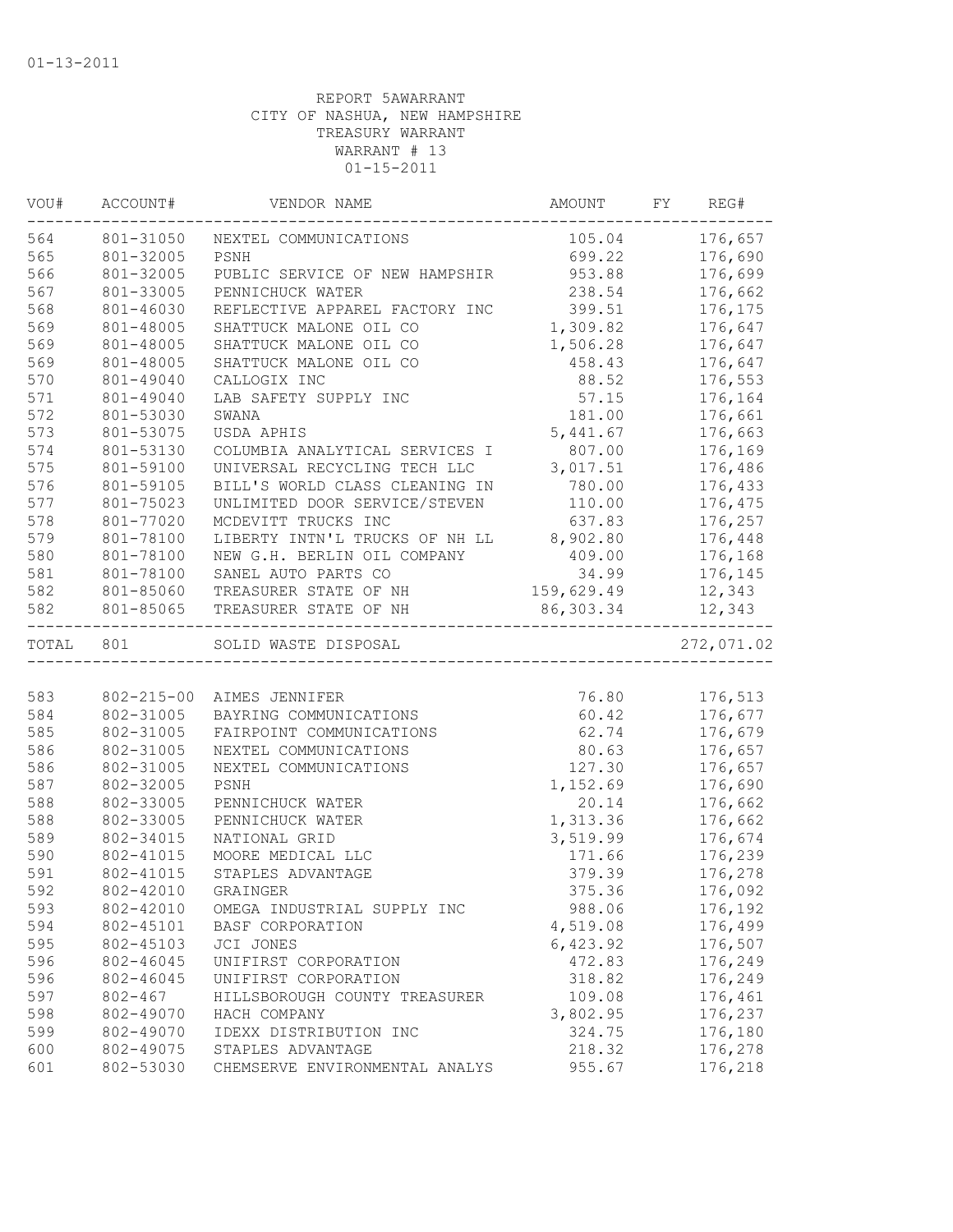| VOU#  | ACCOUNT#  | VENDOR NAME                      | AMOUNT             | FY      | REG#      |  |
|-------|-----------|----------------------------------|--------------------|---------|-----------|--|
| 602   |           | 802-53030 EASTERN ANALYTICAL INC | 2, 225.25 176, 143 |         |           |  |
| 603   | 802-59105 | GREENLEAF WILLIAM                | 340.00             | 176,190 |           |  |
| 604   | 802-59220 | PRINTGRAPHICS OF MAINE           | 505.42             |         | 176,081   |  |
| 605   | 802-59225 | RESOURCE MANAGEMENT INC          | 16,986.53          |         | 176,494   |  |
| 606   | 802-59230 | CRISP CONTRACTING LLC            | 2,700.00           |         | 176,071   |  |
| 607   | 802-59230 | NEW ENGLAND POSITIONING SYSTEM   | 2,762.00           |         | 176,138   |  |
| 608   | 802-59230 | OMEGA INDUSTRIAL SUPPLY INC      | 1,680.26           |         | 176,192   |  |
| 609   | 802-59275 | PENNICHUCK WATER                 | 8,284.38           |         | 176,161   |  |
| 610   | 802-59320 | DICK RAYMOND INC                 | 74.95              |         | 176,460   |  |
| 611   | 802-64040 | HACH COMPANY                     | 5,103.00           |         | 176,237   |  |
| 612   | 802-64040 | PITNEY BOWES GLOBAL FINANCIAL    | 539.30             |         | 176,563   |  |
| 613   | 802-64192 | FASTENAL COMPANY                 | 111.20             |         | 176,191   |  |
| 614   | 802-64192 | FREDERICKSEAL INC                | 402.46             |         | 176,065   |  |
| 615   | 802-64192 | GRAINGER                         | 618.30             |         | 176,092   |  |
| 616   | 802-64192 | HOME DEPOT CREDIT SERVICES       | 348.32             |         | 176,660   |  |
| 617   | 802-64192 | LAB SAFETY SUPPY INC             | 418.29             |         | 176,276   |  |
| 618   | 802-64192 | M & M ELECTRICAL SUPPLY CO INC   | 38.65              |         | 176,438   |  |
| 619   | 802-64192 | MCMASTER-CARR SUPPLY CO          | 119.69             |         | 176,135   |  |
| 620   | 802-64192 | NH BRAGG & SONS INC              | 131.01             |         | 176,035   |  |
| 621   | 802-64192 | PEABODY SUPPLY COMPANY           | 13.19              |         | 176,505   |  |
| 622   | 802-64192 | PINE MOTOR PARTS                 | 10.71              |         | 176,455   |  |
| 623   | 802-64192 | SANEL AUTO PARTS CO              | 68.37              |         | 176,145   |  |
| 624   | 802-77050 | GRAINGER                         | 95.44              |         | 176,092   |  |
| 625   | 802-77050 | PINE MOTOR PARTS                 | 109.12             |         | 176,455   |  |
| 626   | 802-77062 | GRAINGER                         | 207.90             |         | 176,092   |  |
| 627   | 802-77065 | CLEAR EDGE                       | 2,191.00           |         | 176,262   |  |
| 628   | 802-77065 | NH HYDRAULICS INC                | 475.00             |         | 176,129   |  |
| 629   | 802-77066 | EASTERN INDUSTRIAL AUTOMATION    | 18.73              |         | 176,510   |  |
| 630   | 802-77066 | FASTENAL COMPANY                 | 122.20             |         | 176,191   |  |
| 631   | 802-77069 | EASTERN INDUSTRIAL AUTOMATION    | 166.18             |         | 176,510   |  |
| 632   | 802-77069 | GRAINGER                         | 139.86             |         | 176,092   |  |
| 632   | 802-77069 | GRAINGER                         | 86.88              |         | 176,092   |  |
| 633   | 802-77069 | MCMASTER-CARR SUPPLY CO          | 185.01             |         | 176,135   |  |
| TOTAL | 802       | SEWERAGE DISPOSAL SYSTEM         |                    |         | 72,752.56 |  |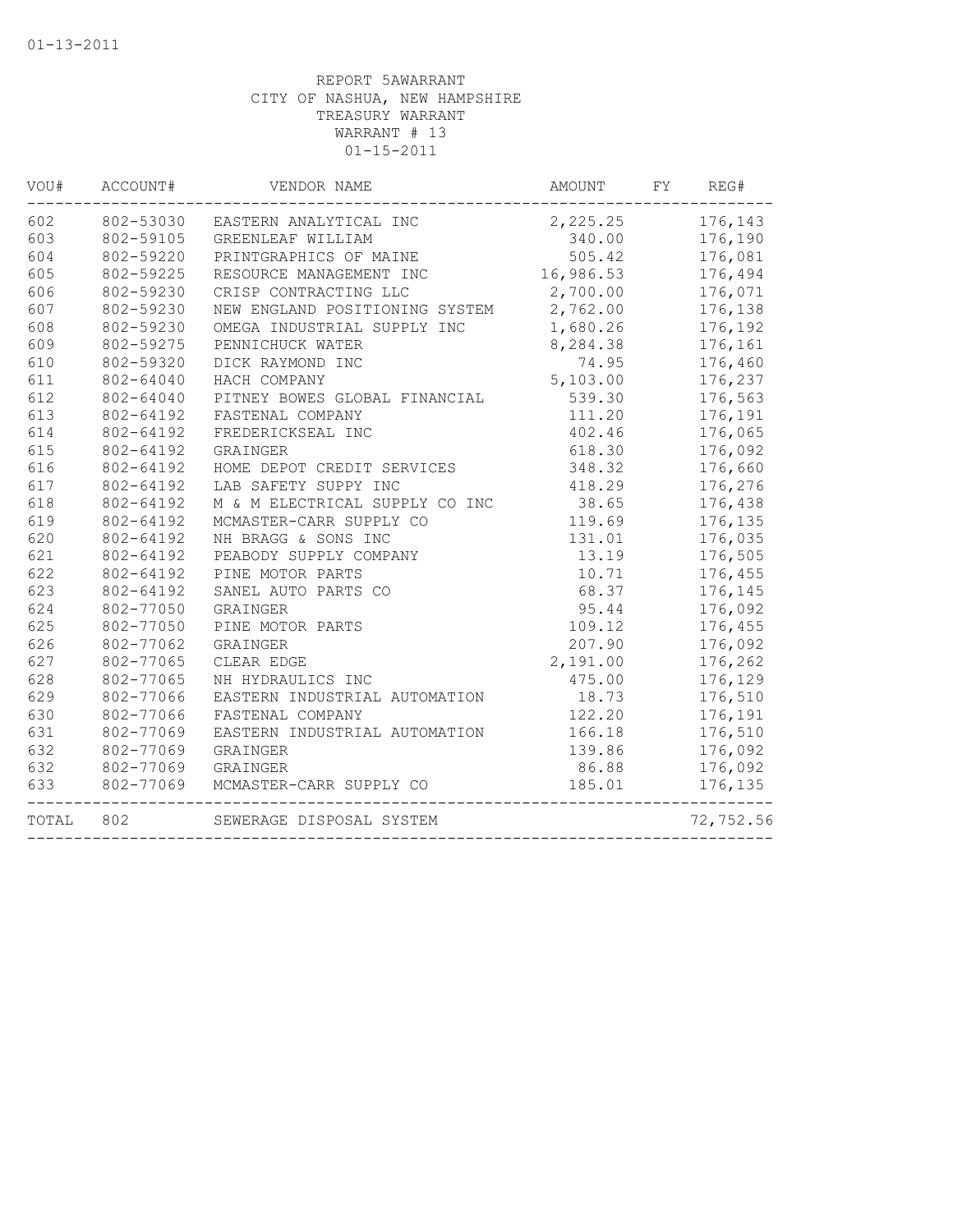| WOU#                                                 | ACCOUNT#                                                                                                 | VENDOR NAME                                                                                                                                         |                                                                                | AMOUNT FY REG# |                                                                                      |
|------------------------------------------------------|----------------------------------------------------------------------------------------------------------|-----------------------------------------------------------------------------------------------------------------------------------------------------|--------------------------------------------------------------------------------|----------------|--------------------------------------------------------------------------------------|
|                                                      |                                                                                                          | 634 931-47010 BOUND TREE MEDICAL LLC                                                                                                                | 905.19 176,177                                                                 |                |                                                                                      |
| TOTAL                                                | 931                                                                                                      | POLICE TRUST FUND                                                                                                                                   |                                                                                |                | 905.19                                                                               |
| 635                                                  |                                                                                                          | 952-45065 GATE CITY FENCE CO INC                                                                                                                    | 10,675.00 176,117                                                              |                |                                                                                      |
| TOTAL 952                                            |                                                                                                          | PARK & RECREATION TRUST FUND                                                                                                                        |                                                                                |                | 10,675.00                                                                            |
| 636                                                  |                                                                                                          | 961-45185 HARDY DORIC INC                                                                                                                           | 1,755.00                                                                       |                | 176,151                                                                              |
| TOTAL                                                | 961                                                                                                      | EDGEWOOD CEMETERY TRUST FUND                                                                                                                        |                                                                                |                | 1,755.00                                                                             |
| 637                                                  |                                                                                                          | 963-48015 DENNIS K BURKE INC                                                                                                                        | 692.05                                                                         |                | 176,702                                                                              |
| TOTAL                                                | 963                                                                                                      | WOODLAWN CEMETERY TRUST FUND                                                                                                                        |                                                                                |                | 692.05                                                                               |
| 638<br>639<br>640<br>641<br>642<br>642<br>643<br>644 | 975-05071<br>975-31040<br>975-33005<br>975-34015<br>$975 - 45050$<br>975-45050<br>975-45050<br>975-45050 | COOPER DOVILE<br>BAYRING COMMUNICATIONS<br>PENNICHUCK WATER<br>NATIONAL GRID<br>BAKER & TAYLOR<br>BAKER & TAYLOR<br>GALE<br>INGRAM LIBRARY SERVICES | 440.00<br>25.00<br>20.14<br>259.15<br>2,311.83<br>1,478.43<br>797.67<br>127.74 |                | 176,703<br>176,677<br>176,662<br>176,674<br>176,079<br>176,080<br>176,235<br>176,268 |
| TOTAL                                                | 975                                                                                                      | LIBRARY TRUST FUND                                                                                                                                  |                                                                                |                | 5,459.96                                                                             |
|                                                      |                                                                                                          | 225,29 981-55005 FIRST STUDENT INC                                                                                                                  | 124.24                                                                         |                | 176,336                                                                              |
| TOTAL                                                | 981                                                                                                      | SCHOOL TRUST FUND                                                                                                                                   |                                                                                |                | 124.24                                                                               |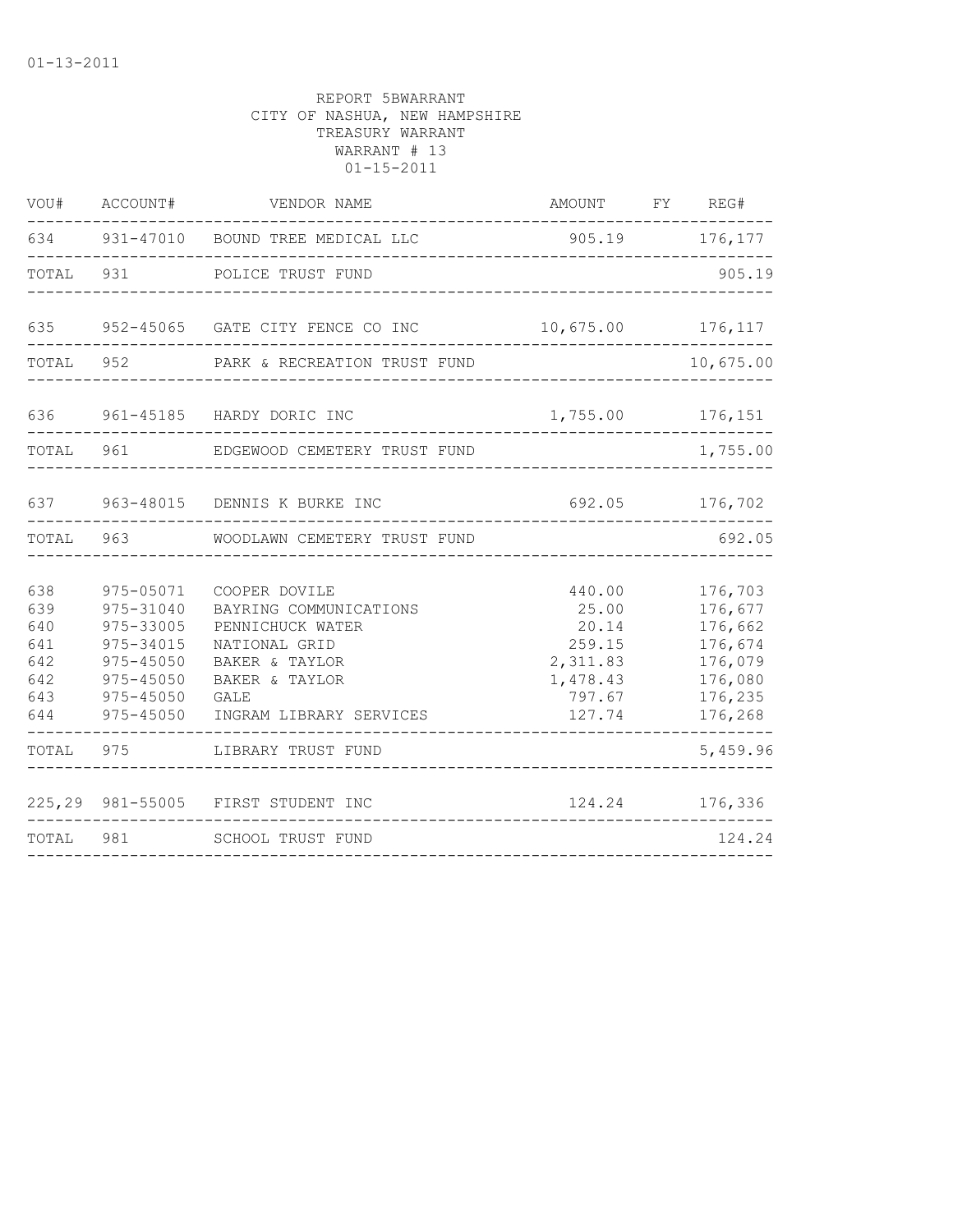|           | ACCOUNT# PAYROLL WEEK ENDING |  | AMOUNT |
|-----------|------------------------------|--|--------|
|           |                              |  |        |
| TOTAL 951 |                              |  |        |
|           |                              |  |        |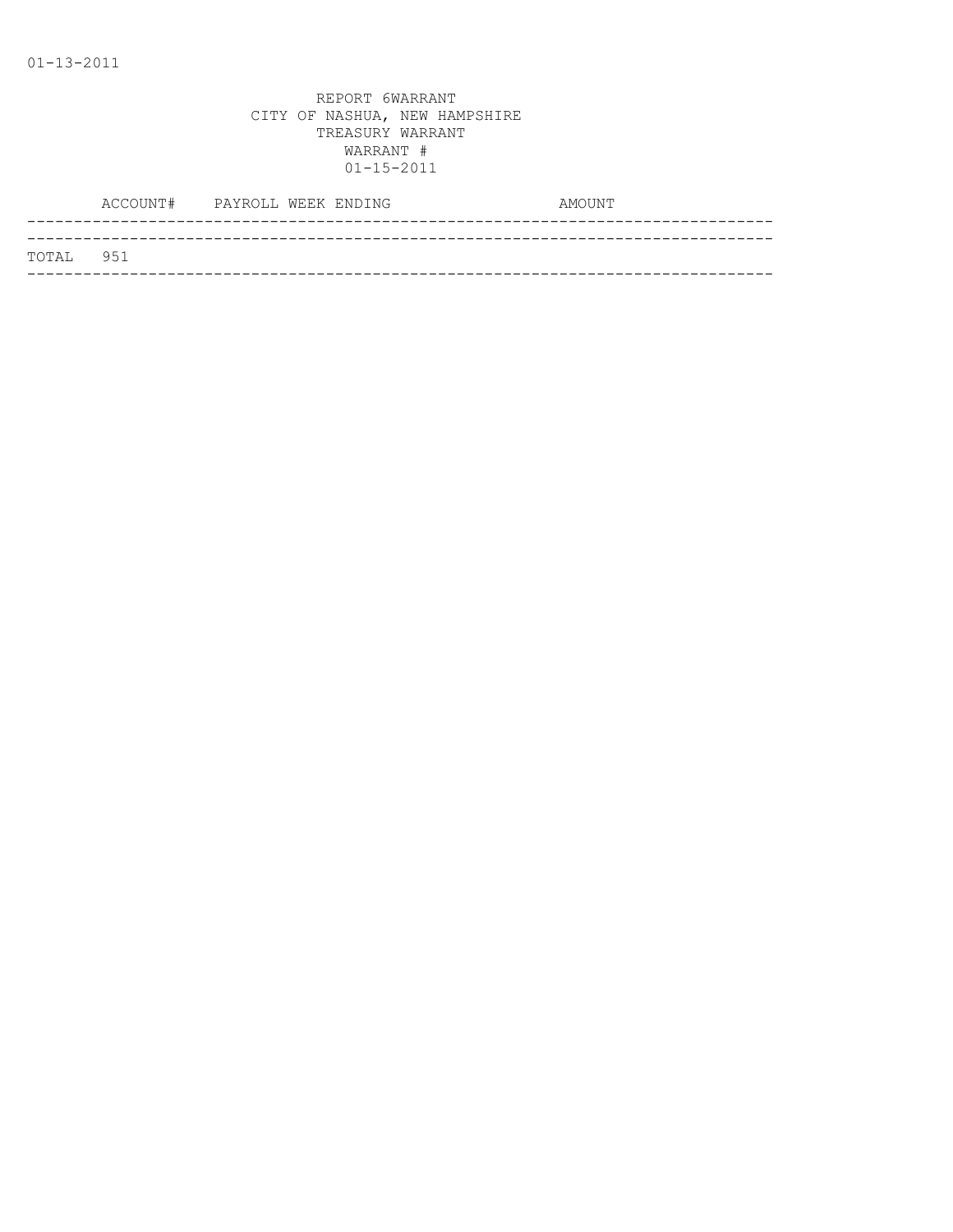# REPORT 7WARRANT CITY OF NASHUA, NEW HAMPSHIRE TREASURY WARRANT WARRANT # 13 01-15-2011 ACCOUNT# PAYROLL WEEK ENDING COUNT AMOUNT -------------------------------------------------------------------------------- 305-11125 01-JAN-2011 957.28 305-11125 08-JAN-2011 957.28 305-11239 01-JAN-2011 1,075.15 305-11239 08-JAN-2011 1,075.14 -------------------------------------------------------------------------------- TOTAL 305 SRF - CIVIC & COMM ACTIVITIES 4,064.85 -------------------------------------------------------------------------------- 308-11130 01-JAN-2011 858.44 308-11130 08-JAN-2011 858.44 308-11418 01-JAN-2011 493.53 308-11418 08-JAN-2011 493.53 308-11441 01-JAN-2011 1,446.40 308-11441 08-JAN-2011 1,446.40 308-11446 01-JAN-2011 1,150.52 308-11446 08-JAN-2011 1,150.52 308-11540 01-JAN-2011 1,078.50 308-11540 08-JAN-2011 1,078.51 308-11578 01-JAN-2011 992.86 308-11578 08-JAN-2011 992.86 308-11589 01-JAN-2011 1,075.15 308-11589 08-JAN-2011 1,075.15 308-11608 01-JAN-2011 976.16 308-11608 08-JAN-2011 976.18 308-83051 01-JAN-2011 3,134.22 308-83051 08-JAN-2011 2,466.15 308-83052 01-JAN-2011 1,682.34 308-83052 08-JAN-2011 1,682.34 308-83102 01-JAN-2011 3,430.29 308-83102 08-JAN-2011 2,737.98 -------------------------------------------------------------------------------- TOTAL 308 SRF – INSURANCE 31,276.47 -------------------------------------------------------------------------------- 3091-13004 01-JAN-2011 381.50 3091-13004 08-JAN-2011 574.77 -------------------------------------------------------------------------------- TOTAL 309 FY11 FRESH FRUIT & VEG GRANT 956.27 --------------------------------------------------------------------------------

|            | 3097-11162 01-JAN-2011 | 644.25    |
|------------|------------------------|-----------|
| 3097-11162 | 08-JAN-2011            | 644.25    |
| 3097-12112 | 08-JAN-2011            | 654.51    |
| 3097-12830 | 08-JAN-2011            | 115.21    |
| 3097-19138 | 01-JAN-2011            | 3,011.20  |
| 3097-19139 | 01-JAN-2011            | 13,063.77 |
| 3097-19140 | 08-JAN-2011            | 8,961.73  |
| 3097-19540 | 08-JAN-2011            | 25,021.68 |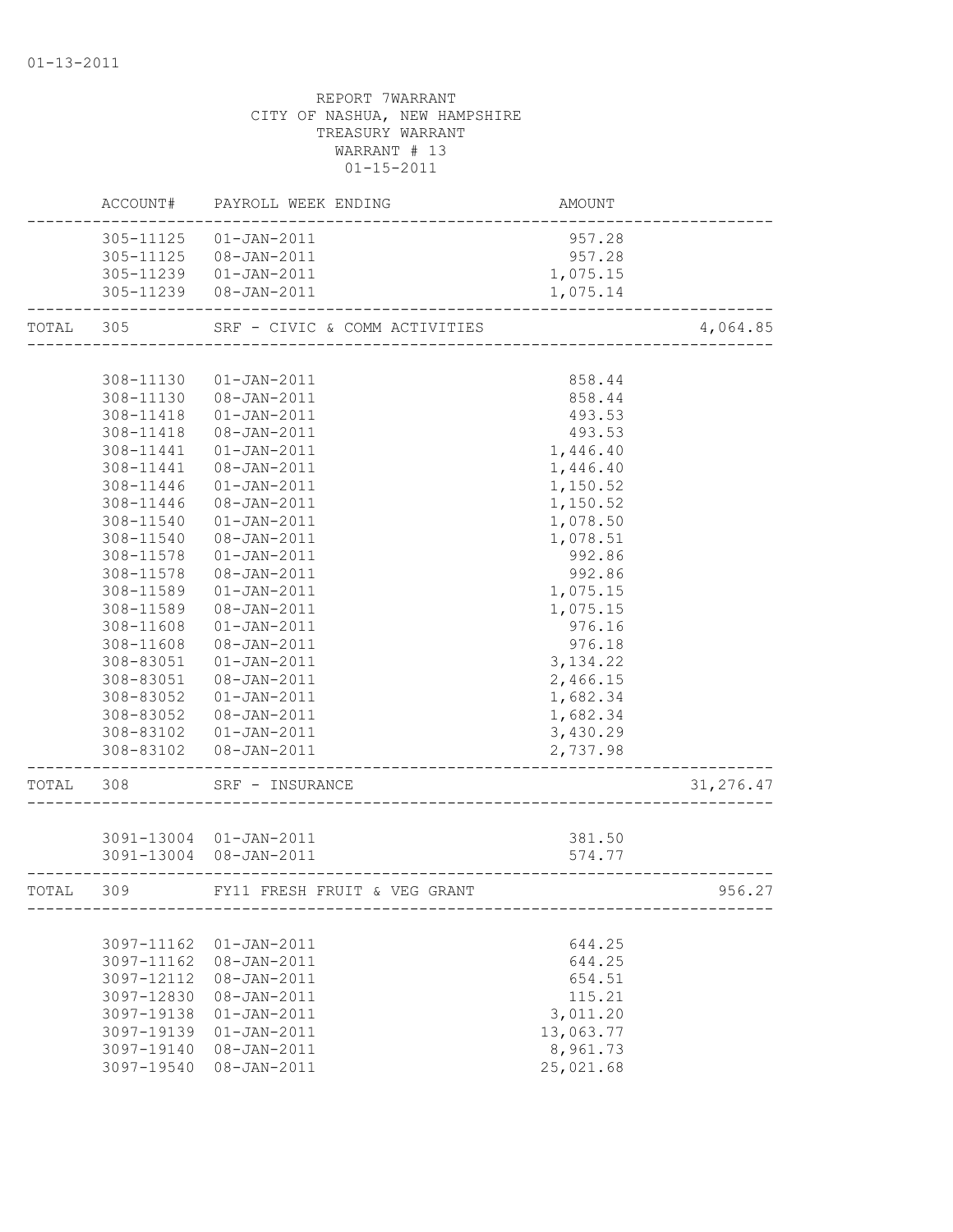|                                     | ACCOUNT# PAYROLL WEEK ENDING                     | AMOUNT                               |           |
|-------------------------------------|--------------------------------------------------|--------------------------------------|-----------|
|                                     | 3097-19544 08-JAN-2011<br>3097-19545 08-JAN-2011 | 717.76<br>2,789.00                   |           |
|                                     | TOTAL 309 SRF - FOOD SERVICES                    | ____________________________________ | 55,623.36 |
|                                     |                                                  |                                      |           |
|                                     | 3117-12006 01-JAN-2011                           | 2,050.00                             |           |
|                                     | 3117-12006 08-JAN-2011                           | 500.00                               |           |
| . _ _ _ _ _ _ _ _ _ _ _ _ _ _ _ _ _ | 3117-13032 08-JAN-2011                           | 27.03<br>_____________               |           |
|                                     | TOTAL 311 DRIVER'S EDUCATION                     | _______________________              | 2,577.03  |
|                                     |                                                  |                                      |           |
| 312-11165                           | 01-JAN-2011                                      | 479.29                               |           |
| 312-11165                           | 08-JAN-2011                                      | 434.68                               |           |
|                                     | 312-11167  01-JAN-2011                           | 290.45                               |           |
| 312-11167                           | 08-JAN-2011                                      | 290.45                               |           |
| 312-11191                           | $01 - JAN - 2011$                                | 827.26                               |           |
| 312-11191                           | 08-JAN-2011                                      | 827.27                               |           |
| 312-11445                           | $01 - JAN - 2011$                                | 109.36                               |           |
| 312-11445                           | 08-JAN-2011                                      | 109.36                               |           |
|                                     | 312-11547   01-JAN-2011                          | 2,224.35                             |           |
| 312-11547<br>312-12116              | 08-JAN-2011                                      | 2,224.38<br>630.24                   |           |
|                                     | $01 - JAN - 2011$<br>312-12116 08-JAN-2011       | 630.24                               |           |
|                                     | 312-13004  01-JAN-2011                           | 67.56                                |           |
|                                     | 312-13004 08-JAN-2011                            | 1,268.80                             |           |
|                                     | TOTAL 312 SRF - FINANCIAL SERVICES               |                                      | 10,413.69 |
|                                     |                                                  |                                      |           |
|                                     | 3122-12006 01-JAN-2011                           | 175.00                               |           |
|                                     | 3122-12006 08-JAN-2011                           | 75.00<br>------------------------    |           |
| TOTAL 312                           | ADULT ED/CONTINUING ED                           | --------------------                 | 250.00    |
|                                     |                                                  |                                      |           |
|                                     | 3231-11870 01-JAN-2011                           | 200.00                               |           |
|                                     | TOTAL 323 ADULT ED/HS ALTERNATIVE ED             |                                      | 200.00    |
|                                     |                                                  |                                      |           |
|                                     | 3245-11860 01-JAN-2011                           | 1,373.08                             |           |
|                                     | TOTAL 324 YOUTH SAFE HAVEN-PAL                   |                                      | 1,373.08  |
|                                     |                                                  |                                      |           |
|                                     | 3261-11860 01-JAN-2011                           | 2,211.46                             |           |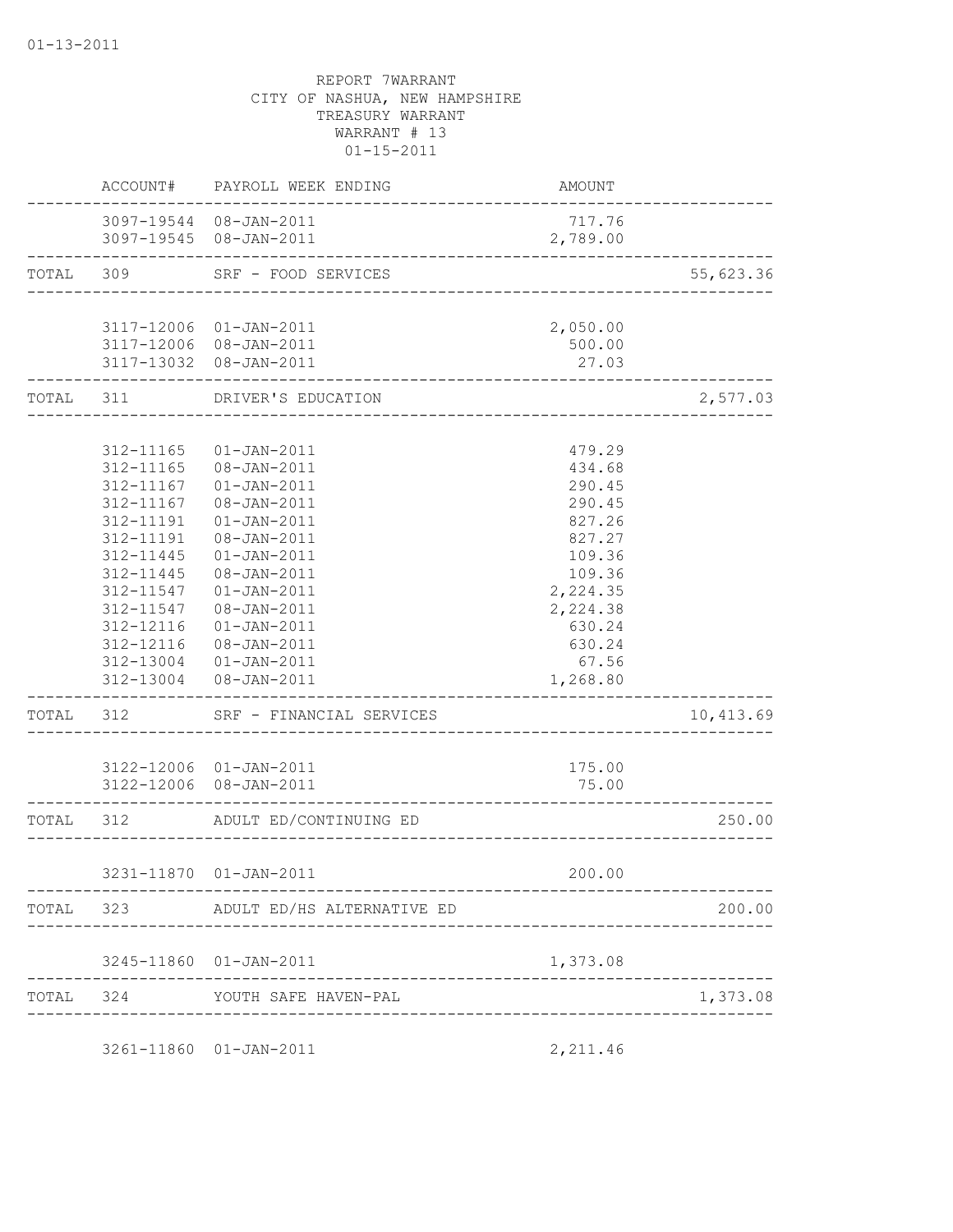|       |                     | ACCOUNT# PAYROLL WEEK ENDING             | AMOUNT    |           |
|-------|---------------------|------------------------------------------|-----------|-----------|
|       |                     | TOTAL 326 NH ALTERNATE ASSESS COACH      |           |           |
|       |                     |                                          |           |           |
|       |                     | 331-11250 01-JAN-2011                    | 717.45    |           |
|       |                     | 331-11250 08-JAN-2011                    | 717.44    |           |
|       |                     | 331-11561  01-JAN-2011                   | 1,173.90  |           |
|       |                     | 331-11561  08-JAN-2011                   | 1,173.90  |           |
|       |                     | 331-12115  01-JAN-2011                   | 590.21    |           |
|       |                     | 331-12115  08-JAN-2011                   | 590.21    |           |
|       |                     | 331-13038  08-JAN-2011                   | 283.48    |           |
|       |                     | 331-13044  01-JAN-2011                   | 2,564.98  |           |
|       |                     | 331-13044  08-JAN-2011                   | 2,929.88  |           |
|       |                     | 331-15002  01-JAN-2011                   | 234.78    |           |
|       |                     | 331-18036  01-JAN-2011                   | 4,402.75  |           |
|       |                     | 331-18036 08-JAN-2011                    | 11,266.21 |           |
|       |                     | TOTAL 331 SRF - POLICE DEPARTMENT        |           | 26,645.19 |
|       |                     |                                          |           |           |
|       |                     | 332-18084  08-JAN-2011                   | 163.38    |           |
|       |                     | TOTAL 332 SRF - FIRE DEPARTMENT          |           | 163.38    |
|       |                     | 3351-12201 08-JAN-2011                   | 186.00    |           |
|       | ___________________ | TOTAL 335 TITLE I RESTRUCTURING MT PLSNT |           | 186.00    |
|       |                     |                                          |           |           |
|       |                     | 341-01210  01-JAN-2011                   | 435.31    |           |
|       |                     | 341-01210  08-JAN-2011                   | 435.31    |           |
|       |                     | 341-11024  01-JAN-2011                   | 394.56    |           |
|       | 341-11024           | 08-JAN-2011                              | 394.55    |           |
|       | 341-11235           | $01 - JAN - 2011$                        | 1,211.11  |           |
|       |                     | 341-11235 08-JAN-2011                    | 1,211.11  |           |
|       |                     | 341-11484 08-JAN-2011                    | 272.00    |           |
|       |                     | 341-11563 01-JAN-2011                    | 1,014.26  |           |
|       | 341-11563           | 08-JAN-2011                              | 1,014.26  |           |
|       | 341-12037           | $01 - JAN - 2011$                        | 176.62    |           |
|       | 341-12037           | 08-JAN-2011                              | 176.62    |           |
|       | 341-12101           | $01 - JAN - 2011$                        | 199.52    |           |
|       | 341-12101           | 08-JAN-2011                              | 199.52    |           |
|       | 341-31050           | 08-JAN-2011                              | 80.00     |           |
| TOTAL | 341                 | SRF - COMMUNITY SERVICES                 |           | 7,214.75  |
|       |                     |                                          |           |           |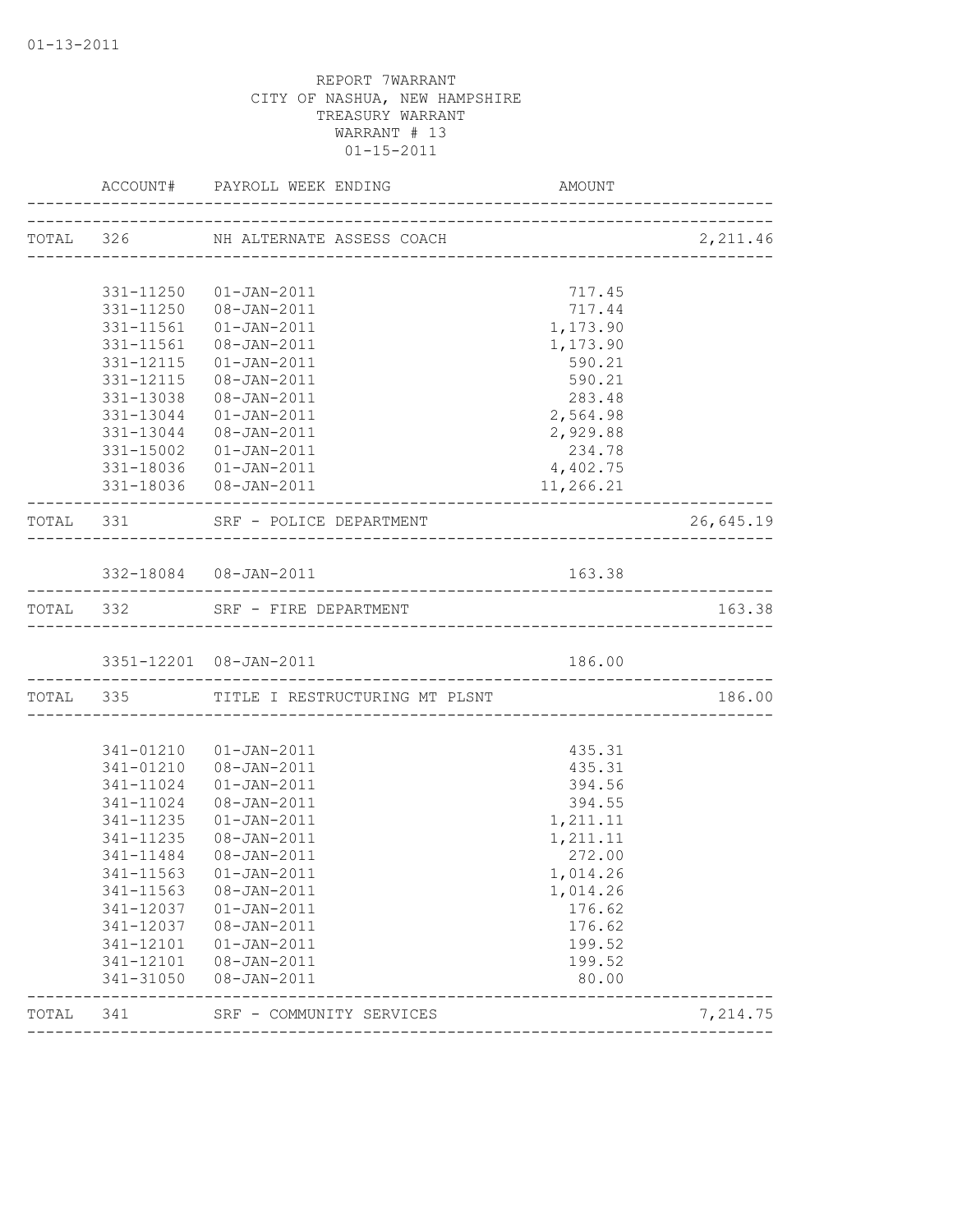|       | ACCOUNT#                                                                   | PAYROLL WEEK ENDING                                                                                      | <b>AMOUNT</b>                                                    |           |
|-------|----------------------------------------------------------------------------|----------------------------------------------------------------------------------------------------------|------------------------------------------------------------------|-----------|
|       | 342-11499<br>342-11499<br>342-11584<br>342-11584<br>342-12000<br>342-12000 | $01 - JAN - 2011$<br>08-JAN-2011<br>$01 - JAN - 2011$<br>08-JAN-2011<br>$01 - JAN - 2011$<br>08-JAN-2011 | 1,036.26<br>1,036.26<br>1,577.58<br>1,577.58<br>652.84<br>652.84 |           |
|       | 342-12081                                                                  | $01 - JAN - 2011$                                                                                        | 73.20                                                            |           |
| TOTAL | 342                                                                        | SRF - COMMUNITY HEALTH                                                                                   |                                                                  | 6,606.56  |
|       |                                                                            | 3440-12078 01-JAN-2011<br>3440-12078 08-JAN-2011                                                         | 3,303.13<br>300.00                                               |           |
| TOTAL | 344                                                                        | AFTER SCHOOL PROGRAM                                                                                     |                                                                  | 3,603.13  |
|       | 3451-11162<br>3451-11860<br>3451-12006                                     | 08-JAN-2011<br>$01 - JAN - 2011$<br>3451-12006 01-JAN-2011<br>$08 - JAN - 2011$                          | 709.50<br>6,598.37<br>417.50<br>3,709.43                         |           |
| TOTAL | 345                                                                        | TITLE IV 21ST CENT ELEM                                                                                  |                                                                  | 11,434.80 |
|       | 3461-12006                                                                 | 3461-11860 01-JAN-2011<br>3461-12006 01-JAN-2011<br>08-JAN-2011                                          | 4,210.86<br>1,932.60<br>1,179.75                                 |           |
| TOTAL | 346                                                                        | 21 ST CENTURY AFTER SCH MIDDLE                                                                           |                                                                  | 7,323.21  |
|       | 3468-11162<br>3468-11870<br>3468-19230                                     | 08-JAN-2011<br>$01 - JAN - 2011$<br>$01 - JAN - 2011$                                                    | 644.25<br>4,461.44<br>2,312.50                                   |           |
| TOTAL | 346                                                                        | SMALLER LEARNING COMMUNITY                                                                               | --------------                                                   | 7,418.19  |
|       |                                                                            | 3501-11726 01-JAN-2011<br>3501-12201 08-JAN-2011                                                         | 24,646.03<br>62.00                                               |           |
| TOTAL | 350                                                                        | TITLE IIA QUALITY TEACHERS                                                                               |                                                                  | 24,708.03 |
|       |                                                                            | 352-11562  01-JAN-2011<br>352-11562  08-JAN-2011                                                         | 420.52<br>441.54                                                 |           |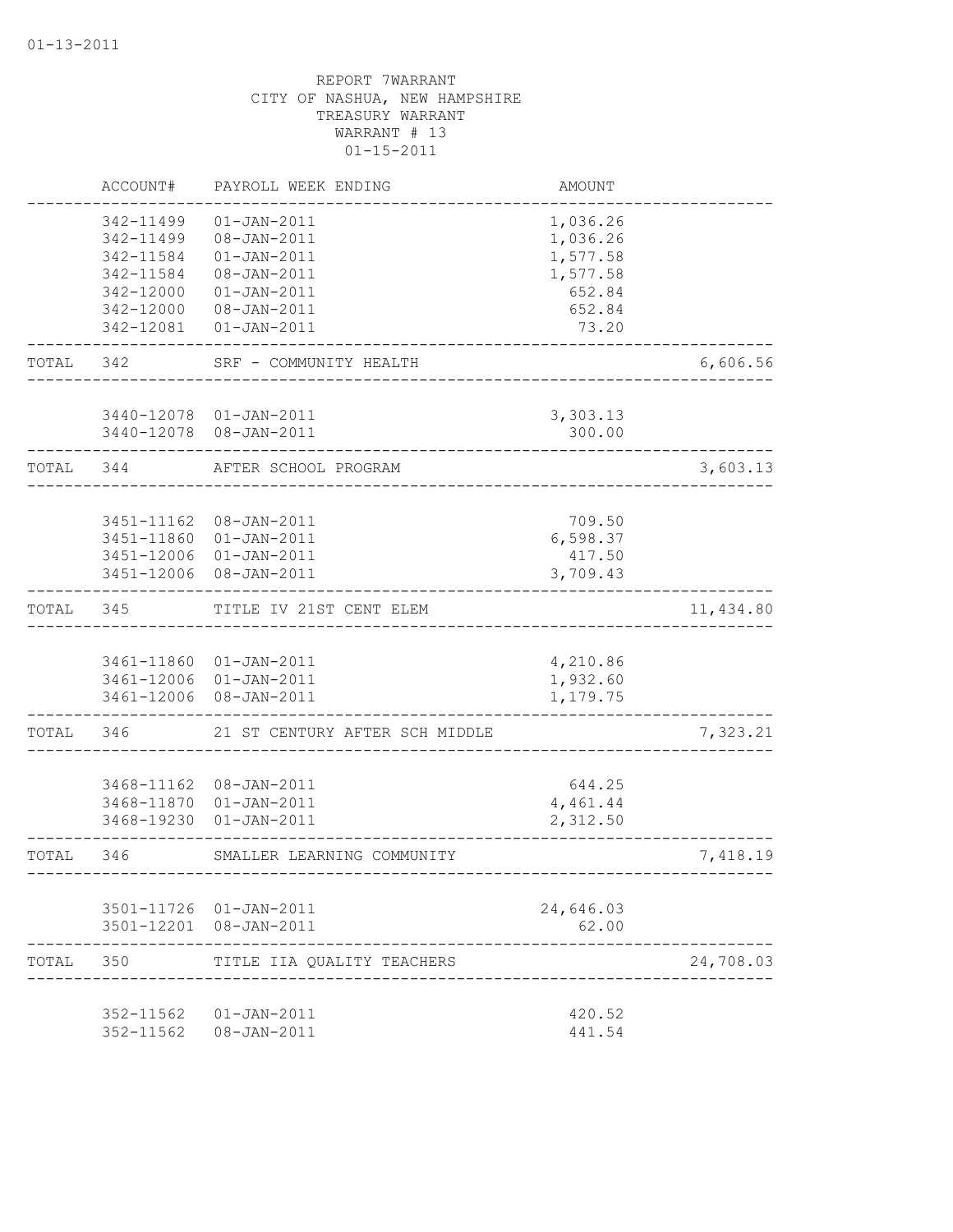| TOTAL 352 SRF - PARKS AND RECREATION<br>3520-11802 08-JAN-2011<br>212.00<br>TOTAL 352 ARRA TITLE IID 21C CLASSROOMS<br>1,050.00<br>3531-12006 01-JAN-2011<br>3531-12006 08-JAN-2011<br>600.00<br>TOTAL 353 ADULT ED/HS DIPLOMA PROGRAM<br>3601-11515  01-JAN-2011<br>4,158.00<br>3601-11870 01-JAN-2011<br>1,300.00<br>3601-13133  01-JAN-2011<br>2,350.00<br>--------------<br>TOTAL 360<br>DROPOUT PREVENTION ADULT ED<br>371-11024  01-JAN-2011<br>$-432.00$<br>TOTAL 371<br>373-53075  01-JAN-2011<br>202.73<br>373-53075  08-JAN-2011<br>147.44<br>-----------------<br>TOTAL 373 SRF - ECONOMIC DEVELOPMENT<br>---------------<br>374-0705P 01-JAN-2011<br>1,727.37<br>374-0705P 08-JAN-2011<br>1,727.37<br>374-07235  01-JAN-2011<br>505.21<br>505.21<br>374-07235<br>$08 - JAN - 2011$<br>1,658.69<br>374-0734P 01-JAN-2011<br>374-0734P<br>08-JAN-2011<br>1,658.69<br>374-0734R<br>$01 - JAN - 2011$<br>49.28<br>08-JAN-2011<br>49.28<br>374-0734R<br>$01 - JAN - 2011$<br>1,932.52<br>374-11149<br>$08 - JAN - 2011$<br>374-11149<br>1,932.54 |           | ACCOUNT# PAYROLL WEEK ENDING | AMOUNT |           |
|---------------------------------------------------------------------------------------------------------------------------------------------------------------------------------------------------------------------------------------------------------------------------------------------------------------------------------------------------------------------------------------------------------------------------------------------------------------------------------------------------------------------------------------------------------------------------------------------------------------------------------------------------------------------------------------------------------------------------------------------------------------------------------------------------------------------------------------------------------------------------------------------------------------------------------------------------------------------------------------------------------------------------------------------------------|-----------|------------------------------|--------|-----------|
|                                                                                                                                                                                                                                                                                                                                                                                                                                                                                                                                                                                                                                                                                                                                                                                                                                                                                                                                                                                                                                                         |           |                              |        | 862.06    |
|                                                                                                                                                                                                                                                                                                                                                                                                                                                                                                                                                                                                                                                                                                                                                                                                                                                                                                                                                                                                                                                         |           |                              |        |           |
|                                                                                                                                                                                                                                                                                                                                                                                                                                                                                                                                                                                                                                                                                                                                                                                                                                                                                                                                                                                                                                                         |           |                              |        | 212.00    |
|                                                                                                                                                                                                                                                                                                                                                                                                                                                                                                                                                                                                                                                                                                                                                                                                                                                                                                                                                                                                                                                         |           |                              |        |           |
|                                                                                                                                                                                                                                                                                                                                                                                                                                                                                                                                                                                                                                                                                                                                                                                                                                                                                                                                                                                                                                                         |           |                              |        | 1,650.00  |
|                                                                                                                                                                                                                                                                                                                                                                                                                                                                                                                                                                                                                                                                                                                                                                                                                                                                                                                                                                                                                                                         |           |                              |        |           |
|                                                                                                                                                                                                                                                                                                                                                                                                                                                                                                                                                                                                                                                                                                                                                                                                                                                                                                                                                                                                                                                         |           |                              |        | 7,808.00  |
|                                                                                                                                                                                                                                                                                                                                                                                                                                                                                                                                                                                                                                                                                                                                                                                                                                                                                                                                                                                                                                                         |           |                              |        |           |
|                                                                                                                                                                                                                                                                                                                                                                                                                                                                                                                                                                                                                                                                                                                                                                                                                                                                                                                                                                                                                                                         |           |                              |        | $-432.00$ |
|                                                                                                                                                                                                                                                                                                                                                                                                                                                                                                                                                                                                                                                                                                                                                                                                                                                                                                                                                                                                                                                         |           |                              |        |           |
|                                                                                                                                                                                                                                                                                                                                                                                                                                                                                                                                                                                                                                                                                                                                                                                                                                                                                                                                                                                                                                                         |           |                              |        | 350.17    |
|                                                                                                                                                                                                                                                                                                                                                                                                                                                                                                                                                                                                                                                                                                                                                                                                                                                                                                                                                                                                                                                         | 374-11168 | $01 - JAN - 2011$            | 976.17 |           |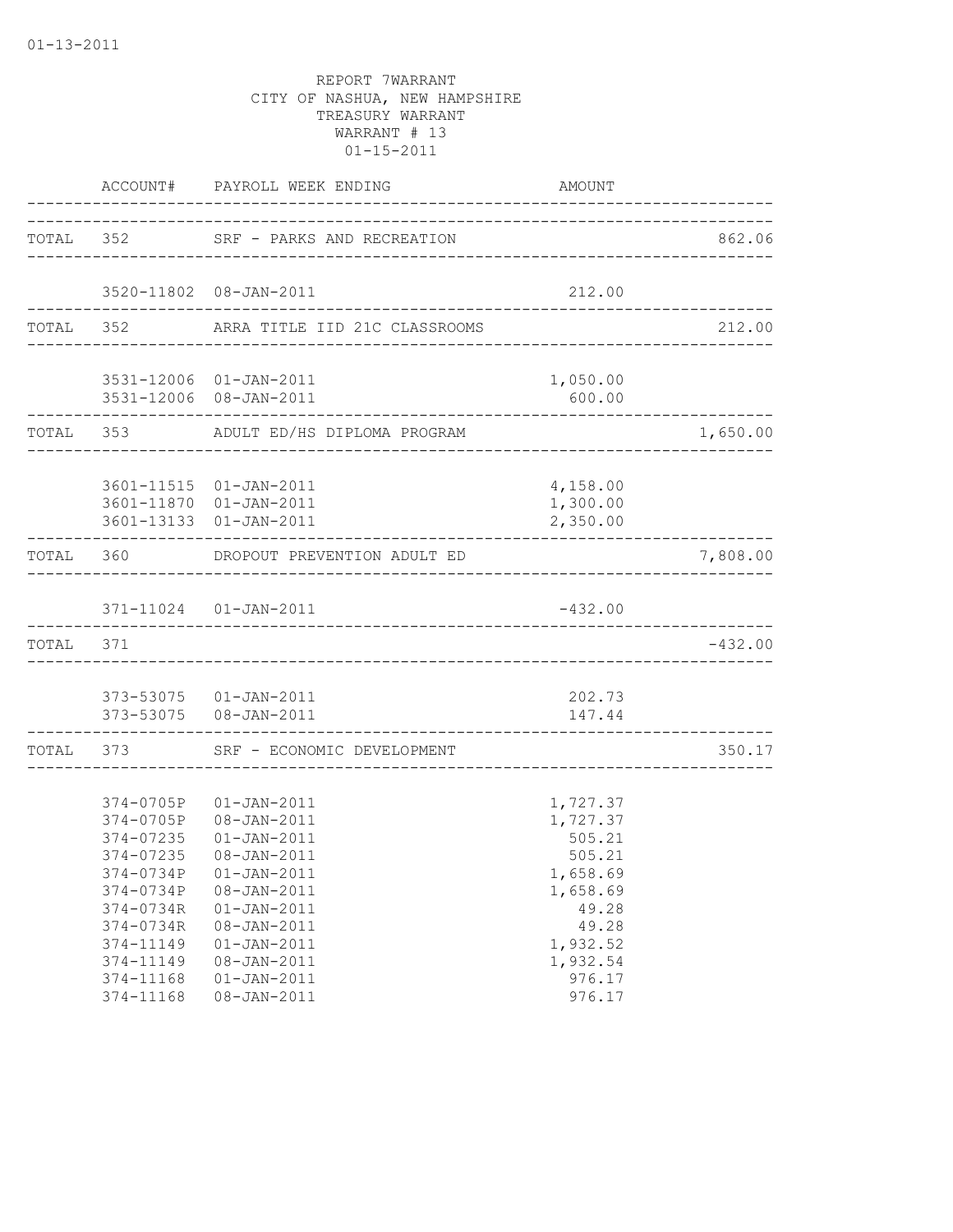|           | ACCOUNT#                 | PAYROLL WEEK ENDING              | AMOUNT                                  |            |
|-----------|--------------------------|----------------------------------|-----------------------------------------|------------|
| TOTAL 374 |                          | SRF - URBAN PROGRAMS             | ____________________________________    | 13,698.50  |
|           |                          | 3751-11726 01-JAN-2011           |                                         |            |
|           | 3751-11870               | 08-JAN-2011                      | 5,627.76<br>500.00                      |            |
|           | 3751-12111               | 08-JAN-2011                      | 1,997.50                                |            |
|           | 3751-12198               | $01 - JAN - 2011$                | 16,283.71                               |            |
|           | 3751-12201               | $08 - JAN - 2011$                | 52.70                                   |            |
|           | 3751-13133               | $01 - JAN - 2011$                | 2,831.25                                |            |
|           | 3751-19000               | $01 - JAN - 2011$                | 1,765.39                                |            |
|           |                          | 3751-19000 08-JAN-2011           | 189.05                                  |            |
| TOTAL 375 |                          | ARRA TITLE I                     |                                         | 29, 247.36 |
|           |                          |                                  |                                         |            |
|           | 3761-11726               | $01 - JAN - 2011$                | 10,248.24                               |            |
|           | 3761-11802               | $01 - JAN - 2011$                | 2,051.77                                |            |
|           | 3761-11805               | $01 - JAN - 2011$                | 1,294.56                                |            |
|           | 3761-11870               | $01 - JAN - 2011$                | 2,843.02                                |            |
|           | 3761-12111               | 08-JAN-2011                      | 5,917.71                                |            |
|           | 3761-12126               | $08 - JAN - 2011$                | 614.90                                  |            |
|           | 3761-12135               | 08-JAN-2011                      | 361.92                                  |            |
|           | 3761-12198               | $01 - JAN - 2011$                | 55,558.05                               |            |
|           | 3761-13133<br>3761-19000 | $01 - JAN - 2011$<br>08-JAN-2011 | 1,556.25<br>4,462.32                    |            |
| TOTAL 376 |                          | TITLE IA                         |                                         | 84,908.74  |
|           |                          |                                  |                                         |            |
|           |                          | 3771-13133  01-JAN-2011          | 400.00                                  |            |
|           |                          | 3771-13133 08-JAN-2011           | 764.38<br>_____________________________ |            |
| TOTAL 377 |                          | TITLE III ENHANCING ENG LANG     |                                         | 1,164.38   |
|           |                          |                                  |                                         |            |
|           |                          | 378-01210  01-JAN-2011           | 550.37                                  |            |
|           |                          | 378-01210 08-JAN-2011            | 550.36                                  |            |
|           | 378-09003                | $01 - JAN - 2011$                | 550.37                                  |            |
|           | 378-09003                | 08-JAN-2011                      | 550.37                                  |            |
|           | 378-11676                | $01 - JAN - 2011$                | 929.41                                  |            |
|           | 378-11676                | 08-JAN-2011                      | 929.42                                  |            |
|           | 378-11677                | $01 - JAN - 2011$                | 783.71                                  |            |
|           | 378-11677                | 08-JAN-2011<br>$01 - JAN - 2011$ | 783.71                                  |            |
|           | 378-11679<br>378-11679   | 08-JAN-2011                      | 928.76<br>928.76                        |            |
|           | 378-11680                | $01 - JAN - 2011$                | 833.90                                  |            |
|           | 378-11680                | 08-JAN-2011                      | 833.90                                  |            |
|           |                          |                                  |                                         |            |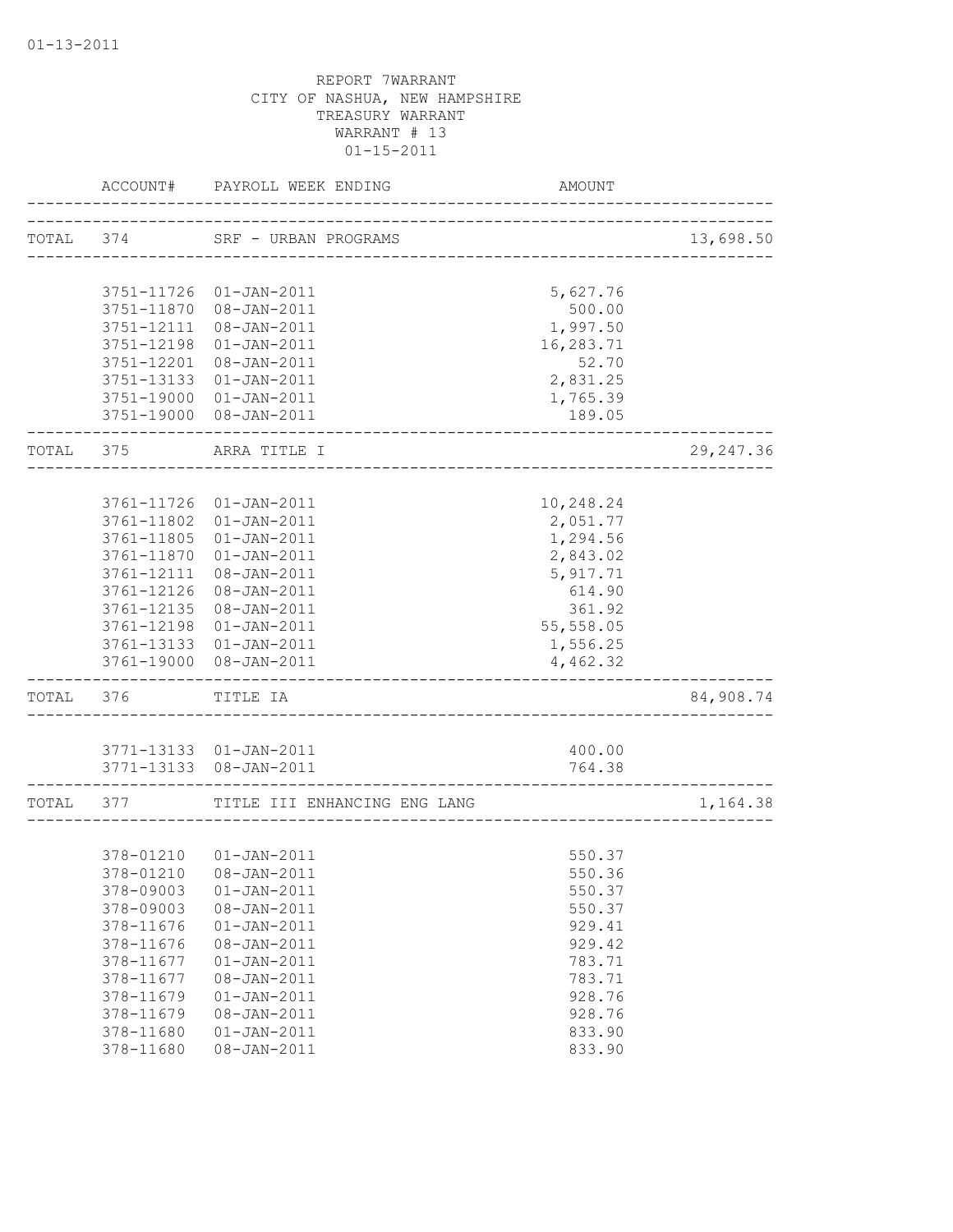|       | ACCOUNT#                                                                                             | PAYROLL WEEK ENDING                                                                                                                          | AMOUNT                                                                               |            |
|-------|------------------------------------------------------------------------------------------------------|----------------------------------------------------------------------------------------------------------------------------------------------|--------------------------------------------------------------------------------------|------------|
|       | 378-11683<br>378-11683<br>378-11688<br>378-11688<br>378-11751<br>378-11751<br>378-12188<br>378-12188 | $01 - JAN - 2011$<br>08-JAN-2011<br>$01 - JAN - 2011$<br>08-JAN-2011<br>$01 - JAN - 2011$<br>08-JAN-2011<br>$01 - JAN - 2011$<br>08-JAN-2011 | 1,753.19<br>1,753.20<br>620.55<br>620.55<br>1,337.78<br>1,337.77<br>394.78<br>151.84 |            |
| TOTAL | 378                                                                                                  | TRANSPORTATION                                                                                                                               |                                                                                      | 17, 122.70 |
|       |                                                                                                      | 3897-11726 01-JAN-2011                                                                                                                       | 2,424.35                                                                             |            |
| TOTAL | 389                                                                                                  | GEN VOCATIONAL ED                                                                                                                            |                                                                                      | 2,424.35   |
|       | 3901-19000                                                                                           | 3901-12111 08-JAN-2011<br>$01 - JAN - 2011$                                                                                                  | 428.63<br>1,600.62                                                                   |            |
| TOTAL | 390                                                                                                  | PERKINS VOCATIONAL ED                                                                                                                        |                                                                                      | 2,029.25   |
|       |                                                                                                      | 3937-19000 01-JAN-2011                                                                                                                       | 841.70                                                                               |            |
| TOTAL | 393                                                                                                  | DAY CARE                                                                                                                                     |                                                                                      | 841.70     |
|       | 3940-11579<br>3940-11726<br>3940-11803<br>3940-12111<br>3940-12198<br>3940-13137                     | $01 - JAN - 2011$<br>$01 - JAN - 2011$<br>$01 - JAN - 2011$<br>08-JAN-2011<br>$01 - JAN - 2011$<br>08-JAN-2011                               | 914.75<br>19,571.84<br>1,318.15<br>15,842.31<br>1,603.90<br>$-489.35$                |            |
| TOTAL | 394                                                                                                  | ARRA IDEA SPEC ED                                                                                                                            |                                                                                      | 38,761.60  |
|       | 3951-12201                                                                                           | 3951-11726 01-JAN-2011<br>$08 - JAN - 2011$                                                                                                  | 69, 921.45<br>310.00                                                                 |            |
| TOTAL | 395                                                                                                  | IDEA B SPECIAL EDUCATION                                                                                                                     |                                                                                      | 70,231.45  |
|       |                                                                                                      |                                                                                                                                              |                                                                                      |            |

3961-11726 01-JAN-2011 1,696.93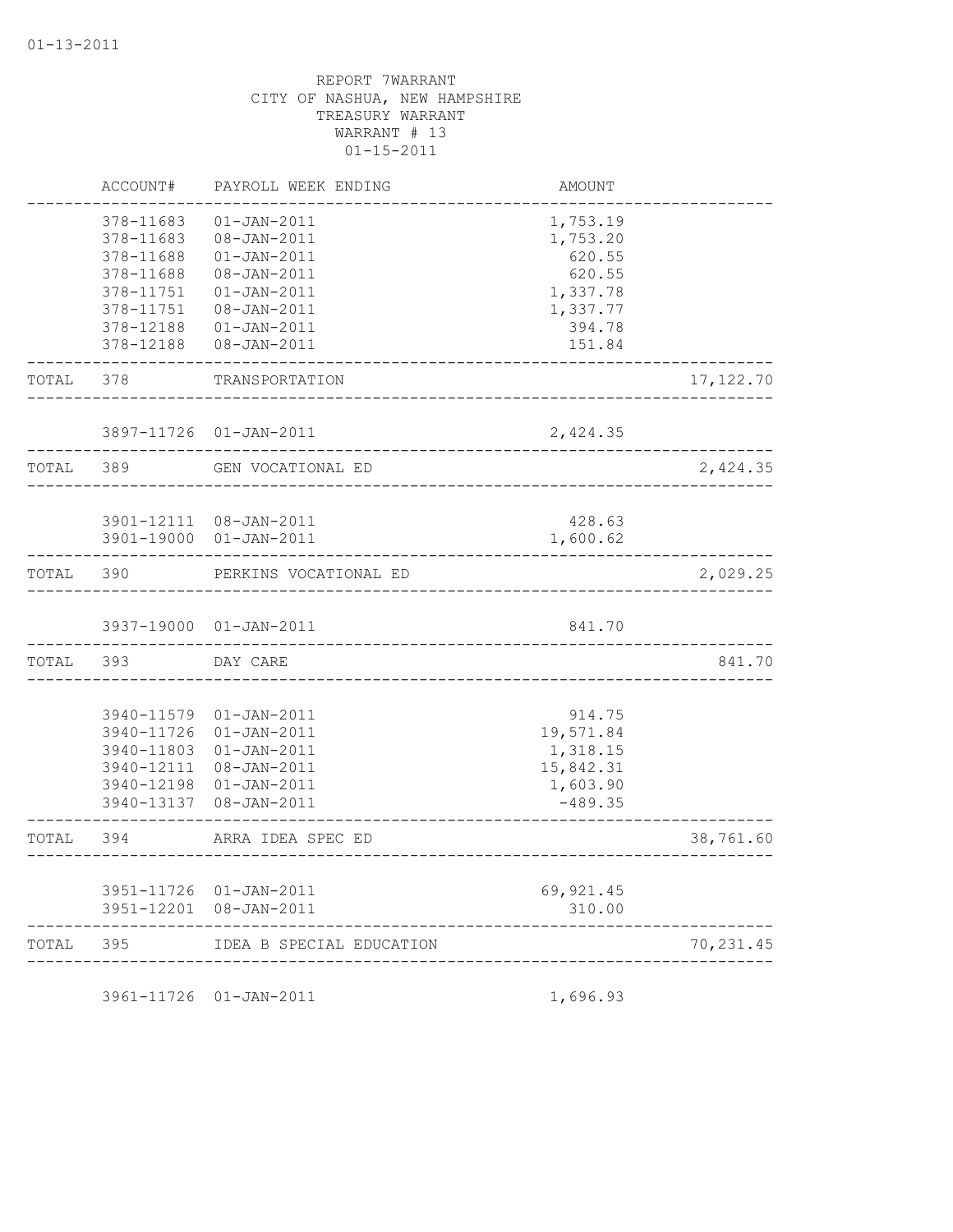|       |     | ACCOUNT# PAYROLL WEEK ENDING | AMOUNT   |          |
|-------|-----|------------------------------|----------|----------|
|       |     |                              |          |          |
| TOTAL | 396 | IDEA PRESCHOOL               |          | 1,696.93 |
|       |     |                              |          |          |
|       |     | 3977-12111 08-JAN-2011       | 1,835.08 |          |
| TOTAL | 397 | SPECIAL ED LOCAL             |          | 1,835.08 |
|       |     |                              |          |          |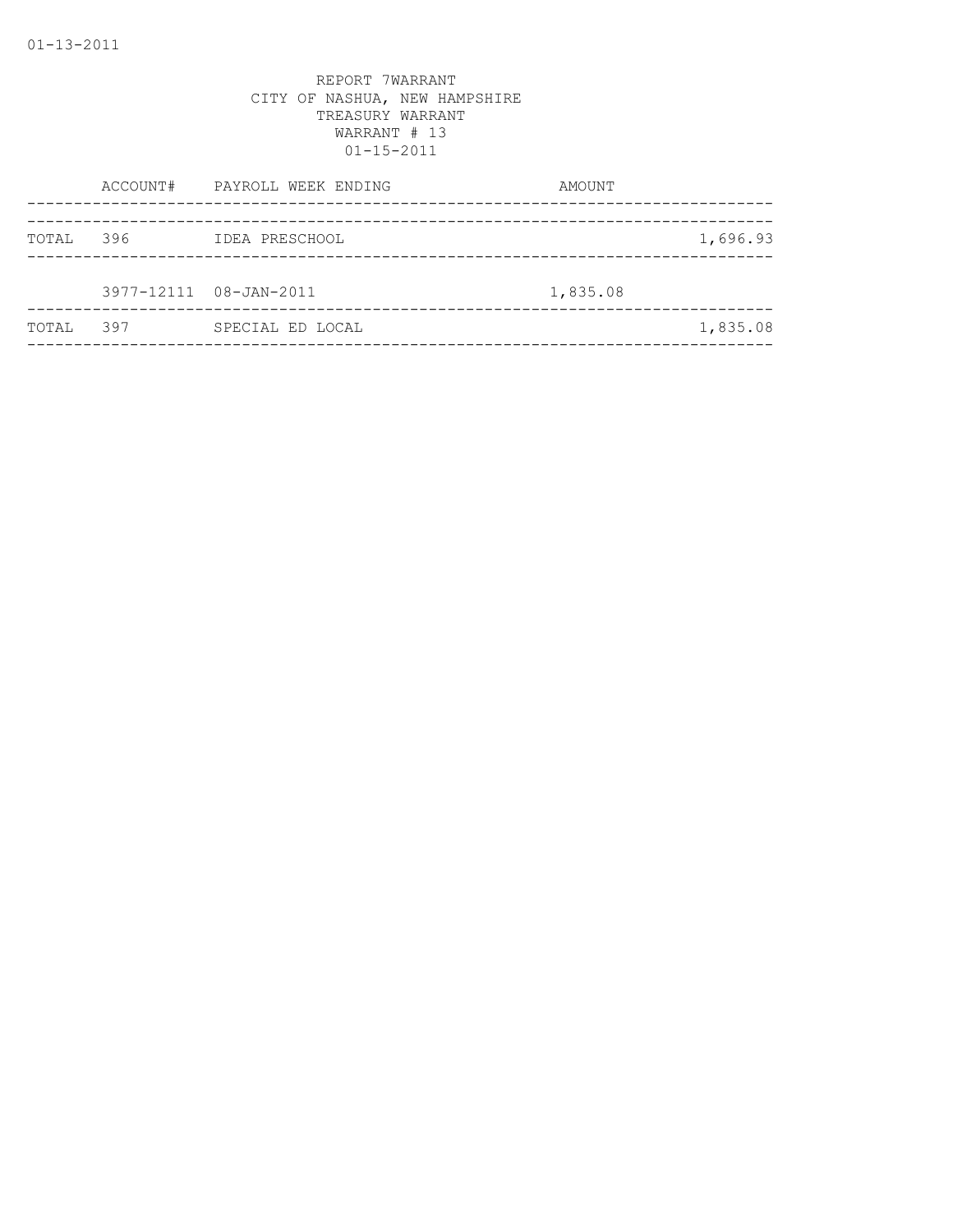|       | ACCOUNT#  | PAYROLL WEEK ENDING    | AMOUNT   |           |
|-------|-----------|------------------------|----------|-----------|
|       | 501-11033 | $01 - JAN - 2011$      | 827.74   |           |
|       | 501-11033 | 08-JAN-2011            | 827.74   |           |
|       | 501-11445 | $01 - JAN - 2011$      | 437.44   |           |
|       | 501-11445 | $08 - JAN - 2011$      | 437.44   |           |
|       | 501-11463 | $01 - JAN - 2011$      | 429.09   |           |
|       | 501-11463 | 08-JAN-2011            | 736.55   |           |
|       | 501-11470 | $01 - JAN - 2011$      | 852.14   |           |
|       | 501-11470 | $08 - JAN - 2011$      | 852.14   |           |
|       | 501-11471 | $01 - JAN - 2011$      | 1,990.00 |           |
|       | 501-11471 | 08-JAN-2011            | 1,990.00 |           |
|       |           | 501-11611  01-JAN-2011 | 546.80   |           |
|       | 501-11611 | 08-JAN-2011            | 546.80   |           |
| TOTAL | 501       | MAYOR'S OFFICE         |          | 10,473.88 |
|       |           |                        |          |           |
|       | 502-11113 | $01 - JAN - 2011$      | 1,618.06 |           |
|       | 502-11113 | 08-JAN-2011            | 1,618.06 |           |
|       | 502-11195 | $01 - JAN - 2011$      | 2,059.23 |           |
|       | 502-11195 | 08-JAN-2011            | 2,059.22 |           |
|       | 502-11219 | $01 - JAN - 2011$      | 1,873.49 |           |
|       | 502-11219 | 08-JAN-2011            | 1,873.48 |           |
|       | 502-11518 | $01 - JAN - 2011$      | 1,767.52 |           |
|       | 502-11518 | 08-JAN-2011            | 1,767.52 |           |
| TOTAL | 502       | LEGAL DEPARTMENT       |          | 14,636.58 |
|       |           |                        |          |           |
|       | 503-11071 | 08-JAN-2011            | 2,573.43 |           |
|       |           | 503-12092  01-JAN-2011 | 511.19   |           |
|       |           | 503-12092  08-JAN-2011 | 511.19   |           |
| TOTAL | 503       | BOARD OF ALDERMEN      |          | 3,595.81  |
|       |           |                        |          |           |
|       | 511-11247 | $01 - JAN - 2011$      | 666.94   |           |
|       | 511-11247 | 08-JAN-2011            | 666.94   |           |
|       | 511-11248 | 01-JAN-2011            | 1,401.24 |           |
|       |           | 511-11248  08-JAN-2011 | 1,401.23 |           |
| TOTAL | 511       | CITI-STAT              |          | 4,136.35  |
|       |           |                        |          |           |
|       | 512-11005 | $01 - JAN - 2011$      | 243.75   |           |
|       | 512-11005 | 08-JAN-2011            | 325.00   |           |
|       | 512-11050 | $01 - JAN - 2011$      | 742.05   |           |
|       | 512-11050 | $08 - JAN - 2011$      | 742.06   |           |
|       | 512-11064 | $01 - JAN - 2011$      | 1,012.48 |           |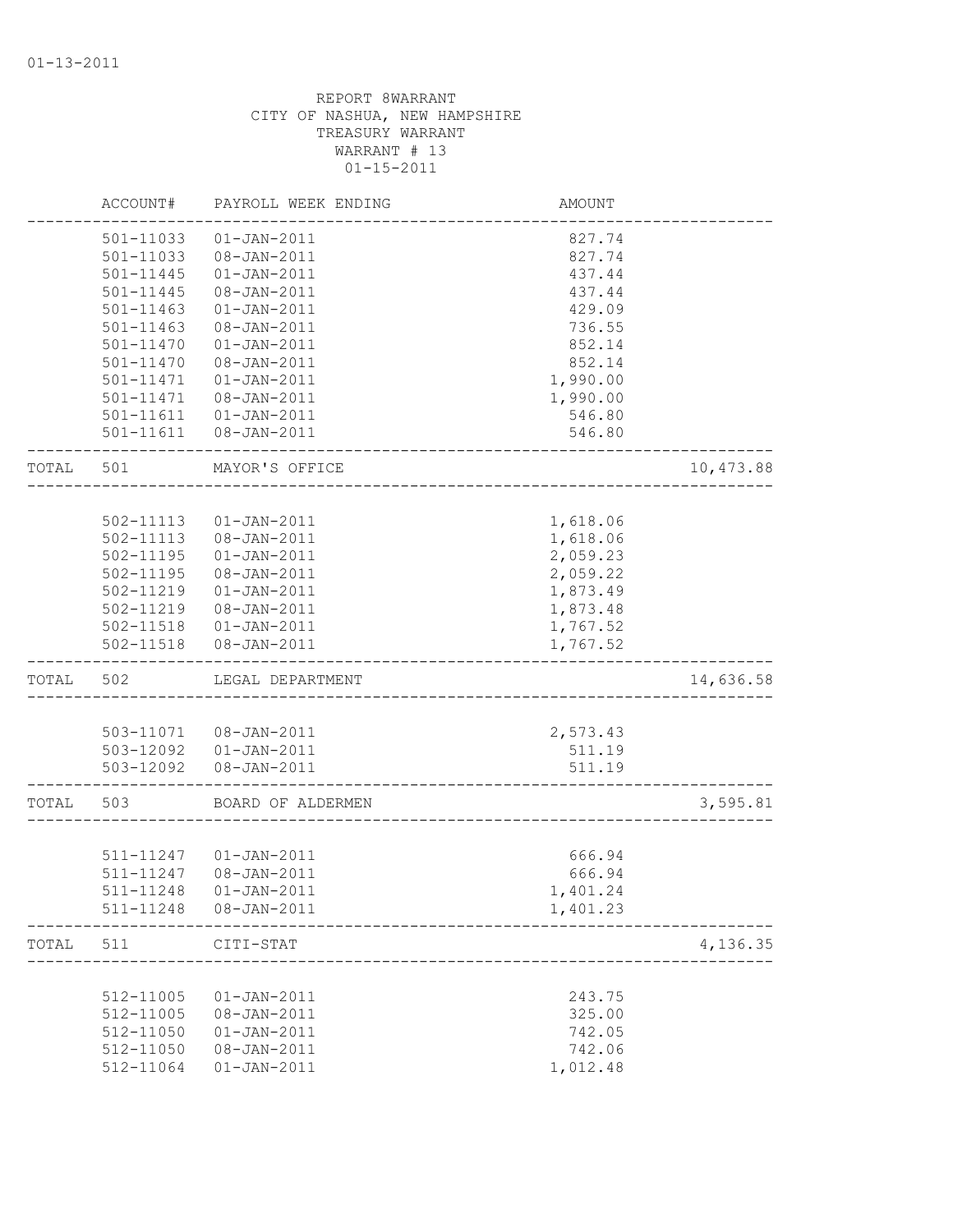|       | ACCOUNT#  | PAYROLL WEEK ENDING | AMOUNT   |           |
|-------|-----------|---------------------|----------|-----------|
|       | 512-11064 | $08 - JAN - 2011$   | 1,012.48 |           |
|       | 512-11073 | $01 - JAN - 2011$   | 1,627.84 |           |
|       | 512-11073 | $08 - JAN - 2011$   | 1,627.84 |           |
|       | 512-11134 | $01 - JAN - 2011$   | 796.65   |           |
|       | 512-11134 | $08 - JAN - 2011$   | 796.65   |           |
|       | 512-11165 | $01 - JAN - 2011$   | 1,918.03 |           |
|       | 512-11165 | 08-JAN-2011         | 1,918.03 |           |
|       | 512-11167 | $01 - JAN - 2011$   | 290.45   |           |
|       | 512-11167 | 08-JAN-2011         | 290.45   |           |
|       | 512-11173 | $01 - JAN - 2011$   | 1,446.40 |           |
|       | 512-11173 | $08 - JAN - 2011$   | 1,446.40 |           |
|       | 512-11177 | $01 - JAN - 2011$   | 1,885.71 |           |
|       | 512-11177 | 08-JAN-2011         | 1,885.72 |           |
|       | 512-11222 | $01 - JAN - 2011$   | 1,015.00 |           |
|       | 512-11222 | 08-JAN-2011         | 1,014.99 |           |
|       | 512-11224 | $01 - JAN - 2011$   | 1,005.33 |           |
|       | 512-11224 | $08 - JAN - 2011$   | 1,005.33 |           |
|       | 512-11265 | $01 - JAN - 2011$   | 883.76   |           |
|       | 512-11265 | 08-JAN-2011         | 883.76   |           |
|       | 512-11431 | $01 - JAN - 2011$   | 2,192.83 |           |
|       | 512-11431 | 08-JAN-2011         | 2,192.84 |           |
|       | 512-11531 | $01 - JAN - 2011$   | 1,798.22 |           |
|       | 512-11531 | $08 - JAN - 2011$   | 1,798.22 |           |
|       | 512-11673 | $01 - JAN - 2011$   | 1,062.19 |           |
|       | 512-11673 | 08-JAN-2011         | 1,062.19 |           |
|       | 512-11684 | $01 - JAN - 2011$   | 877.26   |           |
|       | 512-11684 | 08-JAN-2011         | 877.27   |           |
|       | 512-11714 | $01 - JAN - 2011$   | 957.28   |           |
|       | 512-11714 | 08-JAN-2011         | 957.28   |           |
|       | 512-11740 | $01 - JAN - 2011$   | 1,670.35 |           |
|       | 512-11740 | 08-JAN-2011         | 1,670.34 |           |
|       | 512-12033 | $01 - JAN - 2011$   | 615.98   |           |
|       | 512-12033 | 08-JAN-2011         | 615.98   |           |
|       | 512-12052 | $01 - JAN - 2011$   | 573.99   |           |
|       | 512-12052 | $08 - JAN - 2011$   | 591.06   |           |
|       | 512-12056 | $01 - JAN - 2011$   | 363.06   |           |
|       | 512-12056 | 08-JAN-2011         | 363.07   |           |
|       | 512-12749 | $01 - JAN - 2011$   | 622.71   |           |
|       | 512-12749 | 08-JAN-2011         | 622.72   |           |
|       | 512-13004 | $01 - JAN - 2011$   | 101.07   |           |
|       | 512-13004 | 08-JAN-2011         | 204.89   |           |
| TOTAL | 512       | FINANCIAL SERVICES  |          | 47,606.96 |
|       |           |                     |          |           |
|       | 513-11117 | $01 - JAN - 2011$   | 1,579.19 |           |
|       | 513-11117 | 08-JAN-2011         | 1,579.18 |           |
|       | 513-11171 | $01 - JAN - 2011$   | 1,286.34 |           |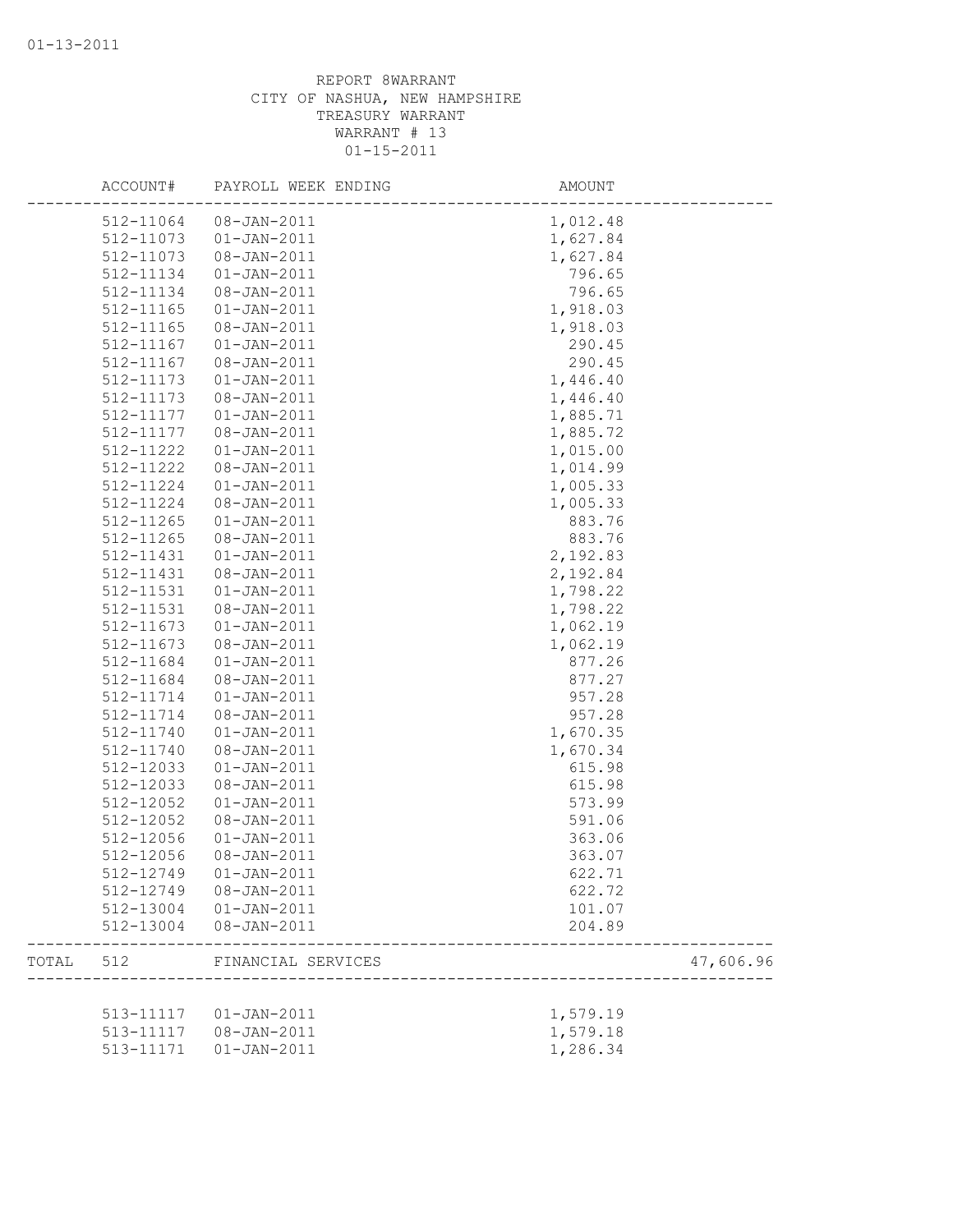|       | ACCOUNT#  | PAYROLL WEEK ENDING                            | AMOUNT   |           |
|-------|-----------|------------------------------------------------|----------|-----------|
|       |           | 513-11171  08-JAN-2011                         | 2,056.01 |           |
|       |           | 513-11213  01-JAN-2011                         | 1,293.11 |           |
|       |           | 513-11213  08-JAN-2011                         | 1,293.11 |           |
|       |           | 513-11223  01-JAN-2011                         | 774.95   |           |
|       |           | 513-11223  08-JAN-2011                         | 774.95   |           |
| TOTAL | 513       | CITY CLERK'S OFFICE                            |          | 10,636.84 |
|       |           |                                                |          |           |
|       | 515-11031 | $01 - JAN - 2011$                              | 17.42    |           |
|       |           | 515-11031  08-JAN-2011                         | 69.68    |           |
|       | 515-11350 | $01 - JAN - 2011$                              | 957.28   |           |
|       | 515-11350 | 08-JAN-2011                                    | 957.28   |           |
|       | 515-11447 | $01 - JAN - 2011$                              | 711.02   |           |
|       | 515-11447 | 08-JAN-2011                                    | 711.02   |           |
|       | 515-12028 | $01 - JAN - 2011$                              | 609.66   |           |
|       |           | 515-12028  08-JAN-2011                         | 609.66   |           |
| TOTAL | 515       | HUMAN RESOURCES<br>--------------------------- |          | 4,643.02  |
|       |           |                                                |          |           |
|       |           | 516-11147  01-JAN-2011                         | 637.19   |           |
|       |           | 516-11147 08-JAN-2011                          | 637.19   |           |
|       | 516-11148 | $01 - JAN - 2011$                              | 985.60   |           |
|       | 516-11148 | 08-JAN-2011                                    | 985.60   |           |
|       | 516-11459 | $01 - JAN - 2011$                              | 1,286.71 |           |
|       | 516-11459 | 08-JAN-2011                                    | 1,286.72 |           |
|       |           | 516-11573  01-JAN-2011                         | 939.11   |           |
|       |           | 516-11573  08-JAN-2011                         | 939.12   |           |
| TOTAL | 516       | PURCHASING DEPARTMENT                          |          | 7,697.24  |
|       |           |                                                |          |           |
|       | 517-11198 | $01 - JAN - 2011$                              | 1,127.96 |           |
|       | 517-11198 | 08-JAN-2011                                    | 1,127.96 |           |
|       | 517-11266 | $01 - JAN - 2011$                              | 641.15   |           |
|       | 517-11266 | 08-JAN-2011                                    | 641.15   |           |
|       | 517-11420 | $01 - JAN - 2011$                              | 744.15   |           |
|       | 517-11420 | 08-JAN-2011                                    | 744.15   |           |
|       | 517-12063 | 01-JAN-2011                                    | 296.86   |           |
|       | 517-12063 | 08-JAN-2011                                    | 296.86   |           |
| TOTAL | 517       | BUILDING MAINT - CITY ADMIN                    |          | 5,620.24  |
|       |           |                                                |          |           |
|       | 519-11014 | 01-JAN-2011                                    | 1,122.76 |           |
|       | 519-11014 | 08-JAN-2011                                    | 1,122.77 |           |
|       | 519-11016 | $01 - JAN - 2011$                              | 985.60   |           |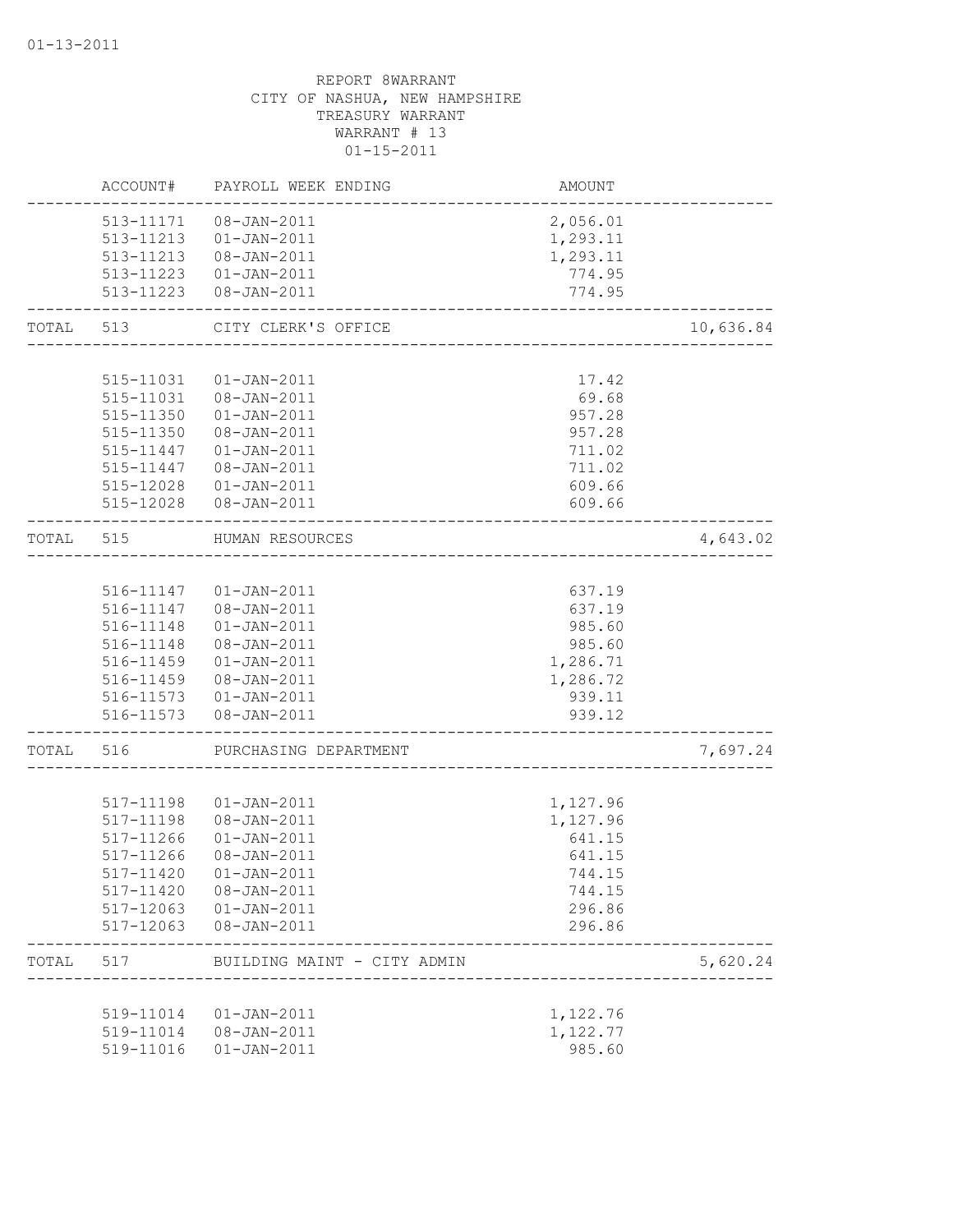|           | ACCOUNT#      | PAYROLL WEEK ENDING                 | AMOUNT   |           |
|-----------|---------------|-------------------------------------|----------|-----------|
|           | 519-11016     | 08-JAN-2011                         | 985.60   |           |
|           | 519-11017     | 01-JAN-2011                         | 824.00   |           |
|           | 519-11017     | 08-JAN-2011                         | 824.00   |           |
|           | 519-11115     | $01 - JAN - 2011$                   | 1,986.70 |           |
|           | 519-11115     | 08-JAN-2011                         | 1,986.70 |           |
|           | 519-11146     | $01 - JAN - 2011$                   | 858.41   |           |
|           | 519-11146     | 08-JAN-2011                         | 858.43   |           |
|           | 519-11153     | $01 - JAN - 2011$                   | 620.55   |           |
|           | 519-11153     | 08-JAN-2011                         | 620.56   |           |
|           | 519-11154     | $01 - JAN - 2011$                   | 652.11   |           |
|           | 519-11154     | 08-JAN-2011                         | 652.12   |           |
|           | 519-11205     | $01 - JAN - 2011$                   | 815.21   |           |
|           |               | 519-11205 08-JAN-2011               | 815.21   |           |
| TOTAL 519 |               | ASSESSORS<br>---------------------- |          | 15,730.73 |
|           |               |                                     |          |           |
|           |               | 520-12077  01-JAN-2011              | 275.65   |           |
|           |               | 520-12077  08-JAN-2011              | 337.40   |           |
| TOTAL     | 520           | HUNT BUILDING                       |          | 613.05    |
|           |               |                                     |          |           |
|           |               | 522-11127  01-JAN-2011              | 1,709.64 |           |
|           |               | 522-11127  08-JAN-2011              | 1,709.64 |           |
|           | 522-11128     | $01 - JAN - 2011$                   | 1,152.83 |           |
|           | 522-11128     | 08-JAN-2011                         | 1,152.83 |           |
|           | 522-11286     | $01 - JAN - 2011$                   | 608.85   |           |
|           | 522-11286     | $08 - JAN - 2011$                   | 608.85   |           |
|           | 522-11356     | $01 - JAN - 2011$                   | 374.80   |           |
|           | 522-11356     | 08-JAN-2011                         | 937.02   |           |
|           | 522-11429     | $01 - JAN - 2011$                   | 1,819.34 |           |
|           | 522-11429     | 08-JAN-2011                         | 1,819.33 |           |
|           | 522-11496     | $01 - JAN - 2011$                   | 611.92   |           |
|           | 522-11496     | $08 - JAN - 2011$                   | 1,529.82 |           |
|           | $522 - 11641$ | $01 - JAN - 2011$                   | 1,409.39 |           |
|           | 522-11641     | 08-JAN-2011                         | 1,409.38 |           |
|           | 522-11652     | $01 - JAN - 2011$                   | 1,489.36 |           |
|           | $522 - 11652$ | 08-JAN-2011                         | 1,489.36 |           |
|           | 522-11721     | $01 - JAN - 2011$                   | 1,556.11 |           |
|           | 522-11721     | 08-JAN-2011                         | 1,556.12 |           |
|           | 522-11724     | $01 - JAN - 2011$                   | 1,370.99 |           |
|           | 522-11724     | 08-JAN-2011                         | 1,370.98 |           |
|           | 522-11725     | $01 - JAN - 2011$                   | 998.11   |           |
|           | 522-11725     | 08-JAN-2011                         | 998.12   |           |
|           | 522-11729     | $01 - JAN - 2011$                   | 2,231.11 |           |
|           | 522-11729     | 08-JAN-2011                         | 2,231.12 |           |
|           | 522-13004     | 08-JAN-2011                         | 108.11   |           |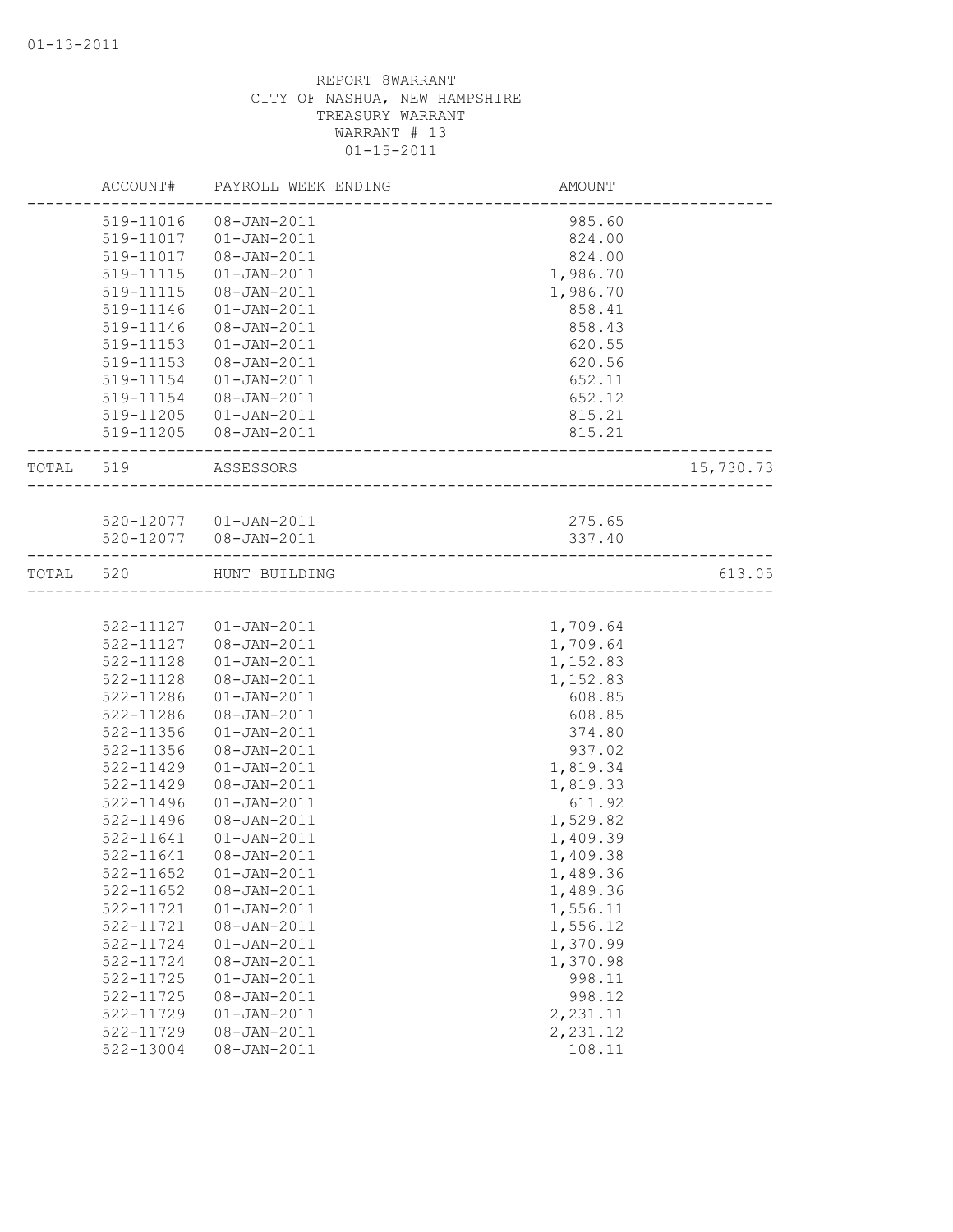|               |                        |          | 32, 253.13 |
|---------------|------------------------|----------|------------|
|               |                        |          |            |
|               | 523-11332  01-JAN-2011 | 1,006.33 |            |
|               |                        |          |            |
| TOTAL 523 GIS |                        |          | 2,012.66   |
|               |                        |          |            |
|               | 531-11065  01-JAN-2011 | 1,143.30 |            |
|               | 531-11065 08-JAN-2011  | 1,143.31 |            |
| 531-11085     | $01 - JAN - 2011$      | 922.04   |            |
| 531-11085     | 08-JAN-2011            | 922.04   |            |
| 531-11114     | $01 - JAN - 2011$      | 2,355.27 |            |
| 531-11114     | 08-JAN-2011            | 2,355.27 |            |
| 531-11129     | $01 - JAN - 2011$      | 1,998.79 |            |
| 531-11129     | 08-JAN-2011            | 1,998.79 |            |
| 531-11164     | $01 - JAN - 2011$      | 1,178.65 |            |
| 531-11164     | 08-JAN-2011            | 1,178.65 |            |
| 531-11166     | $01 - JAN - 2011$      | 2,603.52 |            |
| 531-11166     | 08-JAN-2011            | 2,603.53 |            |
| 531-11170     | $01 - JAN - 2011$      | 1,526.03 |            |
| 531-11170     | 08-JAN-2011            | 1,526.04 |            |
| 531-11201     | $01 - JAN - 2011$      | 682.41   |            |
| 531-11201     | 08-JAN-2011            | 682.41   |            |
| 531-11203     | $01 - JAN - 2011$      | 1,349.55 |            |
| 531-11203     | 08-JAN-2011            | 1,349.54 |            |
| 531-11226     | $01 - JAN - 2011$      | 776.25   |            |
| 531-11226     | 08-JAN-2011            | 776.25   |            |
| 531-11242     | $01 - JAN - 2011$      | 1,057.40 |            |
| 531-11242     | 08-JAN-2011            |          |            |
| 531-11245     | $01 - JAN - 2011$      | 643.00   |            |
| 531-11245     | 08-JAN-2011            | 643.00   |            |
| 531-11257     | $01 - JAN - 2011$      | 3,490.10 |            |
| 531-11257     | 08-JAN-2011            | 3,490.11 |            |
| 531-11287     | $01 - JAN - 2011$      | 846.15   |            |
| 531-11287     | 08-JAN-2011            | 846.15   |            |
| 531-11398     | $01 - JAN - 2011$      | 646.26   |            |
| 531-11398     | $08 - JAN - 2011$      | 646.25   |            |
| 531-11477     | $01 - JAN - 2011$      | 1,090.30 |            |
| 531-11477     | 08-JAN-2011            | 648.93   |            |
| 531-11487     | $01 - JAN - 2011$      | 1,400.35 |            |
| 531-11487     | 08-JAN-2011            | 1,400.35 |            |
| 531-11495     | $01 - JAN - 2011$      | 1,037.26 |            |
| 531-11495     | 08-JAN-2011            | 1,037.27 |            |
| 531-11498     | $01 - JAN - 2011$      | 878.18   |            |
| 531-11498     | $08 - JAN - 2011$      | 878.18   |            |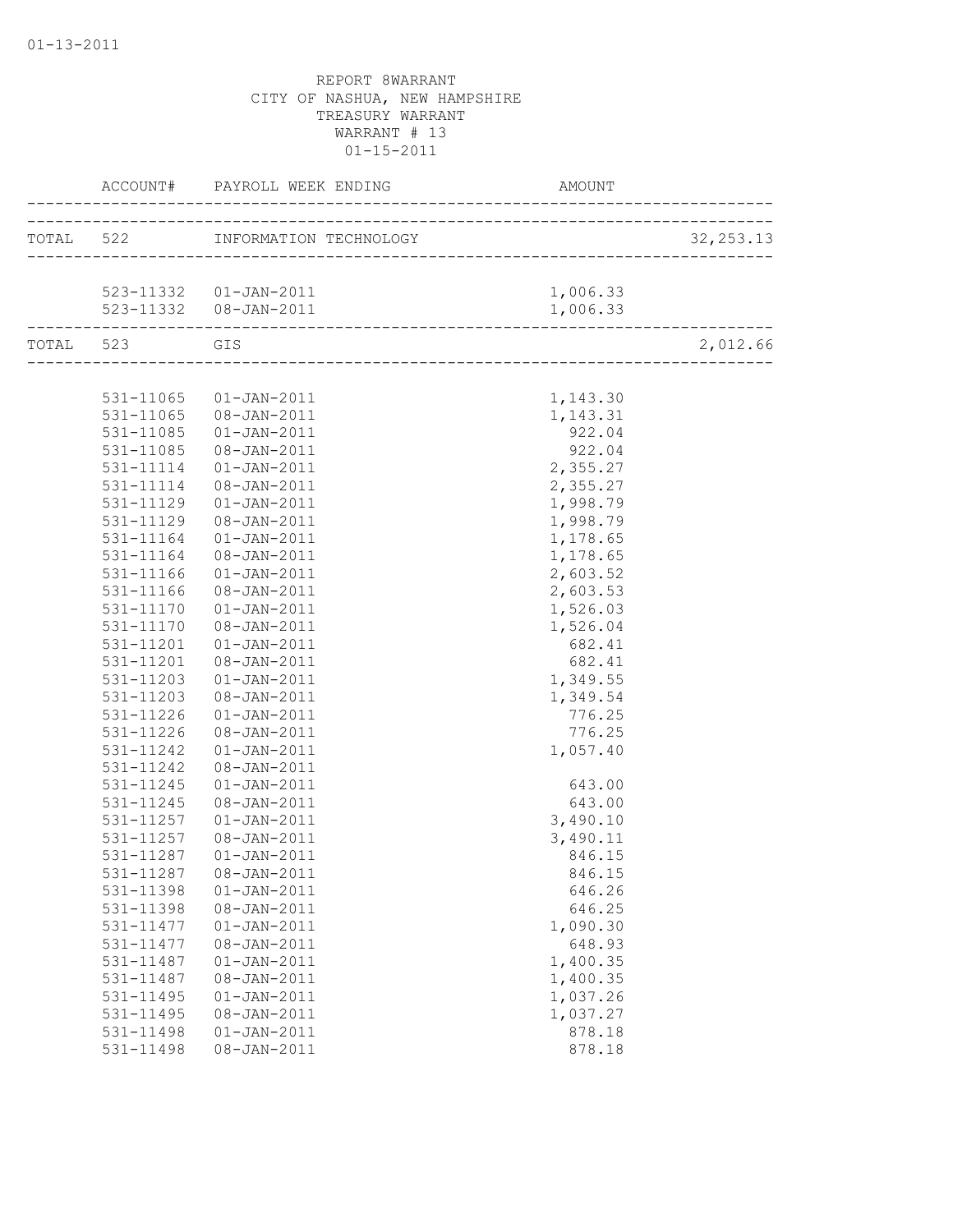| ACCOUNT#  | PAYROLL WEEK ENDING | AMOUNT      |
|-----------|---------------------|-------------|
| 531-11516 | $01 - JAN - 2011$   | 884.57      |
| 531-11516 | $08 - JAN - 2011$   | 884.57      |
| 531-11534 | $01 - JAN - 2011$   | 1,496.61    |
| 531-11534 | 08-JAN-2011         | 1,496.62    |
| 531-11535 | $01 - JAN - 2011$   | 13,380.91   |
| 531-11535 | 08-JAN-2011         | 13,380.91   |
| 531-11537 | $01 - JAN - 2011$   | 14,485.37   |
| 531-11537 | $08 - JAN - 2011$   | 14,485.32   |
| 531-11538 | $01 - JAN - 2011$   | 922.04      |
| 531-11538 | 08-JAN-2011         | 922.04      |
| 531-11539 | $01 - JAN - 2011$   | 1,579.19    |
| 531-11539 | $08 - JAN - 2011$   | 1,579.18    |
| 531-11544 | $01 - JAN - 2011$   | 4,268.61    |
| 531-11544 | $08 - JAN - 2011$   | 4,268.62    |
| 531-11549 | $01 - JAN - 2011$   | 8,244.12    |
| 531-11549 | 08-JAN-2011         | 8,244.12    |
| 531-11550 | $01 - JAN - 2011$   | 1,914.70    |
| 531-11550 | 08-JAN-2011         | 1,914.70    |
| 531-11552 | $01 - JAN - 2011$   | 10,362.00   |
| 531-11552 | 08-JAN-2011         | 10,362.00   |
| 531-11555 | $01 - JAN - 2011$   | 43,105.00   |
| 531-11555 | $08 - JAN - 2011$   | 43,109.40   |
| 531-11558 | $01 - JAN - 2011$   | 74, 155.31  |
| 531-11558 | 08-JAN-2011         | 74,649.35   |
| 531-11561 | $01 - JAN - 2011$   | 14,098.50   |
| 531-11561 | $08 - JAN - 2011$   | 14,098.50   |
| 531-11567 | $01 - JAN - 2011$   | 34, 187. 15 |
| 531-11567 | 08-JAN-2011         | 34, 187. 40 |
| 531-11569 | $01 - JAN - 2011$   | 1,214.02    |
| 531-11569 | 08-JAN-2011         | 1,214.01    |
| 531-11618 | $01 - JAN - 2011$   | 2,713.45    |
| 531-11618 | $08 - JAN - 2011$   | 2,713.46    |
| 531-11622 | $01 - JAN - 2011$   | 2,654.90    |
| 531-11622 | $08 - JAN - 2011$   | 2,491.50    |
| 531-11634 | $01 - JAN - 2011$   | 720.10      |
| 531-11634 | $08 - JAN - 2011$   | 720.10      |
| 531-11636 | $01 - JAN - 2011$   | 602.07      |
| 531-11636 | 08-JAN-2011         | 802.76      |
| 531-11664 | $01 - JAN - 2011$   | 1,171.16    |
| 531-11664 | 08-JAN-2011         | 1,171.17    |
| 531-11665 | $01 - JAN - 2011$   | 809.40      |
| 531-11665 | 08-JAN-2011         | 809.39      |
| 531-11719 | $01 - JAN - 2011$   | 949.26      |
| 531-11719 | 08-JAN-2011         | 949.27      |
| 531-11722 | $01 - JAN - 2011$   | 611.85      |
| 531-11722 | 08-JAN-2011         | 611.85      |
| 531-11732 | $01 - JAN - 2011$   | 6,034.25    |
| 531-11732 | $08 - JAN - 2011$   | 5,854.01    |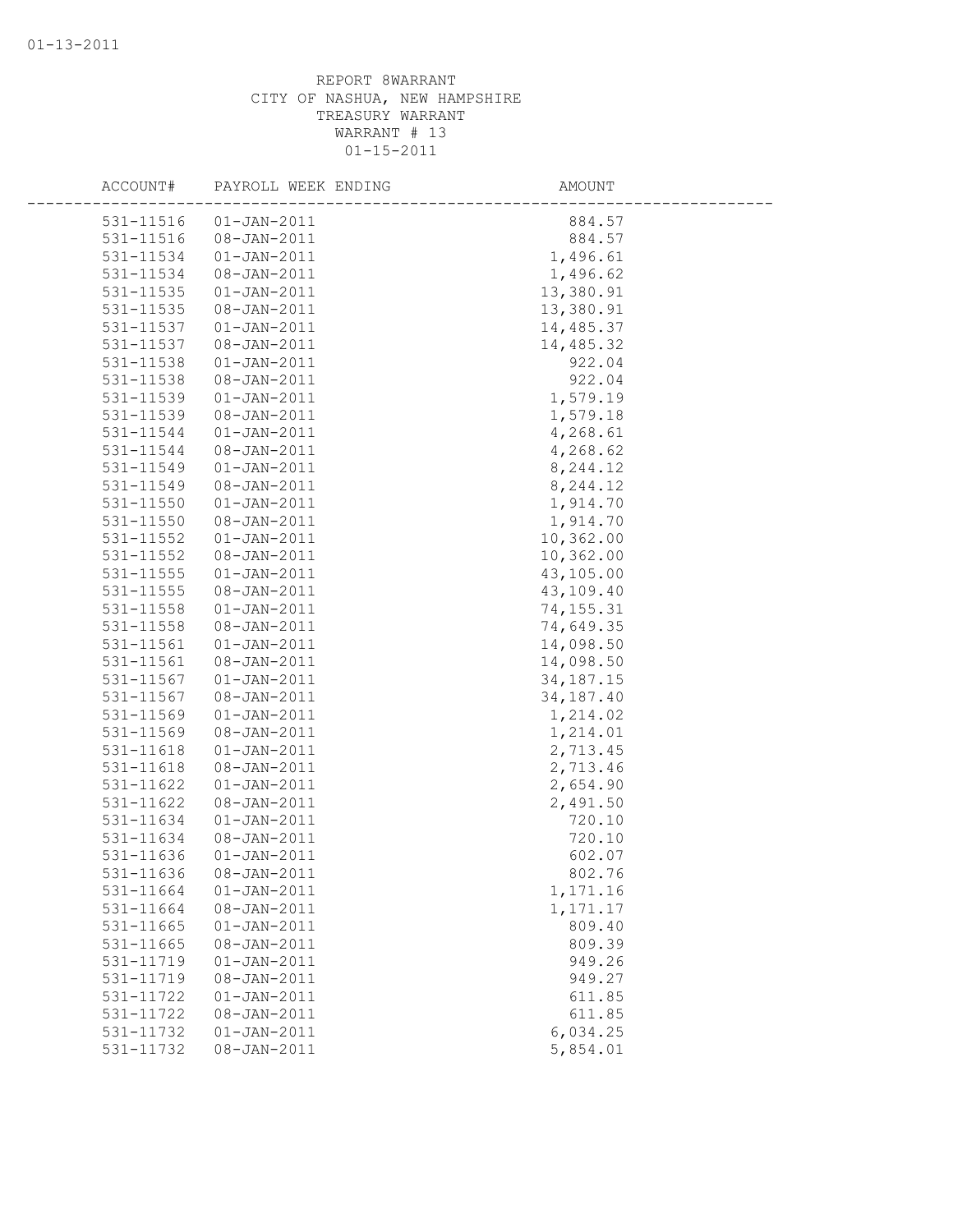|       | ACCOUNT#               | PAYROLL WEEK ENDING              | AMOUNT                |            |
|-------|------------------------|----------------------------------|-----------------------|------------|
|       | 531-12020              | $01 - JAN - 2011$                | 984.99                |            |
|       | 531-12020              | $08 - JAN - 2011$                | 984.98                |            |
|       | 531-12042              | $01 - JAN - 2011$                | 829.23                |            |
|       | 531-12042              | 08-JAN-2011                      | 274.05                |            |
|       | 531-12066              | $01 - JAN - 2011$                | 708.04                |            |
|       | 531-12066              | 08-JAN-2011                      | 708.04                |            |
|       | 531-12068              | $01 - JAN - 2011$                | 771.36                |            |
|       | 531-12068              | 08-JAN-2011                      | 771.36                |            |
|       | 531-12071              | $01 - JAN - 2011$                | 266.52                |            |
|       | 531-12071              | $08 - JAN - 2011$                | 266.52                |            |
|       | 531-12119              | $01 - JAN - 2011$                | 1,158.52              |            |
|       | 531-12119              | 08-JAN-2011                      | 1,158.52              |            |
|       | 531-13004              | $01 - JAN - 2011$                | 3,731.63              |            |
|       | 531-13004              | $08 - JAN - 2011$                | 2,202.48              |            |
|       | 531-13038              | $01 - JAN - 2011$                | 378.67                |            |
|       | 531-13040              | $01 - JAN - 2011$                | 2,557.78              |            |
|       | 531-13040              | 08-JAN-2011                      | 4,575.29              |            |
|       | 531-13044              | $01 - JAN - 2011$                | 5,262.33              |            |
|       | 531-13044              | 08-JAN-2011                      | 3,580.94              |            |
|       | 531-13047              | $01 - JAN - 2011$                | 24, 435.70            |            |
|       | 531-13047              | 08-JAN-2011                      | 6, 154.95             |            |
|       | 531-13048              | $01 - JAN - 2011$                | 2,786.04              |            |
|       | 531-13048              | 08-JAN-2011<br>$01 - JAN - 2011$ | 4,972.66<br>47,907.38 |            |
|       | 531-15002<br>531-17004 | 08-JAN-2011                      | 4,600.00              |            |
|       | 531-17006              | 08-JAN-2011                      | 500.00                |            |
| TOTAL | 531                    | POLICE DEPARTMENT                |                       | 653,763.65 |
|       |                        |                                  |                       |            |
|       | 532-11024              | $01 - JAN - 2011$                | 2,120.45              |            |
|       | 532-11024              | 08-JAN-2011                      | 2,120.50              |            |
|       | 532-11036              | $01 - JAN - 2011$                | 1,929.24              |            |
|       | 532-11036              | 08-JAN-2011                      | 1,929.25              |            |
|       | 532-11063              | $01 - JAN - 2011$                | 1,356.88              |            |
|       | 532-11063              | 08-JAN-2011                      | 1,399.27              |            |
|       | 532-11066              | $01 - JAN - 2011$                | 1,330.12              |            |
|       | 532-11066              | 08-JAN-2011                      | 2,735.07              |            |
|       | 532-11069              | $01 - JAN - 2011$                | 2,713.88              |            |
|       | 532-11069              | 08-JAN-2011                      | 2,798.70              |            |
|       | 532-11111              | $01 - JAN - 2011$                | 2,229.64              |            |
|       | 532-11111              | 08-JAN-2011                      | 2,229.62              |            |
|       | 532-11207              | $01 - JAN - 2011$                | 6,838.59              |            |
|       | 532-11207              | 08-JAN-2011                      | 6,838.59<br>1,005.80  |            |
|       | 532-11281<br>532-11281 | $01 - JAN - 2011$<br>08-JAN-2011 | 1,005.79              |            |
|       | 532-11285              | $01 - JAN - 2011$                | 8,222.77              |            |
|       | 532-11285              | $08 - JAN - 2011$                | 8,499.44              |            |
|       |                        |                                  |                       |            |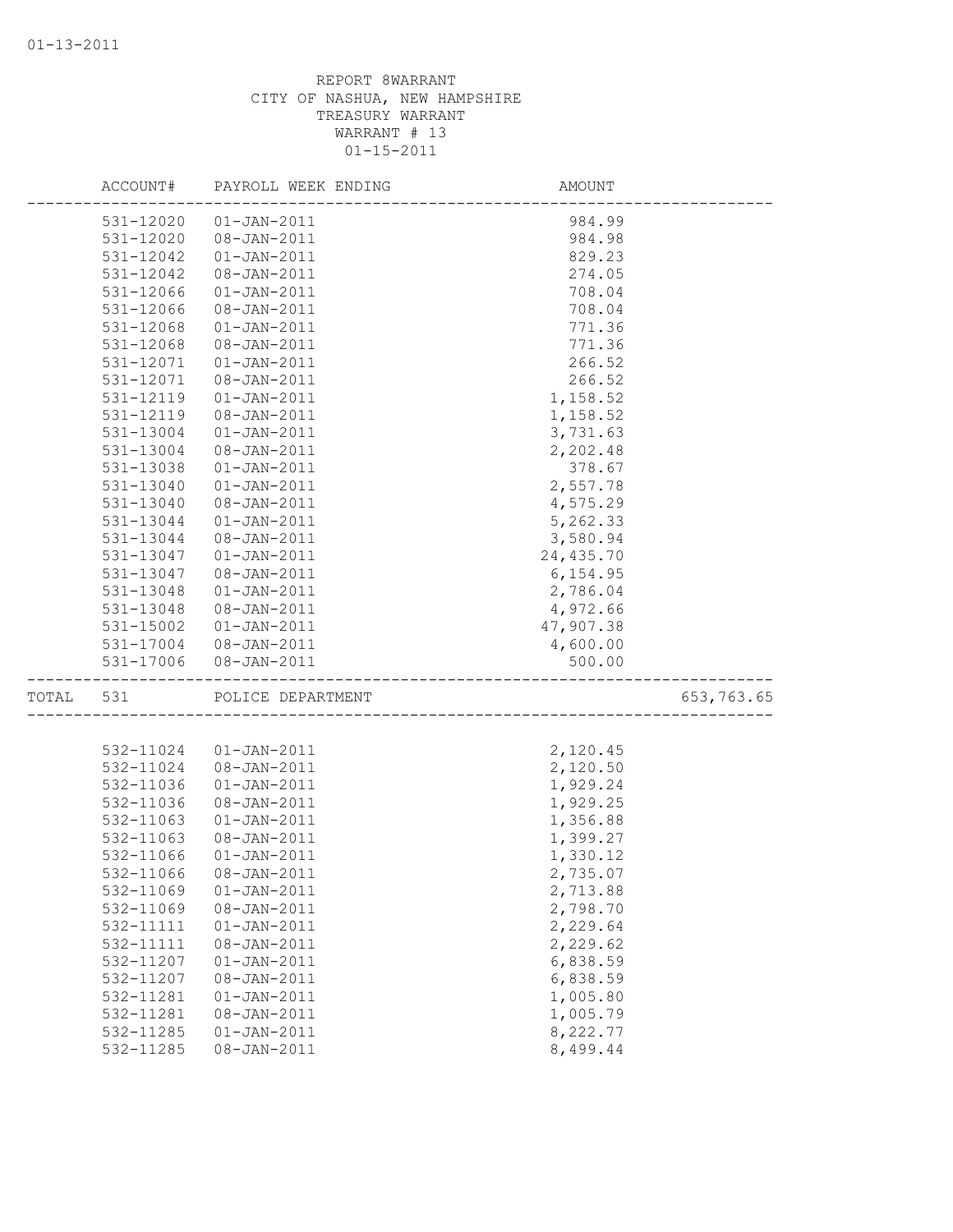|       | ACCOUNT#  | PAYROLL WEEK ENDING                   | AMOUNT         |             |
|-------|-----------|---------------------------------------|----------------|-------------|
|       | 532-11291 | $01 - JAN - 2011$                     | 6,314.09       |             |
|       | 532-11291 | $08 - JAN - 2011$                     | 8,693.37       |             |
|       | 532-11298 | $01 - JAN - 2011$                     | 1,361.22       |             |
|       | 532-11298 | 08-JAN-2011                           | 1,008.49       |             |
|       | 532-11300 | $01 - JAN - 2011$                     | 36,829.83      |             |
|       | 532-11300 | 08-JAN-2011                           | 39,743.99      |             |
|       | 532-11303 | $01 - JAN - 2011$                     | 1,203.00       |             |
|       | 532-11303 | 08-JAN-2011                           | 1,240.60       |             |
|       | 532-11305 | $01 - JAN - 2011$                     | 4,788.14       |             |
|       | 532-11305 | 08-JAN-2011                           | 4,954.83       |             |
|       | 532-11309 | $01 - JAN - 2011$                     | 107,586.86     |             |
|       | 532-11309 | 08-JAN-2011                           | 113,823.67     |             |
|       | 532-11660 | $01 - JAN - 2011$                     | 1,528.56       |             |
|       | 532-11660 | 08-JAN-2011                           | 1,576.30       |             |
|       | 532-11663 | $01 - JAN - 2011$                     | 1,498.40       |             |
|       | 532-11663 | 08-JAN-2011                           | 1,545.23       |             |
|       | 532-11666 | $01 - JAN - 2011$                     | 1,498.40       |             |
|       | 532-11666 | 08-JAN-2011                           | 3,081.09       |             |
|       | 532-11668 | $01 - JAN - 2011$                     | 1,513.40       |             |
|       | 532-11668 | 08-JAN-2011                           | 1,561.14       |             |
|       | 532-12070 | $01 - JAN - 2011$                     | 34, 354.49     |             |
|       | 532-12070 | 08-JAN-2011                           | 15, 917.93     |             |
|       | 532-13003 | $01 - JAN - 2011$                     | 23.04          |             |
|       | 532-13003 | 08-JAN-2011                           | 206.69         |             |
|       | 532-13004 | $01 - JAN - 2011$                     | 302.08         |             |
|       | 532-13004 | 08-JAN-2011                           | 935.38         |             |
|       | 532-13018 | $01 - JAN - 2011$                     | 3,636.67       |             |
|       | 532-13018 | 08-JAN-2011                           | 2,419.28       |             |
|       | 532-13024 | $01 - JAN - 2011$                     | 1,385.05       |             |
|       | 532-13024 | 08-JAN-2011                           | 981.48         |             |
|       | 532-13050 | $01 - JAN - 2011$                     | 11,232.19      |             |
|       |           |                                       |                |             |
|       | 532-13050 | 08-JAN-2011<br>$01 - JAN - 2011$      | 5, 172.30      |             |
|       | 532-15002 |                                       | 47,502.34      |             |
|       | 532-19231 | $01 - JAN - 2011$                     | 1,359.67       |             |
|       | 532-19231 | 08-JAN-2011                           | 1,393.61       |             |
|       | 532-19232 | $01 - JAN - 2011$                     | 2,011.25       |             |
|       | 532-19232 | 08-JAN-2011                           | 2,061.18       |             |
|       | 532-19233 | $01 - JAN - 2011$                     | 2,946.99       |             |
|       | 532-19233 | 08-JAN-2011                           | 3,032.81       |             |
|       | 532-19234 | $01 - JAN - 2011$                     | 1,876.31       |             |
|       | 532-19234 | $08 - JAN - 2011$                     | 1,922.89       |             |
|       | 532-31050 | 08-JAN-2011                           |                |             |
| TOTAL | 532       | FIRE DEPARTMENT                       |                | 539, 327.84 |
|       |           |                                       |                |             |
|       |           | 535-11980  01-JAN-2011<br>08-JAN-2011 | 96.15<br>96.15 |             |
|       | 535-11980 |                                       |                |             |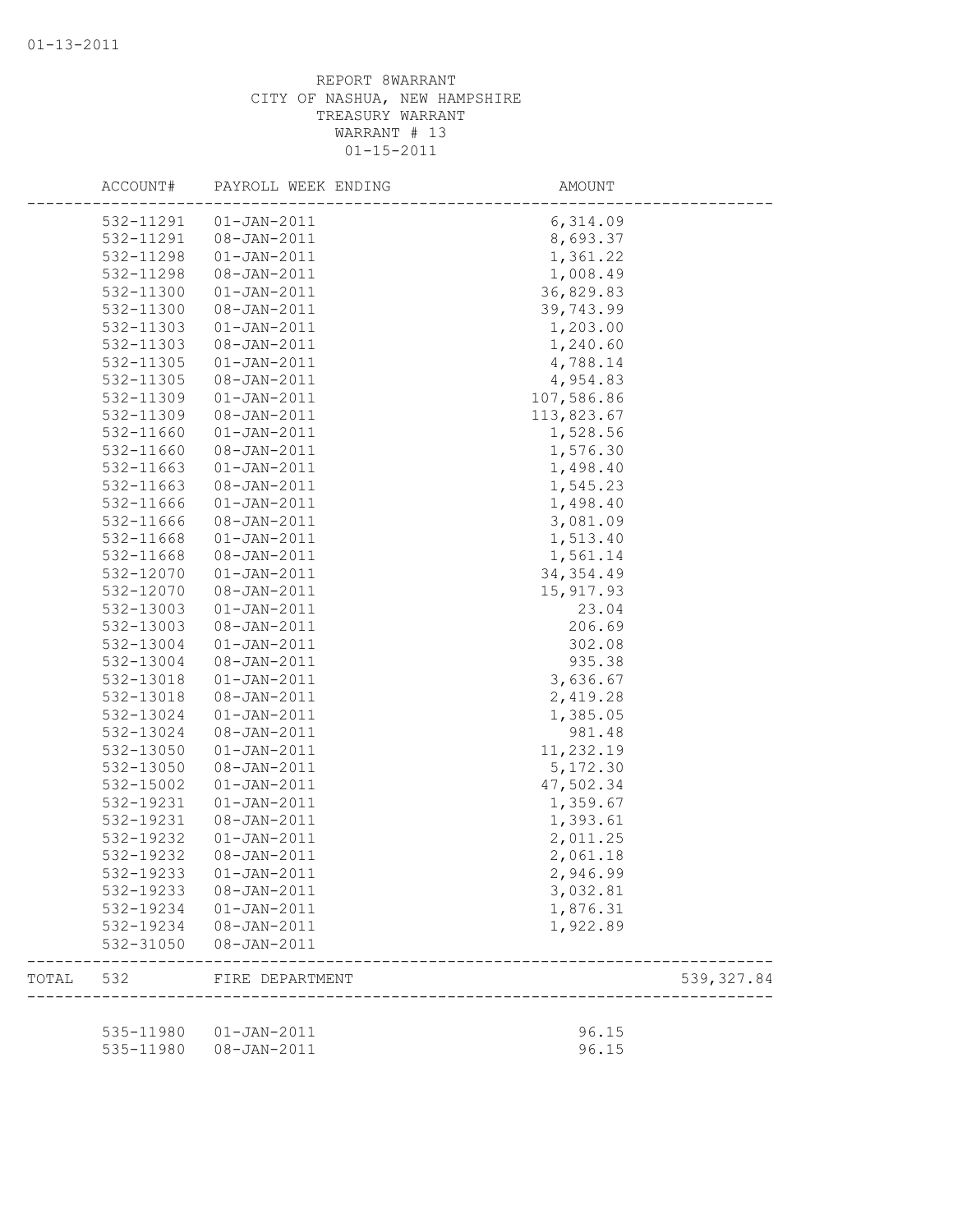|           | ACCOUNT#      | PAYROLL WEEK ENDING              | AMOUNT             |           |
|-----------|---------------|----------------------------------|--------------------|-----------|
| TOTAL 535 |               | EMERGENCY MANAGEMENT             |                    | 192.30    |
|           |               |                                  |                    |           |
|           |               | 536-11200 01-JAN-2011            | 1,449.60           |           |
|           |               | 536-11200 08-JAN-2011            | 1,449.60           |           |
|           |               | 536-12137  01-JAN-2011           | 1,230.12           |           |
|           |               | 536-12137  08-JAN-2011           | 1,230.12           |           |
|           | TOTAL 536     | CITYWIDE COMMUNICATIONS          |                    | 5,359.44  |
|           |               |                                  |                    |           |
|           | 541-11024     | $01 - JAN - 2011$                | 263.04             |           |
|           | 541-11024     | 08-JAN-2011                      | 263.04             |           |
|           | 541-11104     | $01 - JAN - 2011$                | 1,044.25           |           |
|           | 541-11104     | 08-JAN-2011                      | 1,044.25           |           |
|           | 541-11240     | $01 - JAN - 2011$                | 1,503.01           |           |
|           | 541-11240     | 08-JAN-2011<br>$01 - JAN - 2011$ | 1,503.02<br>435.30 |           |
|           | 541-11346     | 541-11346  08-JAN-2011           | 435.31             |           |
|           |               | 541-31050 08-JAN-2011            | $-80.00$           |           |
| TOTAL     | 541           | COMMUNITY SERVICES DIVISION      |                    | 6,411.22  |
|           |               |                                  |                    |           |
|           |               | 542-11024  01-JAN-2011           | 657.59             |           |
|           |               | 542-11024 08-JAN-2011            | 657.59             |           |
|           | 542-11426     | $01 - JAN - 2011$                | 1,404.70           |           |
|           | 542-11426     | 08-JAN-2011                      | 1,404.69           |           |
|           | 542-11484     | 08-JAN-2011                      | 48.00              |           |
|           | 542-11584     | $01 - JAN - 2011$                | 3,787.07           |           |
|           | 542-11584     | $08 - JAN - 2011$                | 3,787.06           |           |
|           | 542-12044     | $01 - JAN - 2011$                | 196.96             |           |
|           | 542-12044     | 08-JAN-2011                      | 90.90              |           |
|           | 542-12109     | $01 - JAN - 2011$                | 170.00             |           |
|           | 542-12109     | 08-JAN-2011                      | 102.00             |           |
| TOTAL     | 542           | COMMUNITY HEALTH                 |                    | 12,306.56 |
|           |               |                                  |                    |           |
|           | 543-11380     | $01 - JAN - 2011$                | 988.20             |           |
|           | 543-11380     | 08-JAN-2011                      | 988.21             |           |
|           | 543-11438     | $01 - JAN - 2011$                | 1,324.89           |           |
|           | 543-11438     | 08-JAN-2011                      | 1,324.89           |           |
|           | $543 - 11602$ | $01 - JAN - 2011$                | 909.84             |           |
|           | 543-11602     | 08-JAN-2011                      | 909.84             |           |
|           | 543-11604     | $01 - JAN - 2011$                | 1,101.53           |           |
|           | 543-11604     | 08-JAN-2011                      | 944.18             |           |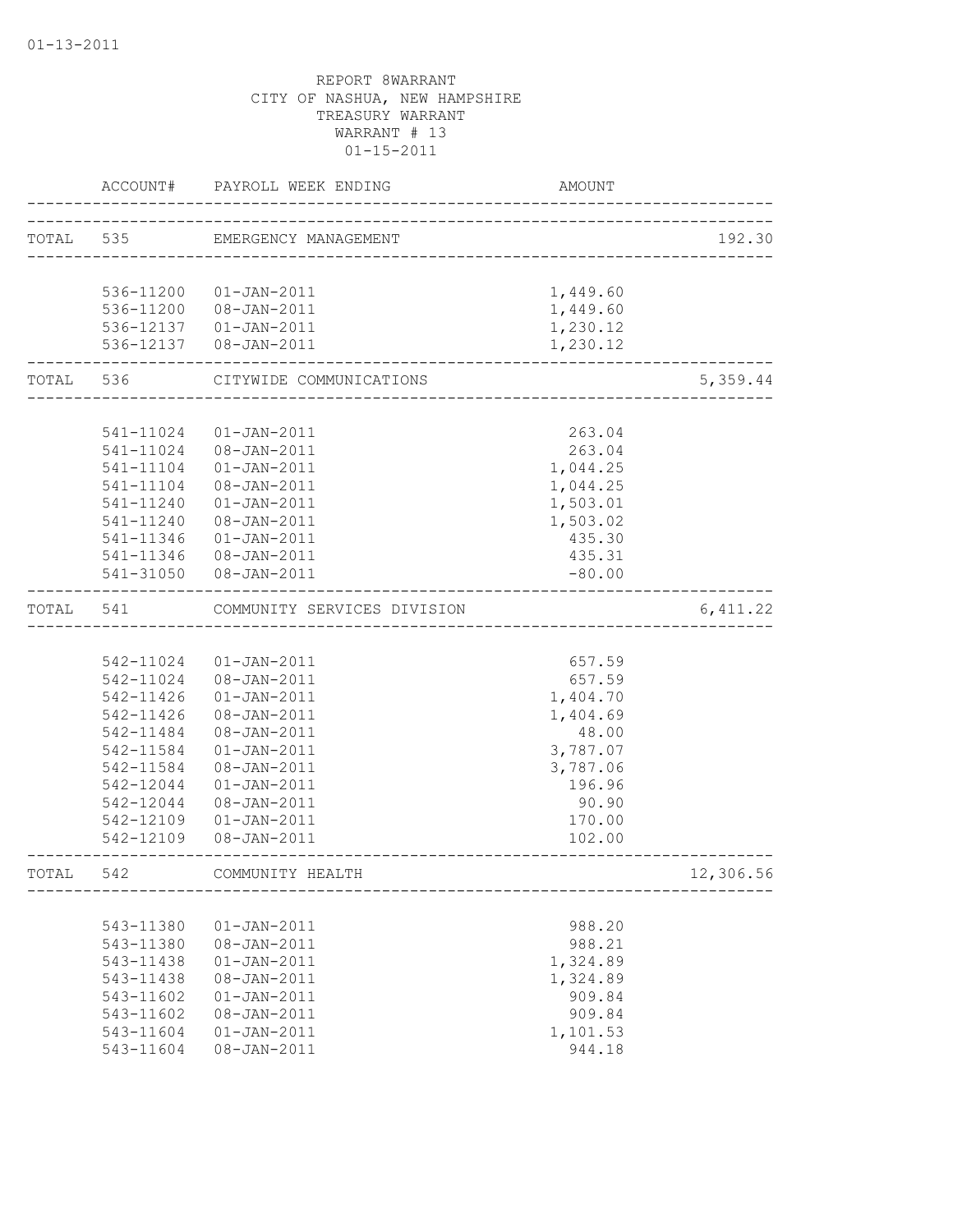|           | ACCOUNT# PAYROLL WEEK ENDING                   |          |           |
|-----------|------------------------------------------------|----------|-----------|
|           | 543-11605  01-JAN-2011                         | 985.14   |           |
|           |                                                |          |           |
|           |                                                |          | 10,186.02 |
|           |                                                |          |           |
|           | 544-11008  01-JAN-2011                         | 766.45   |           |
|           | 544-11008  08-JAN-2011                         | 766.45   |           |
|           | 544-11099  01-JAN-2011                         | 2,161.16 |           |
|           | 544-11099 08-JAN-2011                          | 2,161.16 |           |
|           | 544-11112  01-JAN-2011                         | 877.26   |           |
|           | 544-11112  08-JAN-2011                         | 877.27   |           |
|           | 544-11367  01-JAN-2011                         | 858.44   |           |
|           | 544-11367 08-JAN-2011                          | 858.44   |           |
|           | 544-11777   01-JAN-2011                        | 1,328.18 |           |
|           | 544-11777  08-JAN-2011                         | 1,328.18 |           |
|           | 544-12101  01-JAN-2011                         | 441.56   |           |
|           | 544-12101  08-JAN-2011<br>-------------------- | 441.56   |           |
|           | TOTAL 544 WELFARE ADMINISTRATION               |          | 12,866.11 |
|           |                                                |          |           |
|           | 551-11024  01-JAN-2011                         | 639.71   |           |
|           | 551-11024 08-JAN-2011                          | 639.71   |           |
|           | 551-11028  01-JAN-2011                         | 557.82   |           |
|           | 551-11028 08-JAN-2011                          | 557.83   |           |
|           | 551-11057  01-JAN-2011                         | 920.69   |           |
|           | 551-11057  08-JAN-2011                         | 920.69   |           |
| 551-11094 | 01-JAN-2011                                    | 313.79   |           |
|           | 551-11094  08-JAN-2011                         | 313.78   |           |
|           | 551-11097  01-JAN-2011                         | 1,101.98 |           |
| 551-11097 | 08-JAN-2011                                    | 1,101.98 |           |
| 551-11211 | $01 - JAN - 2011$                              | 632.11   |           |
| 551-11211 | 08-JAN-2011                                    | 632.11   |           |
| 551-11249 | $01 - JAN - 2011$                              | 1,320.00 |           |
| 551-11249 | 08-JAN-2011                                    | 1,320.01 |           |
| 551-11268 | $01 - JAN - 2011$                              | 650.13   |           |
|           | 551-11268 08-JAN-2011                          | 650.13   |           |
| 551-11273 | $01 - JAN - 2011$                              | 1,735.80 |           |
| 551-11273 | $08 - JAN - 2011$                              | 1,735.80 |           |
| 551-11435 | $01 - JAN - 2011$                              | 936.74   |           |
| 551-11435 | 08-JAN-2011                                    | 936.74   |           |
| 551-11462 | $01 - JAN - 2011$                              | 1,059.21 |           |
| 551-11462 | 08-JAN-2011                                    | 1,059.21 |           |
| 551-11620 | $01 - JAN - 2011$                              | 1,184.60 |           |
| 551-11620 | 08-JAN-2011                                    | 1,184.60 |           |
| 551-11638 | $01 - JAN - 2011$                              | 1,212.05 |           |
| 551-11638 | 08-JAN-2011                                    | 1,212.06 |           |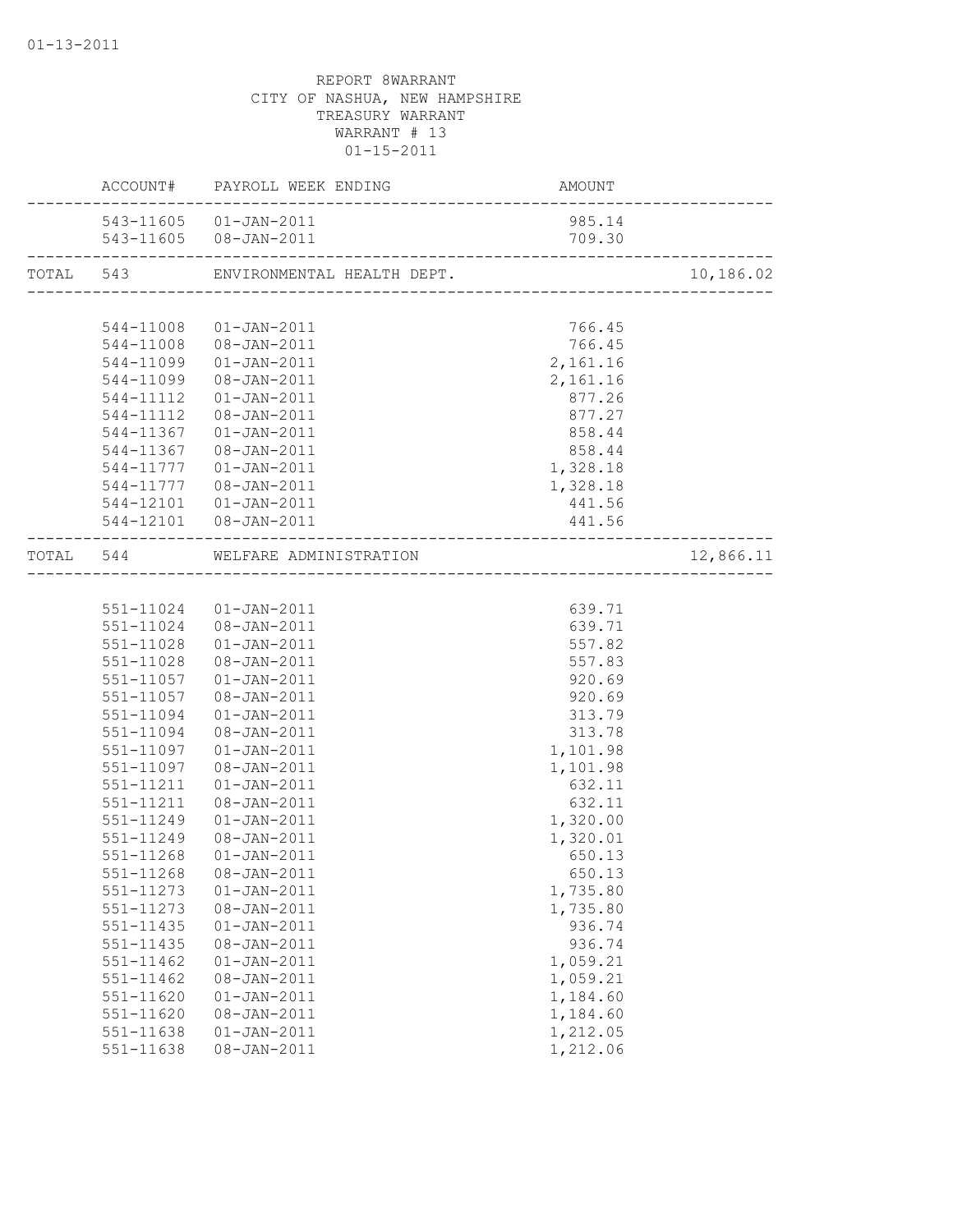|       |           | 551-13004 08-JAN-2011                         | 83.94     |  |
|-------|-----------|-----------------------------------------------|-----------|--|
|       |           |                                               | 24,613.22 |  |
|       |           |                                               |           |  |
|       |           | 552-11024  01-JAN-2011                        | 706.26    |  |
|       |           | 552-11024 08-JAN-2011                         | 706.26    |  |
|       |           | 552-11077  01-JAN-2011                        | 1,331.47  |  |
|       |           | 552-11077  08-JAN-2011                        | 1,331.47  |  |
|       |           | 552-11087  01-JAN-2011                        | 848.72    |  |
|       |           | 552-11087  08-JAN-2011                        | 882.00    |  |
|       |           | 552-11143  01-JAN-2011                        | 878.00    |  |
|       | 552-11143 | 08-JAN-2011                                   | 878.00    |  |
|       | 552-11324 | 01-JAN-2011                                   | 4,236.84  |  |
|       | 552-11324 | 08-JAN-2011                                   | 4,236.83  |  |
|       | 552-11339 | $01 - JAN - 2011$                             | 3,012.80  |  |
|       | 552-11339 | 08-JAN-2011                                   | 3,012.80  |  |
|       | 552-11342 | $01 - JAN - 2011$                             | 790.80    |  |
|       | 552-11342 | 08-JAN-2011                                   | 790.80    |  |
|       | 552-11343 | $01 - JAN - 2011$                             | 1,776.80  |  |
|       | 552-11343 | 08-JAN-2011                                   | 1,776.80  |  |
|       | 552-11407 | 01-JAN-2011                                   | 5,492.39  |  |
|       | 552-11407 | 08-JAN-2011                                   | 5,446.81  |  |
|       | 552-11492 | 01-JAN-2011                                   | 836.40    |  |
|       | 552-11492 | 08-JAN-2011                                   | 836.40    |  |
|       | 552-11562 | $01 - JAN - 2011$                             | 420.52    |  |
|       | 552-11562 | $08 - JAN - 2011$                             | 441.54    |  |
|       | 552-11580 | $01 - JAN - 2011$                             | 1,014.70  |  |
|       | 552-11580 | 08-JAN-2011                                   | 1,014.70  |  |
|       | 552-11672 | $01 - JAN - 2011$                             | 1,489.35  |  |
|       | 552-11672 | 08-JAN-2011                                   | 1,489.36  |  |
|       | 552-11750 | $01 - JAN - 2011$                             | 803.60    |  |
|       | 552-11750 | 08-JAN-2011                                   | 803.60    |  |
|       | 552-13004 | $01 - JAN - 2011$                             | 889.93    |  |
|       | 552-13004 | 08-JAN-2011                                   | 278.04    |  |
|       | 552-13009 | 01-JAN-2011                                   | 1,205.89  |  |
|       | 552-13067 | 01-JAN-2011                                   | 1,469.84  |  |
|       |           |                                               | 1,296.96  |  |
|       |           | 552-17002 08-JAN-2011                         | 1,000.00  |  |
| TOTAL |           | 552 PARKS AND RECREATION<br>_________________ | 53,426.68 |  |
|       |           |                                               |           |  |
|       | 553-11024 | $01 - JAN - 2011$                             | 372.50    |  |
|       | 553-11024 | 08-JAN-2011                                   | 327.27    |  |
|       | 553-11078 | $01 - JAN - 2011$                             | 2,695.77  |  |
|       |           | 553-11078  08-JAN-2011                        | 2,695.77  |  |
|       | 553-11098 | $01 - JAN - 2011$                             | 1,043.53  |  |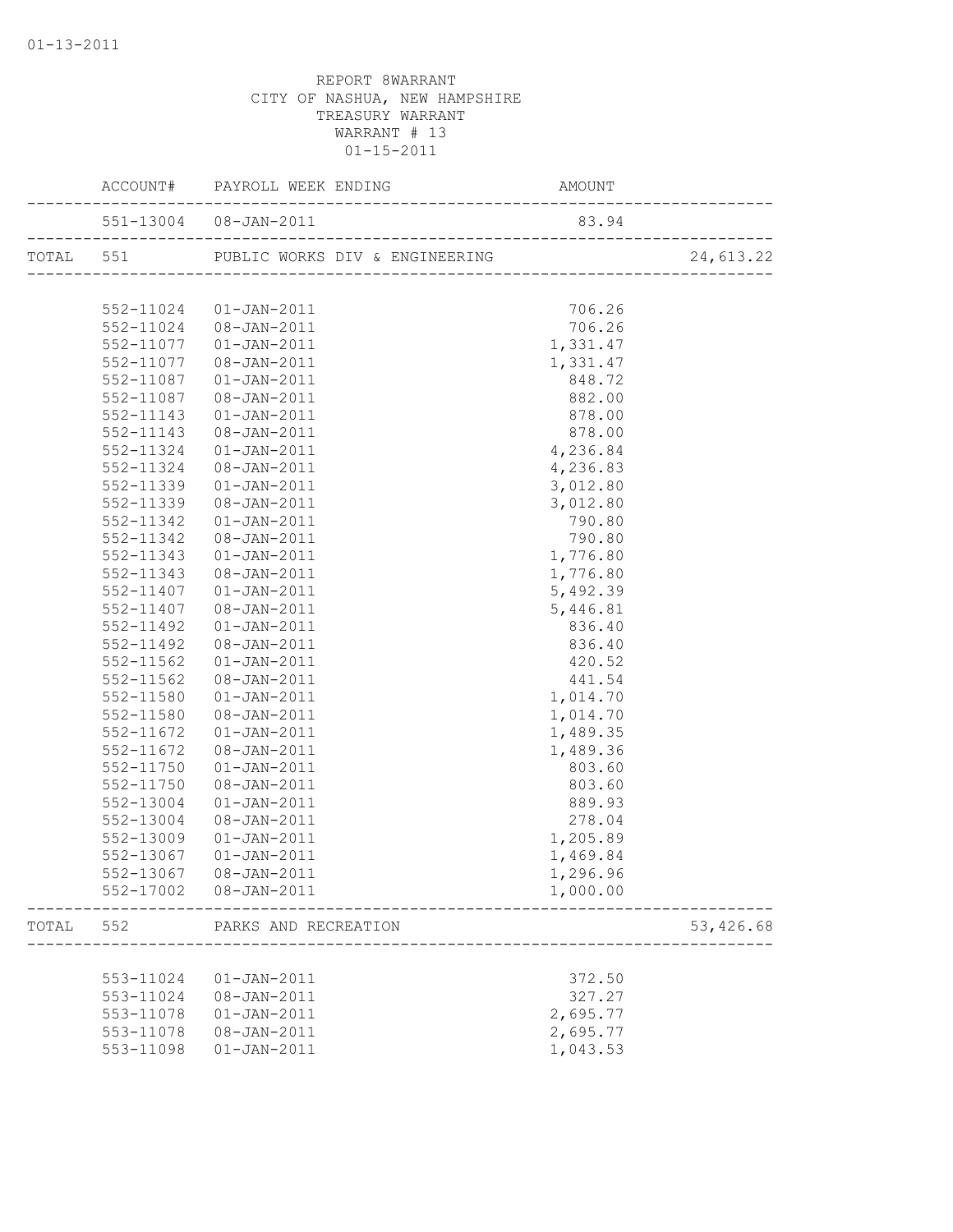|       | ACCOUNT#      | PAYROLL WEEK ENDING | AMOUNT     |            |
|-------|---------------|---------------------|------------|------------|
|       | 553-11098     | 08-JAN-2011         | 1,038.42   |            |
|       | 553-11169     | $01 - JAN - 2011$   | 1,071.45   |            |
|       | 553-11169     | 08-JAN-2011         | 1,071.44   |            |
|       | 553-11192     | $01 - JAN - 2011$   | 991.88     |            |
|       | 553-11192     | 08-JAN-2011         | 977.05     |            |
|       | 553-11279     | $01 - JAN - 2011$   | 5,619.20   |            |
|       | 553-11279     | 08-JAN-2011         | 5,443.60   |            |
|       | 553-11327     | $01 - JAN - 2011$   | 4,236.84   |            |
|       | 553-11327     | $08 - JAN - 2011$   | 4,236.84   |            |
|       | 553-11375     | $01 - JAN - 2011$   | 1,591.14   |            |
|       | 553-11375     | 08-JAN-2011         | 1,591.14   |            |
|       | 553-11465     | $01 - JAN - 2011$   | 3, 178.32  |            |
|       | $553 - 11465$ | $08 - JAN - 2011$   | 3,345.60   |            |
|       | 553-11474     | $01 - JAN - 2011$   | 3,856.80   |            |
|       | 553-11474     | 08-JAN-2011         | 3,856.80   |            |
|       | 553-11475     | $01 - JAN - 2011$   | 2,931.60   |            |
|       | 553-11475     | $08 - JAN - 2011$   | 2,931.60   |            |
|       | 553-11630     | $01 - JAN - 2011$   | 1,624.91   |            |
|       | 553-11630     | 08-JAN-2011         | 1,660.56   |            |
|       | 553-11648     | $01 - JAN - 2011$   | 860.55     |            |
|       | 553-11648     | 08-JAN-2011         | 860.56     |            |
|       | 553-11678     | $01 - JAN - 2011$   | 1,485.69   |            |
|       | 553-11678     | $08 - JAN - 2011$   | 1,485.69   |            |
|       | 553-11759     | $01 - JAN - 2011$   | 15,792.97  |            |
|       | 553-11759     | 08-JAN-2011         | 15,998.96  |            |
|       | 553-11771     | $01 - JAN - 2011$   | 1,711.44   |            |
|       | 553-11771     | 08-JAN-2011         | 1,901.60   |            |
|       | 553-13004     | $01 - JAN - 2011$   | 1,779.61   |            |
|       | 553-13004     | 08-JAN-2011         | 1,563.69   |            |
|       | 553-13009     | $01 - JAN - 2011$   | 58,835.85  |            |
|       | 553-13009     | $08 - JAN - 2011$   | 2,099.94   |            |
|       | 553-13901     | $01 - JAN - 2011$   | 10,969.24  |            |
|       | 553-13901     | $08 - JAN - 2011$   | 11, 410.58 |            |
|       | 553-17004     | $01 - JAN - 2011$   | 700.00     |            |
|       | 553-17008     | $01 - JAN - 2011$   | 900.00     |            |
|       | 553-17010     | $01 - JAN - 2011$   | 1,100.00   |            |
|       | 553-17010     | $08 - JAN - 2011$   | 1,100.00   |            |
| TOTAL | 553           | STREET DEPARTMENT   |            | 188,946.40 |
|       |               |                     |            |            |
|       | 555-11024     | $01 - JAN - 2011$   | 372.50     |            |
|       | 555-11024     | 08-JAN-2011         | 327.27     |            |
|       | 555-11058     | $01 - JAN - 2011$   | 1,014.70   |            |
|       | 555-11058     | 08-JAN-2011         | 1,014.70   |            |
|       | 555-11461     | $01 - JAN - 2011$   | 1,533.61   |            |
|       | 555-11461     | 08-JAN-2011         | 1,533.61   |            |
|       | 555-11505     | $01 - JAN - 2011$   | 1,219.71   |            |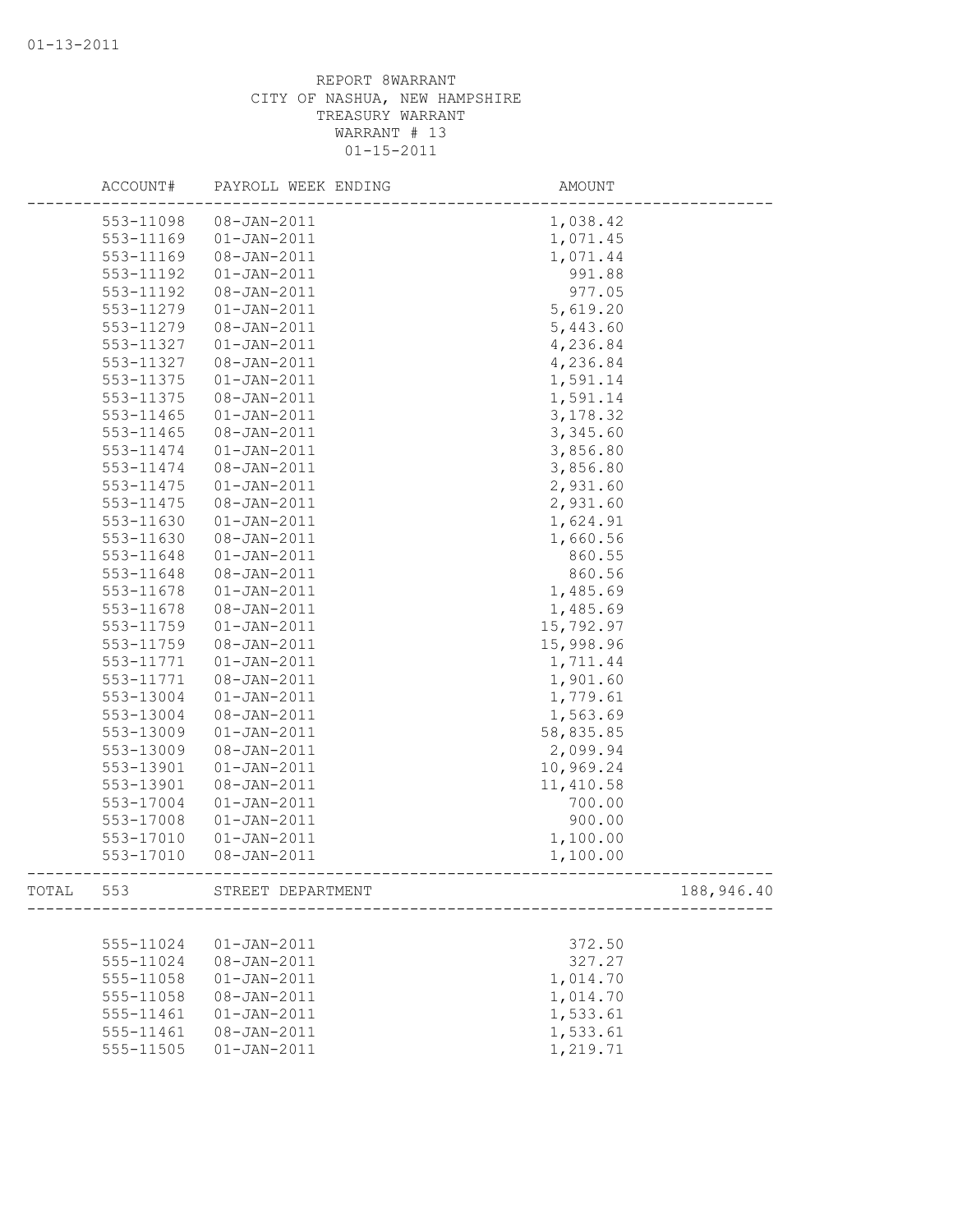|       | ACCOUNT#      | PAYROLL WEEK ENDING | AMOUNT   |            |
|-------|---------------|---------------------|----------|------------|
|       | 555-11505     | $08 - JAN - 2011$   | 1,219.71 |            |
|       | 555-11639     | $01 - JAN - 2011$   | 836.40   |            |
|       | 555-11639     | 08-JAN-2011         | 836.41   |            |
|       | 555-11640     | $01 - JAN - 2011$   | 779.20   |            |
|       | 555-11640     | 08-JAN-2011         | 779.20   |            |
|       | 555-11738     | $01 - JAN - 2011$   | 2,000.00 |            |
|       | 555-11738     | 08-JAN-2011         | 2,200.00 |            |
|       | 555-11745     | $01 - JAN - 2011$   | 831.60   |            |
|       | 555-11745     | $08 - JAN - 2011$   | 831.60   |            |
|       | 555-11746     | $01 - JAN - 2011$   | 1,173.51 |            |
|       | 555-11746     | 08-JAN-2011         | 1,173.51 |            |
|       | 555-13004     | $01 - JAN - 2011$   | 208.54   |            |
|       | 555-13068     | $01 - JAN - 2011$   | 263.37   |            |
|       | 555-13068     | $08 - JAN - 2011$   | 263.15   |            |
| TOTAL | 555           | TRAFFIC DEPARTMENT  |          | 20, 412.30 |
|       |               |                     |          |            |
|       | 557-11024     | $01 - JAN - 2011$   | 639.71   |            |
|       | 557-11024     | $08 - JAN - 2011$   | 639.71   |            |
|       | 557-11161     | $01 - JAN - 2011$   | 1,268.16 |            |
|       | 557-11161     | $08 - JAN - 2011$   | 1,268.16 |            |
|       | 557-11751     | $01 - JAN - 2011$   | 70.41    |            |
|       | 557-11751     | 08-JAN-2011         | 70.41    |            |
|       | 557-13004     | $01 - JAN - 2011$   | 475.54   |            |
| TOTAL | 557           | PARKING LOTS        |          | 4,432.10   |
|       |               |                     |          |            |
|       | 561-11345     | $01 - JAN - 2011$   | 1,240.90 |            |
|       | 561-11345     | 08-JAN-2011         | 1,240.90 |            |
|       | 561-11651     | $01 - JAN - 2011$   | 885.76   |            |
|       | 561-11651     | $08 - JAN - 2011$   | 885.76   |            |
|       | $561 - 11658$ | $01 - JAN - 2011$   | 1,075.61 |            |
|       | 561-11658     | 08-JAN-2011         | 1,075.61 |            |
| TOTAL | 561           | EDGEWOOD CEMETERY   |          | 6,404.54   |
|       |               |                     |          |            |
|       | 563-11345     | $01 - JAN - 2011$   | 1,193.49 |            |
|       | 563-11345     | $08 - JAN - 2011$   | 1,193.50 |            |
|       | 563-11651     | $01 - JAN - 2011$   | 788.60   |            |
|       | 563-11651     | 08-JAN-2011         | 788.59   |            |
|       | 563-11657     | $01 - JAN - 2011$   | 985.56   |            |
|       | 563-11657     | $08 - JAN - 2011$   | 985.56   |            |
|       | 563-13004     | $08 - JAN - 2011$   | 67.13    |            |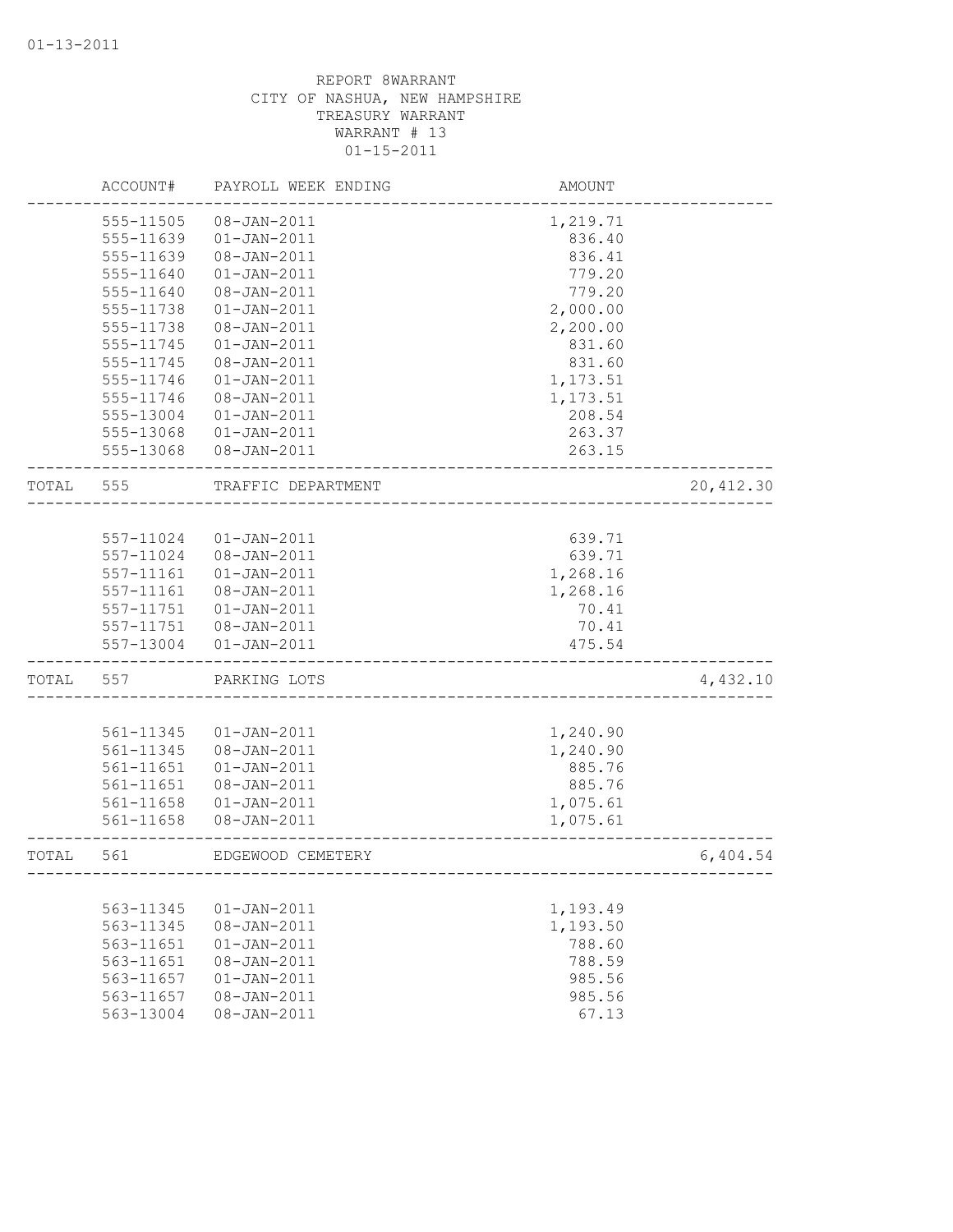|       | ACCOUNT#  | PAYROLL WEEK ENDING    | AMOUNT                      |            |
|-------|-----------|------------------------|-----------------------------|------------|
| TOTAL | 563       | WOODLAWN CEMETERY      |                             | 6,002.43   |
|       |           |                        | ___________________________ |            |
|       |           |                        |                             |            |
|       | 571-11024 | 01-JAN-2011            | 864.00                      |            |
|       | 571-11024 | 08-JAN-2011            | 324.00                      |            |
|       | 571-11174 | $01 - JAN - 2011$      | 639.72                      |            |
|       | 571-11174 | 08-JAN-2011            | 639.71                      |            |
|       |           | 571-11237  01-JAN-2011 | 1,999.68                    |            |
|       |           | 571-11237  08-JAN-2011 | 1,999.68                    |            |
| TOTAL | 571       | COMMUNITY DEVELOPMENT  |                             | 6,466.79   |
|       |           |                        |                             |            |
|       | 572-11024 | $01 - JAN - 2011$      | 672.17                      |            |
|       | 572-11024 | 08-JAN-2011            | 672.17                      |            |
|       | 572-11215 | $01 - JAN - 2011$      | 3,727.03                    |            |
|       | 572-11215 | 08-JAN-2011            | 3,727.01                    |            |
|       | 572-11238 | $01 - JAN - 2011$      | 882.38                      |            |
|       | 572-11238 | 08-JAN-2011            | 882.38                      |            |
|       | 572-11450 | 01-JAN-2011            | 1,771.20                    |            |
|       | 572-11450 | 08-JAN-2011            | 1,771.19                    |            |
|       | 572-11522 | $01 - JAN - 2011$      | 858.42                      |            |
|       | 572-11522 | $08 - JAN - 2011$      | 858.42                      |            |
|       | 572-11525 | $01 - JAN - 2011$      | 1,058.00                    |            |
|       | 572-11525 | 08-JAN-2011            | 1,058.00                    |            |
|       | 572-58005 | 01-JAN-2011            | 100.00                      |            |
|       | 572-98046 | 08-JAN-2011            | 100.00                      |            |
| TOTAL | 572       | PLANNING DEPARTMENT    |                             | 18, 138.37 |
|       |           |                        |                             |            |
|       | 573-11444 | 01-JAN-2011            | 1,666.16                    |            |
|       | 573-11444 | 08-JAN-2011            | 1,666.17                    |            |
|       | 573-12029 | $01 - JAN - 2011$      | 368.59                      |            |
|       |           | 573-12029 08-JAN-2011  | 368.59                      |            |
| TOTAL | 573       | ECONOMIC DEVELOPMENT   |                             | 4,069.51   |
|       |           |                        |                             |            |
|       | 575-11032 | $01 - JAN - 2011$      | 738.31                      |            |
|       | 575-11032 | 08-JAN-2011            | 738.32                      |            |
|       | 575-11042 | $01 - JAN - 2011$      | 1,471.30                    |            |
|       | 575-11042 | 08-JAN-2011            | 1,471.30                    |            |
|       | 575-11189 | $01 - JAN - 2011$      | 1,130.10                    |            |
|       | 575-11189 | 08-JAN-2011            | 1,130.10                    |            |
|       | 575-11246 | $01 - JAN - 2011$      | 1,726.92                    |            |
|       | 575-11246 | 08-JAN-2011            | 1,726.92                    |            |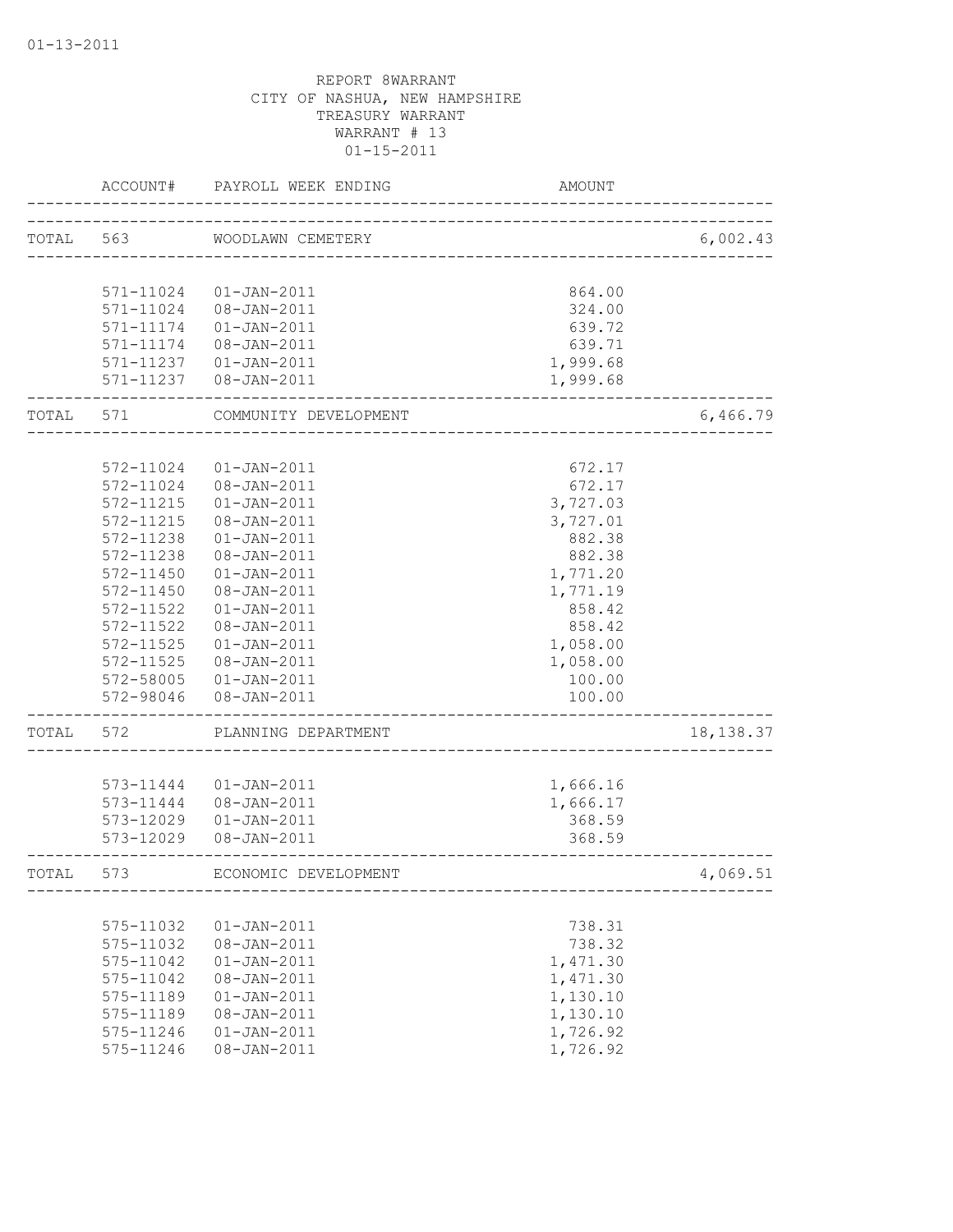|       | ACCOUNT#  | PAYROLL WEEK ENDING    | AMOUNT            |           |
|-------|-----------|------------------------|-------------------|-----------|
|       | 575-11365 | $01 - JAN - 2011$      | 460.00            |           |
|       | 575-11365 | 08-JAN-2011            | 460.00            |           |
|       | 575-11387 | $01 - JAN - 2011$      | 7,026.44          |           |
|       | 575-11387 | 08-JAN-2011            | 7,026.41          |           |
|       | 575-11393 | $01 - JAN - 2011$      | 3,715.07          |           |
|       | 575-11393 | 08-JAN-2011            | 3,715.07          |           |
|       | 575-11400 | $01 - JAN - 2011$      | 7,704.06          |           |
|       | 575-11400 | 08-JAN-2011            | 7,704.07          |           |
|       | 575-11401 | $01 - JAN - 2011$      | 4,099.82          |           |
|       | 575-11401 | $08 - JAN - 2011$      | 4,079.76          |           |
|       | 575-11403 | $01 - JAN - 2011$      | 786.81            |           |
|       | 575-11403 | 08-JAN-2011            | 786.82            |           |
|       | 575-11404 | $01 - JAN - 2011$      | 799.50            |           |
|       | 575-11404 | 08-JAN-2011            | 799.50            |           |
|       | 575-11627 | $01 - JAN - 2011$      | 643.50            |           |
|       | 575-11627 | 08-JAN-2011            | 643.50            |           |
|       | 575-12073 | $01 - JAN - 2011$      | 407.52            |           |
|       | 575-12073 | 08-JAN-2011            | 548.58            |           |
|       | 575-12090 | $01 - JAN - 2011$      | 857.13            |           |
|       | 575-12090 | 08-JAN-2011            | 1,075.26          |           |
|       | 575-12114 | $01 - JAN - 2011$      | 1,019.22          |           |
|       | 575-12114 | 08-JAN-2011            | 1,687.69          |           |
|       | 575-13004 | $01 - JAN - 2011$      | 149.91            |           |
|       | 575-13004 | 08-JAN-2011            | 59.96             |           |
|       | 575-13035 | $01 - JAN - 2011$      | 58.78             |           |
|       | 575-13035 | 08-JAN-2011            | 58.78             |           |
| TOTAL | 575       | PUBLIC LIBRARIES       |                   | 66,506.43 |
|       |           |                        |                   |           |
|       | 576-11059 | $01 - JAN - 2011$      | 1,328.18          |           |
|       | 576-11059 | 08-JAN-2011            | 1,328.18          |           |
|       | 576-11221 | $01 - JAN - 2011$      | 1,092.14          |           |
|       | 576-11221 | 08-JAN-2011            | 1,092.14          |           |
|       | 576-11315 | $01 - JAN - 2011$      | 762.17            |           |
|       | 576-11315 | 08-JAN-2011            | 762.16            |           |
|       | 576-11361 | $01 - JAN - 2011$      | 4,102.82          |           |
|       | 576-11361 | 08-JAN-2011            | 4,102.81          |           |
|       | 576-11362 | $01 - JAN - 2011$      | 1, 114.74         |           |
|       | 576-11362 | 08-JAN-2011            | 1, 114.73         |           |
|       | 576-12045 | 01-JAN-2011            | 578.89            |           |
|       | 576-12045 | 08-JAN-2011            | 321.45            |           |
| TOTAL | 576       | BUILDING DEPARTMENT    | ----------------- | 17,700.41 |
|       |           | 577-11067  01-JAN-2011 | 1,216.69          |           |
|       | 577-11067 | 08-JAN-2011            | 1,216.69          |           |
|       |           |                        |                   |           |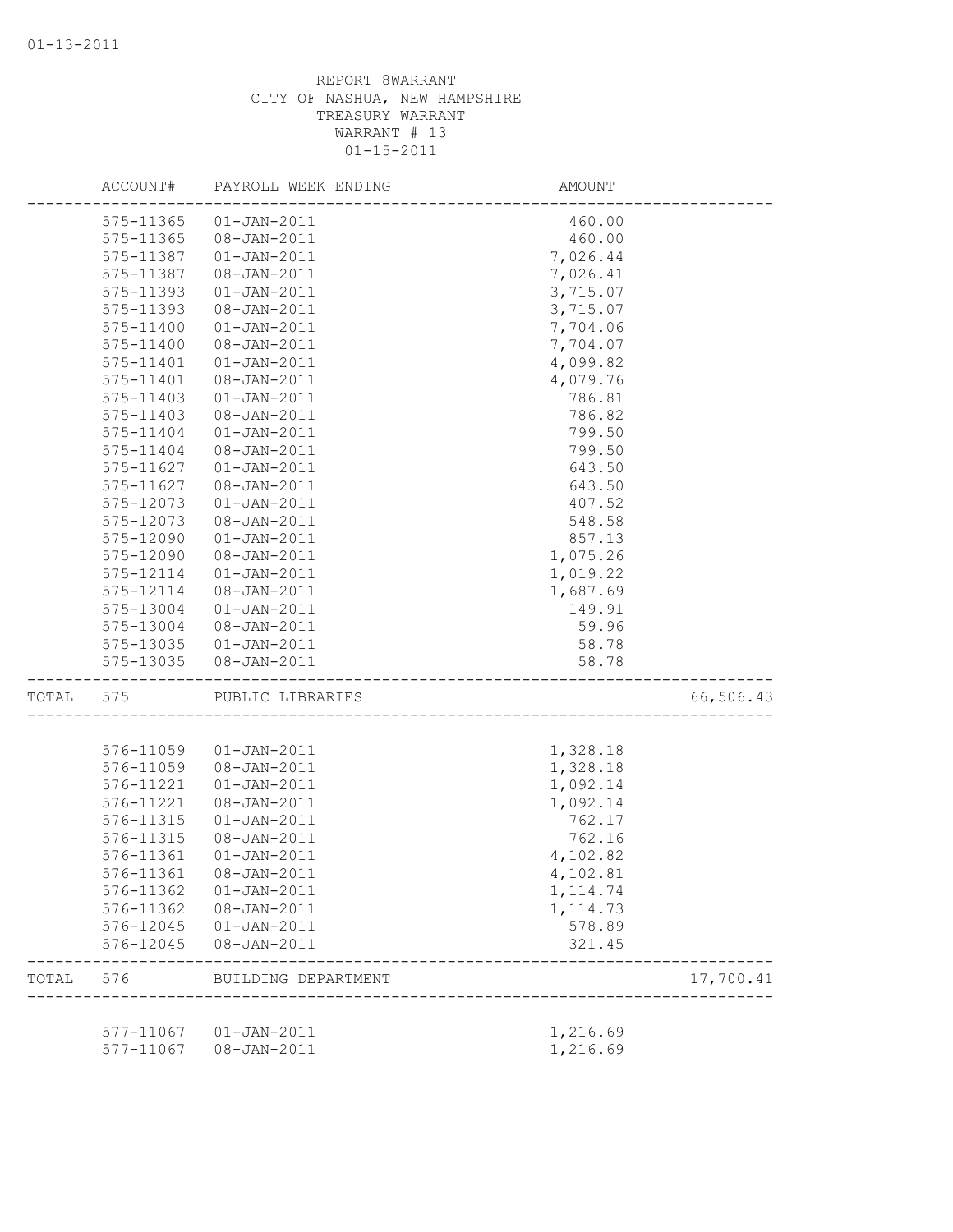|           | ACCOUNT# PAYROLL WEEK ENDING | AMOUNT               |          |
|-----------|------------------------------|----------------------|----------|
|           | 577-11183  01-JAN-2011       | 1,894.22             |          |
|           | 577-11183  08-JAN-2011       | 1,894.23             |          |
|           | TOTAL 577 CODE ENFORCEMENT   |                      | 6,221.83 |
|           |                              |                      |          |
|           | 581-11012  01-JAN-2011       | 3,766.23             |          |
| 581-11076 | $01 - JAN - 2011$            | 3,884.62             |          |
| 581-11081 | 01-JAN-2011                  | 2,550.00             |          |
| 581-11162 | 01-JAN-2011                  | 19,267.55            |          |
| 581-11162 | 08-JAN-2011                  | 55,793.41            |          |
| 581-11204 | $01 - JAN - 2011$            | 13,796.40            |          |
| 581-11204 | 08-JAN-2011                  | 13,068.40            |          |
| 581-11347 | $01 - JAN - 2011$            | 2,462.73             |          |
| 581-11348 | $01 - JAN - 2011$            | 93, 944.87           |          |
| 581-11366 | $01 - JAN - 2011$            | 53,481.64            |          |
| 581-11366 | 08-JAN-2011                  | 53,500.55            |          |
| 581-11396 | $01 - JAN - 2011$            | 40,592.16            |          |
| 581-11402 | 08-JAN-2011                  | 3,336.60             |          |
| 581-11408 | 01-JAN-2011                  | 17,981.04            |          |
| 581-11408 | 08-JAN-2011                  | 17,869.46            |          |
| 581-11486 | 01-JAN-2011                  | 44, 211.27           |          |
| 581-11515 | $01 - JAN - 2011$            | 1,669.66             |          |
| 581-11570 | 01-JAN-2011                  | 61, 164. 18          |          |
| 581-11572 | 01-JAN-2011                  | 57,847.04            |          |
| 581-11579 | $01 - JAN - 2011$            | 39,460.21            |          |
| 581-11628 | 08-JAN-2011                  | 3,285.20             |          |
| 581-11675 | $01 - JAN - 2011$            | 5, 192.31            |          |
| 581-11709 | 01-JAN-2011                  | 5,781.40             |          |
| 581-11711 | 01-JAN-2011                  | 2,705.80             |          |
| 581-11726 | 01-JAN-2011                  | 1,705,884.94         |          |
| 581-11800 | 01-JAN-2011                  | 38,949.57            |          |
| 581-11801 | 01-JAN-2011                  | 13,279.71            |          |
| 581-11801 | 08-JAN-2011                  | 274.50               |          |
| 581-11802 | $01 - JAN - 2011$            | 13,010.01            |          |
| 581-11803 | $01 - JAN - 2011$            | 15,501.84            |          |
| 581-11803 | 08-JAN-2011                  | 727.18               |          |
|           | 581-11805  01-JAN-2011       | 33,288.33            |          |
| 581-11812 | $01 - JAN - 2011$            | 2,683.93             |          |
| 581-11830 | $01 - JAN - 2011$            | 4,069.46             |          |
| 581-11850 | 08-JAN-2011                  | 1,903.06             |          |
| 581-11860 | $01 - JAN - 2011$            | 4,231.12             |          |
| 581-11870 | $01 - JAN - 2011$            | 3, 153.85            |          |
| 581-12021 | $01 - JAN - 2011$            | 2,010.11             |          |
| 581-12060 |                              | 40.05                |          |
| 581-12060 | $01 - JAN - 2011$            |                      |          |
|           | 08-JAN-2011                  | 2,624.76<br>1,775.00 |          |
| 581-12078 | $01 - JAN - 2011$            |                      |          |
| 581-12078 | 08-JAN-2011                  | 1,425.00             |          |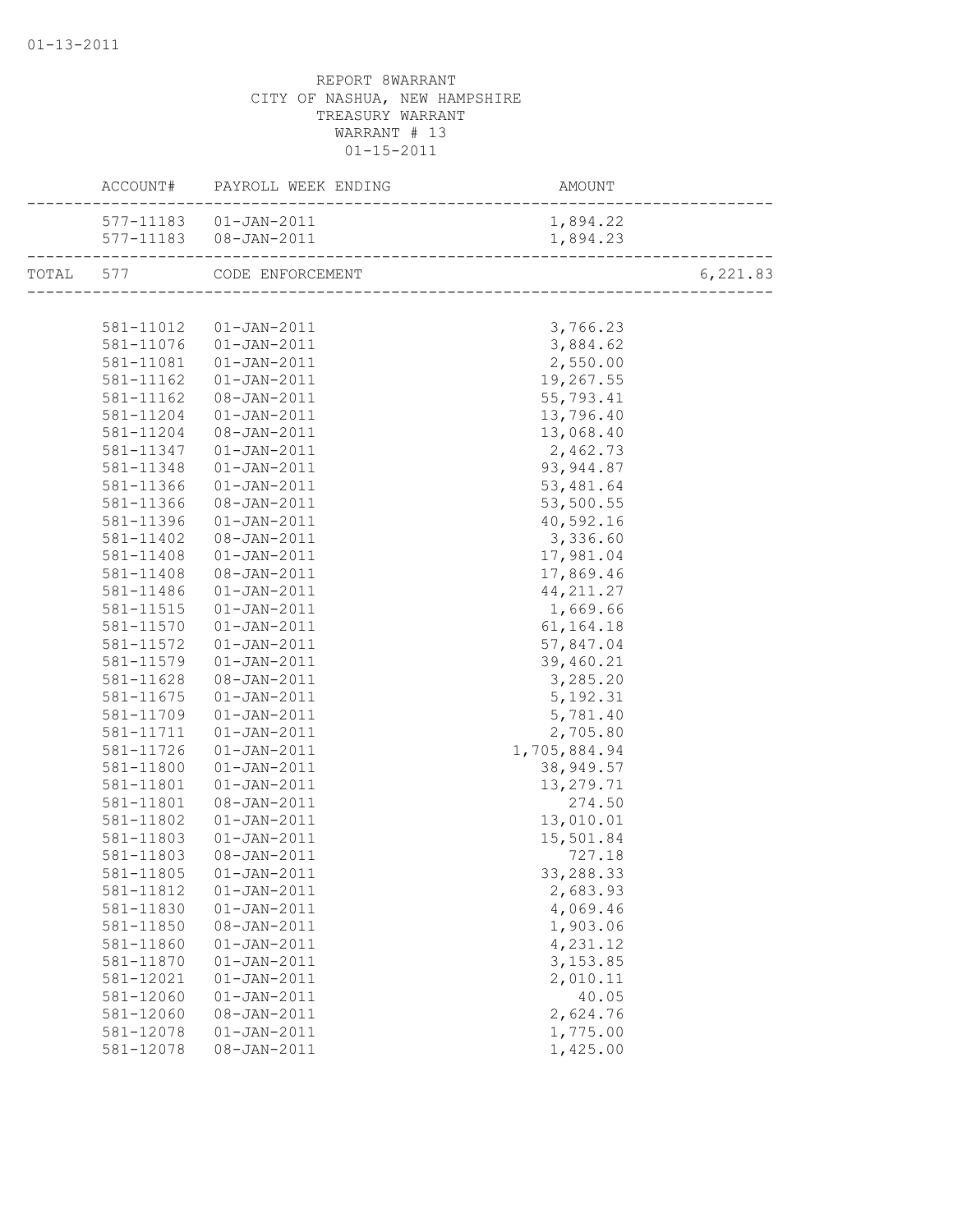|       | ACCOUNT#  | PAYROLL WEEK ENDING | AMOUNT      |              |
|-------|-----------|---------------------|-------------|--------------|
|       | 581-12081 | $01 - JAN - 2011$   | 2,449.06    |              |
|       | 581-12084 | $08 - JAN - 2011$   | 2,987.50    |              |
|       | 581-12111 | $01 - JAN - 2011$   | 279.99      |              |
|       | 581-12111 | 08-JAN-2011         | 145, 196.25 |              |
|       | 581-12112 | $08 - JAN - 2011$   | 6,588.38    |              |
|       | 581-12126 | $01 - JAN - 2011$   | 490.20      |              |
|       | 581-12126 | 08-JAN-2011         | 4,401.31    |              |
|       | 581-12135 | $01 - JAN - 2011$   | 315.52      |              |
|       | 581-12135 | $08 - JAN - 2011$   | 6,310.43    |              |
|       | 581-12136 | $08 - JAN - 2011$   | 1,029.90    |              |
|       | 581-12141 | 08-JAN-2011         | 600.00      |              |
|       | 581-12153 | 08-JAN-2011         | 100.00      |              |
|       | 581-12198 | $01 - JAN - 2011$   | 30, 327.59  |              |
|       | 581-12201 | $01 - JAN - 2011$   | 541.49      |              |
|       | 581-12201 | $08 - JAN - 2011$   | 22,889.98   |              |
|       | 581-13004 | $01 - JAN - 2011$   | 180.00      |              |
|       | 581-13004 | 08-JAN-2011         | 121.60      |              |
|       | 581-13021 | $01 - JAN - 2011$   | 2,382.20    |              |
|       | 581-13021 | $08 - JAN - 2011$   | 575.65      |              |
|       | 581-13032 | $08 - JAN - 2011$   | 161.73      |              |
|       | 581-13120 | $01 - JAN - 2011$   | 570.79      |              |
|       | 581-13120 | $08 - JAN - 2011$   | 4,454.37    |              |
|       | 581-13133 | $01 - JAN - 2011$   | 1,237.50    |              |
|       | 581-13133 | $08 - JAN - 2011$   | 527.50      |              |
|       | 581-13137 | $08 - JAN - 2011$   | 629.35      |              |
|       | 581-13166 | 08-JAN-2011         | 638.40      |              |
|       | 581-18088 | $08 - JAN - 2011$   | 100.00      |              |
|       | 581-19000 | $01 - JAN - 2011$   | 7,835.80    |              |
|       | 581-19240 | $01 - JAN - 2011$   | 525.84      |              |
| TOTAL | 581       | SCHOOL DEPARTMENT   |             | 2,705,893.48 |
|       |           |                     |             |              |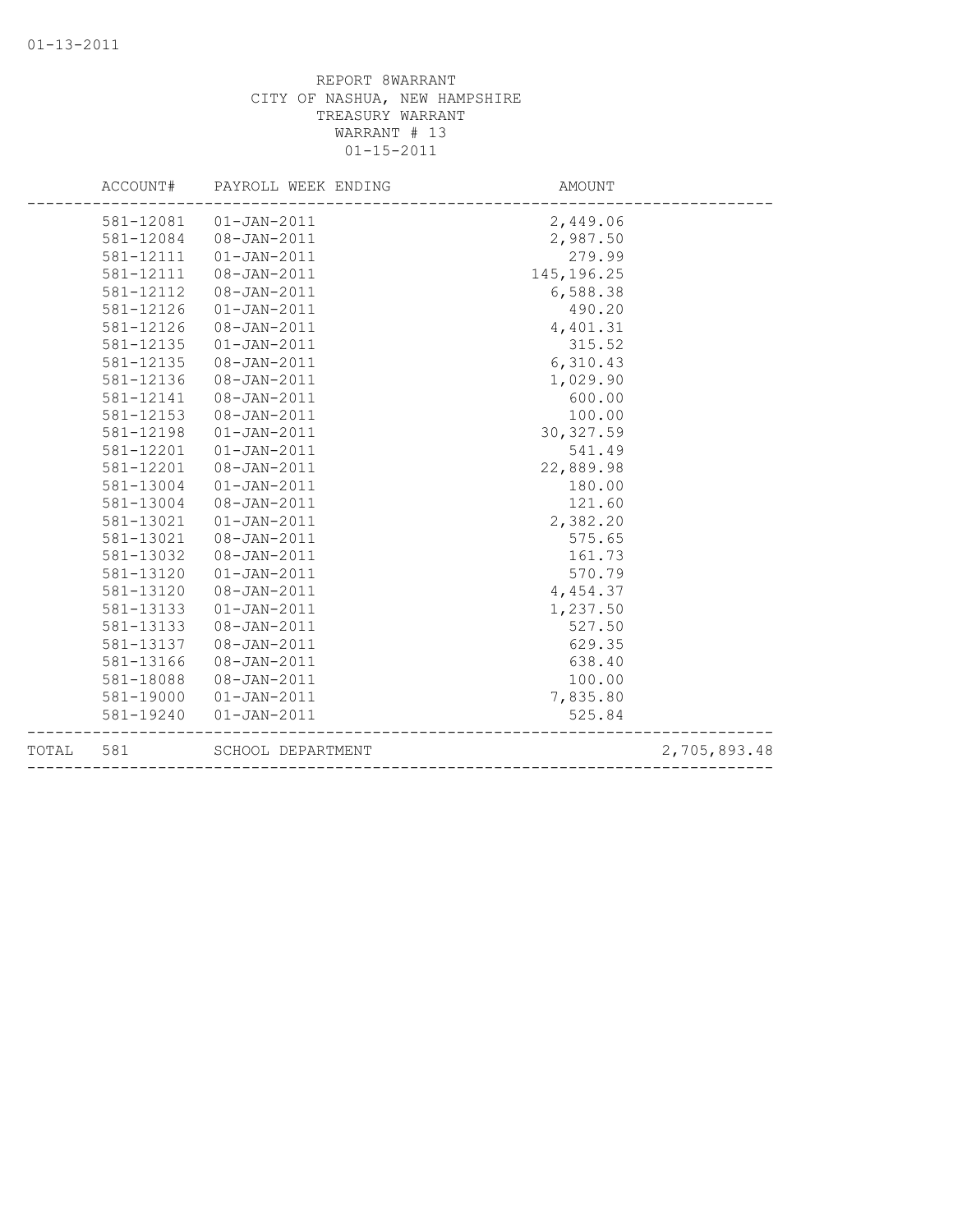| TOTAL 951 |  |
|-----------|--|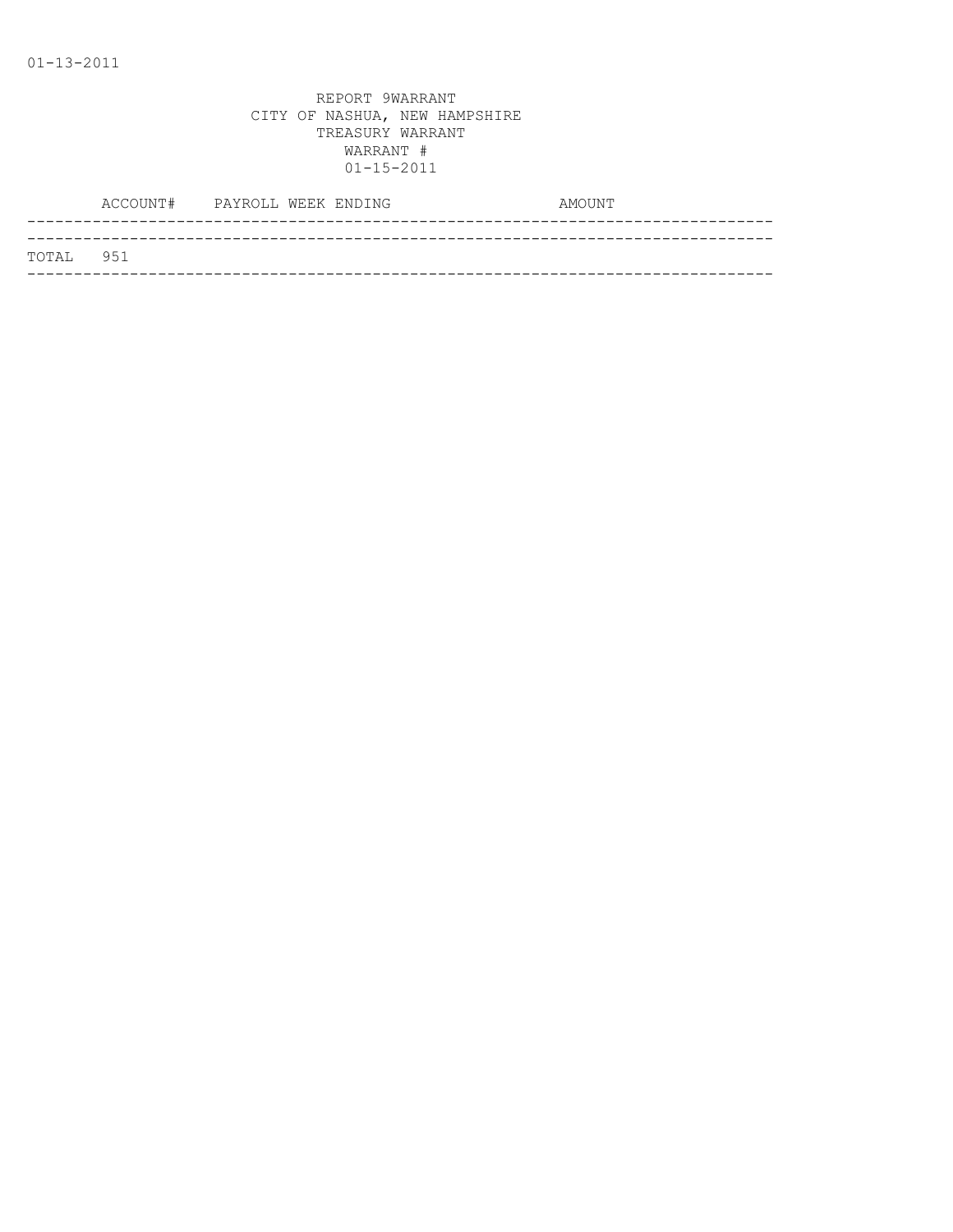| ACCOUNT#  | PAYROLL WEEK ENDING | AMOUNT    |  |
|-----------|---------------------|-----------|--|
| 801-11008 | $01 - JAN - 2011$   | 608.42    |  |
| 801-11008 | 08-JAN-2011         | 608.42    |  |
| 801-11024 | $01 - JAN - 2011$   | 639.71    |  |
| 801-11024 | 08-JAN-2011         | 655.23    |  |
| 801-11028 | $01 - JAN - 2011$   | 61.98     |  |
| 801-11028 | 08-JAN-2011         | 61.98     |  |
| 801-11064 | $01 - JAN - 2011$   | 144.64    |  |
| 801-11064 | 08-JAN-2011         | 144.64    |  |
| 801-11094 | $01 - JAN - 2011$   | 104.60    |  |
| 801-11094 | $08 - JAN - 2011$   | 104.59    |  |
| 801-11188 | $01 - JAN - 2011$   | 368.62    |  |
| 801-11188 | 08-JAN-2011         | 368.62    |  |
| 801-11190 | $01 - JAN - 2011$   | 421.45    |  |
| 801-11190 | 08-JAN-2011         | 421.45    |  |
| 801-11193 | $01 - JAN - 2011$   | 1,025.45  |  |
| 801-11193 | 08-JAN-2011         | 1,025.45  |  |
| 801-11211 | $01 - JAN - 2011$   | 70.24     |  |
| 801-11211 | 08-JAN-2011         | 70.24     |  |
| 801-11222 | $01 - JAN - 2011$   | 217.50    |  |
| 801-11222 | 08-JAN-2011         | 217.50    |  |
| 801-11249 | $01 - JAN - 2011$   | 188.57    |  |
| 801-11249 | 08-JAN-2011         | 188.57    |  |
| 801-11268 | $01 - JAN - 2011$   | 139.31    |  |
| 801-11268 | 08-JAN-2011         | 139.31    |  |
| 801-11271 | $01 - JAN - 2011$   | 1,184.60  |  |
| 801-11271 | 08-JAN-2011         | 1,184.60  |  |
| 801-11276 | $01 - JAN - 2011$   | 4,498.40  |  |
| 801-11276 | 08-JAN-2011         | 4,498.40  |  |
| 801-11431 | $01 - JAN - 2011$   | 193.49    |  |
| 801-11431 | 08-JAN-2011         | 193.49    |  |
| 801-11435 | $01 - JAN - 2011$   | 281.02    |  |
| 801-11435 | 08-JAN-2011         | 281.02    |  |
| 801-11595 | $01 - JAN - 2011$   | 5,022.56  |  |
| 801-11595 | $01 - JAN - 2011$   | 4,154.00  |  |
| 801-11595 | 08-JAN-2011         | 4,994.24  |  |
| 801-11595 | 08-JAN-2011         | 3,489.36  |  |
| 801-11596 | $01 - JAN - 2011$   | 3,512.00  |  |
| 801-11596 | $08 - JAN - 2011$   | 3,512.00  |  |
| 801-11598 | $01 - JAN - 2011$   | 870.00    |  |
| 801-11598 | $08 - JAN - 2011$   | 870.00    |  |
| 801-11599 | $01 - JAN - 2011$   | 1, 114.71 |  |
| 801-11599 | $01 - JAN - 2011$   | 1, 114.71 |  |
| 801-11599 | $08 - JAN - 2011$   | 1, 114.71 |  |
| 801-11599 | 08-JAN-2011         | 1, 114.71 |  |
| 801-11606 | $01 - JAN - 2011$   | 725.29    |  |
| 801-11606 | 08-JAN-2011         | 725.29    |  |
| 801-11647 | $01 - JAN - 2011$   | 1,442.83  |  |
| 801-11647 | $08 - JAN - 2011$   | 1,442.84  |  |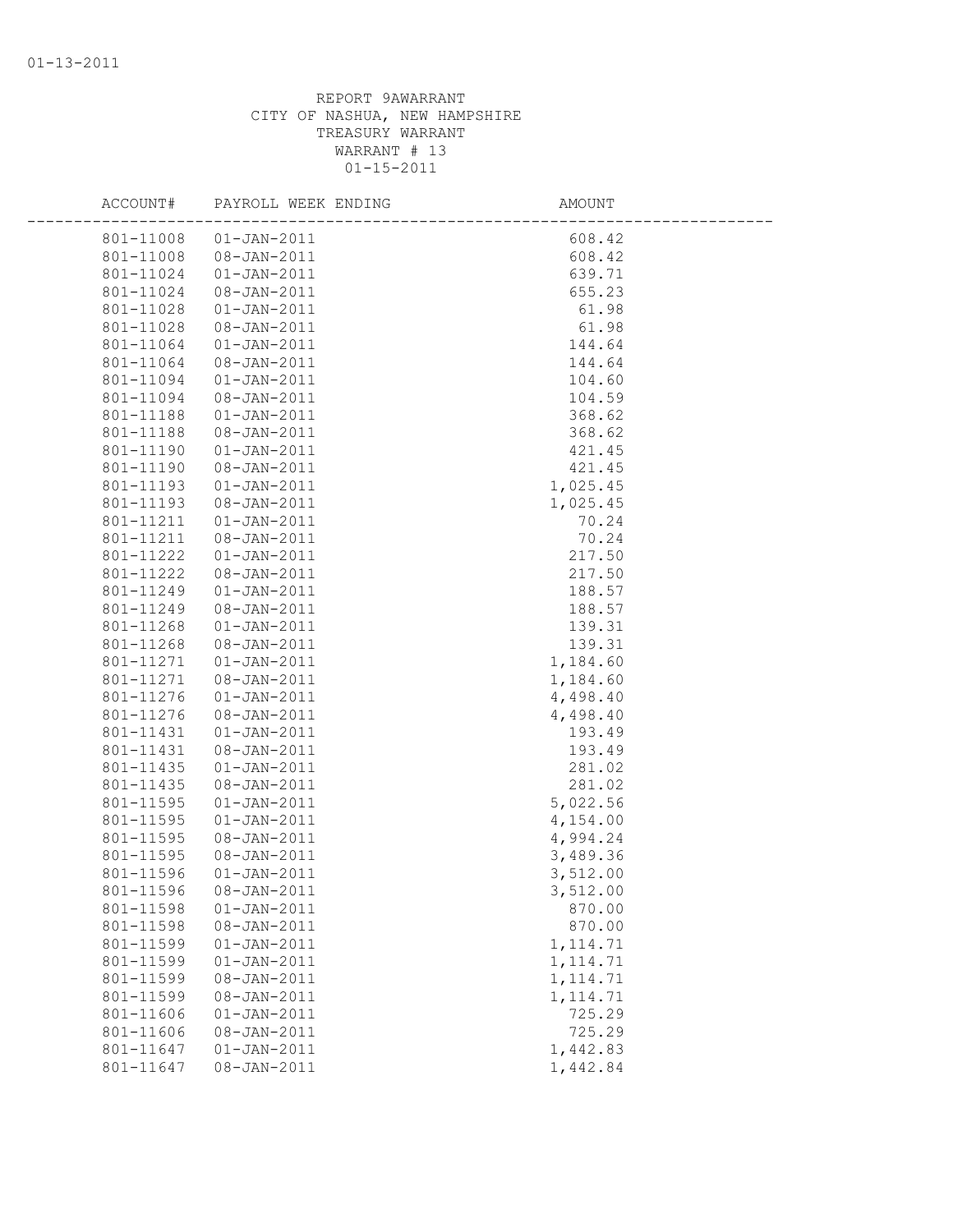|           | ACCOUNT#  | PAYROLL WEEK ENDING    | AMOUNT                           |           |
|-----------|-----------|------------------------|----------------------------------|-----------|
|           |           | 801-13004 01-JAN-2011  | 3,942.24                         |           |
|           |           | 801-13004  01-JAN-2011 | 3,705.48                         |           |
|           | 801-13004 | 01-JAN-2011            | 1,519.66                         |           |
|           | 801-13004 | 08-JAN-2011            | 1,222.43                         |           |
|           | 801-13004 | 08-JAN-2011            | 683.60                           |           |
|           |           | 801-13004  08-JAN-2011 | 53.80                            |           |
|           |           | 801-13004  08-JAN-2011 | 252.70<br>---------------------- |           |
| TOTAL 801 |           | SOLID WASTE DISPOSAL   | ~~<br>-------------------------  | 66,910.67 |
|           |           |                        |                                  |           |
|           | 802-11024 | 01-JAN-2011            | 155.94                           |           |
|           | 802-11024 | $01 - JAN - 2011$      | 623.76                           |           |
|           | 802-11024 | 08-JAN-2011            | 155.94                           |           |
|           | 802-11024 | 08-JAN-2011            | 623.77                           |           |
|           | 802-11028 | $01 - JAN - 2011$      | 421.47                           |           |
|           | 802-11028 | $01 - JAN - 2011$      | 198.34                           |           |
|           | 802-11028 | 08-JAN-2011            | 421.47                           |           |
|           | 802-11028 | $08 - JAN - 2011$      | 198.34                           |           |
|           | 802-11064 | $01 - JAN - 2011$      | 144.64                           |           |
|           | 802-11064 | $01 - JAN - 2011$      | 144.64                           |           |
|           | 802-11064 | 08-JAN-2011            | 144.64                           |           |
|           | 802-11064 | 08-JAN-2011            | 144.64                           |           |
|           | 802-11091 | $01 - JAN - 2011$      | 1,139.75                         |           |
|           | 802-11091 | 08-JAN-2011            | 1,139.75                         |           |
|           | 802-11092 | $01 - JAN - 2011$      | 819.92                           |           |
|           | 802-11092 | 08-JAN-2011            | 830.80                           |           |
|           | 802-11094 | $01 - JAN - 2011$      | 313.77                           |           |
|           | 802-11094 | $01 - JAN - 2011$      | 313.79                           |           |
|           | 802-11094 | 08-JAN-2011            | 313.79                           |           |
|           | 802-11094 | 08-JAN-2011            | 313.78                           |           |
|           | 802-11096 | $01 - JAN - 2011$      | 959.79                           |           |
|           | 802-11096 | $08 - JAN - 2011$      | 959.79                           |           |
|           | 802-11102 | $01 - JAN - 2011$      | 929.20                           |           |
|           | 802-11102 | 08-JAN-2011            | 1,105.33                         |           |
|           | 802-11124 | $01 - JAN - 2011$      | 760.65                           |           |
|           | 802-11124 | 08-JAN-2011            | 760.65                           |           |
|           | 802-11155 | $01 - JAN - 2011$      | 1,050.42                         |           |
|           | 802-11155 | 08-JAN-2011            | 1,050.42                         |           |
|           | 802-11157 | $01 - JAN - 2011$      | 1,756.00                         |           |
|           | 802-11157 | 08-JAN-2011            | 1,782.88                         |           |
|           | 802-11158 | $01 - JAN - 2011$      | 942.40                           |           |
|           | 802-11158 | 08-JAN-2011            | 942.40                           |           |
|           | 802-11188 | $01 - JAN - 2011$      | 368.62                           |           |
|           | 802-11188 | 08-JAN-2011            | 368.62                           |           |
|           | 802-11190 | $01 - JAN - 2011$      | 421.44                           |           |
|           | 802-11190 | 08-JAN-2011            | 421.44                           |           |
|           | 802-11211 | $01 - JAN - 2011$      | 280.94                           |           |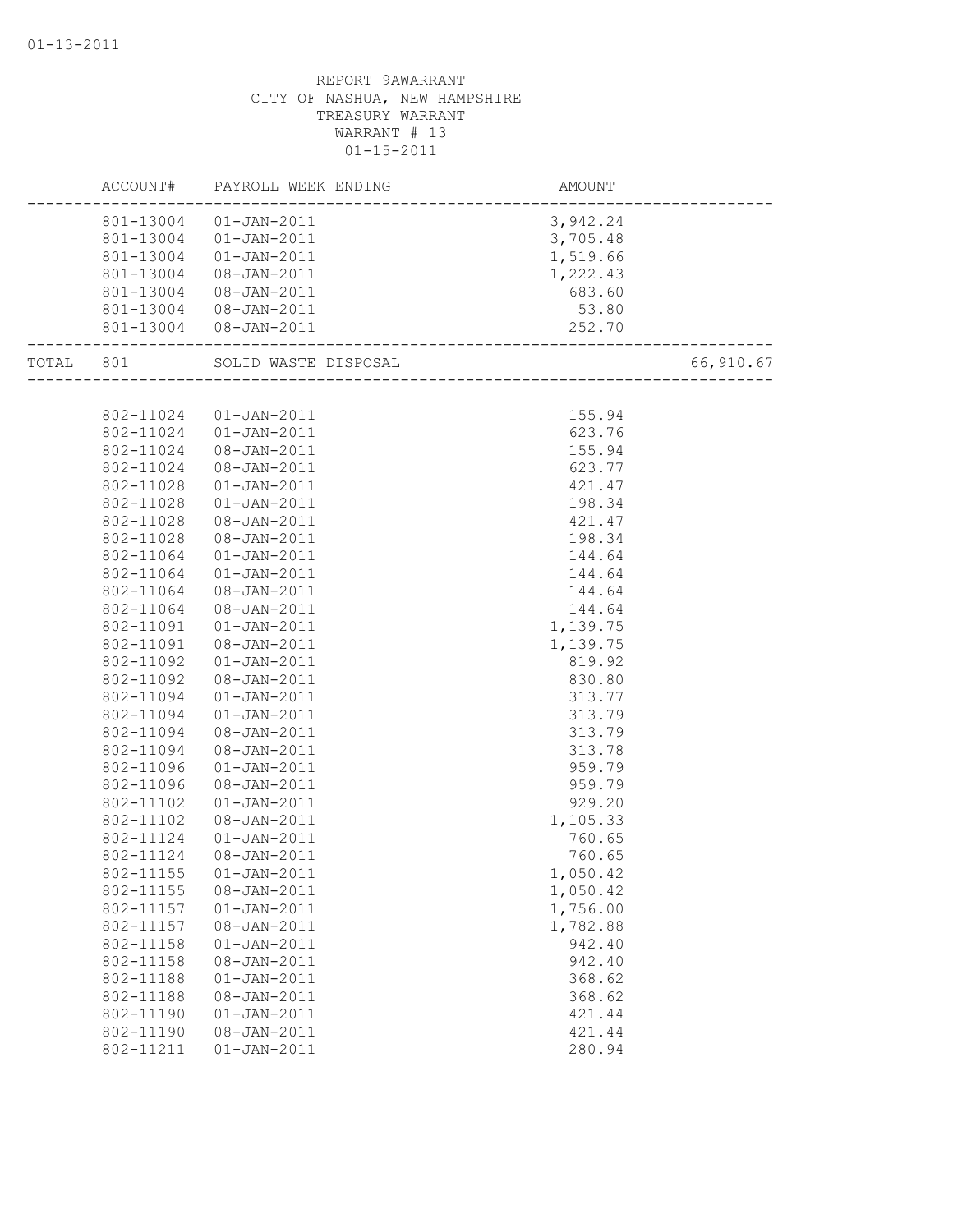| ACCOUNT#  | PAYROLL WEEK ENDING | AMOUNT    |  |
|-----------|---------------------|-----------|--|
| 802-11211 | $01 - JAN - 2011$   | 421.41    |  |
| 802-11211 | 08-JAN-2011         | 280.94    |  |
| 802-11211 | 08-JAN-2011         | 421.41    |  |
| 802-11222 | $01 - JAN - 2011$   | 217.50    |  |
| 802-11222 | 08-JAN-2011         | 217.50    |  |
| 802-11249 | $01 - JAN - 2011$   | 188.57    |  |
| 802-11249 | $01 - JAN - 2011$   | 188.57    |  |
| 802-11249 | $08 - JAN - 2011$   | 188.57    |  |
| 802-11249 | 08-JAN-2011         | 188.57    |  |
| 802-11260 | $01 - JAN - 2011$   | 2,008.00  |  |
| 802-11260 | 08-JAN-2011         | 2,008.00  |  |
| 802-11268 | $01 - JAN - 2011$   | 46.44     |  |
| 802-11268 | $01 - JAN - 2011$   | 92.88     |  |
| 802-11268 | 08-JAN-2011         | 46.44     |  |
| 802-11268 | 08-JAN-2011         | 92.88     |  |
| 802-11270 | $01 - JAN - 2011$   | 1, 114.74 |  |
| 802-11270 | 08-JAN-2011         | 1, 114.73 |  |
| 802-11330 | $01 - JAN - 2011$   | 1, 114.71 |  |
| 802-11330 | 08-JAN-2011         | 1, 114.71 |  |
| 802-11333 | $01 - JAN - 2011$   | 1,092.86  |  |
| 802-11333 | $08 - JAN - 2011$   | 1,092.86  |  |
| 802-11431 | $01 - JAN - 2011$   | 193.49    |  |
| 802-11431 | $08 - JAN - 2011$   | 193.49    |  |
| 802-11435 | $01 - JAN - 2011$   | 468.37    |  |
| 802-11435 | $01 - JAN - 2011$   | 187.35    |  |
| 802-11435 | 08-JAN-2011         | 468.37    |  |
| 802-11435 | 08-JAN-2011         | 187.35    |  |
| 802-11480 | $01 - JAN - 2011$   | 3,191.76  |  |
| 802-11480 | $08 - JAN - 2011$   | 3,191.76  |  |
| 802-11513 | $01 - JAN - 2011$   | 6,084.67  |  |
| 802-11513 | 08-JAN-2011         | 6,081.47  |  |
| 802-11514 | $01 - JAN - 2011$   | 2,996.00  |  |
| 802-11514 | 08-JAN-2011         | 2,999.20  |  |
| 802-11681 | $01 - JAN - 2011$   | 324.42    |  |
| 802-11681 | $01 - JAN - 2011$   | 1,297.69  |  |
| 802-11681 | $08 - JAN - 2011$   | 324.42    |  |
| 802-11681 | $08 - JAN - 2011$   | 1,297.69  |  |
| 802-11693 | $01 - JAN - 2011$   | 1,230.75  |  |
| 802-11693 | 08-JAN-2011         | 1,230.75  |  |
| 802-11764 | $01 - JAN - 2011$   | 1,219.71  |  |
| 802-11764 | $08 - JAN - 2011$   | 1,219.71  |  |
| 802-12203 | $01 - JAN - 2011$   | 480.00    |  |
| 802-12203 | 08-JAN-2011         | 456.00    |  |
| 802-13004 | $01 - JAN - 2011$   | 3,176.08  |  |
| 802-13004 | $01 - JAN - 2011$   | 3,352.62  |  |
| 802-13004 | $08 - JAN - 2011$   | 843.60    |  |
| 802-13004 | $08 - JAN - 2011$   | 1,336.30  |  |
|           |                     |           |  |